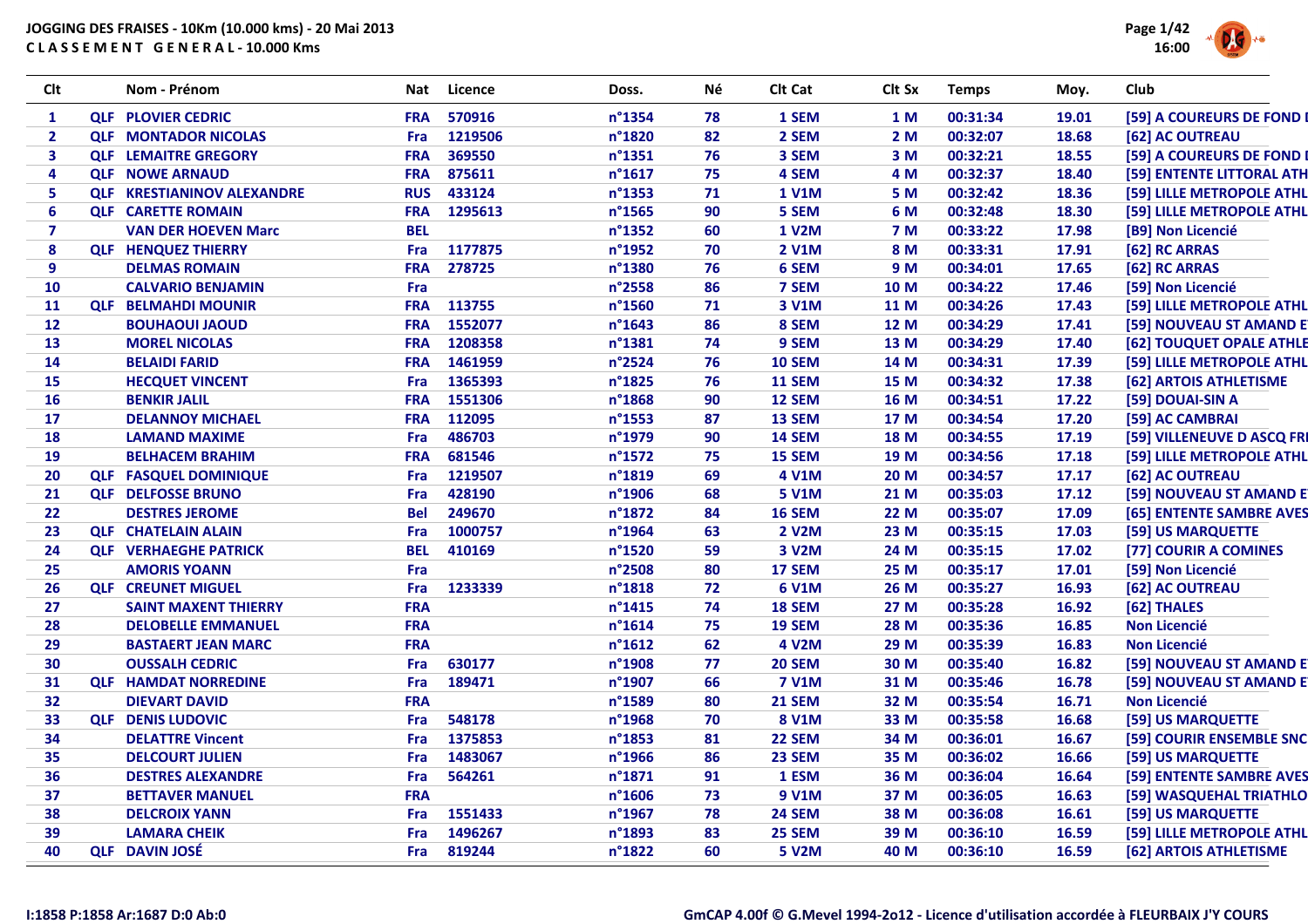

| <b>Clt</b> | Nom - Prénom                 | Nat        | Licence | Doss.            | Νé | Clt Cat       | Clt Sx      | <b>Temps</b> | Moy.  | Club                       |
|------------|------------------------------|------------|---------|------------------|----|---------------|-------------|--------------|-------|----------------------------|
| 41         | <b>VAN LUNTER Yannick</b>    | <b>BEL</b> |         | n°1376           | 91 | 2 ESM         | 41 M        | 00:36:14     | 16.56 | [B9] Non Licencié          |
| 42         | <b>BRUNELLE FREDDY</b>       | Fra        |         | n°2551           | 73 | <b>10 V1M</b> | 42 M        | 00:36:19     | 16.53 | [59] Non Licencié          |
| 43         | <b>LEMAITRE THOMAS</b>       | Fra        | 1299943 | n°1894           | 93 | 3 ESM         | 43 M        | 00:36:29     | 16.45 | [59] LILLE METROPOLE ATHL  |
| 44         | <b>QLF HENRY WILLIAM</b>     | <b>Fra</b> | 1125527 | n°1910           | 73 | <b>11 V1M</b> | 44 M        | 00:36:34     | 16.42 | [59] OLYMPIQUE GRANDE-S'   |
| 45         | <b>HUCHETTE DAVID</b>        | Fra        | 1409749 | n°1972           | 78 | <b>26 SEM</b> | 45 M        | 00:36:40     | 16.37 | [59] US MARQUETTE          |
| 46         | <b>BOULANGER THIBAULT</b>    | <b>FRA</b> | 1023685 | n°1600           | 84 | 27 SEM        | 46 M        | 00:36:41     | 16.36 | <b>Non Licencié</b>        |
| 47         | <b>CANAVATE NICOLAS</b>      | Fra        | 1317676 | $n^{\circ}$ 1963 | 76 | <b>28 SEM</b> | 47 M        | 00:36:43     | 16.34 | [59] US MARQUETTE          |
| 48         | <b>QLF FERRARO GUISEPPE</b>  | <b>FRA</b> | 772063  | n°2482           | 64 | <b>12 V1M</b> | 48 M        | 00:36:44     | 16.34 | [59] DENAIN AC             |
| 49         | <b>VAN DER ELST Hendrik</b>  | <b>BEL</b> |         | n°1377           | 88 | <b>29 SEM</b> | 49 M        | 00:36:47     | 16.32 | [B9] Non Licencié          |
| 50         | <b>WAYMEL STEPHANE</b>       | <b>FRA</b> | 658724  | n°1571           | 82 | <b>30 SEM</b> | 50 M        | 00:36:59     | 16.22 | [59] HAUBOURDIN LOOS WA    |
| 51         | <b>CHARPY RAPHAËL</b>        | Fra        | 1405612 | n°1888           | 77 | <b>31 SEM</b> | 51 M        | 00:37:01     | 16.21 | [59] LILLE METROPOLE ATHL  |
| 52         | <b>BAHRI CHRISTOPHE</b>      | Fra        |         | n°1953           | 67 | <b>13 V1M</b> | 52 M        | 00:37:01     | 16.21 | [59] ROAD RUNNERS 59 ST-A  |
| 53         | <b>QLF PLANCHET EMMANUEL</b> | Fra        | 413605  | n°1941           | 63 | 6 V2M         | 53 M        | 00:37:03     | 16.20 | [59] PHILIPPIDES CLUB TEMP |
| 54         | <b>GHESQUIERE ALAIN</b>      | <b>FRA</b> | 1064109 | n°1555           | 65 | <b>14 V1M</b> | 54 M        | 00:37:06     | 16.17 | [59] ATHLE HALLUIN-VAL-DE  |
| 55         | <b>DUVAL MICHAEL</b>         | Fra        | 1198739 | n°1970           | 75 | 32 SEM        | 55 M        | 00:37:08     | 16.16 | [92] US MARQUETTE          |
| 56         | <b>FIEVET GUILLAUME</b>      | Fra        | 1255410 | n°1824           | 78 | 33 SEM        | 56 M        | 00:37:09     | 16.15 | [62] ARTOIS ATHLETISME     |
| 57         | <b>LENNE MAXIME</b>          | Fra        |         | $n^{\circ}$ 2771 | 85 | <b>34 SEM</b> | 57 M        | 00:37:11     | 16.14 | [59] Non Licencié          |
| 58         | <b>DELVOET MICKAEL</b>       | <b>FRA</b> | 1531633 | n°1433           | 91 | 4 ESM         | 58 M        | 00:37:15     | 16.11 | [59] DOUAI-SIN A           |
| 59         | <b>SIMONS NICOLAS</b>        | Fra        |         | n°1765           | 88 | 35 SEM        | 59 M        | 00:37:16     | 16.10 | [62] Non Licencié          |
| 60         | <b>DANCKAERT MATTHIAS</b>    | Fra        |         | n°2597           | 82 | <b>36 SEM</b> | 60 M        | 00:37:18     | 16.09 | [59] Non Licencié          |
| 61         | <b>JACOB NICOLAS</b>         | <b>FRA</b> |         | n°1385           | 82 | 37 SEM        | 61 M        | 00:37:20     | 16.08 | [59] Non Licencié          |
| 62         | <b>DABLEMENT PASCAL</b>      | <b>FRA</b> |         | $n^{\circ}$ 1616 | 77 | 38 SEM        | 62 M        | 00:37:23     | 16.05 | [59] COURIR A COMINES      |
| 63         | <b>SADOINE FRÉDÉRIC</b>      | Fra        |         | n°1760           | 83 | 39 SEM        | 63 M        | 00:37:25     | 16.04 | [59] Non Licencié          |
| 64         | <b>RUDANT PHILIPPE</b>       | <b>FRA</b> | 204092  | n°1372           | 72 | <b>15 V1M</b> | 64 M        | 00:37:26     | 16.03 | [59] C BILLY MONTIGNY      |
| 65         | <b>OPIGEZ JEREMY</b>         | <b>FRA</b> |         | n°1486           | 78 | <b>40 SEM</b> | 65 M        | 00:37:29     | 16.01 | [62] RUNNING CLUB NOYELL   |
| 66         | <b>RAULT FABIEN</b>          | <b>FRA</b> | 704902  | $n^{\circ}$ 1869 | 75 | <b>41 SEM</b> | 66 M        | 00:37:30     | 16.00 | [62] DOUAI-SIN A           |
| 67         | <b>LEVRAGUE BENJAMIN</b>     | Fra        |         | n°2777           | 83 | 42 SEM        | 67 M        | 00:37:33     | 15.98 | [59] Non Licencié          |
| 68         | <b>DEPRAETER WIM</b>         | <b>BEL</b> |         | n°1585           | 71 | <b>16 V1M</b> | 68 M        | 00:37:37     | 15.95 | <b>KAAG</b>                |
| 69         | <b>RICOUL YANNICK</b>        | <b>FRA</b> | 1230026 | n°1478           | 76 | 43 SEM        | 69 M        | 00:37:40     | 15.93 | [59] LESAFFRE              |
| 70         | <b>DESWARTE THIERRY</b>      | <b>FRA</b> | 508318  | $n^{\circ}$ 1608 | 66 | <b>17 V1M</b> | <b>70 M</b> | 00:37:47     | 15.89 | [59] PHILIPPIDES CLUB TEMP |
| 71         | <b>HEUGHEBAERT PASCAL</b>    | <b>FRA</b> |         | $n^{\circ}$ 1526 | 70 | <b>18 V1M</b> | <b>71 M</b> | 00:37:48     | 15.88 | [77] Non Licencié          |
| 72         | <b>LAUNAY CHRISTIAN</b>      | Fra        |         | $n^{\circ}$ 1832 | 71 | <b>19 V1M</b> | <b>72 M</b> | 00:37:50     | 15.87 | [59] ASCE BSD              |
| 73         | <b>WAILLY SIMON</b>          | Fra        | 1460657 | n°1977           | 84 | <b>44 SEM</b> | 73 M        | 00:37:50     | 15.86 | [59] US MARQUETTE          |
| 74         | <b>HIROUX SYLVAIN</b>        | Fra        |         | n°2722           | 78 | 45 SEM        | 74 M        | 00:37:58     | 15.80 | [59] Non Licencié          |
| 75         | <b>LEFEBVRE NATHAN</b>       | <b>FRA</b> |         | n°1559           | 86 | 46 SEM        | 75 M        | 00:37:59     | 15.80 | [59] Non Licencié          |
| 76         | <b>MENOUER ABDELKADER</b>    | <b>FRA</b> | 976555  | n°1573           | 68 | <b>20 V1M</b> | 76 M        | 00:38:03     | 15.78 | [59] LILLE METROPOLE ATHL  |
| 77         | <b>QLF NOUVEAU Pascal</b>    | Fra        | 173897  | n°1933           | 61 | <b>7 V2M</b>  | 77 M        | 00:38:10     | 15.73 | [59] OSM LOMME ATHLETISI   |
| 78         | <b>QLF PRUVOST DIDIER</b>    | <b>FRA</b> | 279549  | n°1493           | 63 | <b>8 V2M</b>  | <b>78 M</b> | 00:38:12     | 15.71 | [62] ES ARQUES             |
| 79         | <b>GAUTIER LAURENT</b>       | Fra        | 1523290 | n°1833           | 73 | <b>21 V1M</b> | 79 M        | 00:38:13     | 15.70 | [59] ATHLE HALLUIN-VAL-DE  |
| 80         | <b>VASSEUR THOMAS</b>        | <b>FRA</b> | 1313111 | n°1391           | 86 | 47 SEM        | 80 M        | 00:38:18     | 15.67 | [62] AS CULTURELLE ARC INT |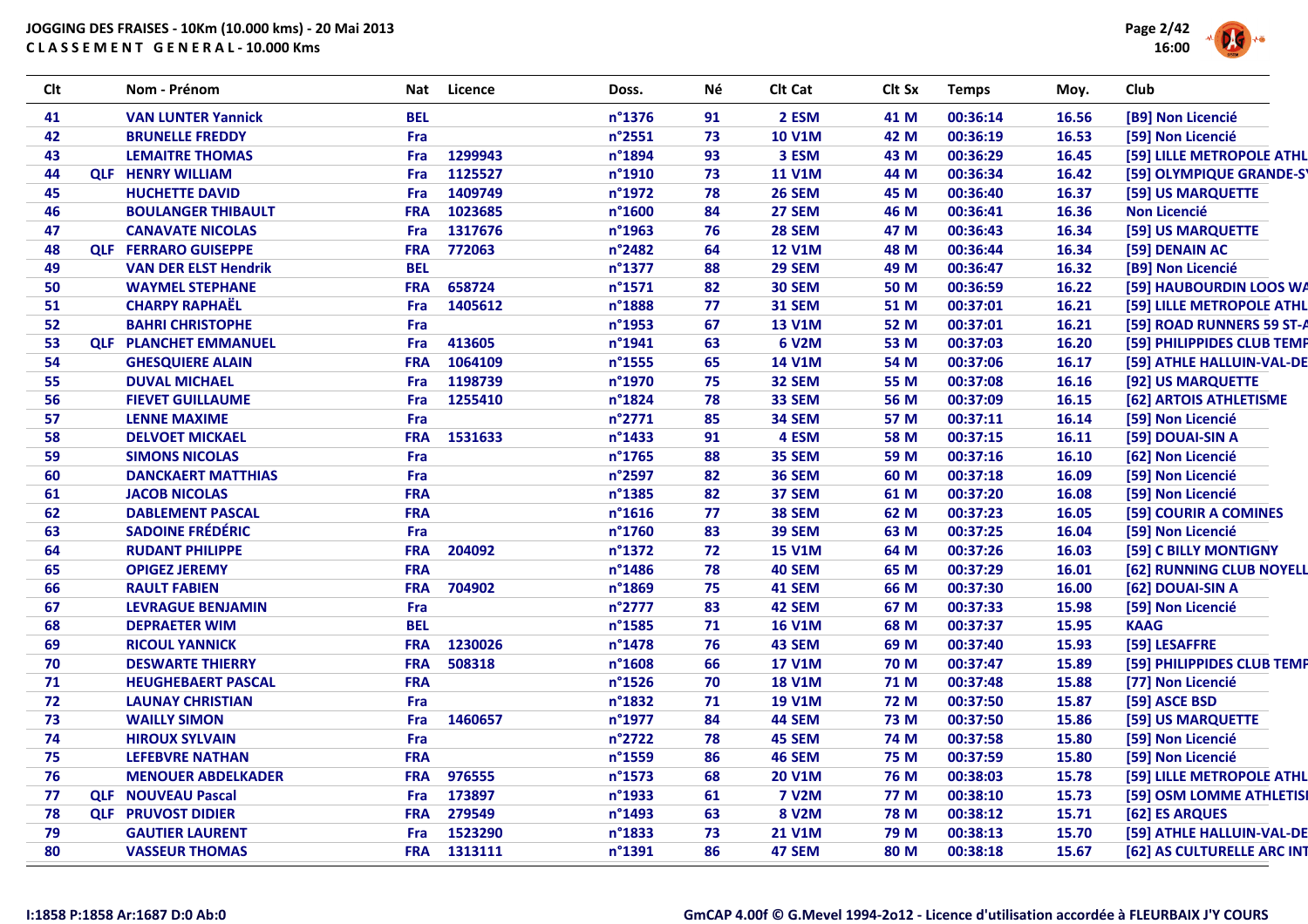

| <b>Clt</b> | Nom - Prénom                    | Nat        | Licence | Doss.            | Νé | Clt Cat       | Clt Sx | <b>Temps</b> | Moy.  | Club                       |
|------------|---------------------------------|------------|---------|------------------|----|---------------|--------|--------------|-------|----------------------------|
| 81         | <b>DUCRON CHRISTOPHE</b>        | Fra        |         | n°1847           | 69 | <b>22 V1M</b> | 81 M   | 00:38:29     | 15.59 | [59] COURIR A COMINES      |
| 82         | <b>QLF SOUDANT BRUNO</b>        | <b>FRA</b> | 163743  | n°1479           | 61 | 9 V2M         | 82 M   | 00:38:30     | 15.59 | [62] AS DU DISTRICT D'HESD |
| 83         | <b>LAMAND Gautier</b>           | <b>Fra</b> | 984950  | n°1929           | 84 | 48 SEM        | 83 M   | 00:38:31     | 15.58 | [59] OSM LOMME ATHLETISI   |
| 84         | <b>CORBEEL REMI</b>             | Fra        |         | n°2589           | 81 | <b>49 SEM</b> | 84 M   | 00:38:32     | 15.58 | [62] Non Licencié          |
| 85         | <b>DELAROCHELAMBERT QUENTIN</b> | Fra        |         | n°2619           | 94 | 1 JUM         | 85 M   | 00:38:32     | 15.57 | [59] Non Licencié          |
| 86         | <b>JACQUET STEPHANE</b>         | Fra        |         | n°2730           | 68 | <b>23 V1M</b> | 86 M   | 00:38:34     | 15.56 | [59] Non Licencié          |
| 87         | <b>BERTHELOT SEBASTIEN</b>      | <b>FRA</b> |         | $n^{\circ}$ 1514 | 76 | <b>50 SEM</b> | 87 M   | 00:38:35     | 15.56 | [59] OSM LOMME ATHLETISI   |
| 88         | <b>GHESTEM SEBASTIEN</b>        | <b>FRA</b> |         | n°1409           | 73 | <b>24 V1M</b> | 88 M   | 00:38:35     | 15.55 | [59] THALES                |
| 89         | <b>PELTIER LUCAS</b>            | <b>FRA</b> |         | $n^{\circ}$ 1522 | 91 | 5 ESM         | 89 M   | 00:38:39     | 15.52 | [59] Non Licencié          |
| 90         | <b>CAUDRON LOIC</b>             | <b>FRA</b> |         | n°1590           | 90 | <b>51 SEM</b> | 90 M   | 00:38:41     | 15.51 | <b>Non Licencié</b>        |
| 91         | <b>DECONINCK JULIEN</b>         | <b>FRA</b> |         | n°1527           | 78 | <b>52 SEM</b> | 91 M   | 00:38:41     | 15.51 | [59] Non Licencié          |
| 92         | <b>DETAILLEUR CHRISTOPHE</b>    | <b>FRA</b> |         | n°1524           | 70 | <b>25 V1M</b> | 92 M   | 00:38:42     | 15.51 | [62] Non Licencié          |
| 93         | <b>GOUDENHOOFT MICKAEL</b>      | <b>FRA</b> | 536415  | n°1503           | 81 | 53 SEM        | 93 M   | 00:38:42     | 15.51 | [59] ENTENTE LITTORAL ATH  |
| 94         | <b>OUAHNI ABDENABI</b>          | <b>FRA</b> |         | n°1435           | 72 | <b>26 V1M</b> | 94 M   | 00:38:49     | 15.46 | [59] Non Licencié          |
| 95         | <b>QLF GILLODTS ISABELLE</b>    | <b>FRA</b> | 1172182 | n°3181           | 74 | 1 SEF         | 1 F    | 00:38:50     | 15.45 | [59] ENTENTE LITTORAL ATH  |
| 96         | <b>ROKIA VALERY</b>             | <b>FRA</b> | 1216475 | n°1576           | 74 | <b>54 SEM</b> | 95 M   | 00:38:51     | 15.45 | [59] VILLENEUVE D ASCQ FRI |
| 97         | <b>PRIEM FREDDY</b>             | Fra        |         | n°1995           | 73 | <b>27 V1M</b> | 96 M   | 00:38:54     | 15.42 | [62] Non Licencié          |
| 98         | <b>CABOCHE CHRISTOPHE</b>       | Fra        |         | n°2556           | 76 | <b>55 SEM</b> | 97 M   | 00:38:55     | 15.42 | [62] Non Licencié          |
| 99         | <b>JESUS PHILIPPE</b>           | Fra        |         | n°2733           | 69 | <b>28 V1M</b> | 98 M   | 00:38:59     | 15.40 | [59] Non Licencié          |
| 100        | <b>BONDUELLE SÉBASTIEN</b>      | Fra        |         | n°2542           | 77 | <b>56 SEM</b> | 99 M   | 00:39:01     | 15.38 | [59] Non Licencié          |
| 101        | <b>MOLLET GUILLAUME</b>         | <b>FRA</b> |         | n°1846           | 84 | 57 SEM        | 100 M  | 00:39:03     | 15.37 | [59] CAMBRAI TRIATHLON     |
| 102        | <b>VIENNE GREGORY</b>           | <b>FRA</b> | 646392  | n°1420           | 75 | <b>58 SEM</b> | 101 M  | 00:39:04     | 15.36 | [59] UNION CAUDRY ATHLET   |
| 103        | <b>DEMEERELEERE LUC</b>         | <b>FRA</b> |         | n°1575           | 71 | <b>29 V1M</b> | 102 M  | 00:39:06     | 15.35 | <b>Non Licencié</b>        |
| 104        | <b>DHAENENS GILLES</b>          | Fra        |         | n°2647           | 76 | <b>59 SEM</b> | 103 M  | 00:39:09     | 15.33 | [59] Non Licencié          |
| 105        | <b>CAZIER JORDAN</b>            | <b>FRA</b> |         | n°2045           | 89 | 60 SEM        | 104 M  | 00:39:11     | 15.31 | [59] Non Licencié          |
| 106        | <b>TOP STEPHANE</b>             | <b>FRA</b> |         | n°1550           | 70 | 30 V1M        | 105 M  | 00:39:13     | 15.30 | [59] Non Licencié          |
| 107        | <b>BON Stephane</b>             | <b>FRA</b> |         | n°1445           | 72 | 31 V1M        | 106 M  | 00:39:14     | 15.30 | [59] FOULEES SAINGHINOISE  |
| 108        | <b>TISON EMMANUEL</b>           | Fra        | 124692  | n°1883           | 75 | 61 SEM        | 107 M  | 00:39:15     | 15.29 | [62] JOGGING CLUB MONTIC   |
| 109        | <b>TILLIE SIMON</b>             | <b>FRA</b> | 1220632 | n°1419           | 91 | 6 ESM         | 108 M  | 00:39:19     | 15.26 | [59] OSM LOMME ATHLETISI   |
| 110        | <b>RIQUIER OLIVIER</b>          | <b>FRA</b> |         | n°2315           | 73 | <b>32 V1M</b> | 109 M  | 00:39:21     | 15.25 | [59] Non Licencié          |
| 111        | <b>MELCHIOR CYRILLE</b>         | Fra        |         | n°2795           | 82 | 62 SEM        | 110 M  | 00:39:24     | 15.23 | [28] Non Licencié          |
| 112        | <b>RIMBAULT FRANCOIS</b>        | <b>FRA</b> | 395331  | n°1384           | 71 | 33 V1M        | 111 M  | 00:39:25     | 15.23 | [59] VILLENEUVE D ASCQ FRI |
| 113        | <b>PAREIN BENOIT</b>            | <b>FRA</b> |         | n°2229           | 64 | 34 V1M        | 112 M  | 00:39:30     | 15.20 | [59] AJC FRELINGHIEN       |
| 114        | <b>POLLEZ PIERRE ETIENNE</b>    | <b>FRA</b> |         | n°2360           |    | 63 SEM        | 113 M  | 00:39:30     | 15.19 | [59] Non Licencié          |
| 115        | <b>BURIE LAURENT</b>            | <b>FRA</b> | 1050488 | n°1408           | 71 | 35 V1M        | 114 M  | 00:39:30     | 15.19 | [59] BANQUE ACCORD         |
| 116        | LE GONIDEC CHRISTOPHE           | Fra        |         | n°2750           | 78 | 64 SEM        | 115 M  | 00:39:30     | 15.19 | [59] Non Licencié          |
| 117        | <b>STERIN Frederic</b>          | Fra        | 1165713 | n°1936           | 77 | 65 SEM        | 116 M  | 00:39:31     | 15.19 | [59] OSM LOMME ATHLETISI   |
| 118        | <b>FOURNIER OLIVIER</b>         | <b>FRA</b> |         | n°1530           | 72 | 36 V1M        | 117 M  | 00:39:34     | 15.17 | [59] Non Licencié          |
| 119        | <b>LACOQUELLE Hugues</b>        | Fra        | 804355  | n°1928           | 71 | 37 V1M        | 118 M  | 00:39:35     | 15.16 | [59] OSM LOMME ATHLETISI   |
| 120        | <b>BELLOMO NOEL</b>             | <b>FRA</b> |         | n°1517           | 88 | <b>66 SEM</b> | 119 M  | 00:39:36     | 15.15 | [59] Non Licencié          |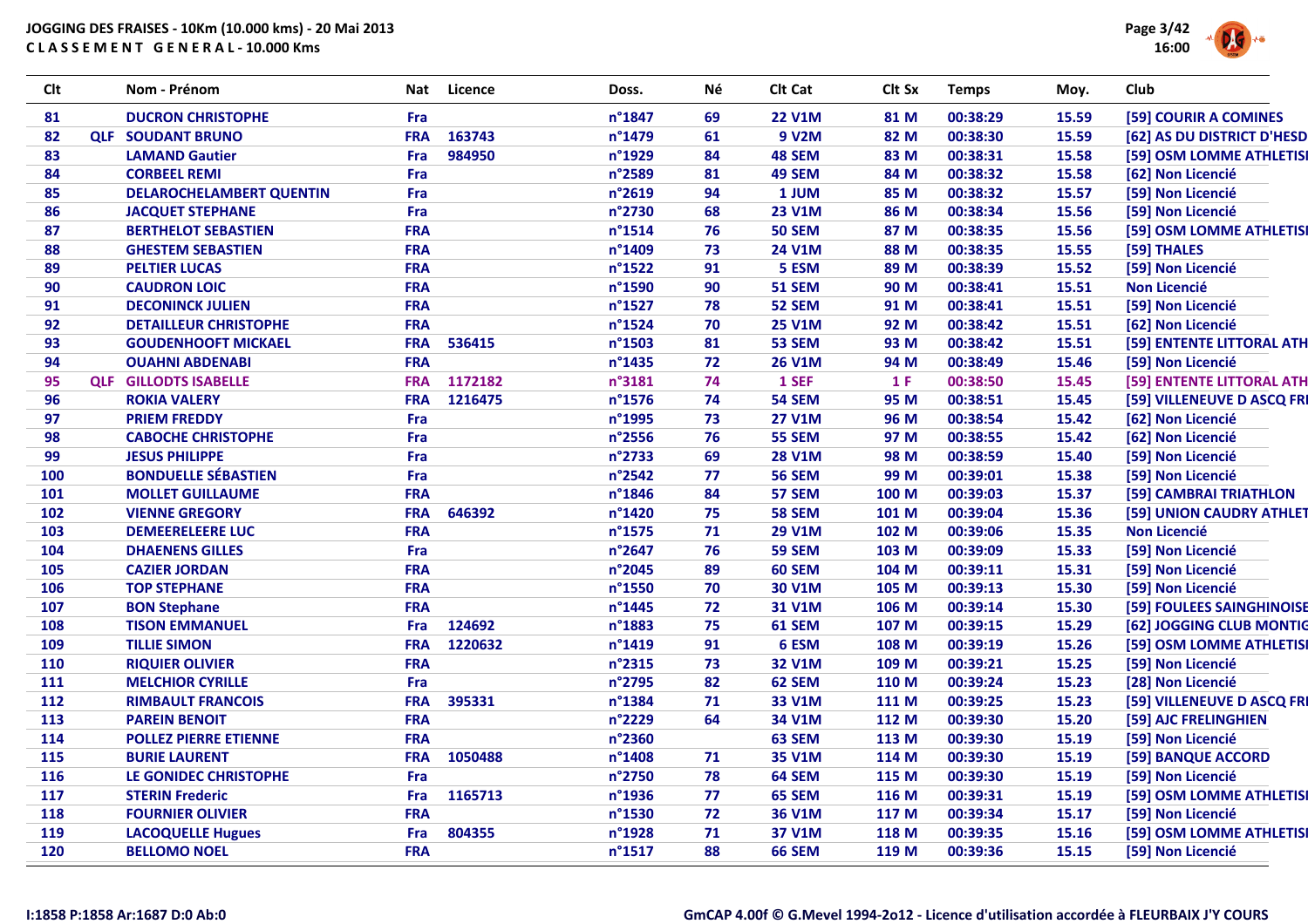

| <b>Clt</b> | Nom - Prénom                  | Nat        | Licence | Doss.            | Né | Clt Cat       | Clt Sx | <b>Temps</b> | Moy.  | Club                       |
|------------|-------------------------------|------------|---------|------------------|----|---------------|--------|--------------|-------|----------------------------|
| 121        | <b>GRANSART OLIVIER</b>       | Fra        |         | n°1845           | 74 | 67 SEM        | 120 M  | 00:39:37     | 15.15 | [59] CAMBRAI TRIATHLON     |
| 122        | <b>OLF MENARD ERIC</b>        | <b>FRA</b> | 577448  | n°1627           | 62 | <b>10 V2M</b> | 121 M  | 00:39:39     | 15.14 | [59] OLYMPIQUE GRANDE-S'   |
| 123        | <b>SERREAU FRÉDÉRIC</b>       | Fra        | 1366789 | n°1870           | 76 | 68 SEM        | 122 M  | 00:39:46     | 15.09 | [59] DOUAI-SIN A           |
| 124        | <b>BAFCOP NICOLAS</b>         | Fra        |         | n°1836           | 67 | <b>38 V1M</b> | 123 M  | 00:39:57     | 15.02 | [59] BECK-CRESPEL          |
| 125        | <b>DELMARE Fleur</b>          | <b>FRA</b> |         | n°3083           | 73 | <b>1 V1F</b>  | 2F     | 00:39:57     | 15.02 | [59] COURIR A GRAVELINES   |
| 126        | <b>HENNEBUTTE LUDOVIC</b>     | <b>FRA</b> |         | n°1404           | 76 | 69 SEM        | 124 M  | 00:40:00     | 15.00 | [59] JOGGING DES FRAISES V |
| 127        | <b>BOUTOUT TONY</b>           | Fra        | 389074  | n°1887           | 70 | 39 V1M        | 125 M  | 00:40:01     | 15.00 | [59] LILLE METROPOLE ATHL  |
| 128        | <b>LEMPEREUR LAURENT</b>      | <b>FRA</b> | 867709  | n°1484           | 79 | <b>70 SEM</b> | 126 M  | 00:40:02     | 14.99 | [62] RUNNING CLUB NOYELL   |
| 129        | <b>DE RIEMAECKER Frederic</b> | Fra        | 699519  | n°1919           | 74 | <b>71 SEM</b> | 127 M  | 00:40:03     | 14.99 | [59] OSM LOMME ATHLETISI   |
| 130        | <b>SAKATE ABDELKADER</b>      | <b>FRA</b> |         | n°1529           | 73 | <b>40 V1M</b> | 128 M  | 00:40:04     | 14.98 | [59] Non Licencié          |
| 131        | <b>PENNEL FRANCK</b>          | <b>FRA</b> |         | n°1491           | 66 | <b>41 V1M</b> | 129 M  | 00:40:05     | 14.97 | [59] ASSO DU RAVENSBERG    |
| 132        | <b>DAMAY THOMAS</b>           | <b>FRA</b> |         | n°1546           | 84 | <b>72 SEM</b> | 130 M  | 00:40:06     | 14.97 | [59] Non Licencié          |
| 133        | <b>HERY PIERRE-MARIE</b>      | Fra        | 888819  | n°1971           | 69 | <b>42 V1M</b> | 131 M  | 00:40:14     | 14.91 | [59] US MARQUETTE          |
| 134        | <b>SAGOT PHILIPPE</b>         | <b>FRA</b> | 566734  | n°1390           | 65 | <b>43 V1M</b> | 132 M  | 00:40:15     | 14.91 | [62] AS CULTURELLE ARC INT |
| 135        | <b>DHALLUIN PIERRE MARIE</b>  | <b>FRA</b> |         | n°1461           | 63 | <b>11 V2M</b> | 133 M  | 00:40:18     | 14.89 | [62] AS RUNNING LFB        |
| 136        | <b>MONOT Thibaud</b>          | <b>FRA</b> |         | n°2202           | 85 | <b>73 SEM</b> | 134 M  | 00:40:19     | 14.89 | [59] Non Licencié          |
| 137        | <b>LEROY LUDOVIC</b>          | Fra        | 1455015 | n°1817           | 82 | <b>74 SEM</b> | 135 M  | 00:40:19     | 14.89 | [59] AC CAMBRAI            |
| 138        | <b>MINNECI SEBASTIEN</b>      | <b>FRA</b> |         | n°1462           | 76 | <b>75 SEM</b> | 136 M  | 00:40:20     | 14.88 | $[59]$ LFB                 |
| 139        | <b>ANDOUCHE CHRISTOPHE</b>    | <b>FRA</b> |         | n°1602           | 79 | <b>76 SEM</b> | 137 M  | 00:40:21     | 14.88 | [59] LILLE TRIATHLON       |
| 140        | <b>LESPINE MATHIEU</b>        | <b>FRA</b> |         | $n^{\circ}$ 1512 | 78 | 77 SEM        | 138 M  | 00:40:22     | 14.87 | [59] Non Licencié          |
| 141        | <b>NYS SEBASTIEN</b>          | Fra        |         | n°1723           | 78 | <b>78 SEM</b> | 139 M  | 00:40:22     | 14.86 | [59] Non Licencié          |
| 142        | <b>MONFILLIETTE GEOFFREY</b>  | Fra        |         | n°1706           | 83 | <b>79 SEM</b> | 140 M  | 00:40:22     | 14.86 | [59] Non Licencié          |
| 143        | <b>TIGROUDJA AMAR</b>         | <b>FRA</b> | 1121778 | n°1554           | 72 | 44 V1M        | 141 M  | 00:40:25     | 14.85 | [59] CG HAUBOURDIN         |
| 144        | <b>DUJARDIN GREGORY</b>       | Fra        |         | n°1848           | 77 | <b>80 SEM</b> | 142 M  | 00:40:26     | 14.84 | [59] COURIR A COMINES      |
| 145        | <b>BOURLARD Maxence</b>       | Fra        | 214533  | n°1917           | 78 | <b>81 SEM</b> | 143 M  | 00:40:29     | 14.83 | [59] OSM LOMME ATHLETISI   |
| 146        | <b>MILOUDI Abed</b>           | Fra        | 724621  | n°1931           | 65 | <b>45 V1M</b> | 144 M  | 00:40:29     | 14.82 | [59] OSM LOMME ATHLETISI   |
| 147        | <b>VERVAEKE OCTAVE</b>        | <b>FRA</b> |         | n°1593           | 91 | 7 ESM         | 145 M  | 00:40:37     | 14.78 | <b>Non Licencié</b>        |
| 148        | <b>MALENGE ALEXANDRE</b>      | <b>FRA</b> |         | $n^{\circ}$ 1551 | 91 | 8 ESM         | 146 M  | 00:40:39     | 14.76 | [59] Non Licencié          |
| 149        | <b>GHERDIRI MOHAMED</b>       | <b>FRA</b> | 1369986 | n°1629           | 62 | <b>12 V2M</b> | 147 M  | 00:40:48     | 14.71 | [67] A.S.L. LA ROBERTSAU   |
| 150        | <b>HOLLEBECQUE MARTIN</b>     | Fra        |         | n°1984           | 81 | <b>82 SEM</b> | 148 M  | 00:40:49     | 14.71 | [62] WIMEREUX RUNNING C    |
| 151        | <b>LEBECQUE MARTIN</b>        | <b>Ken</b> |         | n°2751           | 84 | <b>83 SEM</b> | 149 M  | 00:40:50     | 14.70 | [59] Non Licencié          |
| 152        | <b>BERKANE MOHAMED</b>        | <b>FRA</b> |         | n°2125           | 72 | <b>46 V1M</b> | 150 M  | 00:40:50     | 14.69 | [59] Non Licencié          |
| 153        | <b>QUEMBRE REYNALD</b>        | Fra        |         | n°1746           | 70 | <b>47 V1M</b> | 151 M  | 00:40:51     | 14.69 | [59] Non Licencié          |
| 154        | <b>WALLYN OLIVIER</b>         | <b>FRA</b> |         | n°1543           | 69 | <b>48 V1M</b> | 152 M  | 00:40:51     | 14.69 | [59] DECATHLON CAMPUS      |
| 155        | <b>DE GROOTE NICOLAS</b>      | Fra        | 1396503 | n°1890           | 81 | <b>84 SEM</b> | 153 M  | 00:40:53     | 14.68 | [59] LILLE METROPOLE ATHL  |
| 156        | <b>SEDDAOUI AISSA</b>         | <b>FRA</b> | 1468222 | n°1948           | 66 | 49 V1M        | 154 M  | 00:40:54     | 14.67 | [59] PLANETE RUNNING       |
| 157        | <b>GOUVERNEUR Gery</b>        | <b>Fra</b> | 1246311 | n°1925           | 76 | <b>85 SEM</b> | 155 M  | 00:40:54     | 14.67 | [59] OSM LOMME ATHLETISI   |
| 158        | <b>DEPLANQUE BRUNO</b>        | Fra        | 1068620 | n°1823           | 63 | <b>13 V2M</b> | 156 M  | 00:40:55     | 14.67 | [62] ARTOIS ATHLETISME     |
| 159        | <b>SWORA DENIS</b>            | Fra        | 1471845 | n°1982           | 64 | <b>50 V1M</b> | 157 M  | 00:40:56     | 14.66 | [59] VILLENEUVE D ASCQ FRI |
| 160        | <b>LESTAVEL GERMAIN</b>       | <b>FRA</b> |         | n°1410           | 96 | 1 CAM         | 158 M  | 00:40:57     | 14.66 | [59] THALES                |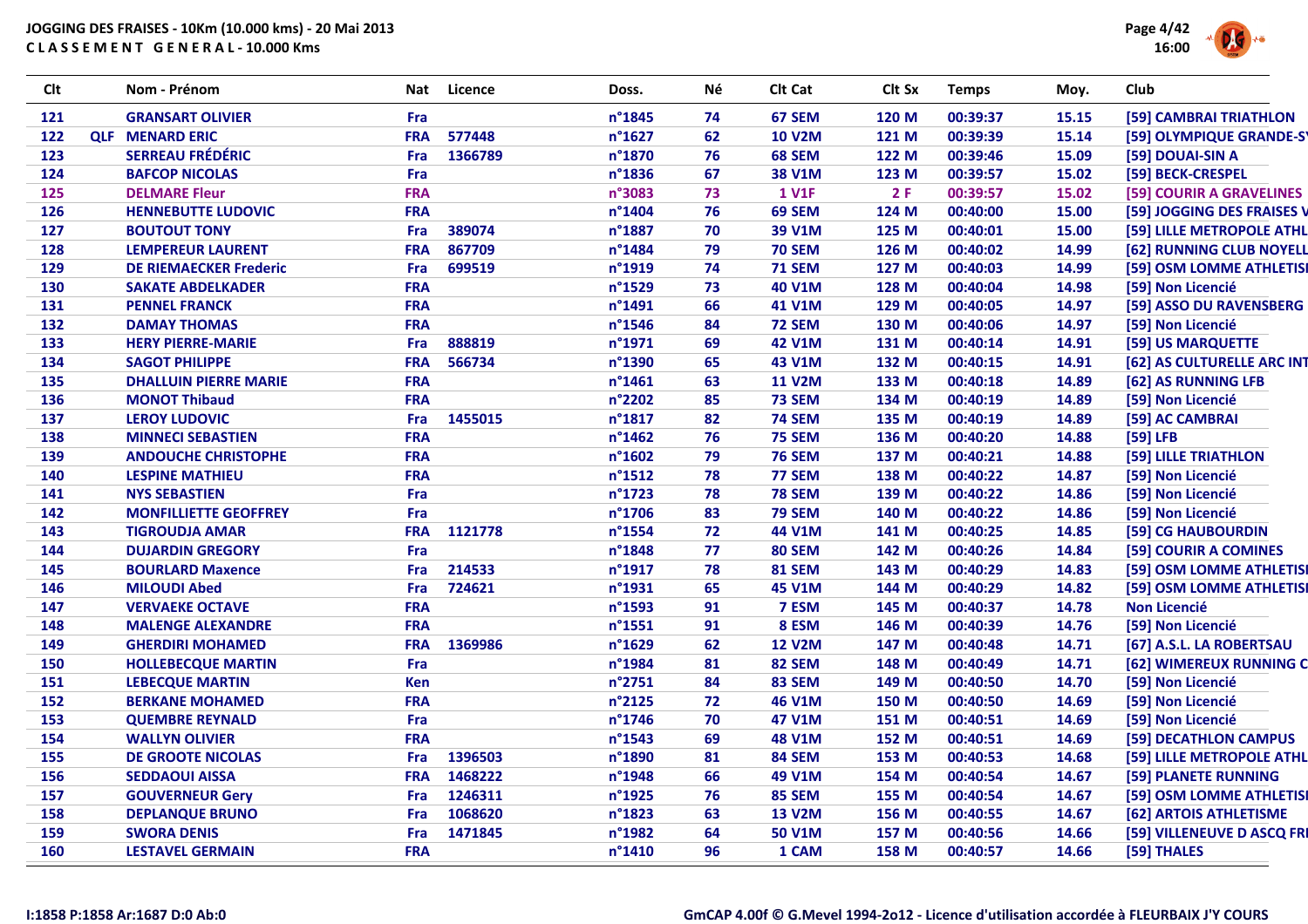

| <b>Clt</b> | Nom - Prénom                      | Nat        | Licence | Doss.            | Νé | Clt Cat        | Clt Sx | <b>Temps</b> | Moy.  | Club                       |
|------------|-----------------------------------|------------|---------|------------------|----|----------------|--------|--------------|-------|----------------------------|
| 161        | <b>DEFOSSE BORIS</b>              | <b>FRA</b> | 1127669 | n°1510           | 72 | <b>51 V1M</b>  | 159 M  | 00:40:58     | 14.65 | [59] LILLE METROPOLE ATHL  |
| 162        | <b>GUILLOUF GAËL</b>              | Fra        |         | n°2707           | 72 | <b>52 V1M</b>  | 160 M  | 00:41:00     | 14.64 | [59] Non Licencié          |
| 163        | <b>REMY BASTIEN</b>               | Fra        |         | n°1752           | 82 | <b>86 SEM</b>  | 161 M  | 00:41:01     | 14.63 | [59] Non Licencié          |
| 164        | <b>DELPLANQUE THIBAULT</b>        | <b>FRA</b> |         | n°2271           | 77 | <b>87 SEM</b>  | 162 M  | 00:41:02     | 14.62 | [59] Non Licencié          |
| 165        | <b>DELVOET PATRICK</b>            | <b>FRA</b> | 1537773 | n°1427           | 68 | <b>53 V1M</b>  | 163 M  | 00:41:05     | 14.60 | [59] DOUAI-SIN A           |
| 166        | <b>CHAHID NABIL</b>               | Fra        |         | n°2574           | 76 | <b>88 SEM</b>  | 164 M  | 00:41:09     | 14.58 | [59] Non Licencié          |
| 167        | <b>VERSCHAEVE EMMANUEL</b>        | <b>Bel</b> |         | n°1849           | 70 | <b>54 V1M</b>  | 165 M  | 00:41:10     | 14.58 | [77] COURIR A COMINES      |
| 168        | <b>TURPYN STÉPHANE</b>            | <b>Bel</b> |         | n°1783           | 74 | <b>89 SEM</b>  | 166 M  | 00:41:12     | 14.57 | [77] Non Licencié          |
| 169        | <b>LAACHOURI ABDELRHAFOUR</b>     | <b>Fra</b> | 1472577 | n°1879           | 69 | <b>55 V1M</b>  | 167 M  | 00:41:12     | 14.56 | [59] HEM ATHLETIC CLUB     |
| 170        | <b>BOLLENGIER CHRISTIAN</b>       | <b>FRA</b> | 1369019 | n°1428           | 64 | <b>56 V1M</b>  | 168 M  | 00:41:13     | 14.56 | [59] OA HAZEBROUCK         |
| 171        | <b>MARTIN JEAN-BAPTISTE</b>       | Fra        |         | n°2790           | 84 | <b>90 SEM</b>  | 169 M  | 00:41:14     | 14.56 | [59] Non Licencié          |
| 172        | <b>SAINGIER MAXIME</b>            | <b>FRA</b> |         | n°2157           | 95 | 2 JUM          | 170 M  | 00:41:14     | 14.56 | [59] VERLINGHEM FOOT       |
| 173        | <b>BOCQUET MATHIEU</b>            | <b>FRA</b> |         | n°2371           | 75 | <b>91 SEM</b>  | 171 M  | 00:41:15     | 14.55 | [59] Non Licencié          |
| 174        | <b>GENTE SEBASTIEN</b>            | Fra        |         | n°2689           | 73 | <b>57 V1M</b>  | 172 M  | 00:41:16     | 14.55 | [02] Non Licencié          |
| 175        | <b>QLF LEON CONCEPCION REBECA</b> | <b>CUB</b> | 1214478 | n°3162           | 68 | <b>2 V1F</b>   | 3F     | 00:41:17     | 14.54 | [59] OLYMPIQUE AIRE-SUR-L  |
| 176        | <b>MORAUD JEAN-YVES</b>           | Fra        |         | $n^{\circ}$ 1711 | 56 | <b>14 V2M</b>  | 173 M  | 00:41:18     | 14.53 | [59] Non Licencié          |
| 177        | <b>SLOMOWICZ BRUNO</b>            | Fra        | 1062268 | n°1865           | 67 | <b>58 V1M</b>  | 174 M  | 00:41:21     | 14.51 | [59] COURIR ENSEMBLE SNC   |
| 178        | <b>COFFRE LAURENT</b>             | Fra        |         | n°2581           | 66 | <b>59 V1M</b>  | 175 M  | 00:41:22     | 14.51 | [59] Non Licencié          |
| 179        | <b>BRUNIAUX PASCAL</b>            | Fra        |         | n°2553           | 75 | <b>92 SEM</b>  | 176 M  | 00:41:22     | 14.50 | [59] Non Licencié          |
| 180        | <b>GHESTEM Francois</b>           | Fra        | 1295441 | n°1924           | 66 | 60 V1M         | 177 M  | 00:41:25     | 14.49 | [59] OSM LOMME ATHLETISI   |
| 181        | <b>LESZCZYNSKI RODOLPHE</b>       | Fra        |         | n°2775           | 74 | 93 SEM         | 178 M  | 00:41:26     | 14.48 | [59] Non Licencié          |
| 182        | <b>LESCHAEVE FREDERIC</b>         | <b>FRA</b> |         | n°1398           | 75 | <b>94 SEM</b>  | 179 M  | 00:41:27     | 14.48 | [59] JOGGING DES FRAISES V |
| 183        | <b>DUTHOIT FRANCK</b>             | <b>FRA</b> |         | n°1578           | 81 | 95 SEM         | 180 M  | 00:41:31     | 14.46 | <b>Non Licencié</b>        |
| 184        | <b>LELLOU RUDY</b>                | <b>FRA</b> |         | $n^{\circ}$ 1418 | 78 | <b>96 SEM</b>  | 181 M  | 00:41:33     | 14.44 | [59] JOGGING DES FRAISES V |
| 185        | <b>JOUY Bruno</b>                 | Fra        | 1223276 | n°1927           | 65 | <b>61 V1M</b>  | 182 M  | 00:41:34     | 14.44 | [59] OSM LOMME ATHLETISI   |
| 186        | <b>BUYSSE CHRISTOPHE</b>          | Fra        |         | n°2555           | 77 | <b>97 SEM</b>  | 183 M  | 00:41:34     | 14.44 | [59] Non Licencié          |
| 187        | <b>QLF QUINDROIT GUERLINDA</b>    | Fra        | 364442  | n°3489           | 83 | 2 SEF          | 4 F    | 00:41:34     | 14.43 | [62] RC ARRAS              |
| 188        | <b>TRUPIN SAMUEL</b>              | Fra        |         | n°1782           | 77 | <b>98 SEM</b>  | 184 M  | 00:41:35     | 14.43 | [62] Non Licencié          |
| 189        | <b>DEBACQ BENOIT</b>              | Fra        |         | n°2604           | 76 | <b>99 SEM</b>  | 185 M  | 00:41:36     | 14.43 | [59] Non Licencié          |
| 190        | <b>LIVENAIS FRANCK</b>            | <b>FRA</b> |         | $n^{\circ}$ 1511 | 72 | 62 V1M         | 186 M  | 00:41:36     | 14.43 | [62] AUCHAN                |
| 191        | <b>MENARD JEROME</b>              | <b>FRA</b> |         | n°1644           | 73 | 63 V1M         | 187 M  | 00:41:36     | 14.42 | <b>Non Licencié</b>        |
| 192        | <b>PRUVOT SEBASTIEN</b>           | <b>FRA</b> |         | $n^{\circ}$ 1412 | 74 | <b>100 SEM</b> | 188 M  | 00:41:39     | 14.41 | [59] THALES                |
| 193        | <b>CARDINAEL HUGO</b>             | <b>FRA</b> |         | n°1453           | 86 | <b>101 SEM</b> | 189 M  | 00:41:42     | 14.39 | [59] CH SECLIN             |
| 194        | <b>DELPORTE Anthony</b>           | <b>FRA</b> |         | n°1495           | 77 | <b>102 SEM</b> | 190 M  | 00:41:43     | 14.38 | [62] ATHLETIC CLUB MARCQ   |
| 195        | <b>DELATTRE DAVID</b>             | <b>FRA</b> |         | n°2262           | 72 | 64 V1M         | 191 M  | 00:41:45     | 14.37 | [59] Non Licencié          |
| 196        | <b>FRIENCK NICOLAS</b>            | Fra        |         | n°1950           | 71 | 65 V1M         | 192 M  | 00:41:48     | 14.36 | [59] ASSO DU RAVENSBERG    |
| 197        | <b>CAUDERLIER PASCAL</b>          | Fra        |         | n°2569           | 81 | <b>103 SEM</b> | 193 M  | 00:41:49     | 14.35 | [59] Non Licencié          |
| 198        | <b>GOUDIER PHILIPPE</b>           | Fra        | 181399  | n°1877           | 76 | <b>104 SEM</b> | 194 M  | 00:41:49     | 14.35 | [59] HAUBOURDIN LOOS WA    |
| 199        | <b>DELECOURT ALAIN</b>            | <b>FRA</b> |         | n°2105           | 67 | <b>66 V1M</b>  | 195 M  | 00:41:50     | 14.34 | [59] WATT FOOTING          |
| 200        | <b>QLF BOBEE NATHALIE</b>         | <b>FRA</b> | 1482131 | n°3136           | 69 | 3 V1F          | 5 F    | 00:41:51     | 14.34 | [62] AC OUTREAU            |
|            |                                   |            |         |                  |    |                |        |              |       |                            |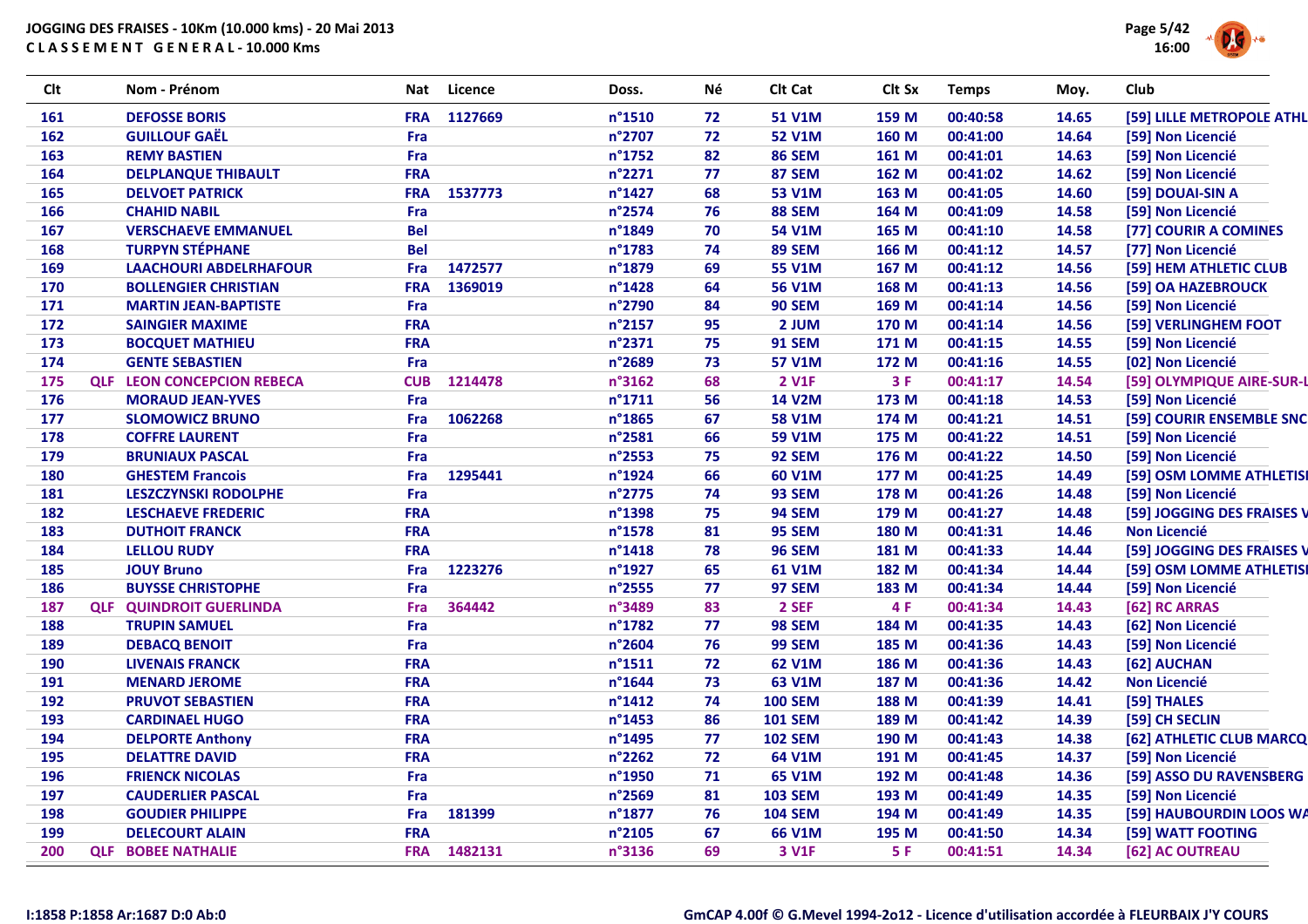

| Clt | Nom - Prénom                   | Nat        | Licence | Doss.            | Νé | Clt Cat        | Clt Sx     | <b>Temps</b> | Moy.  | Club                       |
|-----|--------------------------------|------------|---------|------------------|----|----------------|------------|--------------|-------|----------------------------|
| 201 | <b>DAHO BENHAMEL</b>           | <b>FRA</b> |         | n°2116           | 68 | 67 V1M         | 196 M      | 00:41:52     | 14.34 | [59] KALENJI RUN           |
| 202 | <b>FLACON THIERRY</b>          | Fra        | 1468848 | n°1978           | 64 | <b>68 V1M</b>  | 197 M      | 00:41:55     | 14.32 | [59] VILLENEUVE D ASCQ FRI |
| 203 | <b>GOSSET DIDIER</b>           | <b>FRA</b> |         | $n^{\circ}$ 1525 | 64 | 69 V1M         | 198 M      | 00:41:57     | 14.31 | [59] Non Licencié          |
| 204 | <b>QLF BERIA CATHY</b>         | Fra        | 1316223 | n°3461           | 70 | 4 V1F          | 6 F        | 00:42:03     | 14.27 | [62] DOUAI-SIN A           |
| 205 | <b>GAILLARD BENJAMIN</b>       | Fra        |         | n°2687           | 86 | <b>105 SEM</b> | 199 M      | 00:42:03     | 14.27 | [59] Non Licencié          |
| 206 | <b>NORTIER THIERRY</b>         | <b>FRA</b> | 1547844 | $n^{\circ}$ 1475 | 69 | <b>70 V1M</b>  | 200 M      | 00:42:03     | 14.27 | [59] LESAFFRE              |
| 207 | <b>ALLOUCHERY STEPHANE</b>     | <b>FRA</b> | 1454868 | n°1477           | 76 | <b>106 SEM</b> | 201 M      | 00:42:04     | 14.27 | [59] LESAFFRE              |
| 208 | <b>PORET SEBASTIEN</b>         | Fra        | 1471762 | n°1981           | 75 | <b>107 SEM</b> | 202 M      | 00:42:04     | 14.26 | [59] VILLENEUVE D ASCQ FRI |
| 209 | <b>MONVILLE CHRISTOPHER</b>    | Fra        |         | n°1710           | 86 | <b>108 SEM</b> | 203 M      | 00:42:05     | 14.26 | [59] Non Licencié          |
| 210 | <b>MORIVAL JIMMY</b>           | <b>FRA</b> | 1376562 | n°1429           | 74 | <b>109 SEM</b> | 204 M      | 00:42:06     | 14.26 | [59] PLANETE RUNNING       |
| 211 | <b>SAINT- RAYMONDO MICKAEL</b> | <b>FRA</b> |         | $n^{\circ}$ 1401 | 76 | <b>110 SEM</b> | 205 M      | 00:42:06     | 14.26 | [59] JOGGING DES FRAISES V |
| 212 | <b>LESTAVEL FRANCK</b>         | <b>FRA</b> |         | $n^{\circ}$ 1411 | 66 | <b>71 V1M</b>  | 206 M      | 00:42:06     | 14.25 | [59] THALES                |
| 213 | <b>BERQUIN STEPHANE</b>        | <b>FRA</b> | 1393599 | n°2367           | 71 | <b>72 V1M</b>  | 207 M      | 00:42:08     | 14.24 | [59] CLLL ARMENTIERES      |
| 214 | <b>FABRE BERTRAND</b>          | <b>FRA</b> |         | n°2140           | 60 | <b>15 V2M</b>  | 208 M      | 00:42:10     | 14.23 | [59] ALUMINIUM DUNKERQI    |
| 215 | <b>DEWAELLE MICHEL</b>         | <b>Bel</b> |         | n°2645           | 69 | <b>73 V1M</b>  | 209 M      | 00:42:11     | 14.23 | [77] Non Licencié          |
| 216 | <b>PENNEC Stephane</b>         | <b>FRA</b> |         | n°2065           | 85 | <b>111 SEM</b> | 210 M      | 00:42:12     | 14.22 | [59] Non Licencié          |
| 217 | <b>LECLERCQ FELIX</b>          | <b>FRA</b> | 1448887 | $n^{\circ}$ 1513 | 92 | 9 ESM          | 211 M      | 00:42:14     | 14.21 | [59] OSM LOMME ATHLETISI   |
| 218 | <b>DUTHOIT NICOLAS</b>         | <b>FRA</b> |         | n°1405           | 73 | <b>74 V1M</b>  | 212 M      | 00:42:14     | 14.21 | [59] LILLE TRIATHLON       |
| 219 | <b>MOREIRA Anthony</b>         | <b>FRA</b> |         | n°2084           | 92 | <b>10 ESM</b>  | 213 M      | 00:42:16     | 14.20 | [59] Non Licencié          |
| 220 | <b>MOROSINI CLEMENT</b>        | <b>FRA</b> |         | n°1496           | 82 | <b>112 SEM</b> | 214 M      | 00:42:18     | 14.19 | [59] Non Licencié          |
| 221 | <b>SIMONS THIERRY</b>          | Fra        |         | $n^{\circ}$ 1766 | 83 | <b>113 SEM</b> | 215 M      | 00:42:19     | 14.18 | [62] Non Licencié          |
| 222 | <b>DELAMARRE BENOIT</b>        | <b>FRA</b> |         | $n^{\circ}$ 1516 | 77 | <b>114 SEM</b> | 216 M      | 00:42:20     | 14.18 | [62] Non Licencié          |
| 223 | <b>BAFCOP CHRISTIAN</b>        | <b>FRA</b> |         | n°2029           | 56 | <b>16 V2M</b>  | 217 M      | 00:42:22     | 14.16 | [59] Non Licencié          |
| 224 | <b>DUBAR EDOUARD-NICOLAS</b>   | Fra        | 1255166 | n°1891           | 60 | <b>17 V2M</b>  | 218 M      | 00:42:23     | 14.16 | [59] LILLE METROPOLE ATHL  |
| 225 | <b>GAGNE DIDIER</b>            | <b>FRA</b> |         | $n^{\circ}$ 1621 | 67 | <b>75 V1M</b>  | 219 M      | 00:42:25     | 14.15 | <b>Non Licencié</b>        |
| 226 | <b>LEGRAND STEPHANIE</b>       | <b>FRA</b> |         | n°2966           | 77 | 3 SEF          | <b>7 F</b> | 00:42:25     | 14.15 | [59] Non Licencié          |
| 227 | <b>LEIGNEL LAURENT</b>         | Fra        |         | n°2764           | 78 | <b>115 SEM</b> | 220 M      | 00:42:26     | 14.14 | [59] Non Licencié          |
| 228 | <b>ROUCOU YANNICK</b>          | <b>FRA</b> |         | n°2172           | 78 | <b>116 SEM</b> | 221 M      | 00:42:27     | 14.13 | [59] Non Licencié          |
| 229 | <b>MALEM Mohamed</b>           | <b>FRA</b> |         | n°2455           | 83 | <b>117 SEM</b> | 222 M      | 00:42:29     | 14.13 | [59] Non Licencié          |
| 230 | <b>SAILLY LUCIEN</b>           | <b>FRA</b> |         | n°2357           | 81 | <b>118 SEM</b> | 223 M      | 00:42:32     | 14.11 | [59] Non Licencié          |
| 231 | <b>PAULUS STEPHANE</b>         | <b>FRA</b> |         | $n^{\circ}$ 1515 | 57 | <b>18 V2M</b>  | 224 M      | 00:42:33     | 14.10 | [62] OSM LOMME ATHLETISI   |
| 232 | <b>CHABE BRUNO</b>             | <b>FRA</b> | 1476156 | n°1383           | 66 | <b>76 V1M</b>  | 225 M      | 00:42:33     | 14.10 | [59] RONCHIN ATHLETIC CLU  |
| 233 | <b>LAURENT DANIEL</b>          | <b>FRA</b> |         | $n^{\circ}$ 1521 | 62 | <b>19 V2M</b>  | 226 M      | 00:42:34     | 14.10 | [59] Non Licencié          |
| 234 | <b>HUYGHE THOMAS</b>           | Fra        | 1523737 | n°1834           | 80 | <b>119 SEM</b> | 227 M      | 00:42:36     | 14.09 | [59] ATHLETISME CLUB SECLI |
| 235 | <b>DELAHAYE YANNICK</b>        | <b>FRA</b> |         | n°2281           | 76 | <b>120 SEM</b> | 228 M      | 00:42:36     | 14.09 | [77] Non Licencié          |
| 236 | <b>COURCIER GABRIEL</b>        | Fra        |         | n°1839           | 85 | <b>121 SEM</b> | 229 M      | 00:42:37     | 14.08 | [59] BECK-CRESPEL          |
| 237 | <b>DESMARECAUX FABRICE</b>     | Fra        |         | n°1828           | 65 | <b>77 V1M</b>  | 230 M      | 00:42:38     | 14.08 | [59] ASCE BSD              |
| 238 | <b>CHEVALIER LAURENT</b>       | Fra        | 1485176 | n°1889           | 59 | <b>20 V2M</b>  | 231 M      | 00:42:39     | 14.07 | [59] LILLE METROPOLE ATHL  |
| 239 | <b>MOREL BRUNO</b>             | <b>FRA</b> |         | n°2175           | 63 | <b>21 V2M</b>  | 232 M      | 00:42:39     | 14.07 | [59] Non Licencié          |
| 240 | <b>VERBRUGGHE GINO</b>         | <b>FRA</b> | 237885  | n°1574           | 56 | <b>22 V2M</b>  | 233 M      | 00:42:41     | 14.06 | [59] LILLE METROPOLE ATHL  |
|     |                                |            |         |                  |    |                |            |              |       |                            |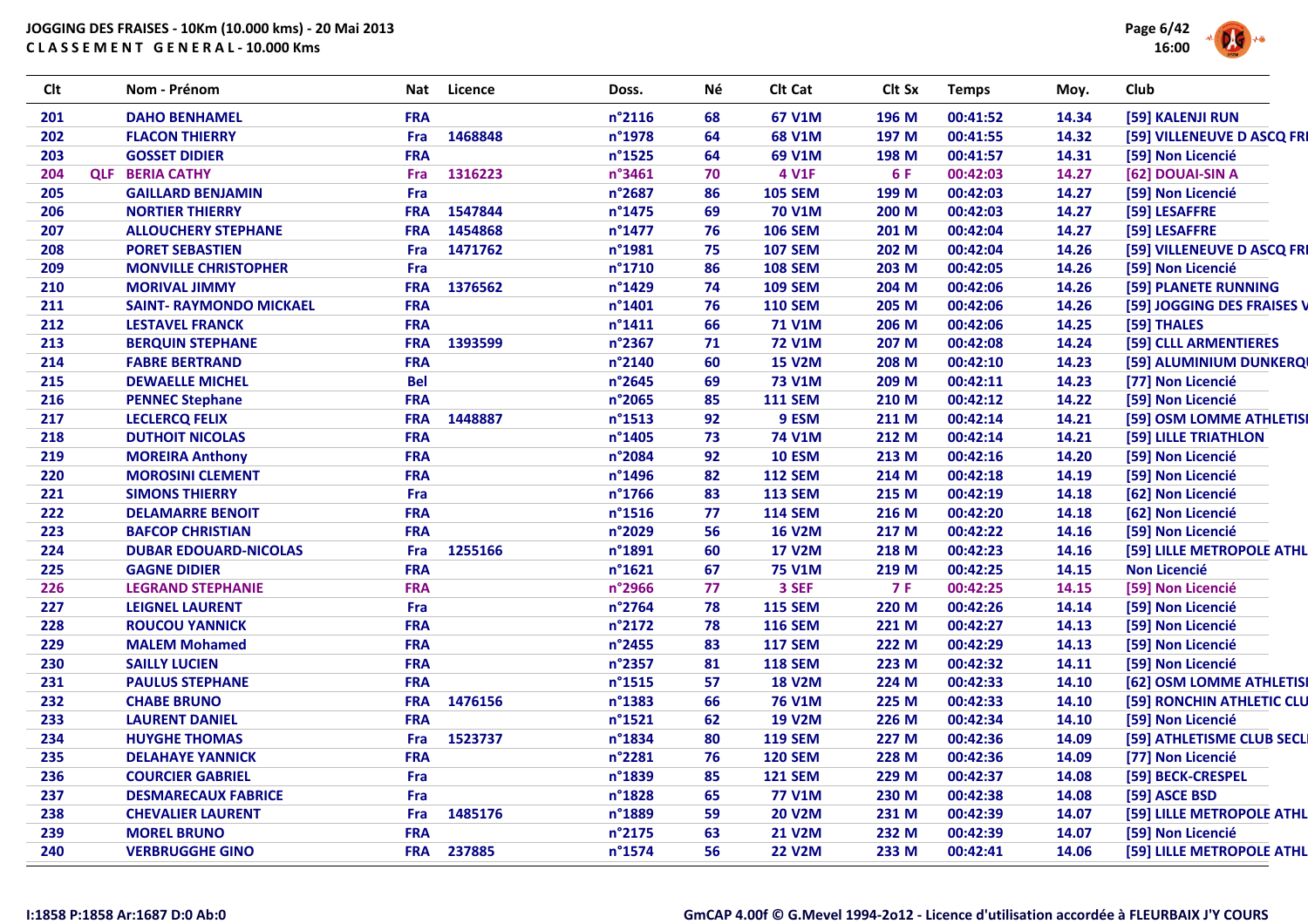

| <b>Clt</b> | Nom - Prénom                   | Nat        | <b>Licence</b> | Doss.  | Né | Clt Cat        | Clt Sx | <b>Temps</b> | Moy.  | Club                       |
|------------|--------------------------------|------------|----------------|--------|----|----------------|--------|--------------|-------|----------------------------|
| 241        | <b>CAZIN FABIEN</b>            | Fra        | 1424437        | n°1942 | 84 | <b>122 SEM</b> | 234 M  | 00:42:41     | 14.06 | [59] PLANETE RUNNING       |
| 242        | <b>TALPAERT ANTHONY</b>        | Fra        | 478964         | n°1983 | 78 | <b>123 SEM</b> | 235 M  | 00:42:42     | 14.05 | [59] VILLENEUVE D ASCQ FRI |
| 243        | <b>MONDO DAMIEN</b>            | Fra        |                | n°1705 | 71 | <b>78 V1M</b>  | 236 M  | 00:42:43     | 14.05 | [62] Non Licencié          |
| 244        | <b>BONNINGUES NICOLAS</b>      | Fra        |                | n°2543 | 74 | <b>124 SEM</b> | 237 M  | 00:42:45     | 14.04 | [59] Non Licencié          |
| 245        | <b>BOBET ALEXANDRE</b>         | <b>FRA</b> |                | n°2295 | 73 | <b>79 V1M</b>  | 238 M  | 00:42:46     | 14.03 | [59] Non Licencié          |
| 246        | <b>ESQUERRE POURTERE LOUIS</b> | Fra        |                | n°2672 | 87 | <b>125 SEM</b> | 239 M  | 00:42:47     | 14.03 | [59] Non Licencié          |
| 247        | <b>BROVIDA MAXIME</b>          | Fra        |                | n°2550 | 86 | <b>126 SEM</b> | 240 M  | 00:42:48     | 14.02 | [59] Non Licencié          |
| 248        | <b>EL AJJAJI AMAR</b>          | <b>FRA</b> | 1001124        | n°1599 | 77 | <b>127 SEM</b> | 241 M  | 00:42:48     | 14.02 | [59] HAUBOURDIN LOOS WA    |
| 249        | <b>DEMARET PHILIPPE</b>        | <b>FRA</b> |                | n°2163 | 58 | <b>23 V2M</b>  | 242 M  | 00:42:48     | 14.02 | [59] Non Licencié          |
| 250        | <b>MEURILLON DAVID</b>         | <b>FRA</b> |                | n°1536 | 77 | <b>128 SEM</b> | 243 M  | 00:42:51     | 14.01 | [59] JOGGING DES FRAISES V |
| 251        | <b>MOREAU ERIC</b>             | <b>FRA</b> |                | n°1567 | 71 | 80 V1M         | 244 M  | 00:42:52     | 14.00 | <b>Non Licencié</b>        |
| 252        | <b>MOENECLAEY CYRIL</b>        | <b>FRA</b> |                | n°2088 | 73 | <b>81 V1M</b>  | 245 M  | 00:42:52     | 14.00 | [59] Non Licencié          |
| 253        | <b>LAMPE BERNARD</b>           | Fra        |                | n°2747 | 65 | 82 V1M         | 246 M  | 00:42:53     | 14.00 | [59] Non Licencié          |
| 254        | <b>CHOMI REMY</b>              | Fra        |                | n°2578 | 96 | 2 CAM          | 247 M  | 00:42:53     | 13.99 | [59] Non Licencié          |
| 255        | <b>TRICOT Fabrice</b>          | <b>FRA</b> |                | n°1402 | 69 | 83 V1M         | 248 M  | 00:42:53     | 13.99 | [B8] JOGGING DES FRAISES \ |
| 256        | <b>VANLERBERGHE MATHIEU</b>    | <b>FRA</b> |                | n°1457 | 73 | 84 V1M         | 249 M  | 00:42:54     | 13.99 | [59] AS RUNNING LFB        |
| 257        | <b>PROVO VICTOR</b>            | Fra        |                | n°1743 | 85 | <b>129 SEM</b> | 250 M  | 00:42:54     | 13.99 | [59] Non Licencié          |
| 258        | <b>ROUSSEL SAMUEL</b>          | <b>FRA</b> |                | n°2117 | 75 | <b>130 SEM</b> | 251 M  | 00:42:57     | 13.97 | [59] Non Licencié          |
| 259        | <b>SIMONS THIERRY</b>          | Fra        |                | n°1767 | 65 | <b>85 V1M</b>  | 252 M  | 00:42:58     | 13.97 | [59] Non Licencié          |
| 260        | <b>ROGER VINCENT</b>           | <b>FRA</b> |                | n°1569 | 78 | <b>131 SEM</b> | 253 M  | 00:43:01     | 13.95 | <b>Non Licencié</b>        |
| 261        | <b>MULLIER YANN</b>            | Fra        |                | n°1717 | 80 | <b>132 SEM</b> | 254 M  | 00:43:05     | 13.93 | [59] Non Licencié          |
| 262        | <b>POISSONNIER GABRIEL</b>     | <b>FRA</b> |                | n°2282 | 75 | <b>133 SEM</b> | 255 M  | 00:43:05     | 13.93 | [59] Non Licencié          |
| 263        | <b>BERTHE JESSICA</b>          | Fra        | 1295129        | n°3491 | 83 | 4 SEF          | 8 F    | 00:43:06     | 13.93 | [59] US MARQUETTE          |
| 264        | <b>DOGIMONT FRANCK</b>         | <b>FRA</b> | 1552904        | n°1434 | 69 | <b>86 V1M</b>  | 256 M  | 00:43:06     | 13.92 | [59] VILLENEUVE D ASCQ FRI |
| 265        | <b>ROBIN ALANN</b>             | <b>FRA</b> |                | n°1645 |    | <b>134 SEM</b> | 257 M  | 00:43:07     | 13.92 | <b>Non Licencié</b>        |
| 266        | <b>ALLENTIN GEOFFREY</b>       | Fra        |                | n°1985 | 89 | <b>135 SEM</b> | 258 M  | 00:43:08     | 13.91 | [59] Non Licencié          |
| 267        | <b>ROBBE FRANCOIS</b>          | <b>FRA</b> |                | n°1605 | 75 | <b>136 SEM</b> | 259 M  | 00:43:08     | 13.91 | <b>Non Licencié</b>        |
| 268        | <b>GROOT François</b>          | <b>FRA</b> |                | n°2094 | 87 | <b>137 SEM</b> | 260 M  | 00:43:09     | 13.91 | [59] Non Licencié          |
| 269        | <b>ARNALSTEEN THIBAUD</b>      | Fra        | 1469949        | n°1961 | 97 | 3 CAM          | 261 M  | 00:43:09     | 13.91 | [59] US MARQUETTE          |
| 270        | <b>THUILLIER GEORGES</b>       | Fra        |                | n°1778 | 52 | <b>1 V3M</b>   | 262 M  | 00:43:10     | 13.90 | [59] Non Licencié          |
| 271        | <b>ZAVODSZKI ERIC</b>          | Fra        | 1421081        | n°1878 | 69 | <b>87 V1M</b>  | 263 M  | 00:43:10     | 13.90 | [59] HAUBOURDIN LOOS WA    |
| 272        | <b>BERNIER Frederic</b>        | Fra        | 1463620        | n°1915 | 72 | <b>88 V1M</b>  | 264 M  | 00:43:10     | 13.90 | [59] OSM LOMME ATHLETISI   |
| 273        | <b>BAILLIER David</b>          | <b>FRA</b> |                | n°2458 | 76 | <b>138 SEM</b> | 265 M  | 00:43:11     | 13.90 | [59] Non Licencié          |
| 274        | <b>TIGROUDJA RABAH</b>         | <b>FRA</b> | 769768         | n°1586 | 61 | <b>24 V2M</b>  | 266 M  | 00:43:11     | 13.90 | [59] HAUBOURDIN LOOS WA    |
| 275        | <b>DEGARDIN CEDRIC</b>         | Fra        |                | n°2611 | 76 | <b>139 SEM</b> | 267 M  | 00:43:13     | 13.89 | [59] Non Licencié          |
| 276        | <b>IGNOUX CHRISTOPHE</b>       | <b>FRA</b> |                | n°1465 | 71 | 89 V1M         | 268 M  | 00:43:13     | 13.88 | [62] Non Licencié          |
| 277        | <b>BASSET FRANCK</b>           | <b>FRA</b> |                | n°1538 | 76 | <b>140 SEM</b> | 269 M  | 00:43:15     | 13.88 | [59] Non Licencié          |
| 278        | <b>TANT Corinne</b>            | <b>FRA</b> |                | n°3043 | 80 | 5 SEF          | 9F     | 00:43:15     | 13.87 | [59] Non Licencié          |
| 279        | <b>LANDRY ARNAUD</b>           | <b>FRA</b> | 1087996        | n°1492 | 68 | <b>90 V1M</b>  | 270 M  | 00:43:17     | 13.87 | [62] ES ARQUES             |
| 280        | <b>DUQUESNOY XAVIER</b>        | <b>FRA</b> |                | n°2227 | 63 | <b>25 V2M</b>  | 271 M  | 00:43:18     | 13.86 | [59] AJC FRELINGHIEN       |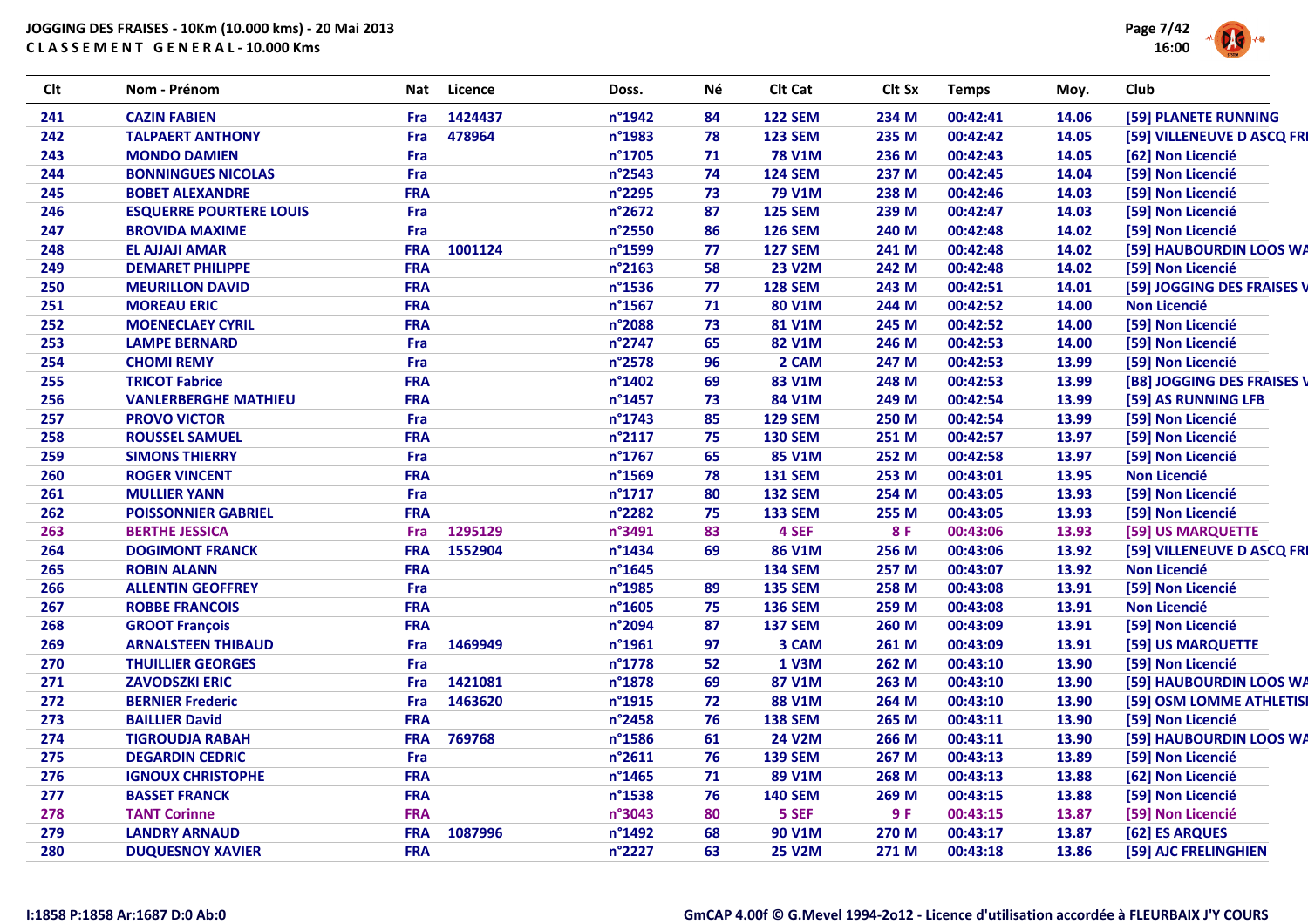

| Clt | Nom - Prénom                      | Nat        | Licence | Doss.            | Νé | Clt Cat        | Clt Sx     | <b>Temps</b> | Moy.  | Club                       |
|-----|-----------------------------------|------------|---------|------------------|----|----------------|------------|--------------|-------|----------------------------|
| 281 | <b>FRANÇOIS PIERRE</b>            | Fra        |         | n°2684           | 84 | <b>141 SEM</b> | 272 M      | 00:43:19     | 13.86 | [59] Non Licencié          |
| 282 | <b>BIGO RÉGIS</b>                 | Fra        |         | n°2536           | 53 | 2 V3M          | 273 M      | 00:43:19     | 13.86 | [59] Non Licencié          |
| 283 | <b>MOROSINI BERNARD</b>           | <b>FRA</b> |         | n°2124           | 56 | <b>26 V2M</b>  | 274 M      | 00:43:19     | 13.85 | [59] Non Licencié          |
| 284 | <b>FOURNIER VINCENT</b>           | Fra        |         | n°1923           | 81 | <b>142 SEM</b> | 275 M      | 00:43:21     | 13.84 | [59] OSM LOMME ATHLETISI   |
| 285 | <b>GUIDEZ JEROME</b>              | Fra        |         | n°2705           | 74 | <b>143 SEM</b> | 276 M      | 00:43:25     | 13.82 | [59] Non Licencié          |
| 286 | <b>CHABOWSKI AYMERIC</b>          | <b>FRA</b> |         | n°2355           | 82 | <b>144 SEM</b> | 277 M      | 00:43:26     | 13.82 | [59] WASQUEHAL TRIATHLO    |
| 287 | <b>PROUVOST LIONEL</b>            | <b>FRA</b> |         | n°2451           | 76 | <b>145 SEM</b> | 278 M      | 00:43:27     | 13.81 | [59] Non Licencié          |
| 288 | <b>BISIAUX OLIVIER</b>            | Fra        |         | n°2537           | 73 | 91 V1M         | 279 M      | 00:43:28     | 13.81 | [59] Non Licencié          |
| 289 | <b>COUTURIER XAVIER</b>           | <b>FRA</b> | 1470498 | n°1379           | 73 | <b>92 V1M</b>  | 280 M      | 00:43:28     | 13.80 | [59] ATHLE HALLUIN-VAL-DE  |
| 290 | <b>QLF RAOUL MARIE-LAURENCE</b>   | <b>FRA</b> | 1170251 | n°3233           | 71 | <b>5 V1F</b>   | <b>10F</b> | 00:43:30     | 13.79 | [62] GOHELLE ATHLETISME    |
| 291 | <b>DUCATEZ OLIVIER</b>            | Fra        |         | n°2660           | 70 | 93 V1M         | 281 M      | 00:43:30     | 13.79 | [59] Non Licencié          |
| 292 | <b>DUTILLEUL ANTOINE</b>          | <b>FRA</b> |         | n°1528           | 89 | <b>146 SEM</b> | 282 M      | 00:43:31     | 13.79 | [59] Non Licencié          |
| 293 | <b>DESROUSSEAUX SEBASTIEN</b>     | <b>FRA</b> | 406384  | n°1523           | 73 | 94 V1M         | 283 M      | 00:43:31     | 13.79 | [59] COURIR A COMINES      |
| 294 | <b>KINDT PIERRE</b>               | <b>FRA</b> |         | n°2112           | 83 | <b>147 SEM</b> | 284 M      | 00:43:33     | 13.78 | [59] Non Licencié          |
| 295 | <b>POZZATO Michele</b>            | <b>ITA</b> |         | n°2802           | 79 | <b>148 SEM</b> | 285 M      | 00:43:33     | 13.78 | [59] Non Licencié          |
| 296 | <b>LESAFFRE ERIC</b>              | <b>FRA</b> |         | n°2309           | 67 | <b>95 V1M</b>  | 286 M      | 00:43:33     | 13.78 | [59] QUESNOY PAR TOUS LE!  |
| 297 | <b>DEWAMES FRANCK</b>             | <b>FRA</b> |         | n°2040           | 71 | <b>96 V1M</b>  | 287 M      | 00:43:36     | 13.76 | [59] Non Licencié          |
| 298 | <b>PROUMEN LAURENT</b>            | <b>FRA</b> |         | n°1539           | 72 | 97 V1M         | 288 M      | 00:43:37     | 13.76 | [59] CORPO DECATHLON       |
| 299 | <b>VERDIN JEAN-PIERRE</b>         | Fra        |         | $n^{\circ}$ 1801 | 63 | <b>27 V2M</b>  | 289 M      | 00:43:37     | 13.76 | [59] Non Licencié          |
| 300 | <b>VACHER HERVÉ</b>               | <b>FRA</b> | 1454676 | $n^{\circ}$ 1403 | 73 | <b>98 V1M</b>  | 290 M      | 00:43:37     | 13.76 | [59] JOGGING DES FRAISES V |
| 301 | <b>PANI FABIEN</b>                | <b>FRA</b> |         | n°2286           | 74 | <b>149 SEM</b> | 291 M      | 00:43:38     | 13.76 | [59] QUESNOY PAR TOUS LE!  |
| 302 | <b>MILLECAMPS MICKAEL</b>         | <b>FRA</b> |         | n°1630           | 83 | <b>150 SEM</b> | 292 M      | 00:43:38     | 13.75 | <b>Non Licencié</b>        |
| 303 | <b>QLF DUVIVIER MARIE ANGE</b>    | <b>FRA</b> | 346339  | n°3229           | 69 | <b>6 V1F</b>   | 11 F       | 00:43:38     | 13.75 | [59] DENAIN AC             |
| 304 | <b>BUISINE FRANÇOIS-GUILLAUME</b> | Fra        |         | n°2554           | 75 | <b>151 SEM</b> | 293 M      | 00:43:41     | 13.74 | [59] Non Licencié          |
| 305 | <b>LECLERCQ CHRISTOPHE</b>        | <b>FRA</b> |         | n°2383           | 74 | <b>152 SEM</b> | 294 M      | 00:43:41     | 13.74 | [59] Non Licencié          |
| 306 | <b>PIUSSAN NICOLAS</b>            | <b>FRA</b> |         | n°2266           | 83 | <b>153 SEM</b> | 295 M      | 00:43:42     | 13.73 | [59] JOGGING DES FRAISES V |
| 307 | <b>BABIN PHILIPPE</b>             | Fra        |         | $n^{\circ}2511$  | 68 | <b>99 V1M</b>  | 296 M      | 00:43:43     | 13.73 | [59] Non Licencié          |
| 308 | <b>BERLEZ FRANCK</b>              | <b>FRA</b> |         | $n^{\circ}$ 1607 | 72 | <b>100 V1M</b> | 297 M      | 00:43:43     | 13.73 | <b>Non Licencié</b>        |
| 309 | <b>DELECOLLE Mickael</b>          | <b>FRA</b> |         | n°2456           | 77 | <b>154 SEM</b> | 298 M      | 00:43:44     | 13.72 | [59] Non Licencié          |
| 310 | <b>MONNIER RONALD</b>             | Fra        |         | n°1708           | 74 | <b>155 SEM</b> | 299 M      | 00:43:44     | 13.72 | [59] Non Licencié          |
| 311 | <b>POORTEMAN GILLES</b>           | Fra        |         | n°1738           | 61 | <b>28 V2M</b>  | 300 M      | 00:43:46     | 13.71 | [59] Non Licencié          |
| 312 | <b>DAMART FRANCK</b>              | <b>FRA</b> |         | n°2056           | 67 | <b>101 V1M</b> | 301 M      | 00:43:48     | 13.70 | [59] ACFNPC                |
| 313 | <b>MULLET CHRISTOPHE</b>          | <b>FRA</b> |         | n°2483           | 73 | <b>102 V1M</b> | 302 M      | 00:43:48     | 13.70 | [62] LES TOURISTES         |
| 314 | <b>LOISEL MAXIME</b>              | <b>FRA</b> |         | $n^{\circ}$ 1626 | 77 | <b>156 SEM</b> | 303 M      | 00:43:49     | 13.70 | <b>Non Licencié</b>        |
| 315 | <b>VENE MATHILDE</b>              | Fra        |         | n°3436           | 91 | 1 ESF          | 12 F       | 00:43:54     | 13.67 | [59] Non Licencié          |
| 316 | <b>NAYE Ludovic</b>               | <b>FRA</b> |         | n°2113           | 79 | <b>157 SEM</b> | 304 M      | 00:43:55     | 13.67 | [59] Non Licencié          |
| 317 | <b>DAEL MICHEL</b>                | Fra        | 1543724 | n°1965           | 65 | <b>103 V1M</b> | 305 M      | 00:43:56     | 13.66 | [59] US MARQUETTE          |
| 318 | <b>LIPKA XAVIER</b>               | Fra        | 1539997 | n°1974           | 78 | <b>158 SEM</b> | 306 M      | 00:43:56     | 13.66 | [59] US MARQUETTE          |
| 319 | <b>DEFAUT FREDERIC</b>            | <b>FRA</b> |         | $n^{\circ}$ 1417 | 74 | <b>159 SEM</b> | 307 M      | 00:43:56     | 13.66 | [59] THALES                |
| 320 | <b>BERAL CHRISTOPHE</b>           | Fra        |         | n°2525           | 79 | <b>160 SEM</b> | 308 M      | 00:43:57     | 13.65 | [59] Non Licencié          |
|     |                                   |            |         |                  |    |                |            |              |       |                            |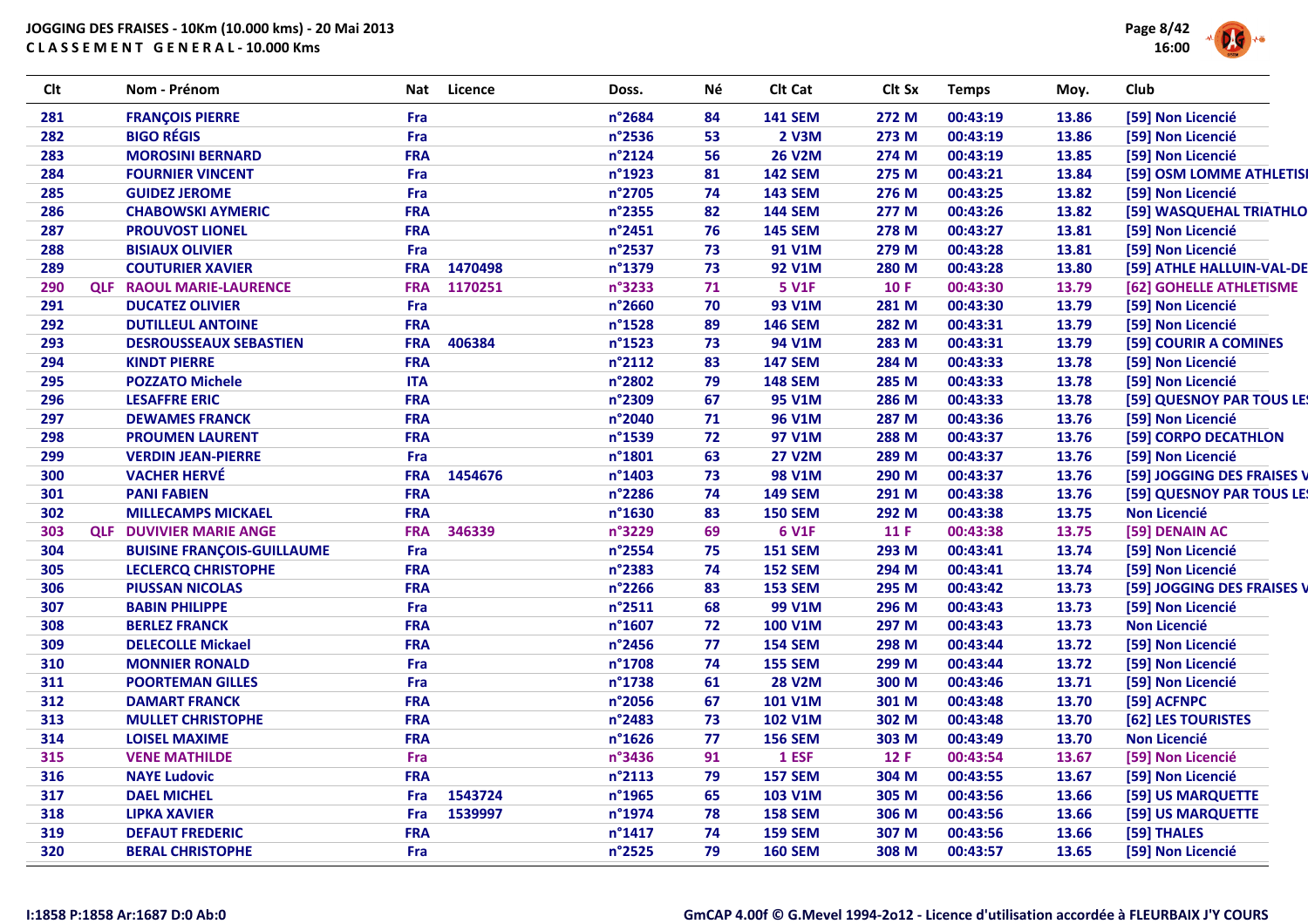

| Clt | Nom - Prénom                | Nat        | Licence | Doss.            | Né | Clt Cat        | Clt Sx      | <b>Temps</b> | Moy.  | Club                      |
|-----|-----------------------------|------------|---------|------------------|----|----------------|-------------|--------------|-------|---------------------------|
| 321 | <b>COPPIN JEROME</b>        | Fra        |         | n°2587           | 75 | <b>161 SEM</b> | 309 M       | 00:43:59     | 13.64 | [59] Non Licencié         |
| 322 | <b>SEPULCHRE PASCAL</b>     | <b>FRA</b> |         | n°2479           | 70 | <b>104 V1M</b> | 310 M       | 00:44:01     | 13.64 | [59] FOULEES SAINGHINOISE |
| 323 | <b>DELAMBRE J-PIERRE</b>    | Fra        |         | n°2617           | 63 | <b>29 V2M</b>  | 311 M       | 00:44:01     | 13.64 | [59] Non Licencié         |
| 324 | <b>DEPIERRE JEAN-MICHEL</b> | <b>FRA</b> |         | n°1370           | 67 | <b>105 V1M</b> | 312 M       | 00:44:01     | 13.64 | [59] CE TRANSPOLE SECTION |
| 325 | <b>DUBOIS OLIVIER</b>       | Fra        |         | n°2657           | 69 | 106 V1M        | 313 M       | 00:44:03     | 13.63 | [59] Non Licencié         |
| 326 | <b>LEFEBVRE Thibault</b>    | <b>FRA</b> |         | n°2059           | 72 | <b>107 V1M</b> | 314 M       | 00:44:03     | 13.62 | [59] Non Licencié         |
| 327 | <b>DUJARDIN BERTRAND</b>    | Fra        |         | n°2663           | 65 | <b>108 V1M</b> | 315 M       | 00:44:04     | 13.62 | [59] Non Licencié         |
| 328 | <b>AGGOUNE CYNDELLE</b>     | <b>FRA</b> | 1280677 | n°3063           | 91 | 2 ESF          | 13 F        | 00:44:06     | 13.61 | [62] DOUAI-SIN A          |
| 329 | <b>DELETTREZ TONY</b>       | <b>FRA</b> |         | n°2237           | 77 | <b>162 SEM</b> | 316 M       | 00:44:07     | 13.60 | [59] COURIR A COMINES     |
| 330 | <b>HUNKELER ALAIN</b>       | Fra        | 1457042 | $n^{\circ}$ 1947 | 71 | 109 V1M        | 317 M       | 00:44:08     | 13.60 | [59] PLANETE RUNNING      |
| 331 | <b>VERGUET CHRISTOPHE</b>   | Fra        |         | n°1873           | 81 | <b>163 SEM</b> | 318 M       | 00:44:09     | 13.59 | [59] ENTREPRISE CYLANDE   |
| 332 | <b>JACOB Henri Pierre</b>   | <b>FRA</b> |         | n°2109           | 87 | <b>164 SEM</b> | 319 M       | 00:44:09     | 13.59 | [75] Non Licencié         |
| 333 | <b>AGNERAY MATTHIEU</b>     | Fra        |         | n°2502           | 77 | <b>165 SEM</b> | 320 M       | 00:44:09     | 13.59 | [59] Non Licencié         |
| 334 | <b>VANHEULE LÈO</b>         | Fra        |         | n°1793           | 93 | <b>11 ESM</b>  | 321 M       | 00:44:10     | 13.59 | [59] Non Licencié         |
| 335 | <b>VERLOOVE GAUTIER</b>     | <b>FRA</b> | 1381700 | n°1382           | 77 | <b>166 SEM</b> | 322 M       | 00:44:11     | 13.58 | [62] US BIACHE-SAINT-VAAS |
| 336 | <b>BURY DENIS</b>           | <b>FRA</b> |         | n°2165           | 73 | <b>110 V1M</b> | 323 M       | 00:44:12     | 13.58 | [59] Non Licencié         |
| 337 | <b>GOSSELIN SYLVIE</b>      | Fra        |         | n°3342           | 67 | <b>7 V1F</b>   | 14 F        | 00:44:14     | 13.57 | [59] Non Licencié         |
| 338 | <b>COLASANTE MICKAEL</b>    | Fra        |         | n°2582           | 77 | <b>167 SEM</b> | 324 M       | 00:44:14     | 13.57 | [62] Non Licencié         |
| 339 | <b>TERNEST Nicolas</b>      | <b>FRA</b> |         | n°2151           | 74 | <b>168 SEM</b> | 325 M       | 00:44:14     | 13.57 | [59] Non Licencié         |
| 340 | <b>COUPÉ CHRISTOPHE</b>     | Fra        |         | n°2592           | 69 | <b>111 V1M</b> | 326 M       | 00:44:15     | 13.56 | [59] Non Licencié         |
| 341 | <b>DEBACKER NATHALIE</b>    | <b>FRA</b> | 673520  | n°3239           | 79 | 6 SEF          | 15 F        | 00:44:15     | 13.56 | [59] LILLE METROPOLE ATHL |
| 342 | <b>BOUATROUS Mendhi</b>     | <b>FRA</b> |         | n°2079           | 97 | 4 CAM          | 327 M       | 00:44:18     | 13.55 | [59] Non Licencié         |
| 343 | <b>MARTEEL PASCAL</b>       | <b>FRA</b> |         | n°2339           | 60 | <b>30 V2M</b>  | 328 M       | 00:44:19     | 13.54 | [59] Non Licencié         |
| 344 | <b>PASTOR Dimitry</b>       | <b>FRA</b> |         | n°1500           | 73 | <b>112 V1M</b> | 329 M       | 00:44:20     | 13.54 | [59] CA COUDEKERQUE-BRA   |
| 345 | <b>VERDON VINCENT</b>       | <b>FRA</b> | 1124328 | n°1489           | 62 | 31 V2M         | 330 M       | 00:44:21     | 13.53 | [59] AC WAMBRECHIES       |
| 346 | <b>CAILLE YVES</b>          | <b>FRA</b> |         | n°1458           | 67 | <b>113 V1M</b> | 331 M       | 00:44:22     | 13.53 | [59] Non Licencié         |
| 347 | <b>REGNIER Laurent</b>      | <b>FRA</b> |         | n°1949           | 71 | <b>114 V1M</b> | 332 M       | 00:44:22     | 13.52 | [59] Non Licencié         |
| 348 | <b>CATOIRE FABRICE</b>      | <b>FRA</b> |         | n°2225           | 60 | <b>32 V2M</b>  | 333 M       | 00:44:23     | 13.52 | [59] AJC FRELINGHIEN      |
| 349 | <b>FARDEL DAVID</b>         | Fra        |         | n°2676           | 74 | <b>169 SEM</b> | 334 M       | 00:44:24     | 13.52 | [59] Non Licencié         |
| 350 | <b>SIMON JEAN LUC</b>       | Fra        |         | n°1998           | 63 | <b>33 V2M</b>  | 335 M       | 00:44:24     | 13.51 | [59] Non Licencié         |
| 351 | <b>VILT OLIVIER</b>         | <b>FRA</b> |         | n°1806           | 73 | <b>115 V1M</b> | 336 M       | 00:44:28     | 13.50 | [59] Non Licencié         |
| 352 | <b>AMIELH AMELIE</b>        | <b>FRA</b> | 1052191 | n°2980           | 80 | 7 SEF          | <b>16 F</b> | 00:44:28     | 13.49 | [59] LILLE METROPOLE ATHL |
| 353 | <b>MORIVAL FREDERIC</b>     | <b>FRA</b> | 1548770 | n°1613           | 71 | <b>116 V1M</b> | 337 M       | 00:44:29     | 13.49 | [59] ATHLE HALLUIN-VAL-DE |
| 354 | <b>DACOSTA ANTOINE</b>      | <b>FRA</b> |         | n°2277           | 65 | <b>117 V1M</b> | 338 M       | 00:44:29     | 13.49 | [59] Non Licencié         |
| 355 | <b>LECOCQ DENIS</b>         | Fra        |         | n°2757           | 72 | <b>118 V1M</b> | 339 M       | 00:44:30     | 13.48 | [62] Non Licencié         |
| 356 | <b>CAILLAU VINCENT</b>      | Fra        |         | n°2557           | 70 | <b>119 V1M</b> | 340 M       | 00:44:30     | 13.48 | [59] Non Licencié         |
| 357 | <b>MINEL JEAN-PHILIPPE</b>  | Fra        | 1483036 | n°1896           | 72 | <b>120 V1M</b> | 341 M       | 00:44:31     | 13.48 | [59] LILLE METROPOLE ATHL |
| 358 | <b>MORIVAL ALEXANDRE</b>    | <b>FRA</b> |         | n°2015           | 97 | 5 CAM          | 342 M       | 00:44:31     | 13.48 | [59] Non Licencié         |
| 359 | <b>ROBRECHT WILLIAM</b>     | Fra        |         | n°1756           | 63 | 34 V2M         | 343 M       | 00:44:33     | 13.47 | [59] Non Licencié         |
| 360 | <b>BUCQUET PHILIPPE</b>     | <b>Fra</b> | 1346776 | n°1874           | 64 | <b>121 V1M</b> | 344 M       | 00:44:33     | 13.47 | [59] HAUBOURDIN LOOS WA   |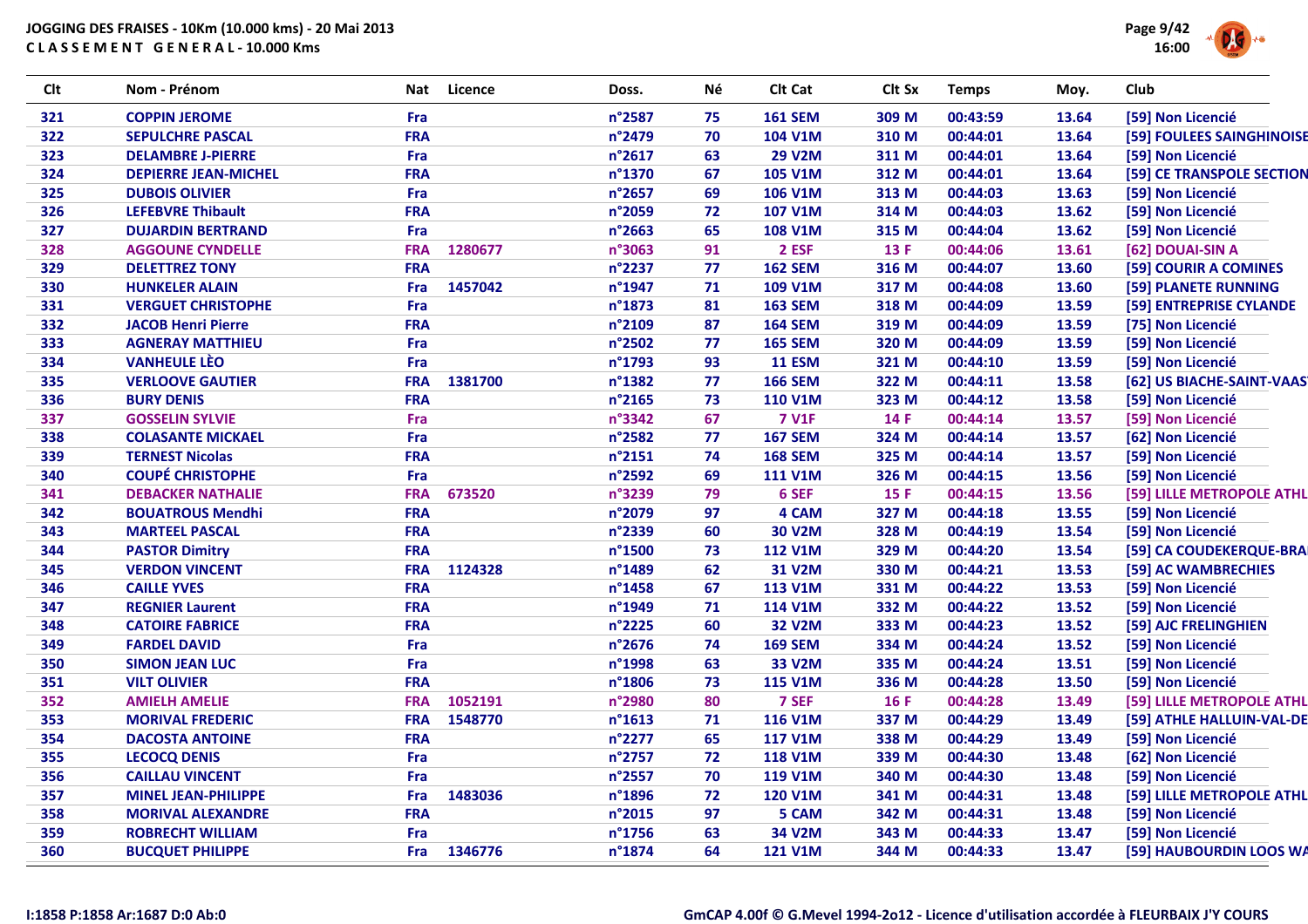

| <b>Clt</b> | Nom - Prénom                     | Nat        | Licence | Doss.            | Νé | Clt Cat        | Clt Sx | <b>Temps</b> | Moy.  | Club                        |
|------------|----------------------------------|------------|---------|------------------|----|----------------|--------|--------------|-------|-----------------------------|
| 361        | <b>GOSSET BARBARA</b>            | Fra        | 1258690 | n°3486           | 81 | 8 SEF          | 17F    | 00:44:33     | 13.47 | [59] PLANETE RUNNING        |
| 362        | <b>BRACQ AURÉLIEN</b>            | Fra        |         | n°1826           | 78 | <b>170 SEM</b> | 345 M  | 00:44:33     | 13.47 | [59] ASCE BSD               |
| 363        | <b>DUBRAY BRUNO</b>              | Fra        |         | n°2658           | 68 | <b>122 V1M</b> | 346 M  | 00:44:34     | 13.47 | [59] Non Licencié           |
| 364        | <b>BREBION Richard</b>           | <b>FRA</b> |         | $n^{\circ}$ 1561 | 84 | <b>171 SEM</b> | 347 M  | 00:44:34     | 13.46 | [59] Non Licencié           |
| 365        | <b>MARCUZ PHILIPPE</b>           | Fra        |         | n°2786           | 53 | 3 V3M          | 348 M  | 00:44:35     | 13.46 | [59] Non Licencié           |
| 366        | <b>HERNIE JEAN-LUC</b>           | <b>FRA</b> | 179209  | n°1472           | 62 | 35 V2M         | 349 M  | 00:44:35     | 13.46 | [59] LESAFFRE               |
| 367        | <b>FEDJKHAI BRAHIM</b>           | Fra        | 1441406 | n°1944           | 67 | <b>123 V1M</b> | 350 M  | 00:44:36     | 13.45 | [59] PLANETE RUNNING        |
| 368        | <b>GOSSELIN JEROME</b>           | Fra        |         | n°2695           | 69 | <b>124 V1M</b> | 351 M  | 00:44:38     | 13.44 | [59] Non Licencié           |
| 369        | <b>THOREZ BRUNO</b>              | Fra        |         | $n^{\circ}$ 1777 | 67 | <b>125 V1M</b> | 352 M  | 00:44:39     | 13.44 | [59] Non Licencié           |
| 370        | <b>DOREZ PATRICK</b>             | Fra        |         | n°2651           | 66 | <b>126 V1M</b> | 353 M  | 00:44:39     | 13.44 | [62] Non Licencié           |
| 371        | <b>CHOMI Hervé</b>               | Fra        | 428776  | n°1943           | 69 | <b>127 V1M</b> | 354 M  | 00:44:43     | 13.42 | [59] PLANETE RUNNING        |
| 372        | <b>COSTEUR CHRISTOPHE</b>        | <b>FRA</b> |         | n°2098           | 66 | <b>128 V1M</b> | 355 M  | 00:44:44     | 13.42 | [59] AS KIABI               |
| 373        | <b>BERGEL JEROME</b>             | <b>FRA</b> |         | n°1579           | 74 | <b>172 SEM</b> | 356 M  | 00:44:44     | 13.42 | <b>Non Licencié</b>         |
| 374        | <b>LAMBRECHTS PATRICE-CHAREF</b> | Fra        |         | n°2746           | 82 | <b>173 SEM</b> | 357 M  | 00:44:44     | 13.41 | [59] Non Licencié           |
| 375        | <b>QLF</b> CHIEUX Sandrine       | Fra        | 1089398 | n°3473           | 72 | <b>8 V1F</b>   | 18 F   | 00:44:45     | 13.41 | [59] OSM LOMME ATHLETIS     |
| 376        | <b>PUMA JOSE</b>                 | Fra        |         | n°1745           | 76 | <b>174 SEM</b> | 358 M  | 00:44:46     | 13.41 | [59] Non Licencié           |
| 377        | <b>DESPRET JEAN-MICHEL</b>       | Fra        |         | n°2638           | 64 | 129 V1M        | 359 M  | 00:44:47     | 13.40 | [59] Non Licencié           |
| 378        | <b>SCHACHT GUILLAUME</b>         | <b>FRA</b> |         | n°1455           | 85 | <b>175 SEM</b> | 360 M  | 00:44:47     | 13.40 | [59] AS RUNNING LFB         |
| 379        | <b>ROYER ARNAUD</b>              | Fra        |         | n°1759           | 69 | <b>130 V1M</b> | 361 M  | 00:44:48     | 13.39 | [59] Non Licencié           |
| 380        | <b>FOURMANTROUW CEDRIC</b>       | <b>FRA</b> | 1454866 | n°1474           | 79 | <b>176 SEM</b> | 362 M  | 00:44:49     | 13.39 | [59] LESAFFRE               |
| 381        | <b>GHARNITI OMAR</b>             | <b>Mar</b> |         | n°2691           | 86 | <b>177 SEM</b> | 363 M  | 00:44:49     | 13.39 | [59] Non Licencié           |
| 382        | <b>LOBOZIAK CHRISTOPHE</b>       | Fra        |         | n°2780           | 71 | <b>131 V1M</b> | 364 M  | 00:44:49     | 13.39 | [59] Non Licencié           |
| 383        | <b>MARLIER Dominique</b>         | <b>FRA</b> |         | n°2057           | 64 | <b>132 V1M</b> | 365 M  | 00:44:49     | 13.39 | [59] ACFNPC                 |
| 384        | <b>DESREUMAUX LUDOVIC</b>        | Fra        |         | n°2639           | 85 | <b>178 SEM</b> | 366 M  | 00:44:51     | 13.38 | [59] Non Licencié           |
| 385        | <b>DE REVIERE BENOIT</b>         | Fra        |         | n°2601           | 82 | <b>179 SEM</b> | 367 M  | 00:44:53     | 13.37 | [59] Non Licencié           |
| 386        | <b>FORTRY GEORGES</b>            | <b>FRA</b> |         | n°1583           | 80 | <b>180 SEM</b> | 368 M  | 00:44:54     | 13.37 | <b>CALH JOGGING HERLIES</b> |
| 387        | <b>VANDENMESSYNCK CHRISTOPHE</b> | <b>FRA</b> |         | n°2071           | 75 | <b>181 SEM</b> | 369 M  | 00:44:56     | 13.36 | [59] Non Licencié           |
| 388        | <b>BAERT Benoit</b>              | Fra        | 1221987 | n°1912           | 76 | <b>182 SEM</b> | 370 M  | 00:44:57     | 13.35 | [59] OSM LOMME ATHLETIS     |
| 389        | <b>REZZIK Madjid</b>             | Fra        | 1346880 | n°1934           | 74 | <b>183 SEM</b> | 371 M  | 00:44:57     | 13.35 | [59] OSM LOMME ATHLETIS     |
| 390        | <b>QLF MOREAU GEORGES</b>        | <b>FRA</b> | 372171  | n°1502           | 50 | <b>4 V3M</b>   | 372 M  | 00:44:57     | 13.35 | [59] ENTENTE LITTORAL ATH   |
| 391        | <b>HEDIN FRANCOIS</b>            | Fra        | 1377561 | n°1946           | 78 | <b>184 SEM</b> | 373 M  | 00:44:59     | 13.34 | [59] PLANETE RUNNING        |
| 392        | <b>DI BARTOLO ALEXANDRE</b>      | <b>FRA</b> |         | n°2296           | 70 | 133 V1M        | 374 M  | 00:45:00     | 13.33 | [59] Non Licencié           |
| 393        | <b>LALLEMAN Francois</b>         | <b>FRA</b> |         | n°2464           | 82 | <b>185 SEM</b> | 375 M  | 00:45:02     | 13.33 | [59] Non Licencié           |
| 394        | <b>DUBOIS STÉPHANIE</b>          | Fra        | 1464969 | n°3467           | 75 | 9 SEF          | 19F    | 00:45:02     | 13.33 | [59] LILLE METROPOLE ATHL   |
| 395        | <b>RENARD DANIEL</b>             | <b>FRA</b> |         | n°1867           | 61 | 36 V2M         | 376 M  | 00:45:02     | 13.32 | [59] COUSIN WERVICQ         |
| 396        | <b>LECIGNE DIDIER</b>            | <b>FRA</b> | 120469  | n°2279           | 57 | 37 V2M         | 377 M  | 00:45:03     | 13.32 | [59] OA HAZEBROUCK          |
| 397        | <b>LEMAIRE FLORENT</b>           | <b>FRA</b> |         | n°2384           | 78 | <b>186 SEM</b> | 378 M  | 00:45:03     | 13.32 | [59] Non Licencié           |
| 398        | <b>BLONDEAU MARC</b>             | <b>FRA</b> |         | n°2228           | 72 | 134 V1M        | 379 M  | 00:45:04     | 13.32 | [59] AJC FRELINGHIEN        |
| 399        | <b>LEFEVRE VINCENT</b>           | <b>FRA</b> |         | n°1506           | 72 | <b>135 V1M</b> | 380 M  | 00:45:04     | 13.32 | [59] CREDIT DU NORD         |
| 400        | <b>LEMOUX OLIVIER</b>            | Fra        |         | n°2769           | 77 | <b>187 SEM</b> | 381 M  | 00:45:04     | 13.32 | [59] Non Licencié           |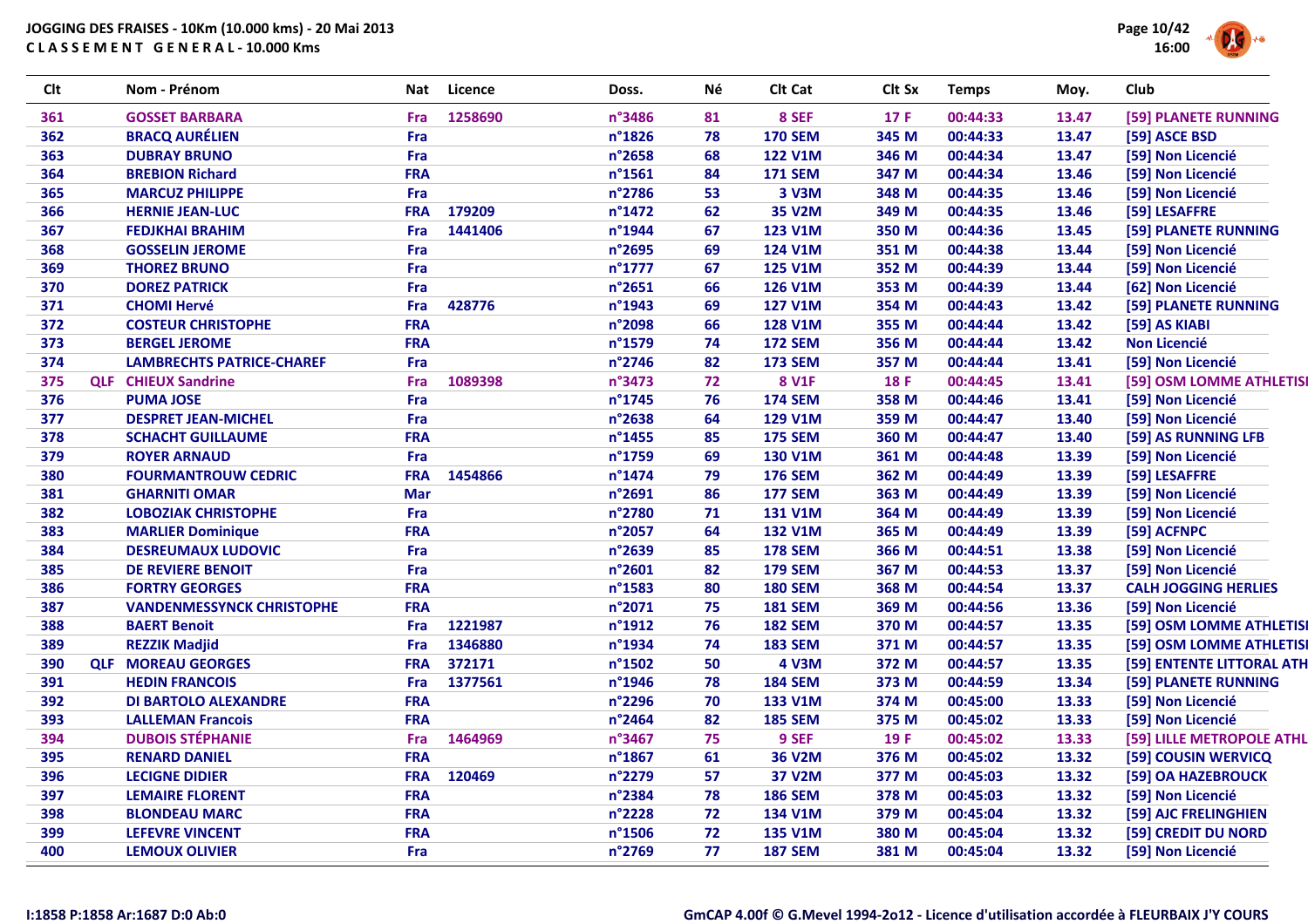

| <b>Clt</b> | Nom - Prénom                 | Nat        | Licence | Doss.  | Né | Clt Cat        | Clt Sx     | <b>Temps</b> | Moy.  | Club                     |
|------------|------------------------------|------------|---------|--------|----|----------------|------------|--------------|-------|--------------------------|
| 401        | <b>MALICE MARIE PAULE</b>    | <b>FRA</b> |         | n°3230 | 59 | <b>1 V2F</b>   | <b>20F</b> | 00:45:05     | 13.31 | [59] DENAIN AC           |
| 402        | <b>DEGROOTE FREDERIC</b>     | <b>FRA</b> |         | n°2265 | 77 | <b>188 SEM</b> | 382 M      | 00:45:06     | 13.31 | [59] Non Licencié        |
| 403        | <b>GAILLARD LAURENT</b>      | Fra        |         | n°2688 | 75 | <b>189 SEM</b> | 383 M      | 00:45:07     | 13.30 | [59] Non Licencié        |
| 404        | <b>LABIS HERVÉ</b>           | Fra        |         | n°2739 | 71 | 136 V1M        | 384 M      | 00:45:08     | 13.29 | [59] Non Licencié        |
| 405        | <b>LIAGRE CHRISTOPHE</b>     | <b>FRA</b> |         | n°2272 | 69 | <b>137 V1M</b> | 385 M      | 00:45:08     | 13.29 | [59] Non Licencié        |
| 406        | <b>SAINTENOY Luc</b>         | <b>FRA</b> |         | n°1498 | 65 | <b>138 V1M</b> | 386 M      | 00:45:09     | 13.29 | [59] Non Licencié        |
| 407        | <b>LOTE MICKAEL</b>          | Fra        |         | n°2781 | 77 | <b>190 SEM</b> | 387 M      | 00:45:11     | 13.28 | [59] Non Licencié        |
| 408        | <b>PANI STEPHANE</b>         | <b>FRA</b> |         | n°2268 | 76 | <b>191 SEM</b> | 388 M      | 00:45:12     | 13.28 | [62] Non Licencié        |
| 409        | <b>VANPOUCKE FREDERIC</b>    | Fra        |         | n°1796 | 71 | 139 V1M        | 389 M      | 00:45:12     | 13.28 | [62] Non Licencié        |
| 410        | <b>HAUTECOEUR STÉPHANE</b>   | Fra        |         | n°2712 | 72 | <b>140 V1M</b> | 390 M      | 00:45:13     | 13.27 | [59] Non Licencié        |
| 411        | <b>MCDONAGH ALISTAIR</b>     | <b>FRA</b> |         | n°2370 | 59 | <b>38 V2M</b>  | 391 M      | 00:45:14     | 13.27 | [59] Non Licencié        |
| 412        | <b>FRANQUE CHRISTOPHE</b>    | <b>FRA</b> | 1103372 | n°2334 | 66 | <b>141 V1M</b> | 392 M      | 00:45:16     | 13.26 | [59] HANDI AVENTURES     |
| 413        | <b>MASIA LAURENT</b>         | <b>FRA</b> |         | n°2330 | 65 | 142 V1M        | 393 M      | 00:45:17     | 13.25 | [59] HANDI AVENTURES     |
| 414        | <b>WATRY FRANCOIS</b>        | <b>FRA</b> |         | n°2061 | 72 | 143 V1M        | 394 M      | 00:45:18     | 13.25 | [62] Non Licencié        |
| 415        | <b>DAUTHIEU MARC ANTOINE</b> | Fra        |         | n°2599 | 77 | <b>192 SEM</b> | 395 M      | 00:45:19     | 13.24 | [62] Non Licencié        |
| 416        | <b>LELEU PHILIPPE</b>        | <b>FRA</b> |         | n°2164 | 66 | 144 V1M        | 396 M      | 00:45:20     | 13.24 | [59] Non Licencié        |
| 417        | <b>MARONNIER GILBERT</b>     | Fra        |         | n°2788 | 76 | <b>193 SEM</b> | 397 M      | 00:45:20     | 13.24 | [62] Non Licencié        |
| 418        | <b>HARERS CORENTIN</b>       | <b>FRA</b> |         | n°1509 | 91 | <b>12 ESM</b>  | 398 M      | 00:45:20     | 13.24 | [59] Non Licencié        |
| 419        | <b>LEGROUX FREDERIK</b>      | <b>FRA</b> |         | n°2226 | 63 | 39 V2M         | 399 M      | 00:45:20     | 13.24 | [59] AJC FRELINGHIEN     |
| 420        | <b>DECORTER THOMAS</b>       | <b>FRA</b> |         | n°1596 | 74 | <b>194 SEM</b> | 400 M      | 00:45:21     | 13.23 | <b>Non Licencié</b>      |
| 421        | <b>PELL Pascal</b>           | <b>FRA</b> |         | n°1494 | 66 | <b>145 V1M</b> | 401 M      | 00:45:21     | 13.23 | [59] Non Licencié        |
| 422        | <b>AOUSALAH LARBI</b>        | <b>FRA</b> |         | n°1547 | 74 | <b>195 SEM</b> | 402 M      | 00:45:21     | 13.23 | [59] Non Licencié        |
| 423        | <b>PIERENS MICHAEL</b>       | Fra        |         | n°1732 | 74 | <b>196 SEM</b> | 403 M      | 00:45:22     | 13.23 | [59] Non Licencié        |
| 424        | <b>LEURELE VINCENT</b>       | Fra        |         | n°2776 | 81 | <b>197 SEM</b> | 404 M      | 00:45:22     | 13.23 | [59] Non Licencié        |
| 425        | <b>MARIVOET DAVID</b>        | Fra        | 1544905 | n°1958 | 71 | 146 V1M        | 405 M      | 00:45:24     | 13.22 | [02] UNION CAUDRY ATHLET |
| 426        | <b>HOUDART VINCENT</b>       | Fra        |         | n°2726 | 81 | <b>198 SEM</b> | 406 M      | 00:45:28     | 13.20 | [62] Non Licencié        |
| 427        | <b>LOSFELD AYMERIC</b>       | Fra        | 1483082 | n°1975 | 73 | 147 V1M        | 407 M      | 00:45:28     | 13.20 | [59] US MARQUETTE        |
| 428        | <b>HALL TIFFANY</b>          | <b>FRA</b> | 1153812 | n°2996 | 96 | 1 CAF          | 21F        | 00:45:30     | 13.19 | [59] CORPO DECATHLON     |
| 429        | <b>DEHAINE PHILIPPE</b>      | <b>FRA</b> |         | n°2101 | 82 | <b>199 SEM</b> | 408 M      | 00:45:31     | 13.19 | [59] AS KIABI            |
| 430        | <b>GUIOT DAVID</b>           | <b>FRA</b> |         | n°2161 | 77 | <b>200 SEM</b> | 409 M      | 00:45:32     | 13.18 | [59] Non Licencié        |
| 431        | <b>CARPENTIER Jerome</b>     | <b>FRA</b> |         | n°2095 | 74 | <b>201 SEM</b> | 410 M      | 00:45:32     | 13.18 | [59] JOG GAZELEC DOUAI   |
| 432        | <b>DELAHOCHE ARNAUD</b>      | <b>FRA</b> |         | n°2195 | 73 | 148 V1M        | 411 M      | 00:45:33     | 13.18 | [59] Non Licencié        |
| 433        | <b>LAMBLIN PIERRE</b>        | Fra        |         | n°2745 | 90 | <b>202 SEM</b> | 412 M      | 00:45:33     | 13.17 | [59] Non Licencié        |
| 434        | <b>CREPEL CHRISTOPHE</b>     | <b>FRA</b> |         | n°2060 | 71 | 149 V1M        | 413 M      | 00:45:33     | 13.17 | [59] Non Licencié        |
| 435        | <b>VANHAMME JEAN LUC</b>     | <b>FRA</b> |         | n°1471 | 51 | <b>5 V3M</b>   | 414 M      | 00:45:36     | 13.16 | [59] LE RUN WARNETON     |
| 436        | <b>THIBAULT BASTIEN</b>      | <b>FRA</b> |         | n°1898 | 91 | 13 ESM         | 415 M      | 00:45:37     | 13.16 | [59] LILLE TRIATHLON     |
| 437        | <b>TABARY REMI</b>           | <b>FRA</b> |         | n°2278 | 77 | <b>203 SEM</b> | 416 M      | 00:45:39     | 13.15 | [59] Non Licencié        |
| 438        | <b>SAINGIER XAVIER</b>       | <b>FRA</b> |         | n°2156 | 68 | <b>150 V1M</b> | 417 M      | 00:45:39     | 13.15 | [59] VERLINGHEM FOOT     |
| 439        | <b>GALLIEZ OLIVIER</b>       | Fra        | 203659  | n°1945 | 71 | <b>151 V1M</b> | 418 M      | 00:45:40     | 13.14 | [59] PLANETE RUNNING     |
| 440        | <b>MONTIGEL BERTRAND</b>     | Fra        |         | n°1709 | 81 | <b>204 SEM</b> | 419 M      | 00:45:40     | 13.14 | [60] Non Licencié        |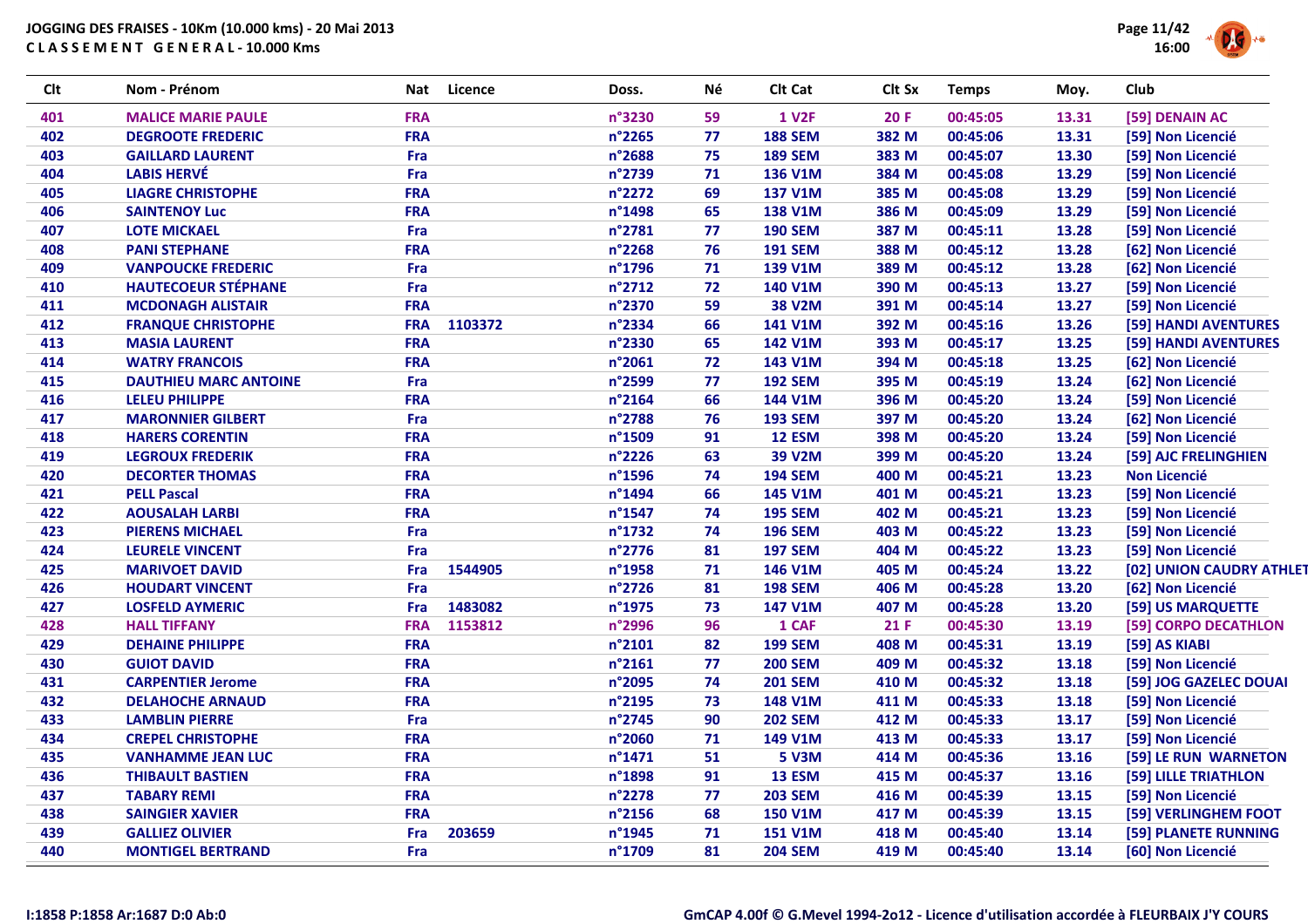

| Clt | Nom - Prénom                           | Nat        | Licence | Doss.            | Νé | Clt Cat        | Clt Sx | <b>Temps</b> | Moy.  | Club                       |
|-----|----------------------------------------|------------|---------|------------------|----|----------------|--------|--------------|-------|----------------------------|
| 441 | <b>LARISTAN ELYSE</b>                  | <b>FRA</b> |         | n°3210           | 80 | <b>10 SEF</b>  | 22F    | 00:45:41     | 13.14 | [59] COURIR A COMINES      |
| 442 | <b>BREBION GUILLAUME</b>               | Fra        |         | n°2549           | 87 | <b>205 SEM</b> | 420 M  | 00:45:41     | 13.14 | [62] Non Licencié          |
| 443 | <b>MIRAPEL FLORIAN</b>                 | <b>FRA</b> |         | n°1631           | 92 | <b>14 ESM</b>  | 421 M  | 00:45:41     | 13.13 | <b>Non Licencié</b>        |
| 444 | <b>QLF MENTRE TIBERGHIEN RAPHAELLE</b> | <b>FRA</b> | 1210400 | n°3161           | 71 | <b>9 V1F</b>   | 23 F   | 00:45:42     | 13.13 | [59] LESAFFRE              |
| 445 | <b>VILLANI SYLVAIN</b>                 | <b>FRA</b> |         | $n^{\circ}$ 1416 | 76 | <b>206 SEM</b> | 422 M  | 00:45:43     | 13.13 | [59] THALES                |
| 446 | <b>DUBUISSEZ NICOLAS</b>               | <b>FRA</b> |         | n°2145           | 81 | <b>207 SEM</b> | 423 M  | 00:45:43     | 13.13 | [59] LES ATREBATES DE VERL |
| 447 | <b>GLACET EMMANUEL</b>                 | <b>FRA</b> |         | n°2014           | 74 | <b>208 SEM</b> | 424 M  | 00:45:44     | 13.12 | [59] Non Licencié          |
| 448 | <b>FAVIER GUILLAUME</b>                | Fra        |         | n°2678           | 77 | <b>209 SEM</b> | 425 M  | 00:45:45     | 13.12 | [59] Non Licencié          |
| 449 | <b>POISSONNIER VINCENT</b>             | Fra        |         | n°1736           | 84 | <b>210 SEM</b> | 426 M  | 00:45:46     | 13.11 | [59] Non Licencié          |
| 450 | <b>VLAEMYNCK REMI</b>                  | <b>FRA</b> |         | n°1595           | 83 | <b>211 SEM</b> | 427 M  | 00:45:47     | 13.11 | <b>Non Licencié</b>        |
| 451 | <b>FEDJKHI HAMID</b>                   | <b>FRA</b> |         | n°1549           | 75 | <b>212 SEM</b> | 428 M  | 00:45:47     | 13.11 | [59] Non Licencié          |
| 452 | <b>LETELLIER BRUNO</b>                 | Fra        |         | n°1901           | 53 | <b>6 V3M</b>   | 429 M  | 00:45:52     | 13.08 | [59] LUTTI S.A.S           |
| 453 | <b>DORLENCOURT HUGUES</b>              | <b>FRA</b> |         | n°1900           | 66 | <b>152 V1M</b> | 430 M  | 00:45:53     | 13.08 | [59] LUTTI S.A.S           |
| 454 | <b>GAYMAY JACQUES</b>                  | Fra        | 171093  | n°1857           | 55 | <b>40 V2M</b>  | 431 M  | 00:45:54     | 13.08 | [59] COURIR ENSEMBLE SNC   |
| 455 | <b>AKKAS LYDIA</b>                     | Fra        |         | n°3240           | 83 | <b>11 SEF</b>  | 24 F   | 00:45:54     | 13.07 | [59] Non Licencié          |
| 456 | <b>CERVEAUX SEBASTIEN</b>              | Fra        |         | n°2573           | 69 | <b>153 V1M</b> | 432 M  | 00:45:55     | 13.07 | [59] Non Licencié          |
| 457 | <b>PORCHET CHRISTOPHE</b>              | Fra        |         | n°1740           | 84 | <b>213 SEM</b> | 433 M  | 00:45:56     | 13.07 | [59] Non Licencié          |
| 458 | <b>WILLEMS BENOIT</b>                  | <b>FRA</b> |         | n°2214           | 83 | <b>214 SEM</b> | 434 M  | 00:45:57     | 13.06 | [59] Non Licencié          |
| 459 | <b>DEWAMES WILLY</b>                   | <b>FRA</b> |         | n°2009           | 74 | <b>215 SEM</b> | 435 M  | 00:45:58     | 13.05 | [59] Non Licencié          |
| 460 | <b>LAURENT CARINE</b>                  | Fra        |         | n°3362           | 61 | <b>2 V2F</b>   | 25 F   | 00:45:59     | 13.05 | [59] Non Licencié          |
| 461 | <b>LAINE Olivier</b>                   | <b>FRA</b> |         | n°1373           | 79 | <b>216 SEM</b> | 436 M  | 00:45:59     | 13.05 | [59] TEAM RUNAO            |
| 462 | <b>DELOBEL DAVID</b>                   | <b>FRA</b> |         | n°2213           | 70 | <b>154 V1M</b> | 437 M  | 00:45:59     | 13.05 | [59] Non Licencié          |
| 463 | <b>CAPON PIERRE</b>                    | Fra        |         | n°2560           | 82 | <b>217 SEM</b> | 438 M  | 00:46:01     | 13.04 | [59] Non Licencié          |
| 464 | <b>DEHAINE DANIEL</b>                  | Fra        |         | n°2616           | 56 | 41 V2M         | 439 M  | 00:46:01     | 13.04 | [59] Non Licencié          |
| 465 | <b>GUILLET ARNAUD</b>                  | Fra        | 1387234 | n°1909           | 73 | <b>155 V1M</b> | 440 M  | 00:46:01     | 13.04 | [62] OLYMPIQUE AIRE-SUR-L  |
| 466 | <b>VANKEISBELCK SERGE</b>              | Fra        |         | n°1794           | 64 | <b>156 V1M</b> | 441 M  | 00:46:01     | 13.04 | [59] Non Licencié          |
| 467 | <b>HERMAN MATTHIEU</b>                 | Fra        |         | n°2720           | 78 | <b>218 SEM</b> | 442 M  | 00:46:02     | 13.04 | [59] Non Licencié          |
| 468 | <b>DEVIENNE CAROLINE</b>               | <b>FRA</b> |         | n°2323           | 80 | <b>12 SEF</b>  | 26 F   | 00:46:03     | 13.03 | [59] HANDI AVENTURES       |
| 469 | <b>DELANNOY Eric</b>                   | Fra        | 1366508 | n°1921           | 62 | <b>42 V2M</b>  | 443 M  | 00:46:04     | 13.03 | [59] OSM LOMME ATHLETISI   |
| 470 | <b>HAZEBROUCK PASCAL</b>               | <b>FRA</b> | 522356  | n°1544           | 76 | <b>219 SEM</b> | 444 M  | 00:46:04     | 13.03 | [59] COURIR A COMINES      |
| 471 | <b>DOROT CÉDRIC</b>                    | <b>FRA</b> |         | n°1951           | 79 | <b>220 SEM</b> | 445 M  | 00:46:04     | 13.03 | [92] Non Licencié          |
| 472 | <b>DELPORTE Thierry</b>                | <b>FRA</b> |         | n°2474           | 66 | <b>157 V1M</b> | 446 M  | 00:46:05     | 13.02 | [59] Non Licencié          |
| 473 | <b>DERVEAUX YANNICK</b>                | Fra        |         | n°2636           | 72 | <b>158 V1M</b> | 447 M  | 00:46:05     | 13.02 | [58] Non Licencié          |
| 474 | <b>VINTAER FREDERIC</b>                | <b>FRA</b> | 1434780 | n°1422           | 65 | <b>159 V1M</b> | 448 M  | 00:46:06     | 13.02 | [59] VILLENEUVE D ASCQ FRI |
| 475 | <b>POTHELET Jean-Francois</b>          | <b>FRA</b> |         | n°2135           | 50 | <b>7 V3M</b>   | 449 M  | 00:46:06     | 13.02 | [59] OXYGENE SEQUEDIN      |
| 476 | <b>BERTE VINCENT</b>                   | Fra        |         | n°2529           | 78 | <b>221 SEM</b> | 450 M  | 00:46:07     | 13.01 | [59] Non Licencié          |
| 477 | <b>GERNIGON ALBAN</b>                  | Fra        |         | n°2690           | 76 | <b>222 SEM</b> | 451 M  | 00:46:07     | 13.01 | [59] Non Licencié          |
| 478 | <b>DEWEERDT PASCAL</b>                 | Fra        |         | n°2646           | 74 | <b>223 SEM</b> | 452 M  | 00:46:08     | 13.01 | [62] Non Licencié          |
| 479 | <b>QLF DESTOMBES VIRGINIE</b>          | Fra        | 173139  | n°3463           | 66 | <b>10 V1F</b>  | 27 F   | 00:46:08     | 13.01 | [59] JOGGING AVENTURE RO   |
| 480 | <b>DEVEER Christophe</b>               | <b>FRA</b> |         | n°2470           | 70 | <b>160 V1M</b> | 453 M  | 00:46:11     | 13.00 | [59] Non Licencié          |
|     |                                        |            |         |                  |    |                |        |              |       |                            |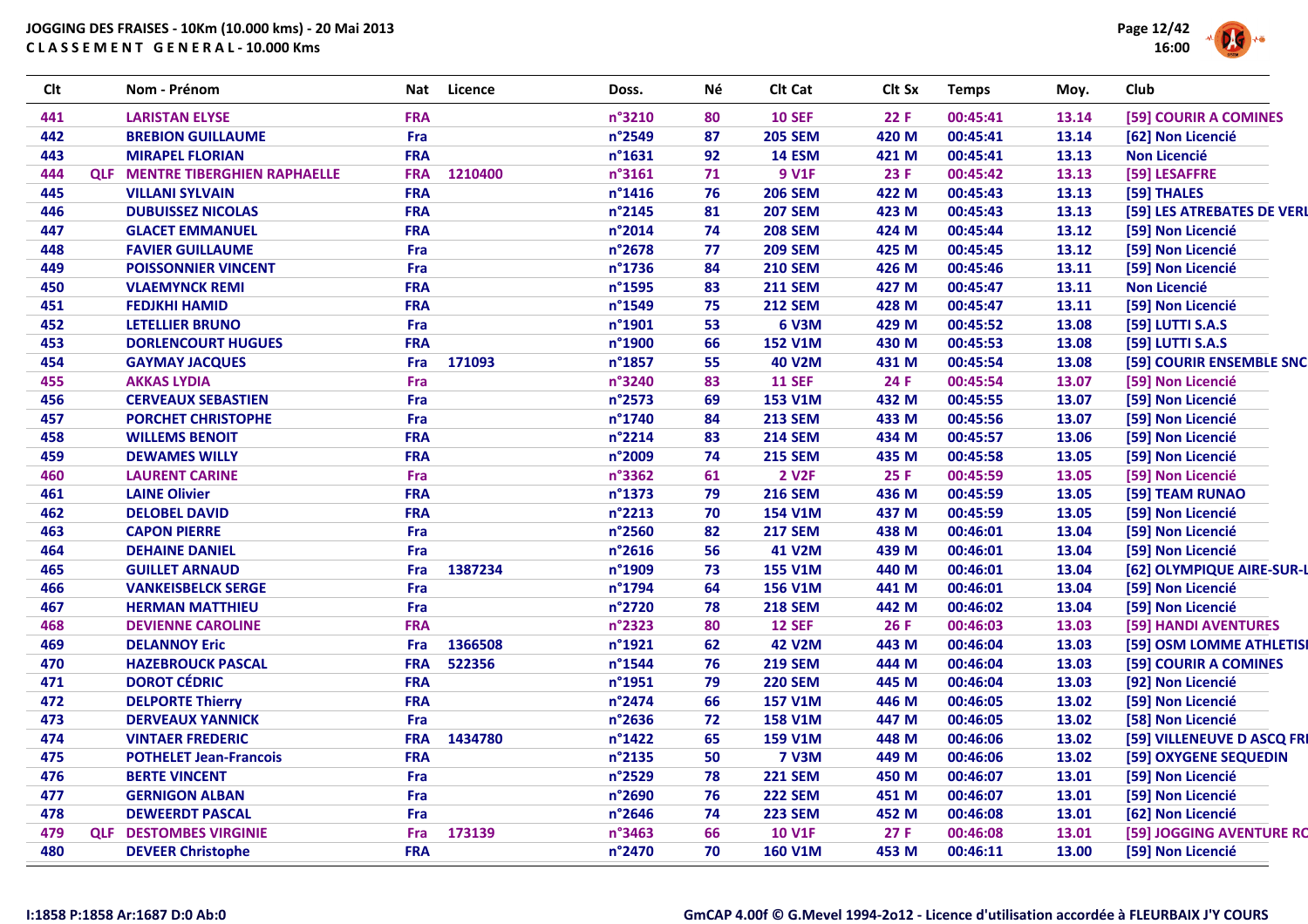

| <b>Clt</b> | Nom - Prénom                 | Nat        | <b>Licence</b> | Doss.            | Né | Clt Cat           | Clt Sx | <b>Temps</b> | Moy.  | Club                       |
|------------|------------------------------|------------|----------------|------------------|----|-------------------|--------|--------------|-------|----------------------------|
| 481        | <b>LEFEVRE XAVIER</b>        | <b>FRA</b> |                | n°1505           | 72 | <b>161 V1M</b>    | 454 M  | 00:46:13     | 12.98 | [59] CREDIT DU NORD        |
| 482        | <b>MANSILLA ALEJANDRO</b>    | Fra        | 1216237        | n°1980           | 66 | <b>162 V1M</b>    | 455 M  | 00:46:13     | 12.98 | [59] VILLENEUVE D ASCQ FRI |
| 483        | <b>CHWASTIAK ROMUALD</b>     | Fra        |                | n°2580           | 77 | <b>224 SEM</b>    | 456 M  | 00:46:14     | 12.98 | [59] Non Licencié          |
| 484        | <b>FENOT PIERRE-YVES</b>     | Fra        |                | n°2679           | 69 | 163 V1M           | 457 M  | 00:46:16     | 12.97 | [59] Non Licencié          |
| 485        | <b>ASPEELE Sebastien</b>     | <b>FRA</b> |                | n°2457           | 90 | <b>225 SEM</b>    | 458 M  | 00:46:16     | 12.97 | [62] Non Licencié          |
| 486        | <b>LECLERCQ HUGUES</b>       | Fra        |                | n°2753           | 79 | <b>226 SEM</b>    | 459 M  | 00:46:16     | 12.97 | [59] Non Licencié          |
| 487        | <b>GELLENS SAMUEL</b>        | <b>FRA</b> |                | n°2211           | 87 | <b>227 SEM</b>    | 460 M  | 00:46:16     | 12.97 | [59] Non Licencié          |
| 488        | <b>MACRI JOSEPH</b>          | <b>FRA</b> |                | n°2255           | 76 | <b>228 SEM</b>    | 461 M  | 00:46:17     | 12.97 | [59] Non Licencié          |
| 489        | <b>QLF RABAU LAURENCE</b>    | <b>FRA</b> | 191648         | n°3003           | 61 | 3 V <sub>2F</sub> | 28 F   | 00:46:19     | 12.95 | [59] CLSG                  |
| 490        | <b>BERTELOOT RÉMI</b>        | Fra        |                | n°2530           | 82 | <b>229 SEM</b>    | 462 M  | 00:46:20     | 12.95 | [59] Non Licencié          |
| 491        | <b>VILETTE Henri Pierre</b>  | <b>FRA</b> |                | n°2206           | 69 | <b>164 V1M</b>    | 463 M  | 00:46:20     | 12.95 | [59] TOLATHLON             |
| 492        | <b>ROGER LUDOVIC</b>         | <b>FRA</b> |                | n°2258           | 73 | <b>165 V1M</b>    | 464 M  | 00:46:20     | 12.95 | [59] Non Licencié          |
| 493        | <b>DEPERSIN DANIEL</b>       | <b>FRA</b> |                | $n^{\circ}$ 1466 | 61 | <b>43 V2M</b>     | 465 M  | 00:46:22     | 12.94 | [59] AC CHAPELLOIS         |
| 494        | <b>VASSEUR DAVID</b>         | Fra        |                | n°1899           | 71 | <b>166 V1M</b>    | 466 M  | 00:46:22     | 12.94 | [59] L'OXYGENE SEQUEDINO   |
| 495        | <b>BAILLEUL ALEXANDRE</b>    | Fra        |                | n°2514           | 79 | <b>230 SEM</b>    | 467 M  | 00:46:24     | 12.93 | [59] Non Licencié          |
| 496        | <b>WICQUART ERIC</b>         | Fra        |                | $n^{\circ}$ 1812 | 63 | 44 V2M            | 468 M  | 00:46:25     | 12.93 | [62] Non Licencié          |
| 497        | <b>DUCAMP Jean-Michel</b>    | Fra        | 1000042        | $n^{\circ}$ 1875 | 65 | <b>167 V1M</b>    | 469 M  | 00:46:29     | 12.91 | [59] HAUBOURDIN LOOS WA    |
| 498        | <b>SPIES ANNE</b>            | All        |                | n°3423           | 86 | <b>13 SEF</b>     | 29 F   | 00:46:30     | 12.90 | [59] Non Licencié          |
| 499        | <b>BERGHE LAURENT</b>        | Fra        | 1553555        | n°1880           | 74 | <b>231 SEM</b>    | 470 M  | 00:46:31     | 12.90 | [59] JOGGING AVENTURE RC   |
| 500        | <b>LEIGNEL JEAN FRANCOIS</b> | <b>FRA</b> |                | n°2267           | 64 | <b>168 V1M</b>    | 471 M  | 00:46:33     | 12.89 | [59] Non Licencié          |
| 501        | <b>PILLE YVON</b>            | Fra        |                | n°1734           | 54 | <b>45 V2M</b>     | 472 M  | 00:46:34     | 12.89 | [59] Non Licencié          |
| 502        | <b>MOULART HUGO</b>          | Fra        |                | $n^{\circ}$ 1715 | 86 | <b>232 SEM</b>    | 473 M  | 00:46:38     | 12.87 | [59] Non Licencié          |
| 503        | <b>SAINT-AUBERT MICHEL</b>   | Fra        |                | n°1903           | 45 | <b>8 V3M</b>      | 474 M  | 00:46:40     | 12.86 | [59] LUTTI S.A.S           |
| 504        | <b>DEBAVELAERE ALIX</b>      | Fra        | 1541865        | n°3466           | 86 | <b>14 SEF</b>     | 30 F   | 00:46:40     | 12.86 | [62] LILLE METROPOLE ATHL  |
| 505        | <b>MOREL Jimmy</b>           | Fra        | 1497454        | n°1932           | 79 | <b>233 SEM</b>    | 475 M  | 00:46:40     | 12.86 | [59] OSM LOMME ATHLETISI   |
| 506        | <b>OUDOIRE STEPHANIE</b>     | <b>FRA</b> |                | n°3487           | 76 | <b>15 SEF</b>     | 31 F   | 00:46:41     | 12.86 | [59] ASSO DU RAVENSBERG    |
| 507        | <b>PHILIPPE DIDIER</b>       | <b>FRA</b> |                | n°2021           | 61 | <b>46 V2M</b>     | 476 M  | 00:46:41     | 12.85 | [59] Non Licencié          |
| 508        | <b>LELONG ARNAUD</b>         | Fra        |                | n°2767           | 79 | <b>234 SEM</b>    | 477 M  | 00:46:41     | 12.85 | [59] Non Licencié          |
| 509        | <b>CANDELIER THIERRY</b>     | Fra        |                | n°2559           | 73 | <b>169 V1M</b>    | 478 M  | 00:46:42     | 12.85 | [59] Non Licencié          |
| 510        | <b>LAMBERT FRANCIS</b>       | <b>FRA</b> | 1472578        | n°1425           | 56 | <b>47 V2M</b>     | 479 M  | 00:46:42     | 12.85 | [59] LILLE METROPOLE ATHL  |
| 511        | <b>ALLAIN FRANCK</b>         | Fra        |                | n°2507           | 73 | <b>170 V1M</b>    | 480 M  | 00:46:43     | 12.85 | [59] Non Licencié          |
| 512        | <b>LEBON SYLVAIN</b>         | Fra        |                | n°2752           | 88 | <b>235 SEM</b>    | 481 M  | 00:46:43     | 12.84 | [84] Non Licencié          |
| 513        | <b>PIERRE BRABANT</b>        | Fra        |                | $n^{\circ}$ 1733 | 80 | <b>236 SEM</b>    | 482 M  | 00:46:44     | 12.84 | [59] Non Licencié          |
| 514        | <b>BRUNET FABIEN</b>         | Fra        |                | $n^{\circ}$ 2552 | 66 | <b>171 V1M</b>    | 483 M  | 00:46:44     | 12.84 | [59] Non Licencié          |
| 515        | <b>TOPCZENSKI MAXIME</b>     | <b>FRA</b> |                | n°2120           | 76 | <b>237 SEM</b>    | 484 M  | 00:46:44     | 12.84 | [59] Non Licencié          |
| 516        | <b>PATUREL LOIC</b>          | <b>FRA</b> |                | n°2354           | 82 | <b>238 SEM</b>    | 485 M  | 00:46:46     | 12.83 | [59] WASQUEHAL TRIATHLO    |
| 517        | <b>LEGRAND MATHIEU</b>       | <b>FRA</b> |                | n°2118           | 86 | <b>239 SEM</b>    | 486 M  | 00:46:47     | 12.83 | [59] Non Licencié          |
| 518        | <b>REGNIER Olivier</b>       | <b>FRA</b> |                | n°2080           | 71 | <b>172 V1M</b>    | 487 M  | 00:46:48     | 12.82 | [59] Non Licencié          |
| 519        | <b>EGIDO PIERRE</b>          | Fra        |                | n°2670           | 79 | <b>240 SEM</b>    | 488 M  | 00:46:50     | 12.81 | [59] Non Licencié          |
| 520        | <b>HENNEBIQUE ERIC</b>       | Fra        |                | n°1957           | 78 | <b>241 SEM</b>    | 489 M  | 00:46:50     | 12.81 | [59] TEAM RUNAO            |
|            |                              |            |                |                  |    |                   |        |              |       |                            |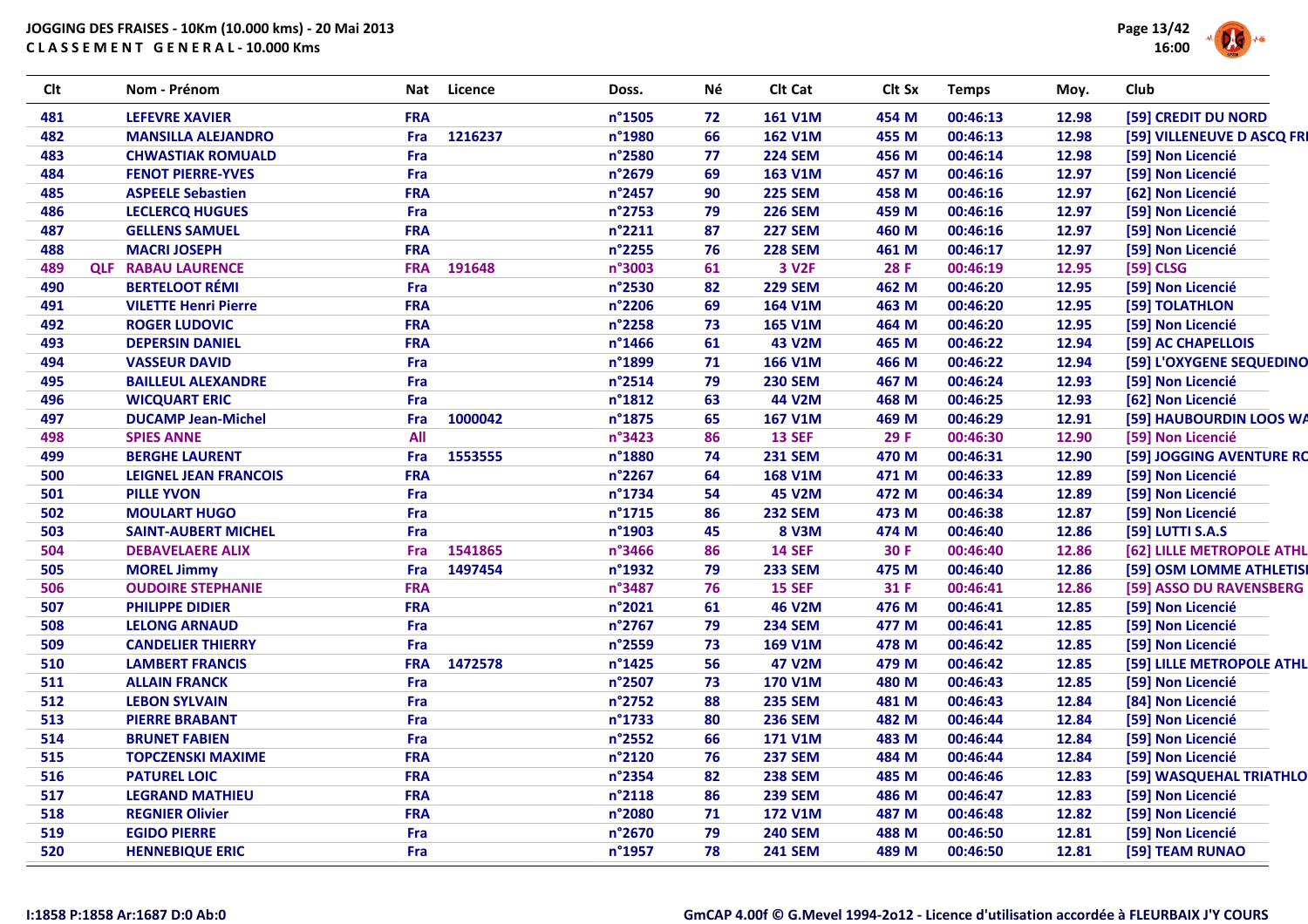

| <b>Clt</b> | Nom - Prénom                  |            | Nat Licence | Doss.  | Νé | Clt Cat        | Clt Sx | <b>Temps</b> | Moy.  | <b>Club</b>               |
|------------|-------------------------------|------------|-------------|--------|----|----------------|--------|--------------|-------|---------------------------|
| 521        | <b>HERLIN VIANNEY</b>         | Fra        |             | n°2719 | 89 | <b>242 SEM</b> | 490 M  | 00:46:52     | 12.80 | [59] Non Licencié         |
| 522        | <b>DURANTE PATRICK</b>        | Fra        |             | n°2669 | 75 | <b>243 SEM</b> | 491 M  | 00:46:53     | 12.80 | [59] Non Licencié         |
| 523        | <b>GHEZALI STEPHANE</b>       | <b>FRA</b> |             | n°2287 | 65 | 173 V1M        | 492 M  | 00:46:53     | 12.80 | [77] OA HAZEBROUCK        |
| 524        | <b>VANDENBUSSCHE JEREMY</b>   | Fra        |             | n°1790 | 87 | <b>244 SEM</b> | 493 M  | 00:46:55     | 12.79 | [59] Non Licencié         |
| 525        | <b>SOETAERT XAVIER</b>        | <b>FRA</b> |             | n°2308 | 69 | 174 V1M        | 494 M  | 00:46:56     | 12.79 | [59] Non Licencié         |
| 526        | <b>LEROY GUILLAUME</b>        | <b>FRA</b> |             | n°2391 | 78 | <b>245 SEM</b> | 495 M  | 00:46:57     | 12.78 | [59] Non Licencié         |
| 527        | <b>MELCHIOR JEAN ROMAIN</b>   | <b>FRA</b> |             | n°2217 | 79 | <b>246 SEM</b> | 496 M  | 00:46:57     | 12.78 | [59] Non Licencié         |
| 528        | <b>DERAEVE MAXIME</b>         | <b>FRA</b> |             | n°1594 | 60 | <b>48 V2M</b>  | 497 M  | 00:46:59     | 12.77 | <b>Non Licencié</b>       |
| 529        | <b>DOMINGUES MANUEL</b>       | Por        |             | n°2650 | 55 | 49 V2M         | 498 M  | 00:47:00     | 12.77 | [59] Non Licencié         |
| 530        | <b>HELLEMANS VINCENT</b>      | Fra        |             | n°2715 | 77 | <b>247 SEM</b> | 499 M  | 00:47:00     | 12.77 | [59] Non Licencié         |
| 531        | <b>MATUSZAK Jean-François</b> | Fra        |             | n°1861 | 64 | 175 V1M        | 500 M  | 00:47:01     | 12.76 | [59] COURIR ENSEMBLE SNC  |
| 532        | <b>VANNESTE LAURENT</b>       | <b>FRA</b> |             | n°2017 | 72 | <b>176 V1M</b> | 501 M  | 00:47:01     | 12.76 | [59] Non Licencié         |
| 533        | <b>DECOVEMACKER Jerome</b>    | <b>FRA</b> |             | n°2128 | 79 | <b>248 SEM</b> | 502 M  | 00:47:02     | 12.76 | [59] Non Licencié         |
| 534        | <b>WACRENIER GONZAGUE</b>     | Fra        |             | n°1810 | 68 | <b>177 V1M</b> | 503 M  | 00:47:03     | 12.75 | [59] Non Licencié         |
| 535        | <b>PAUWELS CHRISTELLE</b>     | <b>FRA</b> |             | n°2995 | 70 | <b>11 V1F</b>  | 32 F   | 00:47:04     | 12.75 | [59] CORPO DECATHLON      |
| 536        | <b>JOUAS SANDRINE</b>         | <b>FRA</b> | 1047004     | n°3199 | 77 | <b>16 SEF</b>  | 33 F   | 00:47:07     | 12.74 | [59] US MARQUETTE         |
| 537        | <b>GERMAIN Silvere</b>        | <b>FRA</b> |             | n°2069 | 80 | <b>249 SEM</b> | 504 M  | 00:47:07     | 12.73 | [59] Non Licencié         |
| 538        | <b>ROUSSEL Benoit</b>         | <b>FRA</b> |             | n°1444 | 76 | <b>250 SEM</b> | 505 M  | 00:47:09     | 12.73 | [59] LES ATREBATES DE VER |
| 539        | <b>RAMERY SEBASTIEN</b>       | <b>FRA</b> | 1454867     | n°1476 | 75 | <b>251 SEM</b> | 506 M  | 00:47:10     | 12.72 | [59] LESAFFRE             |
| 540        | <b>TIBERGHIEN FABRICE</b>     | <b>FRA</b> |             | n°2194 | 66 | <b>178 V1M</b> | 507 M  | 00:47:11     | 12.72 | [59] Non Licencié         |
| 541        | <b>DEFER PIERRE YVES</b>      | <b>FRA</b> |             | n°1548 | 59 | <b>50 V2M</b>  | 508 M  | 00:47:11     | 12.72 | [59] Non Licencié         |
| 542        | <b>PERRAUD STEPHANE</b>       | <b>FRA</b> |             | n°2306 | 63 | 51 V2M         | 509 M  | 00:47:12     | 12.72 | [59] Non Licencié         |
| 543        | <b>DUPLOUY Remi</b>           | <b>FRA</b> |             | n°2181 | 97 | 6 CAM          | 510 M  | 00:47:12     | 12.71 | [59] Non Licencié         |
| 544        | <b>VANUXEM GREGORY</b>        | Fra        |             | n°1798 | 71 | <b>179 V1M</b> | 511 M  | 00:47:13     | 12.71 | [59] Non Licencié         |
| 545        | <b>DERKS Charlotte</b>        | <b>FRA</b> |             | n°2971 | 96 | 2 CAF          | 34 F   | 00:47:14     | 12.71 | [59] Non Licencié         |
| 546        | <b>DELORY JULIEN</b>          | Fra        |             | n°2626 | 91 | 15 ESM         | 512 M  | 00:47:14     | 12.70 | [59] Non Licencié         |
| 547        | <b>LESCANNE YANNICK</b>       | <b>FRA</b> |             | n°2353 | 66 | <b>180 V1M</b> | 513 M  | 00:47:14     | 12.70 | [59] WASQUEHAL TRIATHLO   |
| 548        | <b>VANDENBUSSCHE Vincent</b>  | <b>FRA</b> |             | n°2119 | 80 | <b>252 SEM</b> | 514 M  | 00:47:15     | 12.70 | [59] Non Licencié         |
| 549        | <b>HAZE VINCENT</b>           | <b>FRA</b> |             | n°1467 | 66 | <b>181 V1M</b> | 515 M  | 00:47:16     | 12.70 | [59] AC CHAPELLOIS        |
| 550        | <b>GELLENS BRUNO</b>          | <b>FRA</b> |             | n°2332 | 56 | <b>52 V2M</b>  | 516 M  | 00:47:16     | 12.70 | [59] HANDI AVENTURES      |
| 551        | <b>MARTIN RAYMOND</b>         | <b>FRA</b> |             | n°2318 | 50 | 9 V3M          | 517 M  | 00:47:17     | 12.69 | [59] Non Licencié         |
| 552        | <b>BARBEZ CHARLES</b>         | <b>FRA</b> |             | n°1581 | 88 | <b>253 SEM</b> | 518 M  | 00:47:17     | 12.69 | <b>Non Licencié</b>       |
| 553        | <b>HOUCKE PHILIPPE</b>        | Fra        |             | n°1993 | 58 | <b>53 V2M</b>  | 519 M  | 00:47:17     | 12.69 | [62] Non Licencié         |
| 554        | <b>GUERIN FREDERIC</b>        | <b>FRA</b> |             | n°2331 | 75 | <b>254 SEM</b> | 520 M  | 00:47:17     | 12.69 | [62] HANDI AVENTURES      |
| 555        | <b>VASSEUR Laurie</b>         | <b>FRA</b> |             | n°2968 | 82 | <b>17 SEF</b>  | 35 F   | 00:47:17     | 12.69 | [59] Non Licencié         |
| 556        | <b>GUERIN FLAVIE</b>          | <b>FRA</b> |             | n°2322 | 02 | 1 POF          | 36 F   | 00:47:17     | 12.69 | [59] HANDI AVENTURES      |
| 557        | <b>MALENGE QUENTIN</b>        | <b>FRA</b> |             | n°1552 | 89 | <b>255 SEM</b> | 521 M  | 00:47:17     | 12.69 | [59] Non Licencié         |
| 558        | <b>BAUDLOT FREDERIC</b>       | <b>FRA</b> |             | n°2212 | 81 | <b>256 SEM</b> | 522 M  | 00:47:17     | 12.69 | [59] Non Licencié         |
| 559        | <b>VALDES CHRISTOPHE</b>      | <b>FRA</b> |             | n°2026 | 68 | <b>182 V1M</b> | 523 M  | 00:47:18     | 12.69 | [59] Non Licencié         |
| 560        | <b>GONTHIER SAMUEL</b>        | Fra        | T181532     | n°1939 | 69 | <b>183 V1M</b> | 524 M  | 00:47:19     | 12.68 | [59] PASS'RUNNING         |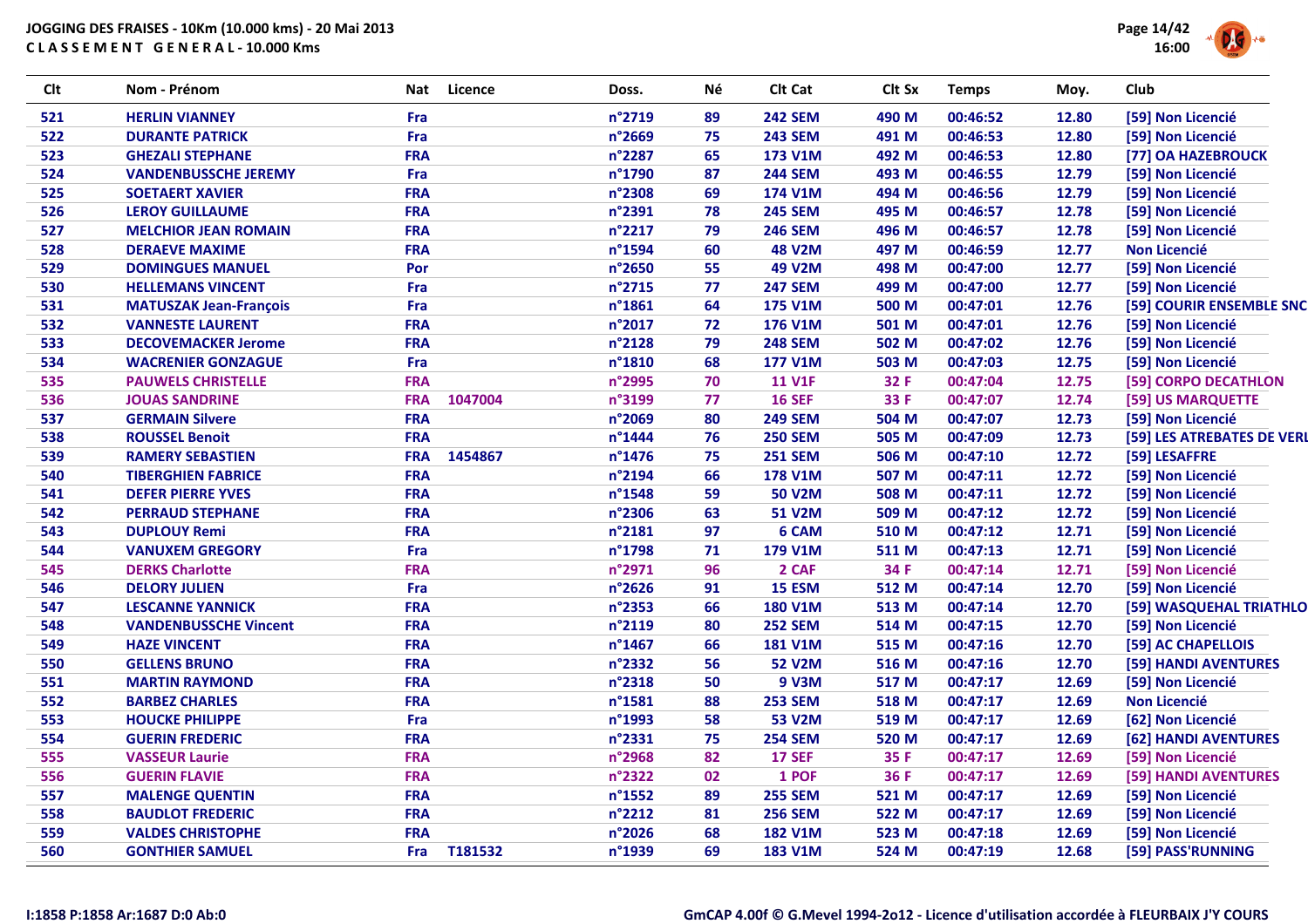

| Clt |            | Nom - Prénom                      | Nat        | Licence     | Doss.            | Né | Clt Cat        | Clt Sx | <b>Temps</b> | Moy.  | <b>Club</b>                |
|-----|------------|-----------------------------------|------------|-------------|------------------|----|----------------|--------|--------------|-------|----------------------------|
| 561 |            | <b>DUBRULLE ERIC</b>              | Fra        |             | n°2659           | 72 | <b>184 V1M</b> | 525 M  | 00:47:20     | 12.68 | [95] Non Licencié          |
| 562 |            | <b>DELRUE FRÉDÉRIC</b>            | Fra        |             | n°2627           | 70 | <b>185 V1M</b> | 526 M  | 00:47:20     | 12.68 | [59] Non Licencié          |
| 563 |            | <b>HOCHART MAXIME</b>             | Fra        |             | n°2723           | 78 | <b>257 SEM</b> | 527 M  | 00:47:20     | 12.68 | [59] Non Licencié          |
| 564 |            | <b>FATHALLAH YOUSSEF</b>          | Fra        |             | n°2677           | 77 | <b>258 SEM</b> | 528 M  | 00:47:22     | 12.67 | [59] Non Licencié          |
| 565 |            | <b>PETIT ERIC</b>                 | <b>FRA</b> |             | n°2087           | 69 | <b>186 V1M</b> | 529 M  | 00:47:23     | 12.66 | [59] Non Licencié          |
| 566 |            | <b>PELISSIER ERIC</b>             | <b>FRA</b> |             | n°2245           | 67 | <b>187 V1M</b> | 530 M  | 00:47:24     | 12.66 | [59] FABULOUS TEAM         |
| 567 |            | <b>FRAGNON VINCENT</b>            | <b>FRA</b> |             | n°2035           | 77 | <b>259 SEM</b> | 531 M  | 00:47:24     | 12.66 | [59] Non Licencié          |
| 568 |            | <b>PAUX GREGORY</b>               | <b>FRA</b> | 1540202     | n°1363           | 72 | <b>188 V1M</b> | 532 M  | 00:47:25     | 12.66 | [59] PLANETE RUNNING       |
| 569 |            | <b>CARL STEFAN</b>                | <b>FRA</b> |             | n°1850           | 75 | <b>260 SEM</b> | 533 M  | 00:47:27     | 12.65 | [59] COURIR A COMINES      |
| 570 |            | <b>BERTIER BENOIT</b>             | Fra        |             | n°2532           | 66 | <b>189 V1M</b> | 534 M  | 00:47:27     | 12.65 | [59] Non Licencié          |
| 571 |            | <b>ROMBY GILLES</b>               | <b>FRA</b> |             | n°2171           | 70 | <b>190 V1M</b> | 535 M  | 00:47:28     | 12.64 | [59] Non Licencié          |
| 572 |            | <b>BEKAERT KARINE</b>             | <b>FRA</b> |             | n°3153           | 76 | <b>18 SEF</b>  | 37 F   | 00:47:29     | 12.64 | [59] WASQUEHAL TRIATHLO    |
| 573 |            | <b>COUROUBLE REMI</b>             | Fra        |             | n°1885           | 64 | <b>191 V1M</b> | 536 M  | 00:47:29     | 12.64 | [59] LES Z'AMIS COUREURS I |
| 574 |            | <b>KRESCI ARNOLD</b>              | <b>FRA</b> | 1524301     | n°1483           | 63 | <b>54 V2M</b>  | 537 M  | 00:47:30     | 12.64 | [62] RUNNING CLUB NOYELL   |
| 575 |            | <b>LION PASCAL</b>                | Fra        | 1116333     | n°1859           | 60 | <b>55 V2M</b>  | 538 M  | 00:47:30     | 12.63 | [59] COURIR ENSEMBLE SNC   |
| 576 | <b>QLF</b> | <b>THERY VEREZ ANNE-CATHERINE</b> | Fra        | 593639      | n°3499           | 65 | <b>12 V1F</b>  | 38 F   | 00:47:31     | 12.63 | [59] US MARQUETTE          |
| 577 |            | <b>LECLERCQ SYLVAIN</b>           | Fra        |             | n°2756           | 69 | <b>192 V1M</b> | 539 M  | 00:47:32     | 12.63 | [59] Non Licencié          |
| 578 |            | <b>ATSAMNIA MOHAMED</b>           | <b>FRA</b> | 197638      | n°1488           | 70 | 193 V1M        | 540 M  | 00:47:33     | 12.62 | [59] AC WAMBRECHIES        |
| 579 |            | <b>DEMAIN ANTOINE</b>             | <b>FRA</b> |             | n°2629           | 89 | <b>261 SEM</b> | 541 M  | 00:47:35     | 12.61 | [59] Non Licencié          |
| 580 |            | <b>DEMAIN AURÉLIEN</b>            | <b>FRA</b> |             | n°2630           | 85 | <b>262 SEM</b> | 542 M  | 00:47:35     | 12.61 | [59] Non Licencié          |
| 581 |            | <b>VIEILLARD BENOIT</b>           | <b>FRA</b> |             | n°2300           | 74 | <b>263 SEM</b> | 543 M  | 00:47:35     | 12.61 | [59] Non Licencié          |
| 582 |            | <b>BASSEUR DOMINIQUE</b>          | <b>FRA</b> |             | n°2380           | 53 | <b>10 V3M</b>  | 544 M  | 00:47:35     | 12.61 | [59] Non Licencié          |
| 583 |            | <b>DUHAUT FREDERIC</b>            | <b>FRA</b> |             | n°2108           | 62 | <b>56 V2M</b>  | 545 M  | 00:47:38     | 12.60 | [59] WATT FOOTING          |
| 584 |            | <b>BERNARD BENJAMIN</b>           | <b>FRA</b> |             | n°2274           | 82 | <b>264 SEM</b> | 546 M  | 00:47:39     | 12.59 | [59] Non Licencié          |
| 585 |            | <b>CARRÉE GRÉGORY</b>             | Fra        |             | n°2564           | 79 | <b>265 SEM</b> | 547 M  | 00:47:40     | 12.59 | [59] Non Licencié          |
| 586 |            | <b>ROUSSEAU JULIEN</b>            | <b>FRA</b> |             | n°2053           | 78 | <b>266 SEM</b> | 548 M  | 00:47:40     | 12.59 | [59] Non Licencié          |
| 587 | <b>QLF</b> | <b>DELAETER Christine</b>         | <b>Fra</b> | 1080472     | n°3476           | 62 | <b>4 V2F</b>   | 39 F   | 00:47:41     | 12.59 | [59] OSM LOMME ATHLETISI   |
| 588 |            | <b>SICART GUILLEM</b>             | <b>FRA</b> |             | n°2170           | 74 | <b>267 SEM</b> | 549 M  | 00:47:41     | 12.59 | [59] Non Licencié          |
| 589 |            | <b>DOMINGUES NATHALIE</b>         | Fra        |             | n°3319           | 63 | <b>5 V2F</b>   | 40 F   | 00:47:41     | 12.58 | [59] Non Licencié          |
| 590 |            | DE REVIÈRE EMMANUEL               | Fra        |             | n°2602           | 79 | <b>268 SEM</b> | 550 M  | 00:47:43     | 12.58 | [59] Non Licencié          |
| 591 |            | <b>HOUBART GUILLAUME</b>          | Fra        |             | n°2725           | 79 | <b>269 SEM</b> | 551 M  | 00:47:43     | 12.58 | [59] Non Licencié          |
| 592 |            | <b>HOURMAN THIERRY</b>            | <b>FRA</b> |             | n°1615           | 71 | <b>194 V1M</b> | 552 M  | 00:47:43     | 12.57 | <b>Non Licencié</b>        |
| 593 |            | <b>BLAS SÉBASTIEN</b>             | Fra        |             | n°2539           | 92 | <b>16 ESM</b>  | 553 M  | 00:47:44     | 12.57 | [59] Non Licencié          |
| 594 |            | <b>LEMOINE BRUNO</b>              | <b>FRA</b> |             | n°2042           | 61 | <b>57 V2M</b>  | 554 M  | 00:47:45     | 12.57 | [59] Non Licencié          |
| 595 |            | <b>CARDOEN JEAN-LUC</b>           | <b>FRA</b> | 1461165     | n°2381           | 65 | <b>195 V1M</b> | 555 M  | 00:47:46     | 12.56 | [59] ATHLE HALLUIN-VAL-DE  |
| 596 |            | <b>GRYSON RUDY</b>                | <b>FRA</b> | 1514411     | n°2382           | 69 | <b>196 V1M</b> | 556 M  | 00:47:47     | 12.56 | [59] ATHLE HALLUIN-VAL-DE  |
| 597 |            | <b>BROUCKE DIDIER</b>             | Fra        | 188735      | $n^{\circ}$ 1851 | 54 | <b>58 V2M</b>  | 557 M  | 00:47:47     | 12.56 | [59] COURIR ENSEMBLE SNC   |
| 598 |            | <b>CHOCHOY HUGO</b>               | Fra        |             | n°2577           | 92 | <b>17 ESM</b>  | 558 M  | 00:47:48     | 12.56 | [59] Non Licencié          |
| 599 |            | <b>ZEGGAI OSINE</b>               | <b>FRA</b> | 1445826     | n°1485           | 66 | <b>197 V1M</b> | 559 M  | 00:47:48     | 12.55 | [62] RUNNING CLUB NOYELL   |
| 600 |            | <b>LEGRAND ANTHONY</b>            |            | FRA 1513943 | n°1519           | 81 | <b>270 SEM</b> | 560 M  | 00:47:49     | 12.55 | [59] US MARQUETTE          |
|     |            |                                   |            |             |                  |    |                |        |              |       |                            |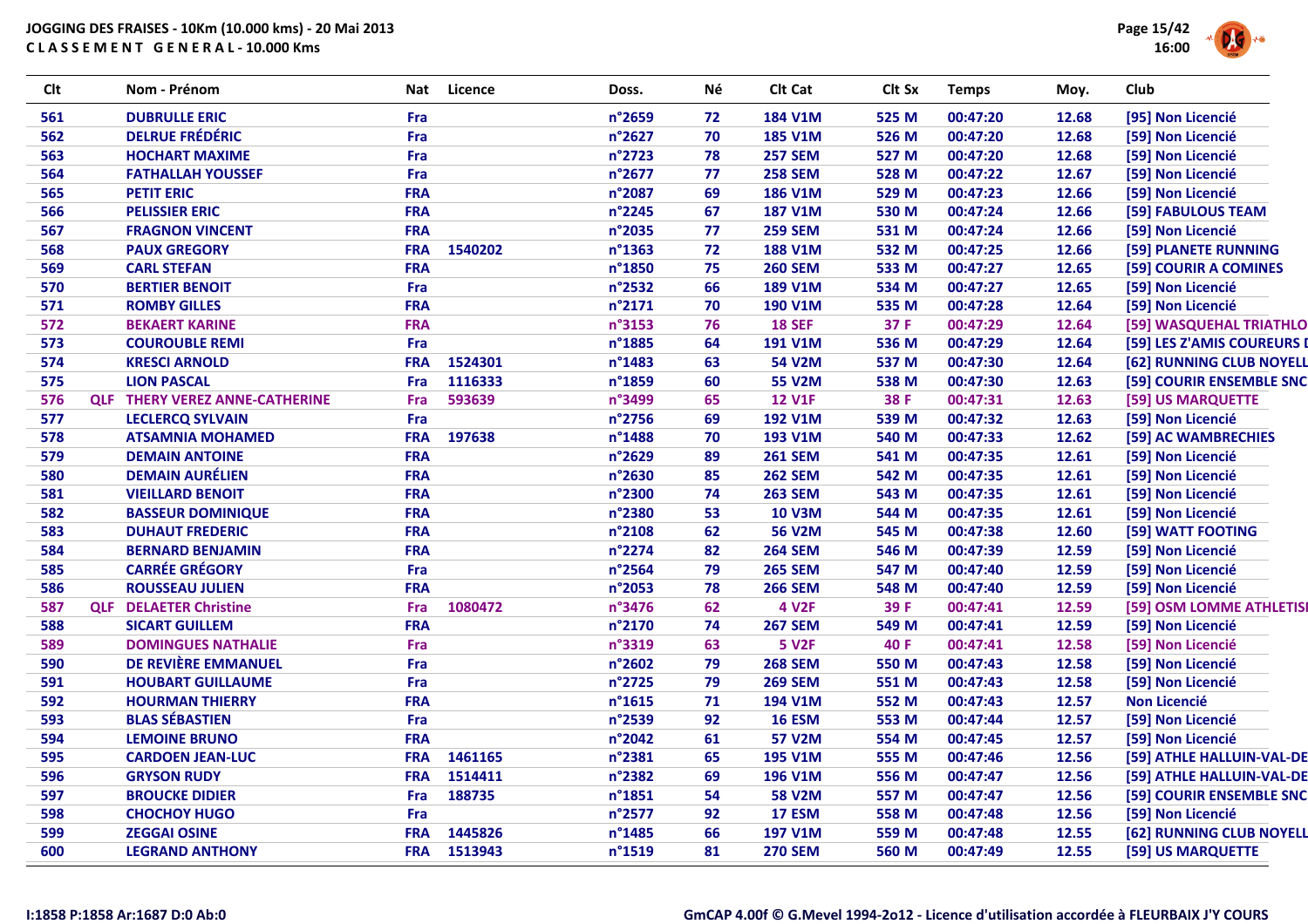

| Clt | Nom - Prénom                     | Licence<br>Nat        | Doss.            | Νé | Clt Cat        | Clt Sx | <b>Temps</b> | Moy.  | Club                       |
|-----|----------------------------------|-----------------------|------------------|----|----------------|--------|--------------|-------|----------------------------|
| 601 | <b>VANDENBROUCKE GERARD</b>      | <b>Bel</b>            | n°1787           | 54 | <b>59 V2M</b>  | 561 M  | 00:47:50     | 12.55 | [77] Non Licencié          |
| 602 | <b>VIENNE DENOYELLE CLAUDINE</b> | 541721<br><b>FRA</b>  | n°3138           | 76 | <b>19 SEF</b>  | 41 F   | 00:47:50     | 12.54 | [59] UNION CAUDRY ATHLET   |
| 603 | <b>VITSE PASCAL</b>              | 1288792<br><b>FRA</b> | n°2302           | 68 | <b>198 V1M</b> | 562 M  | 00:47:51     | 12.54 | [59] OSM LOMME ATHLETISI   |
| 604 | <b>BEAGUE Frederic</b>           | <b>FRA</b>            | n°2070           | 65 | 199 V1M        | 563 M  | 00:47:52     | 12.54 | [59] Non Licencié          |
| 605 | <b>DUMONT ARNAUD</b>             | <b>FRA</b>            | n°1609           | 85 | <b>271 SEM</b> | 564 M  | 00:47:54     | 12.53 | <b>Non Licencié</b>        |
| 606 | <b>BRELLIER AURELIE</b>          | Fra                   | n°3506           | 82 | <b>20 SEF</b>  | 42 F   | 00:47:56     | 12.52 | [59] Non Licencié          |
| 607 | <b>GRILL LEO</b>                 | Fra                   | n°2702           | 96 | 7 CAM          | 565 M  | 00:47:57     | 12.52 | [59] Non Licencié          |
| 608 | <b>CARON DOMINIQUE</b>           | Fra                   | $n^{\circ}$ 2561 | 62 | 60 V2M         | 566 M  | 00:47:57     | 12.52 | [62] Non Licencié          |
| 609 | <b>VANDENBROUCKE GRÉGORY</b>     | Fra                   | n°1788           | 74 | <b>272 SEM</b> | 567 M  | 00:47:57     | 12.51 | [59] Non Licencié          |
| 610 | <b>BARBEZ JEAN BAPTISTE</b>      | <b>FRA</b>            | n°2375           | 97 | 8 CAM          | 568 M  | 00:47:58     | 12.51 | [59] Non Licencié          |
| 611 | <b>GADENNE MARIE</b>             | Fra                   | n°3464           | 76 | <b>21 SEF</b>  | 43 F   | 00:47:59     | 12.51 | [59] LES Z'AMIS COUREURS I |
| 612 | <b>CORNIL YANN</b>               | <b>FRA</b>            | n°2305           | 69 | 200 V1M        | 569 M  | 00:47:59     | 12.51 | [59] LILLE TRIATHLON       |
| 613 | <b>HUYGHE FABIENNE</b>           | <b>FRA</b>            | n°3137           | 69 | <b>13 V1F</b>  | 44 F   | 00:47:59     | 12.51 | [59] Non Licencié          |
| 614 | <b>IMOULOUDENE HASSAN</b>        | Fra                   | n°2727           | 72 | 201 V1M        | 570 M  | 00:47:59     | 12.51 | [59] Non Licencié          |
| 615 | <b>DAUCHEZ DAVID</b>             | Fra                   | n°2598           | 67 | <b>202 V1M</b> | 571 M  | 00:48:01     | 12.50 | [59] Non Licencié          |
| 616 | <b>DELCLOY NICOLAS</b>           | <b>FRA</b>            | n°2478           | 65 | 203 V1M        | 572 M  | 00:48:01     | 12.50 | [59] FOULEES SAINGHINOISE  |
| 617 | <b>LEROY OLIVIER</b>             | Fra                   | n°2773           | 75 | <b>273 SEM</b> | 573 M  | 00:48:01     | 12.50 | [59] Non Licencié          |
| 618 | <b>VANHALWYN STEPHANE</b>        | Fra                   | n°1792           | 73 | 204 V1M        | 574 M  | 00:48:01     | 12.50 | [59] Non Licencié          |
| 619 | <b>DHOYER BERNARD</b>            | <b>FRA</b>            | n°2256           | 64 | 205 V1M        | 575 M  | 00:48:01     | 12.50 | [59] Non Licencié          |
| 620 | <b>HANCQUART GEORGES FRANCK</b>  | <b>FRA</b>            | n°1537           | 62 | 61 V2M         | 576 M  | 00:48:04     | 12.49 | [59] RUN SANTE             |
| 621 | <b>VITOUX MAXIME</b>             | Fra                   | n°1807           | 77 | <b>274 SEM</b> | 577 M  | 00:48:05     | 12.48 | [59] Non Licencié          |
| 622 | <b>LIETARD Marc</b>              | <b>FRA</b>            | n°2148           | 59 | 62 V2M         | 578 M  | 00:48:06     | 12.48 | [59] Non Licencié          |
| 623 | <b>BAK JEAN FRANCOIS</b>         | <b>FRA</b>            | n°1392           | 58 | 63 V2M         | 579 M  | 00:48:07     | 12.47 | [59] JOGGING DES FRAISES V |
| 624 | <b>LEROYER NICOLAS</b>           | Fra                   | n°2774           | 65 | 206 V1M        | 580 M  | 00:48:08     | 12.47 | [59] Non Licencié          |
| 625 | <b>VRAU DOMINIQUE</b>            | Fra                   | n°1809           | 55 | 64 V2M         | 581 M  | 00:48:08     | 12.47 | [59] Non Licencié          |
| 626 | <b>SEGUELA ANGÉLIQUE</b>         | Fra                   | n°3419           | 84 | <b>22 SEF</b>  | 45 F   | 00:48:09     | 12.46 | [62] Non Licencié          |
| 627 | <b>PROVOST Christian</b>         | <b>FRA</b>            | n°1497           | 50 | <b>11 V3M</b>  | 582 M  | 00:48:10     | 12.46 | [59] Non Licencié          |
| 628 | <b>BELAIR LUDOVIC</b>            | <b>FRA</b>            | n°1540           | 77 | <b>275 SEM</b> | 583 M  | 00:48:12     | 12.45 | [59] CORPO DECATHLON       |
| 629 | <b>HUS MARIE ODILE</b>           | <b>FRA</b>            | n°3086           | 90 | <b>23 SEF</b>  | 46 F   | 00:48:12     | 12.45 | [59] JOGGING DES FRAISES V |
| 630 | <b>DE ALMEIDA TONY</b>           | Fra                   | n°1835           | 74 | <b>276 SEM</b> | 584 M  | 00:48:13     | 12.44 | [59] BATI PEINTRE/THEOLAU  |
| 631 | <b>DEWULF PATRICE</b>            | Fra                   | n°1829           | 58 | 65 V2M         | 585 M  | 00:48:15     | 12.44 | [59] ASCE BSD              |
| 632 | <b>CASTERMAN FRANCOIS</b>        | <b>FRA</b>            | n°1532           | 64 | 207 V1M        | 586 M  | 00:48:15     | 12.44 | [59] Non Licencié          |
| 633 | <b>DESCHINS THIERRY</b>          | <b>FRA</b>            | $n^{\circ}$ 1533 | 62 | <b>66 V2M</b>  | 587 M  | 00:48:15     | 12.44 | [59] Non Licencié          |
| 634 | <b>VILMOT Julien</b>             | <b>FRA</b>            | n°2153           | 85 | <b>277 SEM</b> | 588 M  | 00:48:15     | 12.44 | [59] Non Licencié          |
| 635 | <b>BERGHE Nicolas</b>            | <b>FRA</b>            | n°2208           | 73 | 208 V1M        | 589 M  | 00:48:16     | 12.43 | [59] TOLATHLON             |
| 636 | <b>DEBLOCK GUILAIN</b>           | Fra                   | n°1827           | 66 | 209 V1M        | 590 M  | 00:48:16     | 12.43 | [59] ASCE BSD              |
| 637 | <b>FACON JULIEN</b>              | Fra                   | n°2675           | 89 | <b>278 SEM</b> | 591 M  | 00:48:16     | 12.43 | [59] Non Licencié          |
| 638 | <b>LEGRAND CHRISTOPHE</b>        | <b>FRA</b><br>1254920 | n°1388           | 73 | <b>210 V1M</b> | 592 M  | 00:48:16     | 12.43 | [62] AS CULTURELLE ARC INT |
| 639 | <b>VINCENDEAU MIKAEL</b>         | <b>FRA</b>            | n°2289           | 75 | <b>279 SEM</b> | 593 M  | 00:48:17     | 12.43 | [59] FIVES DMS             |
| 640 | <b>MORICE AMAEL</b>              | Fra                   | n°1713           | 72 | 211 V1M        | 594 M  | 00:48:18     | 12.43 | [50] Non Licencié          |
|     |                                  |                       |                  |    |                |        |              |       |                            |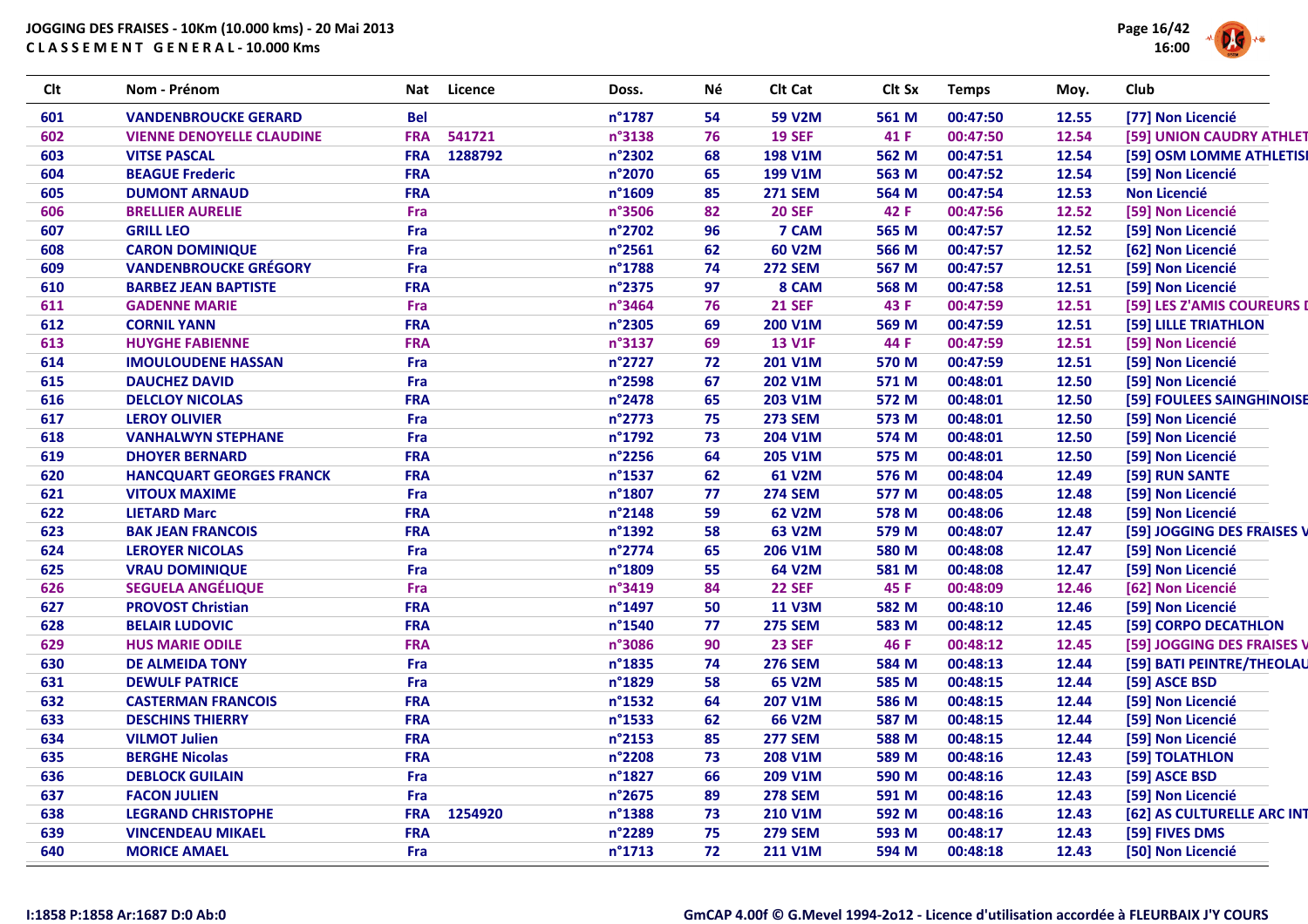

| <b>Clt</b> | Nom - Prénom                     | Nat        | <b>Licence</b> | Doss.            | Né | Clt Cat        | Clt Sx      | <b>Temps</b> | Moy.  | Club                       |
|------------|----------------------------------|------------|----------------|------------------|----|----------------|-------------|--------------|-------|----------------------------|
| 641        | <b>HURET XAVIER</b>              | <b>FRA</b> |                | n°2043           | 86 | <b>280 SEM</b> | 595 M       | 00:48:18     | 12.42 | [59] Non Licencié          |
| 642        | <b>DEMARET MARC</b>              | <b>FRA</b> |                | n°2168           | 64 | <b>212 V1M</b> | 596 M       | 00:48:19     | 12.42 | [59] Non Licencié          |
| 643        | <b>SOLHEID HERVE</b>             | <b>FRA</b> |                | $n^{\circ}$ 1564 | 59 | 67 V2M         | 597 M       | 00:48:20     | 12.42 | [59] COURIR ENSEMBLE SNC   |
| 644        | <b>WALLE JOSEPH</b>              | <b>FRA</b> |                | n°2013           | 82 | <b>281 SEM</b> | 598 M       | 00:48:21     | 12.41 | [59] Non Licencié          |
| 645        | <b>FRANQUE OLIVIER</b>           | <b>FRA</b> |                | n°2333           | 66 | 213 V1M        | 599 M       | 00:48:21     | 12.41 | [59] HANDI AVENTURES       |
| 646        | <b>TROLET Laurent</b>            | <b>FRA</b> |                | n°2063           | 73 | <b>214 V1M</b> | 600 M       | 00:48:22     | 12.41 | [59] Non Licencié          |
| 647        | <b>DERIBREU GUILLAUME</b>        | Fra        |                | n°2634           | 74 | <b>282 SEM</b> | 601 M       | 00:48:26     | 12.39 | [59] Non Licencié          |
| 648        | <b>RAMBUR MARIE CHRISTINE</b>    | <b>FRA</b> |                | n°3089           | 61 | <b>6 V2F</b>   | 47 F        | 00:48:27     | 12.39 | [59] JOGGING DES FRAISES V |
| 649        | <b>FROMENT PHILIPPE</b>          | <b>FRA</b> |                | n°1580           | 64 | <b>215 V1M</b> | 602 M       | 00:48:27     | 12.39 | <b>Non Licencié</b>        |
| 650        | <b>DEGAUQUIER GEORGES XAVIER</b> | Fra        |                | n°2612           | 86 | <b>283 SEM</b> | 603 M       | 00:48:28     | 12.38 | [59] Non Licencié          |
| 651        | <b>GAURET William</b>            | <b>FRA</b> |                | n°2222           | 64 | 216 V1M        | 604 M       | 00:48:28     | 12.38 | [59] Non Licencié          |
| 652        | <b>SERGENT ELODIE</b>            | <b>FRA</b> |                | n°3155           | 72 | <b>14 V1F</b>  | 48 F        | 00:48:29     | 12.38 | [59] AS RUNNING LFB        |
| 653        | <b>VARLEZ JEAN-LOUIS</b>         | <b>FRA</b> |                | $n^{\circ}$ 1375 | 61 | <b>68 V2M</b>  | 605 M       | 00:48:30     | 12.38 | [59] ACFNPC                |
| 654        | <b>LORTHIOIR FRANCOIS</b>        | <b>FRA</b> |                | n°2197           | 67 | <b>217 V1M</b> | 606 M       | 00:48:30     | 12.37 | [59] Non Licencié          |
| 655        | <b>VERMEIL YVES</b>              | <b>FRA</b> |                | n°2369           | 62 | 69 V2M         | 607 M       | 00:48:31     | 12.37 | [59] Non Licencié          |
| 656        | <b>VARRASSE Sebastien</b>        | <b>FRA</b> |                | n°2393           | 78 | <b>284 SEM</b> | 608 M       | 00:48:32     | 12.37 | [59] Non Licencié          |
| 657        | <b>RICCI Marc</b>                | Fra        | 508500         | $n^{\circ}$ 1862 | 50 | <b>12 V3M</b>  | 609 M       | 00:48:32     | 12.37 | [62] COURIR ENSEMBLE SNC   |
| 658        | <b>RIVIERE DAVID</b>             | Fra        |                | $n^{\circ}$ 1754 | 74 | <b>285 SEM</b> | 610 M       | 00:48:32     | 12.36 | [59] Non Licencié          |
| 659        | <b>MOUTON GEOFFROY</b>           | Fra        |                | $n^{\circ}$ 1716 | 80 | <b>286 SEM</b> | 611 M       | 00:48:32     | 12.36 | [59] Non Licencié          |
| 660        | <b>DJOUADI FOUZIA</b>            | <b>ALG</b> | 1470013        | n°2983           | 77 | <b>24 SEF</b>  | 49 F        | 00:48:33     | 12.36 | [59] LILLE METROPOLE ATHL  |
| 661        | <b>DICKBURT MICHEL</b>           | <b>FRA</b> |                | $n^{\circ}$ 1531 | 61 | <b>70 V2M</b>  | 612 M       | 00:48:34     | 12.36 | [59] Non Licencié          |
| 662        | <b>QLF LESAGE HENRI</b>          | <b>FRA</b> | 228203         | $n^{\circ}$ 1501 | 39 | 1 V4M          | 613 M       | 00:48:34     | 12.35 | [59] ENTENTE LITTORAL ATH  |
| 663        | <b>RIGAUD OLIVIER</b>            | <b>FRA</b> |                | n°2348           | 64 | <b>218 V1M</b> | 614 M       | 00:48:36     | 12.35 | [59] Non Licencié          |
| 664        | <b>ADAM ALINE</b>                | <b>FRA</b> |                | n°3001           | 75 | <b>25 SEF</b>  | <b>50 F</b> | 00:48:36     | 12.35 | [59] Non Licencié          |
| 665        | <b>LEPOUDRE JEAN PIERRE</b>      | <b>FRA</b> |                | n°1588           | 54 | <b>71 V2M</b>  | 615 M       | 00:48:37     | 12.35 | <b>Non Licencié</b>        |
| 666        | <b>GROSJEAN HERVÉ</b>            | Fra        |                | n°2704           | 64 | <b>219 V1M</b> | 616 M       | 00:48:37     | 12.34 | [59] Non Licencié          |
| 667        | <b>DEUDON GUY</b>                | Fra        |                | $n^{\circ}$ 2643 | 66 | <b>220 V1M</b> | 617 M       | 00:48:38     | 12.34 | [59] Non Licencié          |
| 668        | <b>RIBEIRO FERNANDO</b>          | Fra        |                | n°1902           | 72 | <b>221 V1M</b> | 618 M       | 00:48:38     | 12.34 | [59] LUTTI S.A.S           |
| 669        | <b>GRANDCLAUDE MATTHIEU</b>      | Fra        |                | n°2699           | 79 | <b>287 SEM</b> | 619 M       | 00:48:39     | 12.34 | [59] Non Licencié          |
| 670        | <b>MONFOURNY STÉPHANE</b>        | Fra        |                | n°1707           | 75 | <b>288 SEM</b> | 620 M       | 00:48:39     | 12.33 | [59] Non Licencié          |
| 671        | <b>HAUSER CATHERINE</b>          | Fra        | 1369851        | n°3494           | 64 | <b>15 V1F</b>  | 51 F        | 00:48:40     | 12.33 | [59] US MARQUETTE          |
| 672        | <b>MONSOREZ JEAN PIERRE</b>      | <b>FRA</b> |                | n°2038           | 58 | <b>72 V2M</b>  | 621 M       | 00:48:40     | 12.33 | [59] Non Licencié          |
| 673        | <b>FLORENTIN Didier</b>          | <b>FRA</b> |                | n°2150           | 59 | <b>73 V2M</b>  | 622 M       | 00:48:40     | 12.33 | [59] Non Licencié          |
| 674        | <b>PATRICK LESNE</b>             | Fra        |                | n°1725           | 61 | <b>74 V2M</b>  | 623 M       | 00:48:42     | 12.32 | [59] Non Licencié          |
| 675        | <b>CARRETTE SAJKIA</b>           | <b>FRA</b> |                | n°3195           | 74 | <b>26 SEF</b>  | 52 F        | 00:48:42     | 12.32 | [B7] COURIR A COMINES      |
| 676        | <b>BAX THIERRY</b>               | <b>FRA</b> | 478742         | $n^{\circ}$ 1440 | 66 | <b>222 V1M</b> | 624 M       | 00:48:43     | 12.32 | [59] CS IBM NORD NORMAN    |
| 677        | <b>LECHENE OLIVIER</b>           | <b>FRA</b> |                | n°2160           | 67 | <b>223 V1M</b> | 625 M       | 00:48:44     | 12.31 | [62] Non Licencié          |
| 678        | <b>RAMON VIVIEN</b>              | Fra        |                | n°1749           | 86 | <b>289 SEM</b> | 626 M       | 00:48:45     | 12.31 | [59] Non Licencié          |
| 679        | <b>VILMOT Jerome</b>             | <b>FRA</b> |                | n°2152           | 85 | <b>290 SEM</b> | 627 M       | 00:48:46     | 12.31 | [59] Non Licencié          |
| 680        | <b>LEFRANC STEPHANE</b>          | Fra        |                | n°2761           | 86 | <b>291 SEM</b> | 628 M       | 00:48:48     | 12.30 | [59] Non Licencié          |
|            |                                  |            |                |                  |    |                |             |              |       |                            |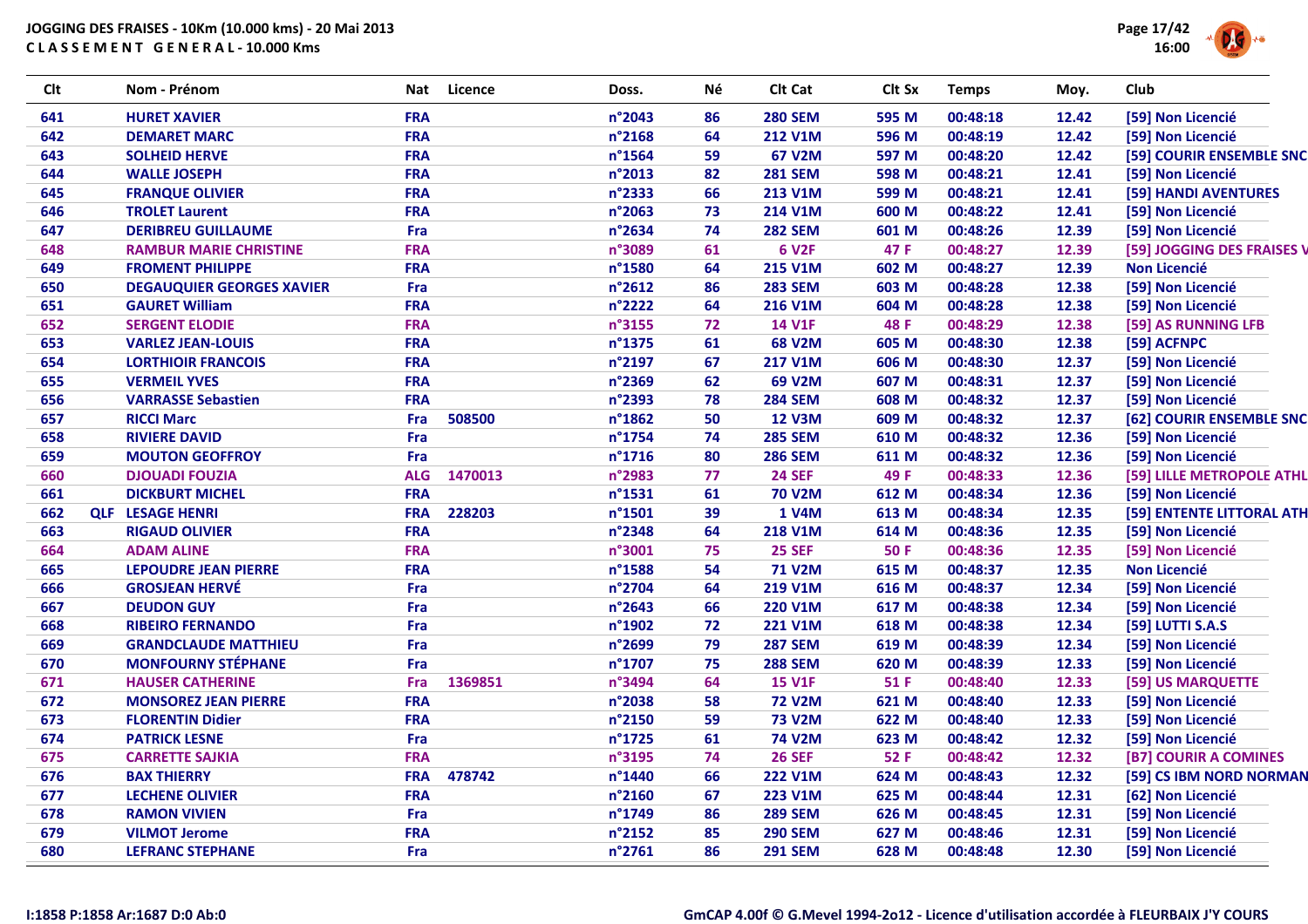

| Clt | Nom - Prénom                  | Nat<br>Licence        | Doss.            | Νé | Clt Cat        | Clt Sx      | <b>Temps</b> | Moy.  | Club                       |
|-----|-------------------------------|-----------------------|------------------|----|----------------|-------------|--------------|-------|----------------------------|
| 681 | <b>BAUWENS FABRICE</b>        | <b>FRA</b>            | $n^{\circ}$ 1518 | 72 | 224 V1M        | 629 M       | 00:48:48     | 12.30 | [59] CE BOMBARDIER         |
| 682 | <b>LARTISIEN GUILLAUME</b>    | <b>FRA</b><br>1164739 | $n^{\circ}$ 1423 | 73 | <b>225 V1M</b> | 630 M       | 00:48:48     | 12.30 | [59] RONCHIN ATHLETIC CLU  |
| 683 | <b>LEGRAND Michel</b>         | <b>FRA</b>            | $n^{\circ}$ 1447 | 58 | <b>75 V2M</b>  | 631 M       | 00:48:49     | 12.29 | [59] FOULEES SAINGHINOISE  |
| 684 | <b>POTTIER Olivier</b>        | <b>FRA</b>            | n°1449           | 71 | <b>226 V1M</b> | 632 M       | 00:48:49     | 12.29 | [59] FOULEES SAINGHINOISE  |
| 685 | <b>TIRLEMONT BRUNO</b>        | Fra                   | n°1904           | 60 | <b>76 V2M</b>  | 633 M       | 00:48:50     | 12.29 | [59] LUTTI S.A.S           |
| 686 | <b>VANHABOST CHRISTIAN</b>    | Fra                   | n°1905           | 61 | <b>77 V2M</b>  | 634 M       | 00:48:51     | 12.29 | [59] LUTTI S.A.S           |
| 687 | <b>DESMET LIONEL</b>          | Fra                   | n°2637           | 77 | <b>292 SEM</b> | 635 M       | 00:48:51     | 12.28 | [59] Non Licencié          |
| 688 | <b>DESTAILLEUR VINCENT</b>    | Fra                   | n°2641           | 73 | <b>227 V1M</b> | 636 M       | 00:48:52     | 12.28 | [59] Non Licencié          |
| 689 | <b>SMAIL ALI</b>              | Fra                   | n°1770           | 58 | <b>78 V2M</b>  | 637 M       | 00:48:52     | 12.28 | [59] Non Licencié          |
| 690 | <b>DEROO Laurent</b>          | <b>FRA</b>            | n°2126           | 74 | <b>293 SEM</b> | 638 M       | 00:48:53     | 12.28 | [59] Non Licencié          |
| 691 | <b>COMPÈRE FABIEN</b>         | Fra                   | n°2586           | 72 | <b>228 V1M</b> | 639 M       | 00:48:53     | 12.28 | [59] Non Licencié          |
| 692 | <b>REMI PROTAT</b>            | Fra                   | $n^{\circ}$ 1751 | 80 | <b>294 SEM</b> | 640 M       | 00:48:55     | 12.27 | [59] Non Licencié          |
| 693 | <b>CREPEL BERTRAND</b>        | Fra                   | n°2595           | 65 | <b>229 V1M</b> | 641 M       | 00:48:56     | 12.27 | [59] Non Licencié          |
| 694 | <b>JOURDANT EMMANUELLE</b>    | 1532546<br>Fra        | n°3471           | 77 | <b>27 SEF</b>  | 53 F        | 00:48:56     | 12.26 | [62] OLYMPIQUE AIRE-SUR-L  |
| 695 | <b>MARTINS JOSÉ</b>           | <b>POR</b>            | n°2469           | 64 | 230 V1M        | 642 M       | 00:48:56     | 12.26 | [59] Non Licencié          |
| 696 | <b>DELCROIX ADRIEN</b>        | Fra                   | n°2622           | 85 | <b>295 SEM</b> | 643 M       | 00:48:58     | 12.26 | [59] Non Licencié          |
| 697 | <b>SGARD Philippe</b>         | 1359186<br>Fra        | n°1935           | 76 | <b>296 SEM</b> | 644 M       | 00:48:58     | 12.25 | [59] OSM LOMME ATHLETISI   |
| 698 | <b>DUSSART ERIC</b>           | <b>FRA</b>            | n°2317           | 67 | 231 V1M        | 645 M       | 00:49:01     | 12.24 | [62] Non Licencié          |
| 699 | <b>LAHEURTE VIRGINIE</b>      | Fra                   | n°3358           | 80 | <b>28 SEF</b>  | 54 F        | 00:49:02     | 12.24 | [59] Non Licencié          |
| 700 | <b>VIEREN Franck</b>          | <b>FRA</b>            | n°2146           | 72 | 232 V1M        | 646 M       | 00:49:02     | 12.24 | [59] LES ATREBATES DE VERL |
| 701 | <b>SAWREI DANIEL</b>          | <b>FRA</b><br>1000755 | n°2144           | 73 | 233 V1M        | 647 M       | 00:49:02     | 12.24 | [62] LES ATREBATES DE VERL |
| 702 | <b>CHAPMAN Gregory</b>        | <b>FRA</b>            | n°2129           | 76 | <b>297 SEM</b> | 648 M       | 00:49:02     | 12.24 | [59] Non Licencié          |
| 703 | <b>LAIDEZ Stephane</b>        | <b>FRA</b>            | n°2096           | 72 | 234 V1M        | 649 M       | 00:49:02     | 12.24 | [59] Non Licencié          |
| 704 | <b>GUSTINCIE FABIEN</b>       | Fra                   | n°2708           | 71 | 235 V1M        | 650 M       | 00:49:03     | 12.23 | [59] Non Licencié          |
| 705 | <b>SYMOND BERTRAND</b>        | <b>FRA</b><br>1272493 | n°2327           | 75 | <b>298 SEM</b> | 651 M       | 00:49:06     | 12.22 | [59] HANDI AVENTURES       |
| 706 | <b>DUPLOUY DENIS</b>          | Fra                   | n°1991           | 68 | 236 V1M        | 652 M       | 00:49:06     | 12.22 | [59] Non Licencié          |
| 707 | <b>BIBET GUILLAUME</b>        | Fra                   | n°1987           | 77 | <b>299 SEM</b> | 653 M       | 00:49:06     | 12.22 | [59] Non Licencié          |
| 708 | <b>HENRI ALICE</b>            | <b>FRA</b>            | n°2320           |    | <b>29 SEF</b>  | 55 F        | 00:49:07     | 12.22 | [59] HANDI AVENTURES       |
| 709 | <b>BOGAERT MANUEL</b>         | 1122021<br><b>FRA</b> | n°2338           | 66 | 237 V1M        | 654 M       | 00:49:07     | 12.22 | [59] HANDI AVENTURES       |
| 710 | <b>MANNECHEZ YANNICK</b>      | <b>FRA</b>            | n°2039           | 84 | <b>300 SEM</b> | 655 M       | 00:49:08     | 12.21 | [59] Non Licencié          |
| 711 | <b>MONTEUUIS CORINNE</b>      | <b>FRA</b>            | n°3101           | 60 | <b>7 V2F</b>   | <b>56 F</b> | 00:49:08     | 12.21 | [59] ALUMINIUM DUNKERQI    |
| 712 | <b>DUMONT JEAN</b>            | Fra<br>1287063        | n°1922           | 58 | <b>79 V2M</b>  | 656 M       | 00:49:08     | 12.21 | [59] OSM LOMME ATHLETISI   |
| 713 | <b>THOMA JASON</b>            | <b>FRA</b>            | n°2130           | 90 | <b>301 SEM</b> | 657 M       | 00:49:10     | 12.21 | [59] Non Licencié          |
| 714 | <b>VANDENBOSEH Marion</b>     | <b>FRA</b>            | n°3094           | 84 | <b>30 SEF</b>  | 57 F        | 00:49:10     | 12.21 | [59] Non Licencié          |
| 715 | <b>LETENEUR OLIVIER</b>       | <b>FRA</b>            | n°2085           | 69 | 238 V1M        | 658 M       | 00:49:13     | 12.19 | [59] Non Licencié          |
| 716 | PHILIPPO BENOIT               | <b>FRA</b>            | n°1459           | 67 | 239 V1M        | 659 M       | 00:49:14     | 12.19 | [59] LFB                   |
| 717 | <b>SNAET SIMON</b>            | Fra                   | n°1844           | 76 | <b>302 SEM</b> | 660 M       | 00:49:14     | 12.19 | [59] CALH JOGGING HERLIES  |
| 718 | <b>DEWASTE ALEXANDRE</b>      | Fra<br>1461457        | n°1854           | 88 | <b>303 SEM</b> | 661 M       | 00:49:14     | 12.19 | [59] COURIR ENSEMBLE SNC   |
| 719 | <b>FRANCOIS JEROME</b>        | <b>FRA</b>            | n°2086           | 72 | 240 V1M        | 662 M       | 00:49:15     | 12.19 | [62] Non Licencié          |
| 720 | <b>BACQUEVILLE CHRISTOPHE</b> | <b>FRA</b>            | $n^{\circ}$ 1618 | 77 | <b>304 SEM</b> | 663 M       | 00:49:15     | 12.18 | <b>Non Licencié</b>        |
|     |                               |                       |                  |    |                |             |              |       |                            |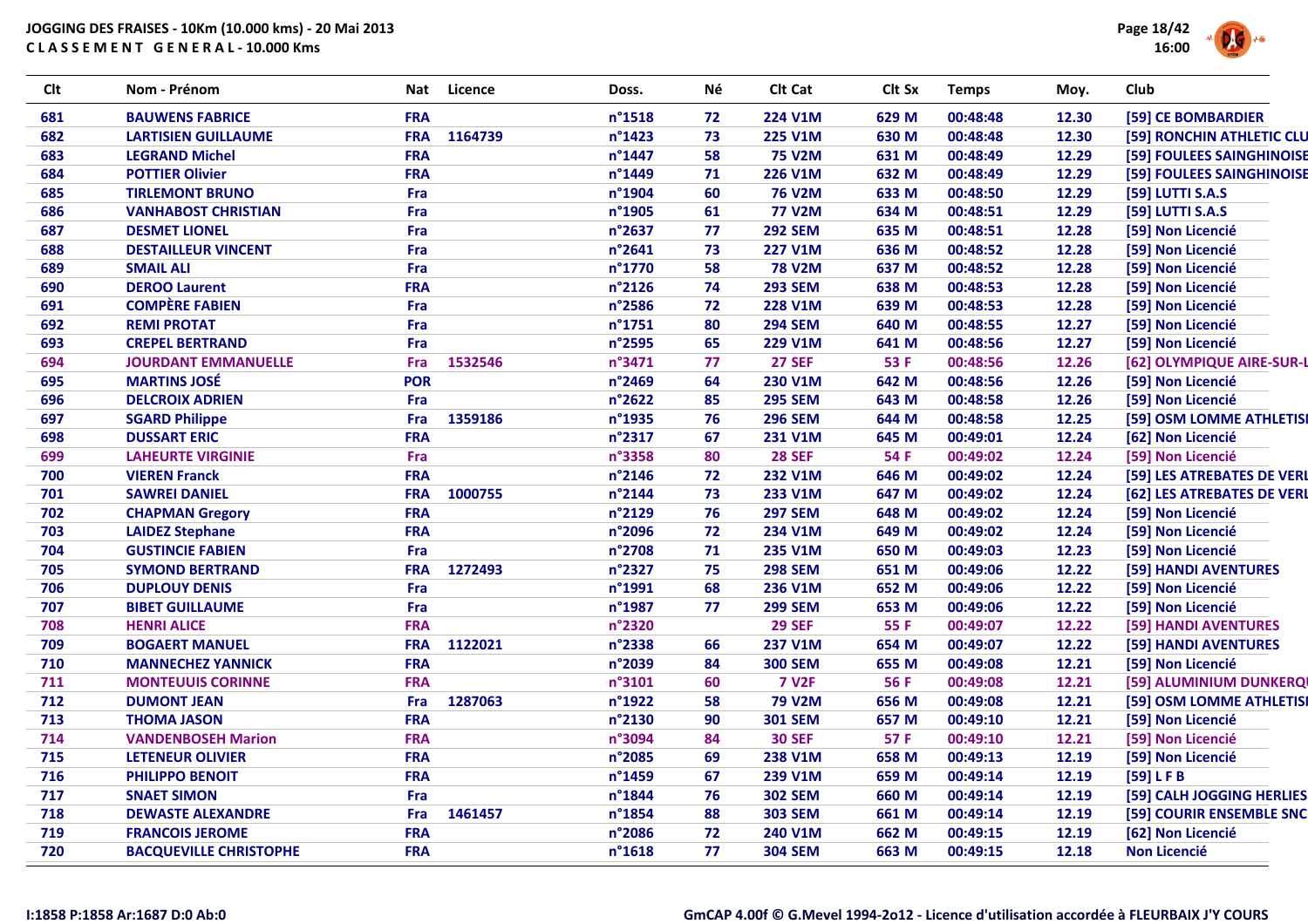

| Clt | Nom - Prénom                  | Nat        | Licence | Doss.  | Né | Clt Cat        | Clt Sx | <b>Temps</b> | Moy.  | Club                      |
|-----|-------------------------------|------------|---------|--------|----|----------------|--------|--------------|-------|---------------------------|
| 721 | <b>MRUGALSKI CHANTAL</b>      | Fra        | 1177466 | n°3488 | 64 | <b>16 V1F</b>  | 58 F   | 00:49:16     | 12.18 | [62] RC ARRAS             |
| 722 | <b>DEWITTE SEBASTIEN</b>      | <b>FRA</b> |         | n°2254 | 73 | 241 V1M        | 664 M  | 00:49:16     | 12.18 | [77] Non Licencié         |
| 723 | <b>MONTEUUIS DOMINIQUE</b>    | <b>FRA</b> |         | n°2141 | 58 | <b>80 V2M</b>  | 665 M  | 00:49:17     | 12.18 | [59] ALUMINIUM DUNKERQI   |
| 724 | <b>DELEBARRE MICHEL</b>       | <b>FRA</b> |         | n°1431 | 51 | <b>13 V3M</b>  | 666 M  | 00:49:17     | 12.18 | [59] ACFNPC               |
| 725 | <b>DEJONKHEERE CHRISTOPHE</b> | <b>FRA</b> | 180386  | n°1438 | 63 | <b>81 V2M</b>  | 667 M  | 00:49:17     | 12.18 | [59] JOGGING AVENTURE RC  |
| 726 | <b>LELIEVRE SIGRID</b>        | Fra        | 1487295 | n°3495 | 86 | <b>31 SEF</b>  | 59 F   | 00:49:17     | 12.18 | [59] US MARQUETTE         |
| 727 | <b>COUSTELLIER ERIC</b>       | <b>FRA</b> |         | n°1628 | 69 | 242 V1M        | 668 M  | 00:49:17     | 12.18 | <b>Non Licencié</b>       |
| 728 | <b>DROUAIN CYRIL</b>          | Fra        |         | n°2656 | 88 | <b>305 SEM</b> | 669 M  | 00:49:18     | 12.17 | [59] Non Licencié         |
| 729 | <b>ELOY CLEMENT</b>           | <b>FRA</b> |         | n°1625 | 83 | <b>306 SEM</b> | 670 M  | 00:49:19     | 12.17 | <b>Non Licencié</b>       |
| 730 | <b>WANNEBROUCQ LUC</b>        | <b>FRA</b> |         | n°2388 | 96 | 9 CAM          | 671 M  | 00:49:19     | 12.17 | [59] Non Licencié         |
| 731 | <b>VANDAMME MARC</b>          | Fra        |         | n°1999 | 58 | <b>82 V2M</b>  | 672 M  | 00:49:20     | 12.16 | [59] Non Licencié         |
| 732 | <b>WATEL JEAN LUC</b>         | <b>FRA</b> |         | n°2291 | 61 | <b>83 V2M</b>  | 673 M  | 00:49:21     | 12.16 | [59] Non Licencié         |
| 733 | <b>JOLIN THOMAS</b>           | Fra        |         | n°2734 | 97 | 10 CAM         | 674 M  | 00:49:21     | 12.16 | [59] Non Licencié         |
| 734 | <b>COCHEZ CHARLES EDOUARD</b> | Fra        | 1502276 | n°1881 | 86 | <b>307 SEM</b> | 675 M  | 00:49:25     | 12.15 | [59] JOGGING AVENTURE RC  |
| 735 | <b>TEBALDINI GERALDINE</b>    | Fra        | 1317683 | n°3498 | 68 | <b>17 V1F</b>  | 60 F   | 00:49:25     | 12.14 | [59] US MARQUETTE         |
| 736 | <b>GUILBERT CHRISTOPHE</b>    | <b>FRA</b> |         | n°2196 | 70 | 243 V1M        | 676 M  | 00:49:26     | 12.14 | [59] Non Licencié         |
| 737 | <b>ROUSSEL PHILIPPE</b>       | <b>FRA</b> | 518192  | n°1441 | 57 | <b>84 V2M</b>  | 677 M  | 00:49:27     | 12.14 | [59] CS IBM NORD NORMAN   |
| 738 | <b>THULLIEZ ALEXANDRA</b>     | Fra        |         | n°3457 | 80 | <b>32 SEF</b>  | 61 F   | 00:49:28     | 12.13 | [59] CAMBRAI TRIATHLON    |
| 739 | <b>DUPIRE LAURENT</b>         | Fra        |         | n°2665 | 69 | 244 V1M        | 678 M  | 00:49:28     | 12.13 | [59] Non Licencié         |
| 740 | <b>ROUSERE CHRISTOPHE</b>     | Fra        |         | n°1757 | 79 | <b>308 SEM</b> | 679 M  | 00:49:31     | 12.12 | [59] Non Licencié         |
| 741 | <b>WAREMBOURG DAMIEN</b>      | <b>FRA</b> |         | n°1624 | 83 | <b>309 SEM</b> | 680 M  | 00:49:31     | 12.12 | <b>Non Licencié</b>       |
| 742 | <b>POUPART Stephanie</b>      | <b>FRA</b> |         | n°3056 | 79 | <b>33 SEF</b>  | 62 F   | 00:49:32     | 12.11 | [62] Non Licencié         |
| 743 | <b>LESAGE PASCAL</b>          | <b>FRA</b> | 1446529 | n°1430 | 54 | <b>85 V2M</b>  | 681 M  | 00:49:33     | 12.11 | [59] OA HAZEBROUCK        |
| 744 | <b>CASTRE Julie</b>           | <b>FRA</b> |         | n°3175 | 75 | <b>34 SEF</b>  | 63 F   | 00:49:34     | 12.11 | [59] Non Licencié         |
| 745 | <b>CHIEUX LAURENT</b>         | <b>FRA</b> |         | n°2378 | 66 | 245 V1M        | 682 M  | 00:49:34     | 12.11 | [59] Non Licencié         |
| 746 | <b>QUINET EMMANUEL</b>        | Fra        |         | n°1748 | 78 | <b>310 SEM</b> | 683 M  | 00:49:35     | 12.10 | [59] Non Licencié         |
| 747 | <b>BEYAERT PHILIPPE</b>       | Fra        |         | n°2534 | 66 | 246 V1M        | 684 M  | 00:49:38     | 12.09 | [59] Non Licencié         |
| 748 | <b>CAVAGNON THOMAS</b>        | Fra        |         | n°2570 | 86 | <b>311 SEM</b> | 685 M  | 00:49:39     | 12.09 | [59] Non Licencié         |
| 749 | <b>LEFETZ YANN</b>            | Fra        |         | n°2759 | 79 | <b>312 SEM</b> | 686 M  | 00:49:39     | 12.09 | [59] Non Licencié         |
| 750 | <b>CUVELIER ALEXANDRE</b>     | <b>FRA</b> |         | n°2188 | 83 | <b>313 SEM</b> | 687 M  | 00:49:39     | 12.09 | [59] Non Licencié         |
| 751 | <b>THEETEN Eric</b>           | <b>FRA</b> |         | n°2201 | 65 | 247 V1M        | 688 M  | 00:49:40     | 12.08 | [59] Non Licencié         |
| 752 | <b>BOULANGER CHRISTIAN</b>    | <b>FRA</b> |         | n°1407 | 60 | <b>86 V2M</b>  | 689 M  | 00:49:40     | 12.08 | [59] BANQUE ACCORD        |
| 753 | <b>MERLIN JÉRÉMY</b>          | Fra        | 314994  | n°1895 | 73 | 248 V1M        | 690 M  | 00:49:41     | 12.08 | [59] LILLE METROPOLE ATHL |
| 754 | <b>BENOIT MATTHIEU</b>        | <b>FRA</b> |         | n°2304 | 84 | <b>314 SEM</b> | 691 M  | 00:49:41     | 12.08 | [59] OSM LOMME ATHLETISI  |
| 755 | <b>CREPIN PHILIPPE</b>        | <b>FRA</b> |         | n°2066 | 58 | <b>87 V2M</b>  | 692 M  | 00:49:42     | 12.08 | [59] Non Licencié         |
| 756 | <b>LESTOQUOI CHRISTOPHE</b>   | <b>FRA</b> |         | n°2263 | 69 | 249 V1M        | 693 M  | 00:49:42     | 12.07 | [59] Non Licencié         |
| 757 | <b>LEQUIEN CHRISTOPHE</b>     | <b>FRA</b> |         | n°2264 | 65 | 250 V1M        | 694 M  | 00:49:43     | 12.07 | [59] Non Licencié         |
| 758 | <b>MYLLER ROMAIN</b>          | Fra        |         | n°1718 | 75 | <b>315 SEM</b> | 695 M  | 00:49:44     | 12.07 | [59] Non Licencié         |
| 759 | <b>WYART BENOIT</b>           | Fra        |         | n°1814 | 80 | <b>316 SEM</b> | 696 M  | 00:49:45     | 12.06 | [59] Non Licencié         |
| 760 | <b>DUHAMEL BENOIT</b>         | Fra        |         | n°2662 | 75 | <b>317 SEM</b> | 697 M  | 00:49:45     | 12.06 | [59] Non Licencié         |
|     |                               |            |         |        |    |                |        |              |       |                           |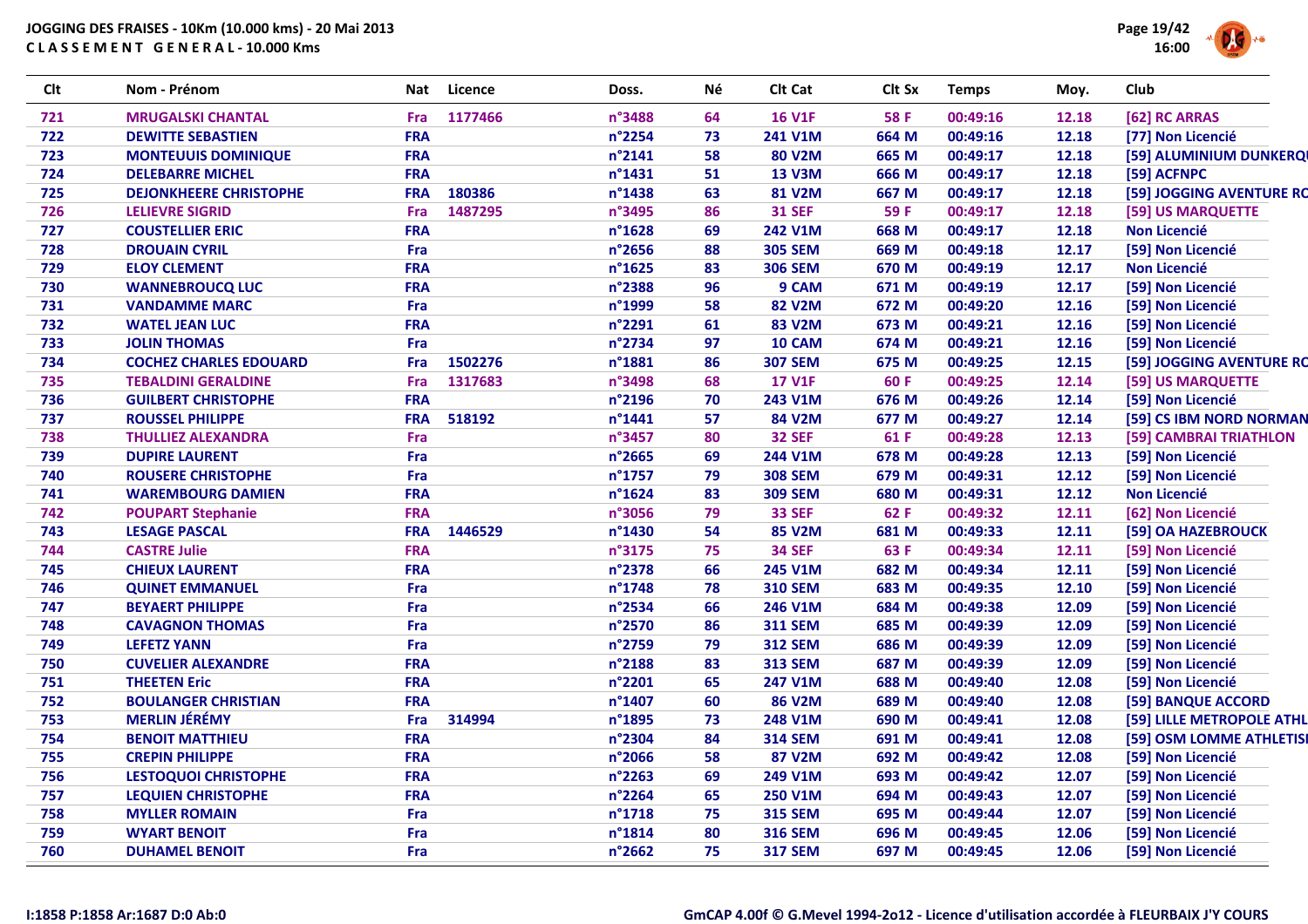| <b>Clt</b> | Nom - Prénom                  | <b>Nat</b> | Licence | Doss.            | Né | Clt Cat        | Clt Sx      | <b>Temps</b> | Moy.  | Club                       |
|------------|-------------------------------|------------|---------|------------------|----|----------------|-------------|--------------|-------|----------------------------|
| 761        | <b>IVAN FERRET</b>            | Fra        |         | n°2729           | 91 | <b>18 ESM</b>  | 698 M       | 00:49:46     | 12.06 | [59] Non Licencié          |
| 762        | <b>BRACQ PASCAL</b>           | <b>FRA</b> |         | n°2077           | 67 | 251 V1M        | 699 M       | 00:49:46     | 12.06 | [B7] Non Licencié          |
| 763        | <b>FERRO MICHELLE</b>         | <b>FRA</b> |         | n°3174           | 67 | <b>18 V1F</b>  | 64 F        | 00:49:48     | 12.05 | [59] RUN SANTE             |
| 764        | <b>MOUTON Alexandre</b>       | <b>FRA</b> |         | n°1557           | 95 | 3 JUM          | 700 M       | 00:49:48     | 12.05 | [59] Non Licencié          |
| 765        | <b>COTTREAU JEAN-DANIEL</b>   | Fra        |         | n°2591           | 54 | <b>88 V2M</b>  | 701 M       | 00:49:49     | 12.05 | [59] Non Licencié          |
| 766        | <b>MOUTON Pascal</b>          | <b>FRA</b> |         | n°1558           | 67 | <b>252 V1M</b> | 702 M       | 00:49:49     | 12.04 | [59] Non Licencié          |
| 767        | <b>GENTE MARIE</b>            | <b>FRA</b> |         | n°3390           | 76 | <b>35 SEF</b>  | 65 F        | 00:49:51     | 12.04 | [02] Non Licencié          |
| 768        | <b>MONTERO Maryline</b>       | <b>FRA</b> |         | n°2981           | 60 | <b>8 V2F</b>   | 66 F        | 00:49:51     | 12.04 | [59] Non Licencié          |
| 769        | <b>LINXE JULIE</b>            | Fra        |         | n°3370           | 89 | <b>36 SEF</b>  | 67 F        | 00:49:52     | 12.03 | [59] Non Licencié          |
| 770        | <b>KOWALSKI JOELLE</b>        | Fra        |         | n°3353           | 71 | <b>19 V1F</b>  | 68 F        | 00:49:53     | 12.03 | [59] Non Licencié          |
| 771        | <b>MORTELECQUE PASCAL</b>     | Fra        |         | $n^{\circ}$ 1714 | 60 | <b>89 V2M</b>  | 703 M       | 00:49:53     | 12.03 | [59] Non Licencié          |
| 772        | <b>ROEGIERS BRUNO</b>         | Fra        |         | n°1864           | 57 | <b>90 V2M</b>  | 704 M       | 00:49:53     | 12.03 | [59] COURIR ENSEMBLE SNC   |
| 773        | <b>DA COSTA VALERIE</b>       | <b>FRA</b> |         | n°3179           | 70 | <b>20 V1F</b>  | 69F         | 00:49:53     | 12.03 | [59] JSG                   |
| 774        | <b>VLAEMYNCK EMMANUEL</b>     | Fra        |         | n°1808           | 61 | <b>91 V2M</b>  | 705 M       | 00:49:54     | 12.03 | [59] Non Licencié          |
| 775        | <b>GARDIN PATRICE</b>         | <b>FRA</b> | T173104 | n°1937           | 65 | 253 V1M        | 706 M       | 00:49:55     | 12.02 | [62] PASS'RUNNING          |
| 776        | <b>THEYS JULIE</b>            | Fra        |         | n°3425           | 88 | <b>37 SEF</b>  | <b>70 F</b> | 00:49:55     | 12.02 | [59] Non Licencié          |
| 777        | <b>RAMART MICHEL</b>          | <b>FRA</b> |         | $n^{\circ}$ 1413 | 56 | <b>92 V2M</b>  | 707 M       | 00:49:56     | 12.02 | [59] THALES                |
| 778        | <b>LYS CHRISTOPHE</b>         | <b>FRA</b> |         | n°1470           | 64 | 254 V1M        | 708 M       | 00:49:56     | 12.02 | [62] LE RUN WARNETON       |
| 779        | <b>PACAUX CHRISTOPHE</b>      | <b>FRA</b> |         | n°2230           | 64 | 255 V1M        | 709 M       | 00:49:56     | 12.02 | [59] AJC FRELINGHIEN       |
| 780        | <b>DESREUMAUX MICHEL</b>      | <b>FRA</b> |         | n°2205           | 57 | <b>93 V2M</b>  | 710 M       | 00:49:57     | 12.02 | [59] QUESNOY PAR TOUS LE!  |
| 781        | <b>JOURNAUX MARC</b>          | <b>FRA</b> |         | n°2260           | 67 | <b>256 V1M</b> | 711 M       | 00:49:57     | 12.01 | [59] Non Licencié          |
| 782        | <b>BONNEEL ANDRE</b>          | <b>FRA</b> |         | n°2072           | 68 | <b>257 V1M</b> | 712 M       | 00:49:57     | 12.01 | [59] Non Licencié          |
| 783        | <b>RICHARD LOIC</b>           | Fra        |         | n°1753           | 95 | 4 JUM          | 713 M       | 00:49:57     | 12.01 | [59] Non Licencié          |
| 784        | <b>GOSSELIN SEBASTIEN</b>     | Fra        |         | n°2696           | 78 | <b>318 SEM</b> | 714 M       | 00:49:58     | 12.01 | [59] Non Licencié          |
| 785        | <b>SLOBODA ANTOINE</b>        | Fra        |         | n°1769           | 94 | 5 JUM          | 715 M       | 00:49:58     | 12.01 | [59] Non Licencié          |
| 786        | <b>LAHAEYE OLIVIER</b>        | Fra        |         | n°2742           | 73 | 258 V1M        | 716 M       | 00:49:59     | 12.01 | [59] Non Licencié          |
| 787        | <b>LAMARRE CECILE</b>         | Fra        |         | n°3359           | 73 | <b>21 V1F</b>  | 71 F        | 00:50:00     | 12.00 | [59] Non Licencié          |
| 788        | <b>CAHON Franck</b>           | <b>FRA</b> |         | n°1393           | 72 | 259 V1M        | 717 M       | 00:50:00     | 12.00 | [59] JOGGING DES FRAISES V |
| 789        | <b>DESCRYVE JÉRÔME</b>        | <b>FRA</b> |         | n°1452           | 72 | 260 V1M        | 718 M       | 00:50:00     | 12.00 | [59] CE CARSAT             |
| 790        | <b>DEVOS ALEXANDRE</b>        | Fra        |         | n°2644           | 96 | 11 CAM         | 719 M       | 00:50:01     | 12.00 | [59] Non Licencié          |
| 791        | <b>CORNET Vincent</b>         | <b>FRA</b> |         | $n^{\circ}$ 1451 | 69 | 261 V1M        | 720 M       | 00:50:02     | 11.99 | [59] CE CARSAT             |
| 792        | <b>QLF MACGREGOR CHANTAL</b>  | <b>Fra</b> | 1317762 | n°3497           | 57 | <b>9 V2F</b>   | <b>72 F</b> | 00:50:02     | 11.99 | [59] US MARQUETTE          |
| 793        | <b>DELCOURT ALAIN</b>         | Fra        |         | n°2621           | 61 | <b>94 V2M</b>  | 721 M       | 00:50:04     | 11.99 | [59] Non Licencié          |
| 794        | <b>DELEVALE JEAN PHILIPPE</b> | <b>FRA</b> |         | n°2276           |    | <b>319 SEM</b> | 722 M       | 00:50:04     | 11.99 | [59] FIVES DMS             |
| 795        | <b>BARBRY FRANCOIS</b>        | Fra        |         | n°2517           | 69 | 262 V1M        | 723 M       | 00:50:04     | 11.98 | [59] Non Licencié          |
| 796        | <b>DUHAMEL JEREMIE</b>        | <b>FRA</b> |         | n°2099           | 77 | <b>320 SEM</b> | 724 M       | 00:50:04     | 11.98 | [59] Non Licencié          |
| 797        | <b>DONNEZ LUC</b>             | <b>FRA</b> |         | $n^{\circ}$ 1622 | 62 | <b>95 V2M</b>  | 725 M       | 00:50:05     | 11.98 | <b>Non Licencié</b>        |
| 798        | <b>GRASSELLI SYLVIO</b>       | <b>FRA</b> |         | n°2359           | 71 | 263 V1M        | 726 M       | 00:50:05     | 11.98 | [59] Non Licencié          |
| 799        | <b>DEBAENE CHARLOTTE</b>      | Fra        | 1343159 | n°3492           | 84 | <b>38 SEF</b>  | <b>73 F</b> | 00:50:05     | 11.98 | [59] US MARQUETTE          |
| 800        | <b>HUANT Anthony</b>          | <b>FRA</b> |         | n°2189           | 82 | <b>321 SEM</b> | 727 M       | 00:50:05     | 11.98 | [59] Non Licencié          |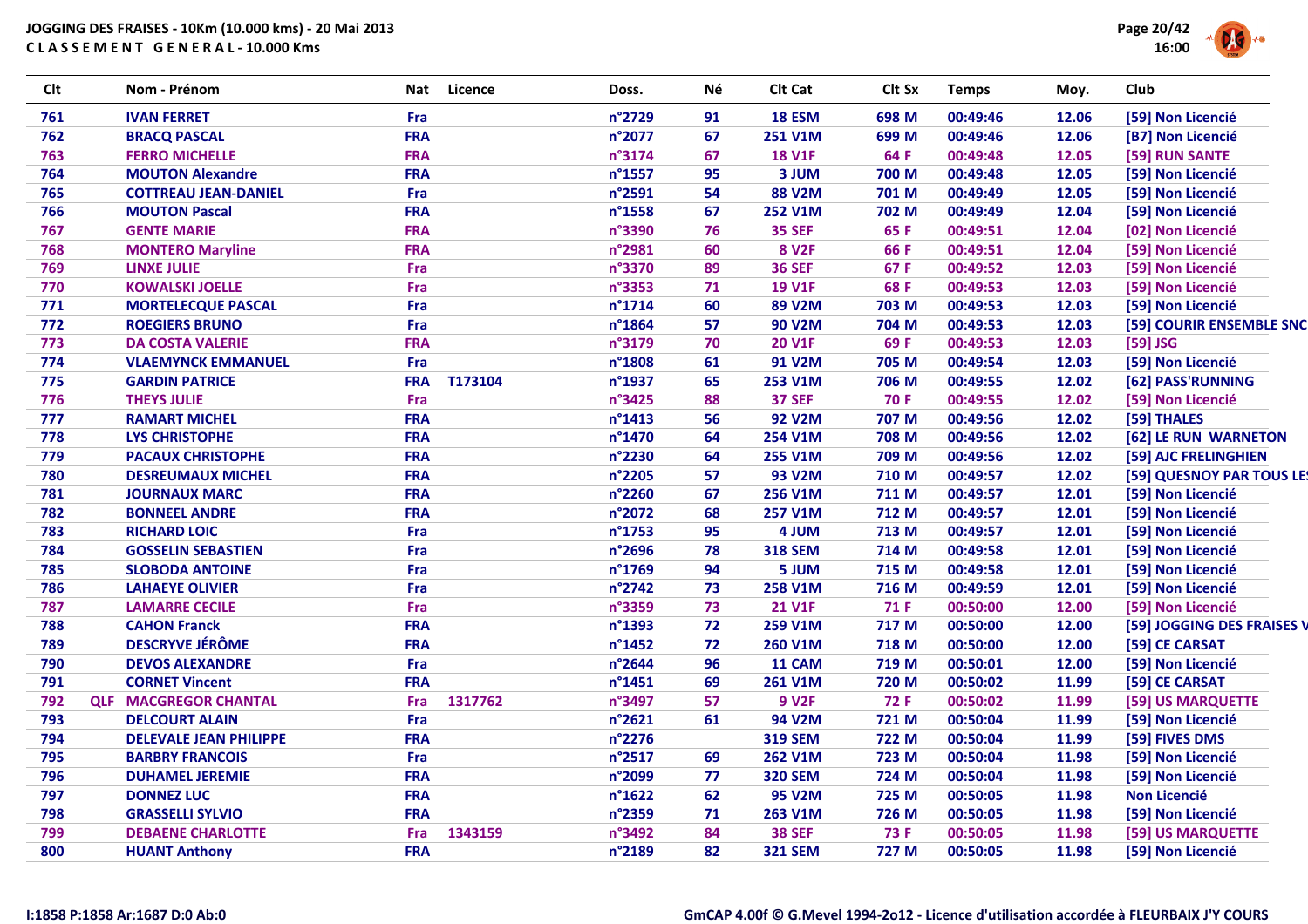

| <b>Clt</b> | Nom - Prénom                 | Nat        | <b>Licence</b> | Doss.            | Né | Clt Cat        | Clt Sx      | <b>Temps</b> | Moy.  | Club                       |
|------------|------------------------------|------------|----------------|------------------|----|----------------|-------------|--------------|-------|----------------------------|
| 801        | <b>BIDAUD JEAN-MARC</b>      | Fra        |                | n°2535           | 65 | 264 V1M        | 728 M       | 00:50:05     | 11.98 | [59] Non Licencié          |
| 802        | <b>SALAPAK ANTHONY</b>       | <b>FRA</b> |                | n°2192           | 75 | <b>322 SEM</b> | 729 M       | 00:50:06     | 11.98 | [59] Non Licencié          |
| 803        | <b>FACHE Sophie</b>          | <b>FRA</b> |                | n°3020           | 74 | <b>39 SEF</b>  | 74 F        | 00:50:06     | 11.98 | [59] Non Licencié          |
| 804        | <b>LHERMITTE JOEL</b>        | <b>FRA</b> |                | n°1469           | 51 | <b>14 V3M</b>  | 730 M       | 00:50:07     | 11.98 | [59] AC CHAPELLOIS         |
| 805        | <b>RICHARD STÉPHANE</b>      | Fra        | 1116126        | n°1954           | 63 | <b>96 V2M</b>  | 731 M       | 00:50:07     | 11.97 | [59] RONCHIN ATHLETIC CLU  |
| 806        | <b>BOUCLY AURÉLIEN</b>       | Fra        |                | n°2544           | 81 | <b>323 SEM</b> | 732 M       | 00:50:08     | 11.97 | [59] Non Licencié          |
| 807        | <b>HAMOUDI NICOLAS</b>       | Fra        |                | n°2711           | 81 | <b>324 SEM</b> | 733 M       | 00:50:09     | 11.97 | [59] Non Licencié          |
| 808        | <b>CATTEAU SIMON</b>         | Fra        |                | n°2568           | 80 | <b>325 SEM</b> | 734 M       | 00:50:10     | 11.96 | [59] Non Licencié          |
| 809        | <b>HUCHETTE DANIEL</b>       | <b>FRA</b> | 632927         | n°1387           | 62 | 97 V2M         | 735 M       | 00:50:10     | 11.96 | [62] AS CULTURELLE ARC INT |
| 810        | <b>VERHAEGHE ODILE</b>       | <b>FRA</b> |                | n°3201           | 79 | <b>40 SEF</b>  | <b>75 F</b> | 00:50:10     | 11.96 | <b>Non Licencié</b>        |
| 811        | <b>BARON FRÉDÉRIC</b>        | Fra        |                | n°2520           | 62 | <b>98 V2M</b>  | 736 M       | 00:50:10     | 11.96 | [59] Non Licencié          |
| 812        | <b>ZABUKOVEC ROGER</b>       | <b>FRA</b> |                | n°2290           |    | <b>326 SEM</b> | 737 M       | 00:50:10     | 11.96 | [59] ASCE BSD              |
| 813        | <b>DEMAREY Laurent</b>       | <b>FRA</b> |                | n°2471           | 80 | <b>327 SEM</b> | 738 M       | 00:50:11     | 11.96 | [59] Non Licencié          |
| 814        | <b>DUBOIS CHRISTOPHE</b>     | <b>FRA</b> |                | n°2034           | 74 | <b>328 SEM</b> | 739 M       | 00:50:12     | 11.95 | [59] Non Licencié          |
| 815        | <b>HAPPE PASCAL</b>          | <b>FRA</b> |                | n°2179           | 69 | 265 V1M        | 740 M       | 00:50:12     | 11.95 | [59] Non Licencié          |
| 816        | <b>WARAS NICOLAS</b>         | Fra        |                | $n^{\circ}1811$  | 82 | <b>329 SEM</b> | 741 M       | 00:50:13     | 11.95 | [59] Non Licencié          |
| 817        | <b>QLF LAVIE BRIGITTE</b>    | <b>FRA</b> | 200681         | n°3185           | 51 | <b>1 V3F</b>   | <b>76 F</b> | 00:50:13     | 11.95 | [59] ENTENTE LITTORAL ATH  |
| 818        | <b>CERIEZ MARC</b>           | Fra        |                | n°2572           | 70 | 266 V1M        | 742 M       | 00:50:13     | 11.95 | [59] Non Licencié          |
| 819        | <b>SANTAROSSA SYLVAIN</b>    | Fra        |                | $n^{\circ}$ 1761 | 62 | 99 V2M         | 743 M       | 00:50:13     | 11.95 | [59] Non Licencié          |
| 820        | <b>VERMEERSCH DAVID</b>      | <b>FRA</b> |                | n°2321           | 76 | <b>330 SEM</b> | 744 M       | 00:50:14     | 11.95 | [59] Non Licencié          |
| 821        | <b>NEUVILLE GUY</b>          | <b>FRA</b> |                | n°1490           | 64 | 267 V1M        | 745 M       | 00:50:15     | 11.94 | [59] COURIR A COMINES      |
| 822        | <b>VERMEERSCH CHRISTOPHE</b> | <b>FRA</b> |                | n°2235           | 67 | 268 V1M        | 746 M       | 00:50:15     | 11.94 | [59] Non Licencié          |
| 823        | <b>MALVACHE CHARLES</b>      | Fra        |                | n°2785           | 58 | <b>100 V2M</b> | 747 M       | 00:50:16     | 11.94 | [62] Non Licencié          |
| 824        | <b>PASTANT PAUL</b>          | <b>FRA</b> | 1117392        | n°1439           | 53 | <b>15 V3M</b>  | 748 M       | 00:50:17     | 11.93 | [59] JOGGING AVENTURE RO   |
| 825        | <b>SAMARCQ GUILLAUME</b>     | Fra        |                | n°1997           | 71 | 269 V1M        | 749 M       | 00:50:17     | 11.93 | [62] Non Licencié          |
| 826        | <b>ZINI LAURENT</b>          | <b>FRA</b> |                | n°2299           | 74 | <b>331 SEM</b> | 750 M       | 00:50:18     | 11.93 | [59] Non Licencié          |
| 827        | <b>MONOT Celine</b>          | <b>FRA</b> |                | n°3067           | 85 | <b>41 SEF</b>  | 77 F        | 00:50:18     | 11.93 | [59] Non Licencié          |
| 828        | <b>VANDERMEERSCH SIHEM</b>   | <b>FRA</b> |                | n°3212           | 84 | <b>42 SEF</b>  | <b>78 F</b> | 00:50:19     | 11.93 | [59] COURIR A COMINES      |
| 829        | <b>DELABRE Didier</b>        | <b>FRA</b> |                | n°2076           | 71 | <b>270 V1M</b> | 751 M       | 00:50:20     | 11.92 | [59] Non Licencié          |
| 830        | <b>ROOSE ANGELA</b>          | Fra        |                | n°3412           | 71 | <b>22 V1F</b>  | 79 F        | 00:50:24     | 11.91 | [59] Non Licencié          |
| 831        | <b>HENRION Eric</b>          | Fra        | 119457         | n°1858           | 55 | <b>101 V2M</b> | 752 M       | 00:50:24     | 11.91 | [59] COURIR ENSEMBLE SNC   |
| 832        | <b>LEVRAULT NICOLAS</b>      | Fra        |                | n°2779           | 77 | <b>332 SEM</b> | 753 M       | 00:50:26     | 11.90 | [62] Non Licencié          |
| 833        | <b>NOYELLE GONZAGUE</b>      | Fra        |                | $n^{\circ}$ 1721 | 74 | <b>333 SEM</b> | 754 M       | 00:50:27     | 11.89 | [59] Non Licencié          |
| 834        | <b>BOUCHE JACKIE</b>         | <b>FRA</b> | 1086975        | n°1437           | 46 | <b>16 V3M</b>  | 755 M       | 00:50:27     | 11.89 | [59] JOGGING AVENTURE RO   |
| 835        | <b>VANDENHENDE BENOIT</b>    | <b>FRA</b> |                | n°1568           | 74 | <b>334 SEM</b> | 756 M       | 00:50:28     | 11.89 | <b>TRIATHLON HALLUIB</b>   |
| 836        | <b>MILLOT FRANÇOIS</b>       | <b>FRA</b> |                | n°2800           | 73 | <b>271 V1M</b> | 757 M       | 00:50:28     | 11.89 | [59] Non Licencié          |
| 837        | <b>POLLEZ MARC</b>           | <b>FRA</b> |                | n°2358           | 92 | <b>19 ESM</b>  | 758 M       | 00:50:29     | 11.89 | [59] Non Licencié          |
| 838        | <b>MOREAU Julien</b>         | <b>FRA</b> |                | n°2462           | 81 | <b>335 SEM</b> | 759 M       | 00:50:30     | 11.88 | [59] Non Licencié          |
| 839        | <b>PETITJEAN OLIVIER</b>     | Fra        |                | $n^{\circ}$ 1731 | 63 | <b>102 V2M</b> | 760 M       | 00:50:30     | 11.88 | [59] Non Licencié          |
| 840        | <b>MAES SEBASTIEN</b>        | <b>FRA</b> |                | n°1450           | 74 | <b>336 SEM</b> | 761 M       | 00:50:31     | 11.88 | [59] CE CARSAT             |
|            |                              |            |                |                  |    |                |             |              |       |                            |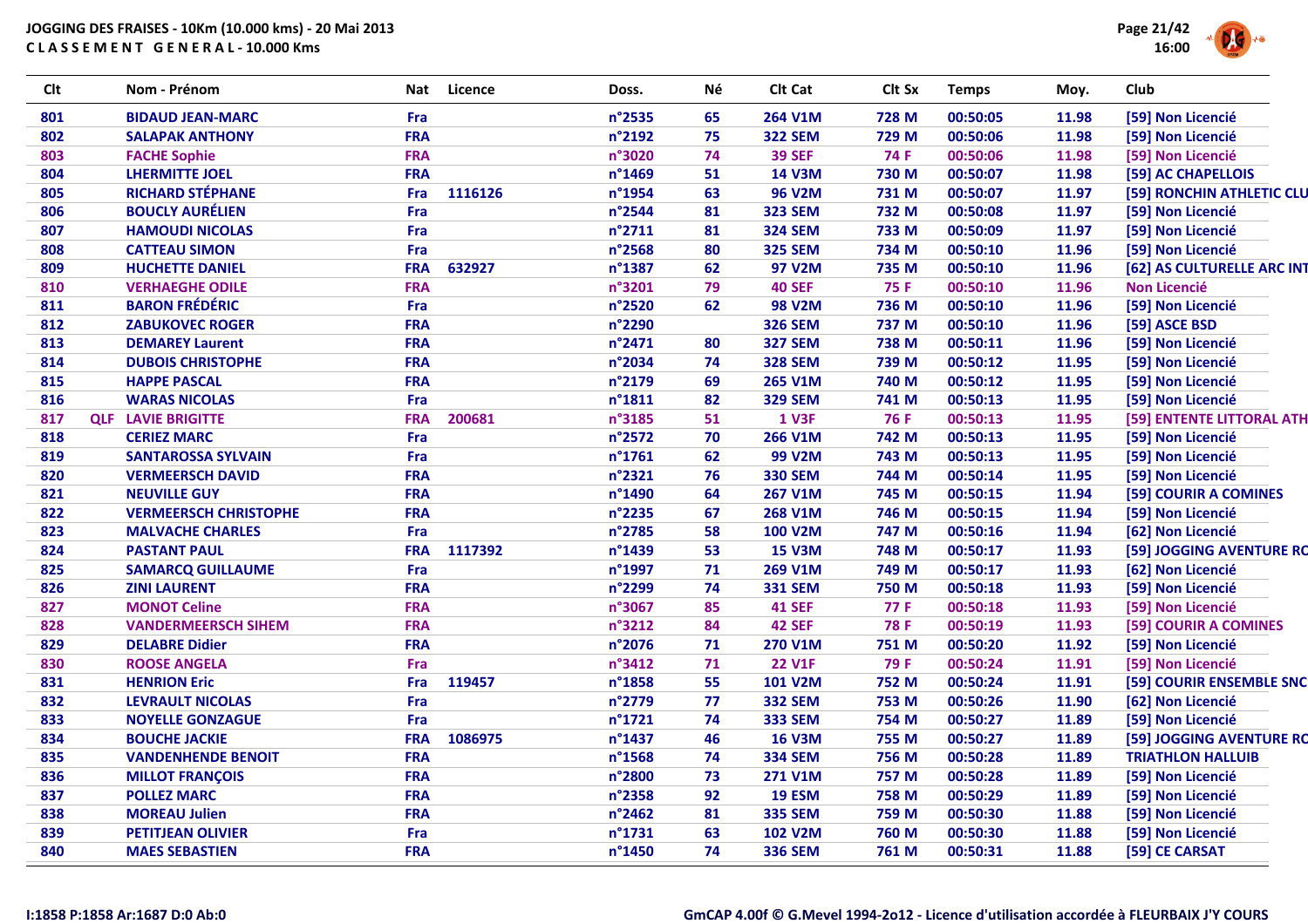

| <b>Clt</b> |            | Nom - Prénom                    | Nat        | Licence | Doss.  | Né | Clt Cat        | Clt Sx | <b>Temps</b> | Moy.  | Club                       |
|------------|------------|---------------------------------|------------|---------|--------|----|----------------|--------|--------------|-------|----------------------------|
| 841        |            | <b>MICHIELS DAVID</b>           | <b>FRA</b> | 1497390 | n°1623 | 69 | <b>272 V1M</b> | 762 M  | 00:50:31     | 11.88 | [59] OSM LOMME ATHLETISI   |
| 842        |            | <b>VANDENHENDE LAURENT</b>      | <b>FRA</b> |         | n°2475 | 77 | <b>337 SEM</b> | 763 M  | 00:50:33     | 11.87 | [59] Non Licencié          |
| 843        |            | <b>DEGANS MALGORN Aurore</b>    | <b>FRA</b> |         | n°3066 | 74 | <b>43 SEF</b>  | 80 F   | 00:50:33     | 11.87 | [59] ASK                   |
| 844        |            | <b>HEBERT SEBASTIEN</b>         | <b>FRA</b> |         | n°2486 | 80 | <b>338 SEM</b> | 764 M  | 00:50:34     | 11.87 | [59] Non Licencié          |
| 845        |            | <b>ITIER ERIC</b>               | Fra        |         | n°2728 | 63 | <b>103 V2M</b> | 765 M  | 00:50:35     | 11.86 | [59] Non Licencié          |
| 846        | <b>QLF</b> | <b>KRESCI AGNES</b>             | <b>FRA</b> | 1524303 | n°3166 | 62 | <b>10 V2F</b>  | 81 F   | 00:50:38     | 11.85 | [62] RUNNING CLUB NOYELL   |
| 847        |            | <b>GOURMEZ MAXIME</b>           | Fra        |         | n°2697 | 81 | <b>339 SEM</b> | 766 M  | 00:50:38     | 11.85 | [59] Non Licencié          |
| 848        |            | <b>HECQ HÉLÈNE</b>              | Fra        |         | n°3349 | 89 | <b>44 SEF</b>  | 82 F   | 00:50:38     | 11.85 | [59] Non Licencié          |
| 849        |            | <b>CHOTEAU BENJAMIN</b>         | <b>FRA</b> |         | n°1619 | 96 | 12 CAM         | 767 M  | 00:50:39     | 11.85 | <b>Non Licencié</b>        |
| 850        |            | <b>LEPORQ BENOIT</b>            | <b>FRA</b> |         | n°2251 | 75 | <b>340 SEM</b> | 768 M  | 00:50:40     | 11.84 | [59] Non Licencié          |
| 851        |            | <b>BOEYAERT René</b>            | <b>FRA</b> |         | n°2052 | 59 | <b>104 V2M</b> | 769 M  | 00:50:40     | 11.84 | [59] WASQUEHAL TRIATHLO    |
| 852        |            | <b>DEGROOTE SÉBASTIEN</b>       | Fra        |         | n°2614 | 72 | <b>273 V1M</b> | 770 M  | 00:50:41     | 11.84 | [62] Non Licencié          |
| 853        |            | <b>BOUTIGNON PASCAL</b>         | <b>FRA</b> |         | n°2257 | 55 | <b>105 V2M</b> | 771 M  | 00:50:41     | 11.84 | [59] Non Licencié          |
| 854        |            | <b>LEICHER Marion</b>           | <b>FRA</b> |         | n°2979 | 85 | <b>45 SEF</b>  | 83 F   | 00:50:44     | 11.83 | [59] Non Licencié          |
| 855        |            | <b>BOCQUET SYLVAIN</b>          | Fra        |         | n°2541 | 86 | <b>341 SEM</b> | 772 M  | 00:50:44     | 11.83 | [62] Non Licencié          |
| 856        |            | <b>DEZITTER LUDOVIC</b>         | <b>FRA</b> |         | n°2005 | 70 | 274 V1M        | 773 M  | 00:50:45     | 11.83 | [21] Non Licencié          |
| 857        |            | <b>JEANSON CHARLES LOUIS</b>    | <b>FRA</b> |         | n°1603 | 93 | <b>20 ESM</b>  | 774 M  | 00:50:46     | 11.82 | <b>Non Licencié</b>        |
| 858        |            | <b>CLERC ANTOINE</b>            | <b>FRA</b> |         | n°2365 | 59 | <b>106 V2M</b> | 775 M  | 00:50:49     | 11.81 | [59] Non Licencié          |
| 859        |            | <b>CROIX PIERRE EMMANUEL</b>    | <b>FRA</b> |         | n°1620 | 83 | <b>342 SEM</b> | 776 M  | 00:50:50     | 11.81 | <b>Non Licencié</b>        |
| 860        |            | <b>GREGOR ADRIEN</b>            | Fra        |         | n°2700 | 80 | <b>343 SEM</b> | 777 M  | 00:50:52     | 11.80 | [59] Non Licencié          |
| 861        |            | <b>HENOT JOHAN</b>              | Fra        |         | n°2717 | 81 | <b>344 SEM</b> | 778 M  | 00:50:53     | 11.80 | [59] Non Licencié          |
| 862        |            | <b>MANTEL PASCAL</b>            | <b>FRA</b> |         | n°2055 | 67 | <b>275 V1M</b> | 779 M  | 00:50:53     | 11.80 | [62] Non Licencié          |
| 863        |            | <b>CARPENTIER JEAN-FRANÇOIS</b> | Fra        |         | n°2563 | 71 | 276 V1M        | 780 M  | 00:50:53     | 11.79 | [59] Non Licencié          |
| 864        |            | <b>DELVOET SYLVIANE</b>         | <b>FRA</b> | 1554219 | n°3120 | 69 | <b>23 V1F</b>  | 84 F   | 00:50:53     | 11.79 | [59] DOUAI-SIN A           |
| 865        |            | <b>THIEFFRY SIMON</b>           | Fra        |         | n°1775 | 81 | <b>345 SEM</b> | 781 M  | 00:50:53     | 11.79 | [59] Non Licencié          |
| 866        |            | <b>BEAUGRAND LAURENT</b>        | Fra        |         | n°2522 | 72 | <b>277 V1M</b> | 782 M  | 00:50:54     | 11.79 | [59] Non Licencié          |
| 867        |            | <b>VERSLYPE JEAN MARC</b>       | <b>FRA</b> |         | n°2220 | 69 | <b>278 V1M</b> | 783 M  | 00:50:55     | 11.79 | [59] Non Licencié          |
| 868        |            | <b>BOUTIN HUGUES</b>            | Fra        |         | n°2548 | 69 | 279 V1M        | 784 M  | 00:50:55     | 11.78 | [59] Non Licencié          |
| 869        |            | LEUWERS LERNOULD PIERRE         | <b>FRA</b> |         | n°2032 | 76 | <b>346 SEM</b> | 785 M  | 00:50:55     | 11.78 | [59] Non Licencié          |
| 870        |            | <b>VANHALWYN Adélaïde</b>       | Fra        | 1403601 | n°3455 | 74 | <b>46 SEF</b>  | 85 F   | 00:50:56     | 11.78 | [59] ATHLE HALLUIN-VAL-DE  |
| 871        |            | <b>MARTEEL JULIEN</b>           | <b>FRA</b> |         | n°2466 | 82 | <b>347 SEM</b> | 786 M  | 00:50:56     | 11.78 | [59] Non Licencié          |
| 872        |            | <b>LANCEL NICOLAS</b>           | <b>FRA</b> |         | n°2082 | 72 | 280 V1M        | 787 M  | 00:50:57     | 11.78 | [62] Non Licencié          |
| 873        |            | <b>THERY LOIC</b>               | Fra        |         | n°1774 | 84 | <b>348 SEM</b> | 788 M  | 00:50:58     | 11.78 | [59] Non Licencié          |
| 874        |            | <b>CHEVALIER PHILIPPE</b>       | <b>FRA</b> |         | n°2010 | 65 | <b>281 V1M</b> | 789 M  | 00:50:58     | 11.77 | [59] Non Licencié          |
| 875        |            | <b>BONNET DOMINIQUE</b>         | <b>FRA</b> |         | n°1545 | 66 | <b>282 V1M</b> | 790 M  | 00:50:59     | 11.77 | [59] JOG'LEERS             |
| 876        |            | <b>MELINE NICOLAS</b>           | <b>FRA</b> | 1370711 | n°1389 | 71 | 283 V1M        | 791 M  | 00:51:01     | 11.76 | [62] AS CULTURELLE ARC INT |
| 877        |            | <b>DOUCHE AURELIE</b>           | Fra        |         | n°3321 | 79 | <b>47 SEF</b>  | 86 F   | 00:51:01     | 11.76 | [62] Non Licencié          |
| 878        |            | <b>BOUCLET Jean</b>             | <b>FRA</b> |         | n°2075 | 59 | <b>107 V2M</b> | 792 M  | 00:51:01     | 11.76 | [59] Non Licencié          |
| 879        |            | <b>THIERRY COOPMAN</b>          | Fra        |         | n°1776 | 66 | 284 V1M        | 793 M  | 00:51:02     | 11.76 | [59] Non Licencié          |
| 880        |            | <b>EVRARD OLIVIER</b>           | <b>FRA</b> |         | n°2275 | 72 | 285 V1M        | 794 M  | 00:51:02     | 11.76 | [59] FIVES DMS             |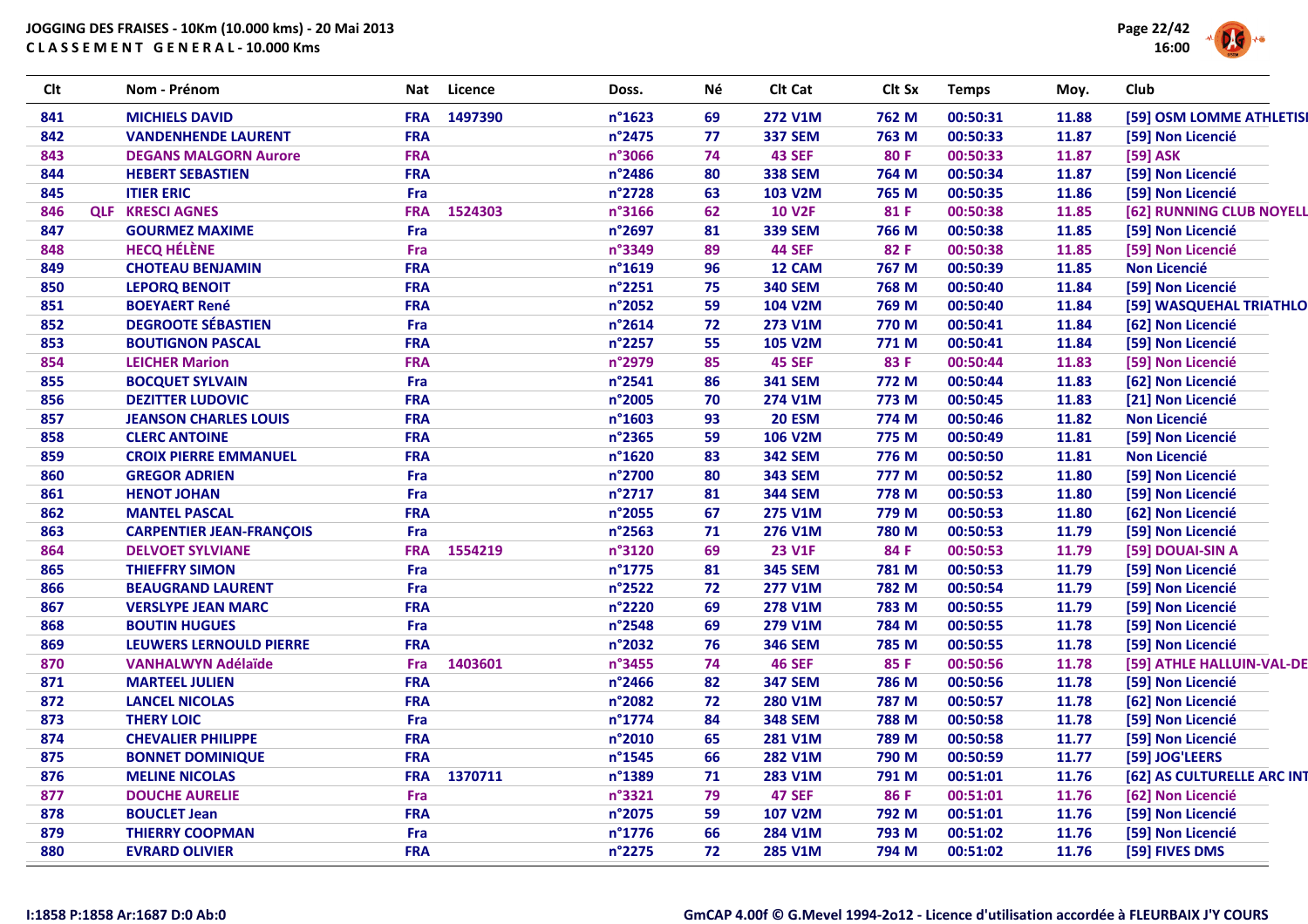

| Clt | Nom - Prénom                 | Nat        | <b>Licence</b> | Doss.            | Né | Clt Cat        | Clt Sx      | <b>Temps</b> | Moy.  | Club                       |
|-----|------------------------------|------------|----------------|------------------|----|----------------|-------------|--------------|-------|----------------------------|
| 881 | <b>DACOSSE LAURENCE</b>      | Fra        | 1437106        | n°3462           | 65 | <b>24 V1F</b>  | 87 F        | 00:51:04     | 11.75 | [59] HAUBOURDIN LOOS WA    |
| 882 | <b>ARNALSTEEN LAURENT</b>    | Fra        | 1469947        | n°1960           | 71 | 286 V1M        | 795 M       | 00:51:04     | 11.75 | [59] US MARQUETTE          |
| 883 | <b>DEHAESE DANIEL</b>        | Fra        |                | n°2615           | 49 | <b>17 V3M</b>  | 796 M       | 00:51:06     | 11.75 | [59] Non Licencié          |
| 884 | <b>TORTELLIER RICHARD</b>    | <b>FRA</b> |                | $n^{\circ}$ 1610 | 67 | <b>287 V1M</b> | 797 M       | 00:51:06     | 11.74 | <b>Non Licencié</b>        |
| 885 | <b>BERTHELOOT CLAUDE</b>     | <b>FRA</b> | 709641         | n°1442           | 52 | <b>18 V3M</b>  | 798 M       | 00:51:07     | 11.74 | [59] CS IBM NORD NORMAN    |
| 886 | <b>VERRIEZ MANUEL</b>        | Fra        |                | n°1805           | 82 | <b>349 SEM</b> | 799 M       | 00:51:07     | 11.74 | [59] Non Licencié          |
| 887 | <b>FIEVEZ NICOLAS</b>        | Fra        |                | n°1831           | 60 | <b>108 V2M</b> | 800 M       | 00:51:08     | 11.74 | [62] ASCE BSD              |
| 888 | <b>VANGHELUWE DIDIER</b>     | <b>FRA</b> |                | n°2216           | 66 | <b>288 V1M</b> | 801 M       | 00:51:09     | 11.73 | [59] AC CHAPELLOIS         |
| 889 | <b>EDET ERIC</b>             | <b>FRA</b> |                | n°2022           | 61 | 109 V2M        | 802 M       | 00:51:09     | 11.73 | [59] Non Licencié          |
| 890 | <b>LANGOWSKI LUDOVIC</b>     | <b>FRA</b> |                | n°1456           | 68 | 289 V1M        | 803 M       | 00:51:09     | 11.73 | [59] AS RUNNING LFB        |
| 891 | <b>BERCHE BENOIT</b>         | <b>FRA</b> |                | n°1464           | 72 | 290 V1M        | 804 M       | 00:51:09     | 11.73 | [59] AS RUNNING LFB        |
| 892 | <b>RICHART ERIC</b>          | <b>FRA</b> |                | n°1463           | 64 | <b>291 V1M</b> | 805 M       | 00:51:09     | 11.73 | [59] LFB                   |
| 893 | <b>LIPPENS VINCENT</b>       | <b>FRA</b> |                | n°2178           | 68 | 292 V1M        | 806 M       | 00:51:10     | 11.73 | [59] Non Licencié          |
| 894 | <b>DIERCKENS KATTELL</b>     | Fra        | 1193987        | n°3493           | 75 | <b>48 SEF</b>  | 88F         | 00:51:10     | 11.73 | [59] US MARQUETTE          |
| 895 | <b>HAMEZ ODILE</b>           | <b>FRA</b> |                | n°3206           | 69 | <b>25 V1F</b>  | 89F         | 00:51:11     | 11.72 | <b>Non Licencié</b>        |
| 896 | <b>VANHOUTTE AGATHE</b>      | <b>Bel</b> |                | n°3432           | 76 | <b>49 SEF</b>  | <b>90 F</b> | 00:51:12     | 11.72 | [77] Non Licencié          |
| 897 | <b>SAGOT YANNICK</b>         | <b>FRA</b> |                | $n^{\circ}$ 1414 | 64 | 293 V1M        | 807 M       | 00:51:12     | 11.72 | [59] THALES                |
| 898 | <b>LEMAIRE LIONEL</b>        | <b>FRA</b> |                | n°1584           | 61 | <b>110 V2M</b> | 808 M       | 00:51:13     | 11.72 | <b>Non Licencié</b>        |
| 899 | <b>BONAMI CHRISTOPHE</b>     | <b>FRA</b> |                | n°2090           | 66 | 294 V1M        | 809 M       | 00:51:14     | 11.71 | [59] Non Licencié          |
| 900 | <b>LACAZE PHILIPPE</b>       | <b>FRA</b> |                | n°2074           | 61 | <b>111 V2M</b> | 810 M       | 00:51:15     | 11.71 | [59] Non Licencié          |
| 901 | <b>CAMPION Christine</b>     | Fra        | 685571         | n°3472           | 71 | <b>26 V1F</b>  | 91 F        | 00:51:16     | 11.71 | [59] OSM LOMME ATHLETISI   |
| 902 | <b>MEUNIER ERIC</b>          | Fra        |                | n°2798           | 60 | <b>112 V2M</b> | 811 M       | 00:51:16     | 11.70 | [59] Non Licencié          |
| 903 | <b>NEUVILLE GHISLAINE</b>    | <b>FRA</b> |                | n°3168           | 69 | <b>27 V1F</b>  | 92 F        | 00:51:17     | 11.70 | [59] COURIR A COMINES      |
| 904 | <b>RAMBUR BERNARD</b>        | <b>FRA</b> |                | n°1400           | 57 | 113 V2M        | 812 M       | 00:51:17     | 11.70 | [59] JOGGING DES FRAISES V |
| 905 | <b>COURTIN CYPRIEN</b>       | <b>FRA</b> |                | n°1394           | 87 | <b>350 SEM</b> | 813 M       | 00:51:18     | 11.70 | [59] JOGGING DES FRAISES V |
| 906 | <b>CAMU CHRISTOPHE</b>       | <b>FRA</b> |                | n°2037           | 67 | 295 V1M        | 814 M       | 00:51:18     | 11.70 | [57] Non Licencié          |
| 907 | <b>SERRA SEBASTIEN</b>       | <b>FRA</b> |                | n°2362           | 75 | <b>351 SEM</b> | 815 M       | 00:51:18     | 11.70 | [59] Non Licencié          |
| 908 | <b>MICHALSKI FRANCOIS</b>    | Fra        |                | n°2799           | 69 | 296 V1M        | 816 M       | 00:51:19     | 11.70 | [59] Non Licencié          |
| 909 | <b>DEPECKER VIRGILE</b>      | <b>FRA</b> |                | n°2184           | 80 | <b>352 SEM</b> | 817 M       | 00:51:19     | 11.69 | [59] Non Licencié          |
| 910 | <b>LECLERCQ FRANCK</b>       | Fra        | 1230058        | n°1973           | 66 | 297 V1M        | 818 M       | 00:51:19     | 11.69 | [59] US MARQUETTE          |
| 911 | <b>OLLIVO Alain</b>          | <b>FRA</b> |                | n°2091           | 68 | 298 V1M        | 819 M       | 00:51:20     | 11.69 | [59] Non Licencié          |
| 912 | <b>TEMPLIER Carole</b>       | <b>FRA</b> |                | n°3069           | 85 | <b>50 SEF</b>  | 93 F        | 00:51:21     | 11.69 | [59] Non Licencié          |
| 913 | <b>ALLAEYS BRUNO</b>         | Fra        |                | n°2505           | 67 | 299 V1M        | 820 M       | 00:51:22     | 11.68 | [59] Non Licencié          |
| 914 | <b>LEVIVIER Stephane</b>     | <b>FRA</b> |                | n°2131           | 65 | 300 V1M        | 821 M       | 00:51:23     | 11.68 | [59] Non Licencié          |
| 915 | <b>ZWERTVAEGHER PHILIPPE</b> | <b>FRA</b> |                | n°2177           | 52 | <b>19 V3M</b>  | 822 M       | 00:51:25     | 11.67 | [59] Non Licencié          |
| 916 | <b>BAERT HELENE</b>          | <b>FRA</b> |                | n°3144           | 84 | <b>51 SEF</b>  | 94 F        | 00:51:28     | 11.66 | [59] FOULEES SAINGHINOISE  |
| 917 | <b>BEHAGUE Mathilde</b>      | <b>FRA</b> |                | n°3145           | 74 | <b>52 SEF</b>  | 95 F        | 00:51:28     | 11.66 | [59] FOULEES SAINGHINOISE  |
| 918 | <b>DELANNOY NICOLAS</b>      | Fra        |                | n°2618           | 88 | <b>353 SEM</b> | 823 M       | 00:51:28     | 11.66 | [59] Non Licencié          |
| 919 | <b>POTTIER Valerie</b>       | <b>FRA</b> |                | n°3149           | 70 | <b>28 V1F</b>  | 96 F        | 00:51:28     | 11.66 | [59] FOULEES SAINGHINOISE  |
| 920 | <b>BEAUDET Christophe</b>    | Fra        | 1448870        | n°1913           | 68 | 301 V1M        | 824 M       | 00:51:29     | 11.65 | [59] OSM LOMME ATHLETISI   |
|     |                              |            |                |                  |    |                |             |              |       |                            |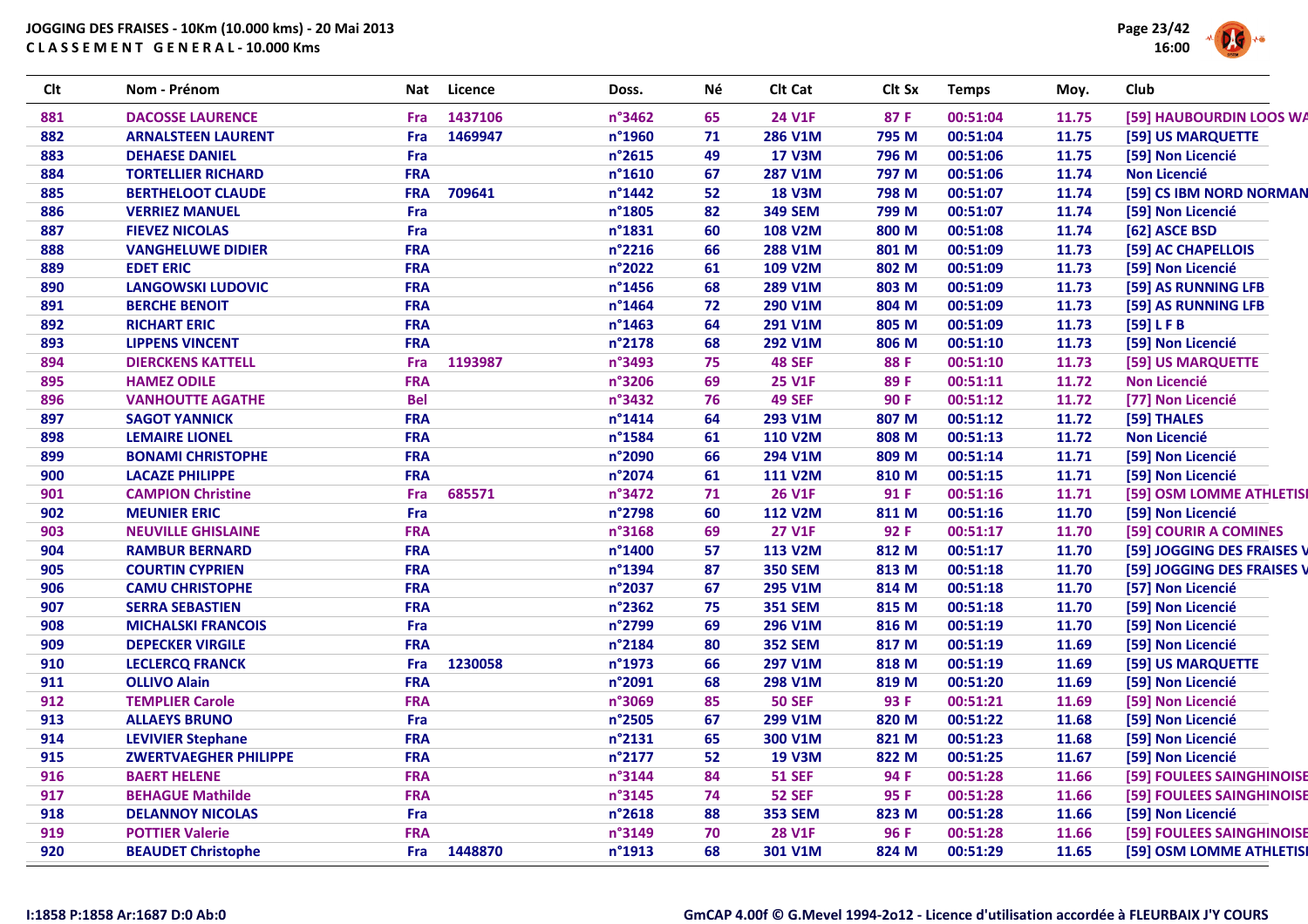

| <b>Clt</b> | Nom - Prénom                  | Nat        | Licence | Doss.  | Νé | Clt Cat        | Clt Sx | <b>Temps</b> | Moy.  | Club                       |
|------------|-------------------------------|------------|---------|--------|----|----------------|--------|--------------|-------|----------------------------|
| 921        | <b>DEBAISIEUX FRANCOIS</b>    | Fra        | 1413964 | n°1920 | 95 | 6 JUM          | 825 M  | 00:51:30     | 11.65 | [59] OSM LOMME ATHLETISI   |
| 922        | <b>BLANQUART ANTOINE</b>      | <b>FRA</b> |         | n°2538 | 72 | 302 V1M        | 826 M  | 00:51:31     | 11.65 | [59] Non Licencié          |
| 923        | <b>ROBIN OLIVIER</b>          | <b>FRA</b> |         | n°2319 |    | <b>354 SEM</b> | 827 M  | 00:51:32     | 11.65 | [59] Non Licencié          |
| 924        | <b>DEMARET GAETAN</b>         | <b>FRA</b> |         | n°2347 | 92 | <b>21 ESM</b>  | 828 M  | 00:51:32     | 11.64 | [59] Non Licencié          |
| 925        | <b>CUVELIER BERTRAND</b>      | <b>FRA</b> |         | n°2158 | 73 | 303 V1M        | 829 M  | 00:51:32     | 11.64 | [59] Non Licencié          |
| 926        | <b>LECLERCQ MARION</b>        | Fra        |         | n°3363 | 86 | <b>53 SEF</b>  | 97 F   | 00:51:34     | 11.64 | [59] Non Licencié          |
| 927        | <b>LEMAN Cyr-david</b>        | Fra        | 1451380 | n°1930 | 69 | 304 V1M        | 830 M  | 00:51:35     | 11.63 | [59] OSM LOMME ATHLETISI   |
| 928        | <b>FABRICE DEVOS</b>          | Fra        |         | n°2674 | 69 | 305 V1M        | 831 M  | 00:51:35     | 11.63 | [59] Non Licencié          |
| 929        | <b>MOULLE MATHIEU</b>         | <b>FRA</b> |         | n°2044 | 86 | <b>355 SEM</b> | 832 M  | 00:51:36     | 11.63 | [62] Non Licencié          |
| 930        | <b>DEREZ MARTINE</b>          | <b>FRA</b> |         | n°3170 | 65 | <b>29 V1F</b>  | 98 F   | 00:51:37     | 11.63 | [59] Non Licencié          |
| 931        | <b>DUPONCHEL CHRISTIAN</b>    | <b>FRA</b> |         | n°2103 | 71 | 306 V1M        | 833 M  | 00:51:39     | 11.62 | [59] WATT FOOTING          |
| 932        | <b>VYNCK JEROME</b>           | <b>FRA</b> |         | n°2249 |    | <b>356 SEM</b> | 834 M  | 00:51:39     | 11.62 | [59] Non Licencié          |
| 933        | <b>BOUCLY STEPHANE</b>        | Fra        |         | n°1989 | 75 | <b>357 SEM</b> | 835 M  | 00:51:40     | 11.61 | [59] Non Licencié          |
| 934        | <b>THEETEN ISABELLE</b>       | <b>FRA</b> | 1466740 | n°3184 | 70 | <b>30 V1F</b>  | 99 F   | 00:51:42     | 11.61 | [59] ENTENTE LITTORAL ATH  |
| 935        | <b>GOUBE Pascal</b>           | <b>FRA</b> |         | n°2477 | 51 | <b>20 V3M</b>  | 836 M  | 00:51:43     | 11.60 | [59] Non Licencié          |
| 936        | <b>SINNAEVE EMMANUEL</b>      | Fra        |         | n°1768 | 68 | 307 V1M        | 837 M  | 00:51:44     | 11.60 | [59] Non Licencié          |
| 937        | <b>FRULEUX VINCENT</b>        | Fra        |         | n°2686 | 78 | <b>358 SEM</b> | 838 M  | 00:51:44     | 11.60 | [59] Non Licencié          |
| 938        | <b>LENGLIN NICOLAS</b>        | <b>FRA</b> |         | n°2030 | 77 | <b>359 SEM</b> | 839 M  | 00:51:44     | 11.60 | [59] Non Licencié          |
| 939        | <b>PICAN PHILIPPE</b>         | <b>FRA</b> |         | n°2139 | 59 | <b>114 V2M</b> | 840 M  | 00:51:45     | 11.60 | [59] ALUMINIUM DUNKERQI    |
| 940        | <b>DEQUIREZ JEAN MICHEL</b>   | Fra        |         | n°2633 | 54 | <b>115 V2M</b> | 841 M  | 00:51:45     | 11.59 | [59] Non Licencié          |
| 941        | <b>LANGAGNE Roger</b>         | <b>FRA</b> |         | n°2199 | 58 | <b>116 V2M</b> | 842 M  | 00:51:47     | 11.59 | [59] SRDDK                 |
| 942        | <b>PETIT Bruno</b>            | <b>FRA</b> |         | n°2121 | 70 | 308 V1M        | 843 M  | 00:51:47     | 11.59 | [59] Non Licencié          |
| 943        | <b>CHAUVELLY NICOLAS</b>      | Fra        |         | n°2576 | 81 | <b>360 SEM</b> | 844 M  | 00:51:48     | 11.58 | [94] Non Licencié          |
| 944        | <b>TROLET VANESSA</b>         | Fra        | 1390835 | n°3500 | 78 | <b>54 SEF</b>  | 100 F  | 00:51:50     | 11.58 | [59] US MARQUETTE          |
| 945        | <b>LAVISSE GUILLAUME</b>      | <b>FRA</b> |         | n°2162 | 75 | <b>361 SEM</b> | 845 M  | 00:51:50     | 11.58 | [59] Non Licencié          |
| 946        | <b>DUCROQUET GHISLAIN</b>     | <b>FRA</b> |         | n°2007 | 59 | <b>117 V2M</b> | 846 M  | 00:51:50     | 11.58 | [59] Non Licencié          |
| 947        | <b>CLENET Sylvie</b>          | Fra        | 1375575 | n°3474 | 67 | 31 V1F         | 101 F  | 00:51:50     | 11.58 | [59] OSM LOMME ATHLETISI   |
| 948        | <b>GRAS DOMINIQUE</b>         | <b>FRA</b> | 1541404 | n°1598 | 61 | <b>118 V2M</b> | 847 M  | 00:51:52     | 11.57 | [02] ASG GAUCHY ATHLETISI  |
| 949        | <b>DELOFFRE FRANCK</b>        | <b>FRA</b> |         | n°2191 | 62 | 119 V2M        | 848 M  | 00:51:53     | 11.57 | [59] Non Licencié          |
| 950        | <b>SZYMONIAK LEON</b>         | <b>FRA</b> | 1206494 | n°1443 | 55 | <b>120 V2M</b> | 849 M  | 00:51:53     | 11.56 | [59] CS IBM NORD NORMAN    |
| 951        | <b>BOUREL VIRGINIE</b>        | Fra        |         | n°3258 | 68 | <b>32 V1F</b>  | 102 F  | 00:51:54     | 11.56 | [62] Non Licencié          |
| 952        | <b>DELSERT Jack-Yves</b>      | <b>FRA</b> |         | n°2386 | 73 | 309 V1M        | 850 M  | 00:51:54     | 11.56 | [59] Non Licencié          |
| 953        | <b>VERMEULEN MARC</b>         | Fra        |         | n°1803 | 68 | 310 V1M        | 851 M  | 00:51:54     | 11.56 | [59] Non Licencié          |
| 954        | <b>QLF MOREAU MICHELE</b>     | <b>FRA</b> | 406340  | n°3186 | 52 | <b>2 V3F</b>   | 103 F  | 00:51:56     | 11.56 | [59] ENTENTE LITTORAL ATH  |
| 955        | <b>VERHECKEN PASCAL</b>       | <b>FRA</b> | T183576 | n°1426 | 70 | 311 V1M        | 852 M  | 00:51:57     | 11.55 | [62] PASS'RUNNING          |
| 956        | <b>DEBACKER Christelle</b>    | <b>FRA</b> |         | n°2985 | 71 | 33 V1F         | 104 F  | 00:51:58     | 11.55 | [59] Non Licencié          |
| 957        | <b>PATTEIN EMMANUEL</b>       | <b>FRA</b> |         | n°2183 | 81 | <b>362 SEM</b> | 853 M  | 00:51:58     | 11.55 | [59] Non Licencié          |
| 958        | <b>LEROYER Ariane</b>         | <b>FRA</b> |         | n°3192 | 66 | 34 V1F         | 105 F  | 00:51:59     | 11.55 | [59] PHILIPPIDES CLUB TEMP |
| 959        | <b>CATTEAU DELPHINE</b>       | <b>FRA</b> |         | n°3235 | 74 | <b>55 SEF</b>  | 106 F  | 00:51:59     | 11.54 | [59] Non Licencié          |
| 960        | <b>LÉCRIGNY JEAN-FRANÇOIS</b> | Fra        |         | n°2758 | 70 | 312 V1M        | 854 M  | 00:52:01     | 11.54 | [59] Non Licencié          |
|            |                               |            |         |        |    |                |        |              |       |                            |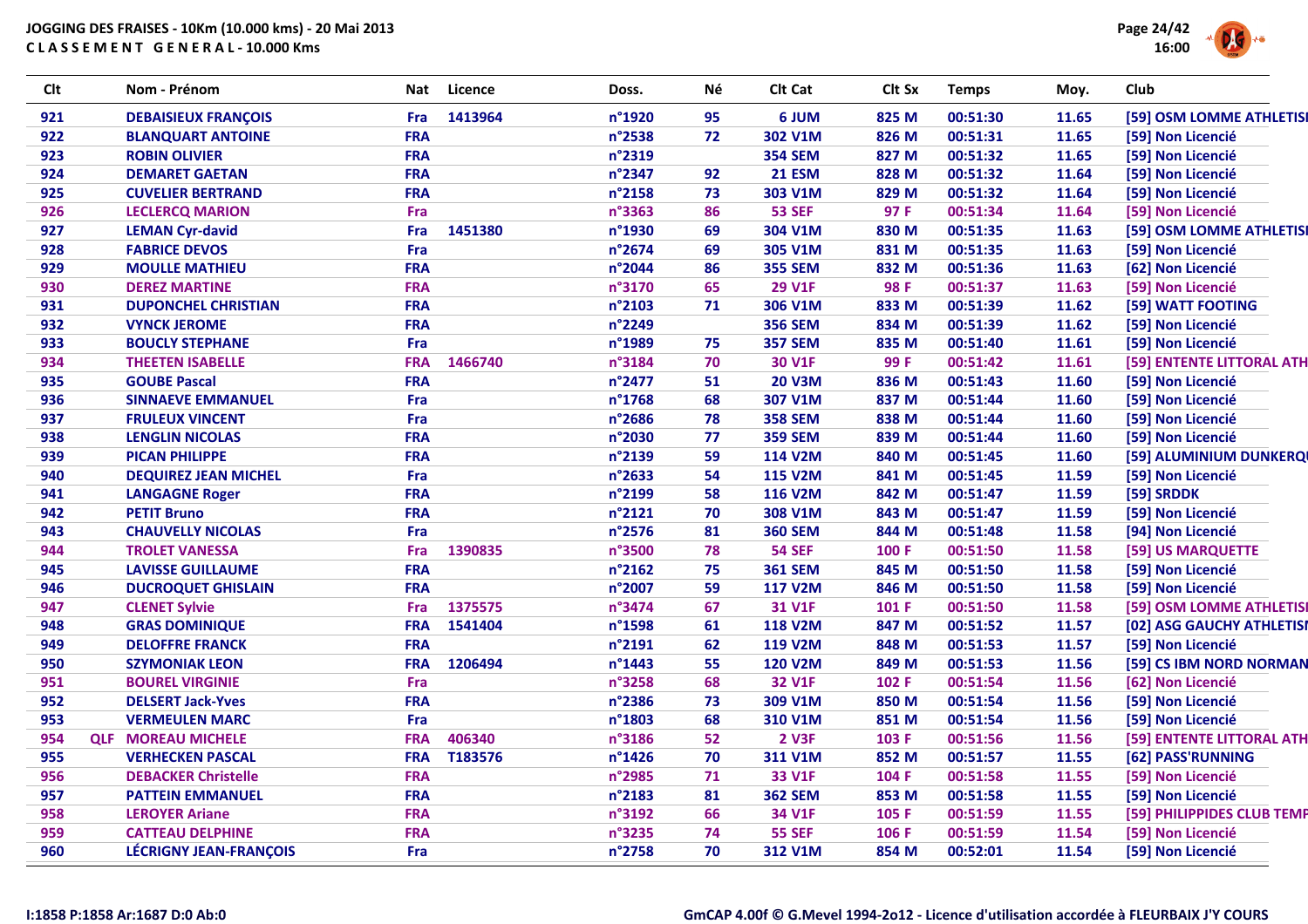| <b>Clt</b> | Nom - Prénom                   | <b>Nat</b> | Licence | Doss.  | Né | Clt Cat        | Clt Sx | <b>Temps</b> | Moy.  | Club                       |
|------------|--------------------------------|------------|---------|--------|----|----------------|--------|--------------|-------|----------------------------|
| 961        | <b>LE BERRIGAUD Sandrine</b>   | <b>FRA</b> |         | n°3009 | 70 | <b>35 V1F</b>  | 107 F  | 00:52:02     | 11.53 | [59] Non Licencié          |
| 962        | <b>GOUDENHOOFT FRANCOIS</b>    | <b>FRA</b> |         | n°1480 | 71 | 313 V1M        | 855 M  | 00:52:02     | 11.53 | [59] PGI FRANCE            |
| 963        | <b>FIGOUREUX Sandrine</b>      | <b>FRA</b> |         | n°3106 | 75 | <b>56 SEF</b>  | 108 F  | 00:52:02     | 11.53 | [59] THALES                |
| 964        | <b>DEBACQ CHRISTOPHE</b>       | Fra        |         | n°2605 | 75 | <b>363 SEM</b> | 856 M  | 00:52:02     | 11.53 | [59] Non Licencié          |
| 965        | <b>LEGLEYE JEAN-CHRISTOPHE</b> | Fra        |         | n°2763 | 67 | 314 V1M        | 857 M  | 00:52:03     | 11.53 | [59] Non Licencié          |
| 966        | <b>ROUSSEAU ANNE</b>           | Fra        |         | n°3414 | 82 | <b>57 SEF</b>  | 109 F  | 00:52:03     | 11.53 | [59] Non Licencié          |
| 967        | <b>AUDOUIT LAURENCE</b>        | Fra        |         | n°3456 | 76 | <b>58 SEF</b>  | 110 F  | 00:52:03     | 11.53 | [59] BECK-CRESPEL          |
| 968        | <b>JOLY Paul</b>               | <b>FRA</b> |         | n°2394 | 96 | 13 CAM         | 858 M  | 00:52:06     | 11.52 | [59] Non Licencié          |
| 969        | <b>ANSART THOMAS</b>           | Fra        | 1526871 | n°1821 | 91 | <b>22 ESM</b>  | 859 M  | 00:52:09     | 11.51 | [59] AC WAMBRECHIES        |
| 970        | <b>PROVO MAXENCE</b>           | <b>FRA</b> |         | n°2236 | 74 | <b>364 SEM</b> | 860 M  | 00:52:11     | 11.50 | [62] AUCHAN                |
| 971        | <b>DEJONCKERE OLIVIER</b>      | <b>FRA</b> |         | n°1597 | 65 | 315 V1M        | 861 M  | 00:52:13     | 11.49 | <b>Non Licencié</b>        |
| 972        | <b>CABROL JACQUES</b>          | <b>FRA</b> |         | n°2366 | 57 | <b>121 V2M</b> | 862 M  | 00:52:14     | 11.49 | [59] Non Licencié          |
| 973        | <b>VANLAECKE GILLES</b>        | Fra        |         | n°1795 | 57 | <b>122 V2M</b> | 863 M  | 00:52:17     | 11.48 | [59] Non Licencié          |
| 974        | <b>LONCHAMP HERVÉ</b>          | Fra        |         | n°1860 | 72 | 316 V1M        | 864 M  | 00:52:18     | 11.48 | [59] COURIR ENSEMBLE SNC   |
| 975        | <b>TOMCZAK FREDERIC</b>        | Fra        |         | n°1779 | 65 | 317 V1M        | 865 M  | 00:52:18     | 11.47 | [59] Non Licencié          |
| 976        | <b>LEBLANC VIRGINIE</b>        | Fra        |         | n°3508 | 75 | <b>59 SEF</b>  | 111 F  | 00:52:18     | 11.47 | [59] Non Licencié          |
| 977        | <b>HANQUART Séverine</b>       | <b>FRA</b> |         | n°3031 | 80 | <b>60 SEF</b>  | 112 F  | 00:52:19     | 11.47 | [59] Non Licencié          |
| 978        | <b>GOSSELIN VERONIQUE</b>      | Fra        |         | n°3343 | 69 | <b>36 V1F</b>  | 113 F  | 00:52:21     | 11.46 | [59] Non Licencié          |
| 979        | <b>D'ARCANO ISABELLE</b>       | <b>FRA</b> |         | n°3041 | 80 | <b>61 SEF</b>  | 114 F  | 00:52:22     | 11.46 | [59] CE TRANSPOLE SECTION  |
| 980        | <b>POULAIN FREDERIC</b>        | <b>FRA</b> |         | n°2326 | 67 | 318 V1M        | 866 M  | 00:52:23     | 11.46 | [59] Non Licencié          |
| 981        | <b>MALLENGIER OLIVIER</b>      | <b>FRA</b> |         | n°2193 | 68 | 319 V1M        | 867 M  | 00:52:23     | 11.46 | [59] Non Licencié          |
| 982        | <b>MEROUANE CHRISTIAN</b>      | <b>FRA</b> | 701100  | n°1487 | 62 | <b>123 V2M</b> | 868 M  | 00:52:24     | 11.45 | [62] GOHELLE ATHLETISME    |
| 983        | <b>BETREMAS ANTOINE</b>        | <b>FRA</b> |         | n°2345 |    | <b>365 SEM</b> | 869 M  | 00:52:26     | 11.44 | [59] CORPO DECATHLON       |
| 984        | <b>MARTORIATI ALAIN</b>        | <b>FRA</b> |         | n°2008 | 75 | <b>366 SEM</b> | 870 M  | 00:52:27     | 11.44 | [59] Non Licencié          |
| 985        | <b>ROYER JEAN CHRISTOPHE</b>   | <b>FRA</b> |         | n°2234 | 67 | 320 V1M        | 871 M  | 00:52:30     | 11.43 | [59] Non Licencié          |
| 986        | <b>HAUTIN RÉMY</b>             | Fra        |         | n°2713 | 84 | <b>367 SEM</b> | 872 M  | 00:52:31     | 11.43 | [59] Non Licencié          |
| 987        | <b>ROBAUX HUBERT</b>           | <b>FRA</b> |         | n°1570 | 63 | <b>124 V2M</b> | 873 M  | 00:52:31     | 11.43 | [62] AS RUNNING LFB        |
| 988        | <b>BARELLE BENOIT</b>          | Fra        |         | n°2518 | 86 | <b>368 SEM</b> | 874 M  | 00:52:32     | 11.42 | [59] Non Licencié          |
| 989        | <b>VELAY SEBASTIEN</b>         | Fra        |         | n°1799 | 87 | <b>369 SEM</b> | 875 M  | 00:52:32     | 11.42 | [59] Non Licencié          |
| 990        | <b>ZIGANTE THIERRY</b>         | Fra        |         | n°1816 | 61 | <b>125 V2M</b> | 876 M  | 00:52:33     | 11.42 | [59] Non Licencié          |
| 991        | <b>RAPIOR STEPHANE</b>         | <b>FRA</b> |         | n°2173 | 71 | 321 V1M        | 877 M  | 00:52:34     | 11.42 | [62] Non Licencié          |
| 992        | <b>ROGER VALERIE</b>           | <b>FRA</b> |         | n°2969 | 74 | <b>62 SEF</b>  | 115 F  | 00:52:34     | 11.42 | [59] Non Licencié          |
| 993        | <b>BAERT CLEMENT</b>           | Fra        |         | n°2513 | 86 | <b>370 SEM</b> | 878 M  | 00:52:34     | 11.42 | [59] Non Licencié          |
| 994        | <b>SZELAG FREDERIC</b>         | <b>FRA</b> |         | n°2012 | 72 | 322 V1M        | 879 M  | 00:52:35     | 11.41 | [62] Non Licencié          |
| 995        | <b>VERA LAURENT</b>            | <b>FRA</b> |         | n°2385 |    | <b>371 SEM</b> | 880 M  | 00:52:35     | 11.41 | [59] Non Licencié          |
| 996        | <b>MALAPEL MAUD</b>            | <b>FRA</b> |         | n°3381 | 81 | <b>63 SEF</b>  | 116 F  | 00:52:35     | 11.41 | [59] Non Licencié          |
| 997        | <b>CARRU BRUNO</b>             | <b>FRA</b> |         | n°2064 | 64 | 323 V1M        | 881 M  | 00:52:37     | 11.41 | [62] Non Licencié          |
| 998        | <b>BERQUEZ JOEL</b>            | <b>FRA</b> |         | n°2310 | 62 | <b>126 V2M</b> | 882 M  | 00:52:37     | 11.40 | [59] COURSES ET PASSION ST |
| 999        | <b>TORZ DAVID</b>              | <b>FRA</b> |         | n°2273 | 81 | <b>372 SEM</b> | 883 M  | 00:52:38     | 11.40 | [59] IRIS RUGBY LILLE      |
| 1000       | <b>PENIN Yann</b>              | <b>FRA</b> |         | n°2198 | 93 | 23 ESM         | 884 M  | 00:52:38     | 11.40 | [62] Non Licencié          |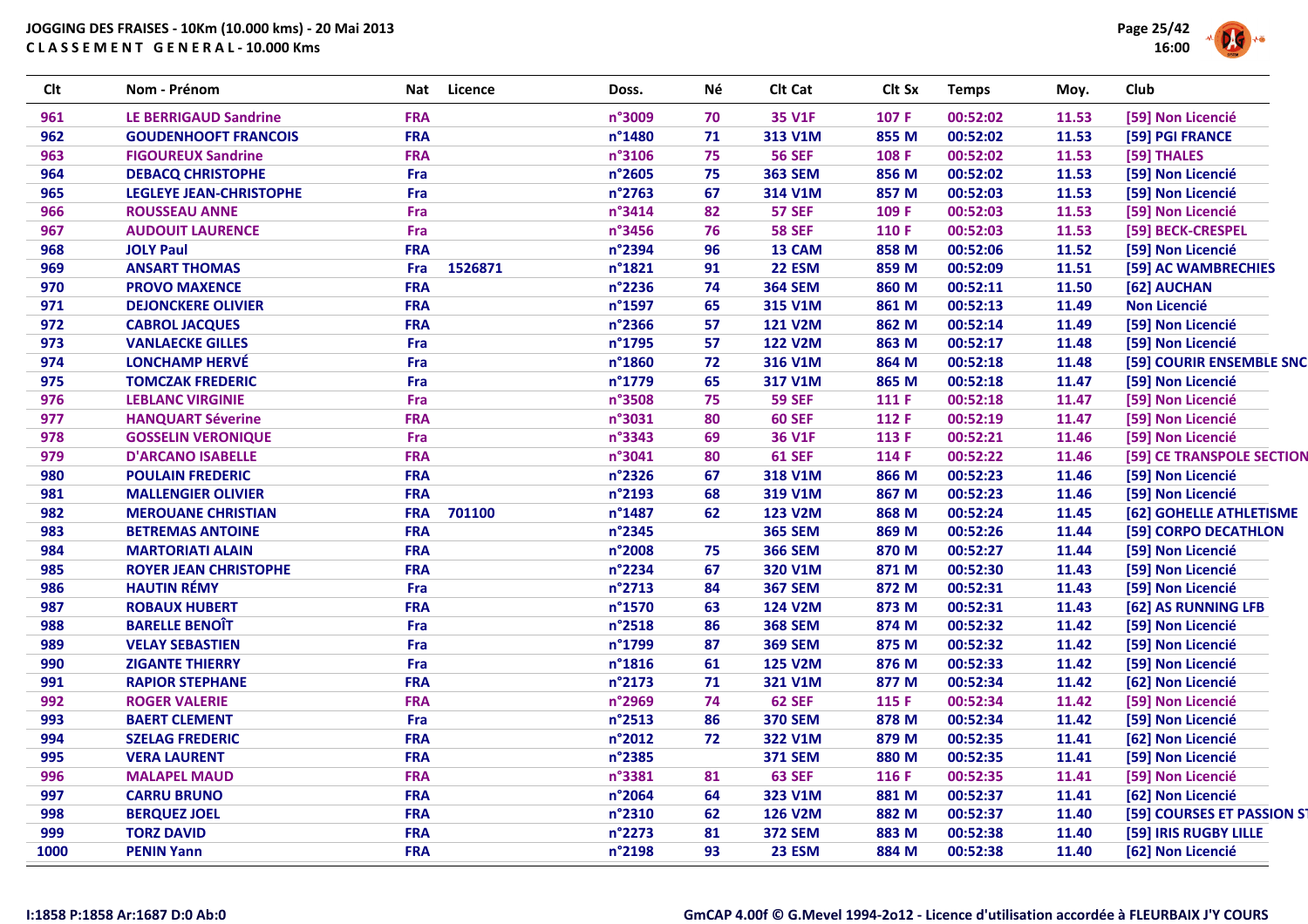

| <b>Clt</b> | Nom - Prénom                      | Nat        | <b>Licence</b> | Doss.            | Né | Clt Cat        | Clt Sx | <b>Temps</b> | Moy.  | Club                      |
|------------|-----------------------------------|------------|----------------|------------------|----|----------------|--------|--------------|-------|---------------------------|
| 1001       | <b>GLORIEUX FRÉDÉRIC</b>          | <b>FRA</b> |                | n°2102           | 69 | 324 V1M        | 885 M  | 00:52:43     | 11.38 | [59] Non Licencié         |
| 1002       | <b>MOIROUX JÉRÔME</b>             | <b>FRA</b> |                | n°2363           | 62 | <b>127 V2M</b> | 886 M  | 00:52:43     | 11.38 | [59] Non Licencié         |
| 1003       | <b>DELAPLACE CORINNE</b>          | Fra        |                | n°3301           | 81 | <b>64 SEF</b>  | 117 F  | 00:52:43     | 11.38 | [77] Non Licencié         |
| 1004       | <b>BOEYAERT MARIE MONIQUE</b>     | <b>FRA</b> |                | n°3033           | 59 | <b>11 V2F</b>  | 118 F  | 00:52:44     | 11.38 | [59] WASQUEHAL TRIATHLO   |
| 1005       | <b>PELTIER Christophe</b>         | <b>FRA</b> |                | n°2223           | 72 | 325 V1M        | 887 M  | 00:52:44     | 11.38 | [59] Non Licencié         |
| 1006       | <b>POULET Arnaud</b>              | <b>FRA</b> |                | n°2224           | 72 | 326 V1M        | 888 M  | 00:52:44     | 11.38 | [59] Non Licencié         |
| 1007       | <b>WANNEBROUCQ MARC</b>           | <b>FRA</b> |                | n°2389           | 94 | 7 JUM          | 889 M  | 00:52:45     | 11.37 | [59] Non Licencié         |
| 1008       | <b>STIEN DAVID</b>                | <b>FRA</b> |                | n°2377           | 77 | <b>373 SEM</b> | 890 M  | 00:52:45     | 11.37 | [62] Non Licencié         |
| 1009       | <b>POMPORTE ANTOINE</b>           | Fra        |                | $n^{\circ}$ 1737 | 97 | 14 CAM         | 891 M  | 00:52:47     | 11.37 | [59] Non Licencié         |
| 1010       | <b>DAGBERT JEAN FRANCOIS</b>      | <b>FRA</b> |                | n°2215           | 69 | 327 V1M        | 892 M  | 00:52:47     | 11.37 | [59] Non Licencié         |
| 1011       | <b>BOUTOUT KARINE</b>             | Fra        |                | n°3260           | 76 | <b>65 SEF</b>  | 119 F  | 00:52:47     | 11.37 | [59] Non Licencié         |
| 1012       | <b>NOE GEORGES</b>                | <b>FRA</b> |                | n°2452           | 69 | 328 V1M        | 893 M  | 00:52:48     | 11.37 | [59] Non Licencié         |
| 1013       | <b>MARIE GUILLAUME</b>            | Fra        |                | n°2787           | 85 | <b>374 SEM</b> | 894 M  | 00:52:49     | 11.36 | [59] Non Licencié         |
| 1014       | <b>CATTEAU ANDRE</b>              | <b>FRA</b> |                | n°2395           | 46 | <b>21 V3M</b>  | 895 M  | 00:52:49     | 11.36 | [59] AJC FRELINGHIEN      |
| 1015       | <b>BLARY Céline</b>               | <b>FRA</b> | 1464921        | n°3015           | 76 | <b>66 SEF</b>  | 120 F  | 00:52:52     | 11.35 | [59] LILLE METROPOLE ATHL |
| 1016       | <b>RICHET Christophe</b>          | <b>FRA</b> |                | n°2149           | 80 | <b>375 SEM</b> | 896 M  | 00:52:53     | 11.35 | [59] Non Licencié         |
| 1017       | <b>BRANQUART NATHALIE</b>         | Fra        |                | n°3261           | 71 | 37 V1F         | 121 F  | 00:52:53     | 11.35 | [59] Non Licencié         |
| 1018       | <b>DEGAND ANTOINE</b>             | Fra        |                | n°2610           | 87 | <b>376 SEM</b> | 897 M  | 00:52:55     | 11.34 | [59] Non Licencié         |
| 1019       | <b>BORDEZ ROBERT</b>              | <b>FRA</b> |                | n°2342           | 79 | <b>377 SEM</b> | 898 M  | 00:52:55     | 11.34 | [59] Non Licencié         |
| 1020       | <b>DE CONINCK NICOLAS</b>         | Fra        |                | n°2600           | 84 | <b>378 SEM</b> | 899 M  | 00:52:56     | 11.34 | [62] Non Licencié         |
| 1021       | <b>BAILLY JULIEN</b>              | Fra        |                | n°2516           | 76 | <b>379 SEM</b> | 900 M  | 00:52:57     | 11.33 | [59] Non Licencié         |
| 1022       | <b>CHEKROUD HACENE</b>            | <b>FRA</b> |                | n°2233           | 66 | 329 V1M        | 901 M  | 00:52:59     | 11.33 | [59] Non Licencié         |
| 1023       | <b>FLAMENT ANDRE</b>              | Fra        |                | n°2680           | 53 | <b>22 V3M</b>  | 902 M  | 00:52:59     | 11.32 | [59] Non Licencié         |
| 1024       | <b>ANDOUCHE JEAN NOEL</b>         | Fra        |                | n°2509           | 60 | <b>128 V2M</b> | 903 M  | 00:53:00     | 11.32 | [59] Non Licencié         |
| 1025       | <b>CABY Isabelle</b>              | <b>FRA</b> |                | n°3079           | 73 | <b>38 V1F</b>  | 122 F  | 00:53:02     | 11.32 | [59] Non Licencié         |
| 1026       | <b>LEBRUN Laurent</b>             | <b>FRA</b> |                | n°2480           | 70 | 330 V1M        | 904 M  | 00:53:02     | 11.31 | [59] Non Licencié         |
| 1027       | <b>VALLENDUC DURIEZ Catherine</b> | <b>FRA</b> |                | n°3176           | 62 | <b>12 V2F</b>  | 123 F  | 00:53:03     | 11.31 | [59] Non Licencié         |
| 1028       | <b>SCRIMALI SALVATORE</b>         | Fra        |                | n°1762           | 72 | 331 V1M        | 905 M  | 00:53:04     | 11.31 | [59] Non Licencié         |
| 1029       | <b>PICQUET JOSEPH</b>             | <b>FRA</b> |                | n°2292           | 66 | 332 V1M        | 906 M  | 00:53:05     | 11.30 | [59] Non Licencié         |
| 1030       | <b>CHAMOIS REGIS</b>              | Fra        |                | n°2575           | 62 | <b>129 V2M</b> | 907 M  | 00:53:07     | 11.30 | [59] Non Licencié         |
| 1031       | <b>WILHELM ELISE</b>              | Fra        |                | n°3448           | 87 | <b>67 SEF</b>  | 124 F  | 00:53:08     | 11.29 | [88] Non Licencié         |
| 1032       | DE CONINCK JEAN MARIE             | <b>FRA</b> |                | n°2127           | 52 | <b>23 V3M</b>  | 908 M  | 00:53:09     | 11.29 | [59] Non Licencié         |
| 1033       | <b>RAKI DJAMEL</b>                | <b>FRA</b> | 1456412        | n°1406           | 72 | 333 V1M        | 909 M  | 00:53:09     | 11.29 | [59] US VALENCIENNES ATHI |
| 1034       | <b>HENNINOT JEAN FRANCOIS</b>     | <b>FRA</b> |                | n°2031           | 66 | 334 V1M        | 910 M  | 00:53:09     | 11.29 | [62] Non Licencié         |
| 1035       | <b>CARRIERE CYRILLE</b>           | <b>FRA</b> |                | n°1591           | 74 | <b>380 SEM</b> | 911 M  | 00:53:10     | 11.29 | <b>Non Licencié</b>       |
| 1036       | <b>CARRU SYLVIE</b>               | <b>FRA</b> |                | n°3044           | 66 | 39 V1F         | 125 F  | 00:53:15     | 11.27 | [62] Non Licencié         |
| 1037       | <b>GOURMEZ PIERRE</b>             | Fra        |                | n°2698           | 79 | <b>381 SEM</b> | 912 M  | 00:53:15     | 11.27 | [02] Non Licencié         |
| 1038       | <b>SICARD Thomas</b>              | <b>FRA</b> |                | n°2467           | 82 | <b>382 SEM</b> | 913 M  | 00:53:17     | 11.26 | [51] Non Licencié         |
| 1039       | <b>RICHET Valerie</b>             | <b>FRA</b> |                | n°3103           | 68 | <b>40 V1F</b>  | 126 F  | 00:53:17     | 11.26 | [59] LOUVIGNIES QUESNOY   |
| 1040       | <b>DESROUSSEAUX MELANIE</b>       | <b>FRA</b> |                | n°2972           | 76 | <b>68 SEF</b>  | 127 F  | 00:53:18     | 11.26 | [59] COURIR A COMINES     |
|            |                                   |            |                |                  |    |                |        |              |       |                           |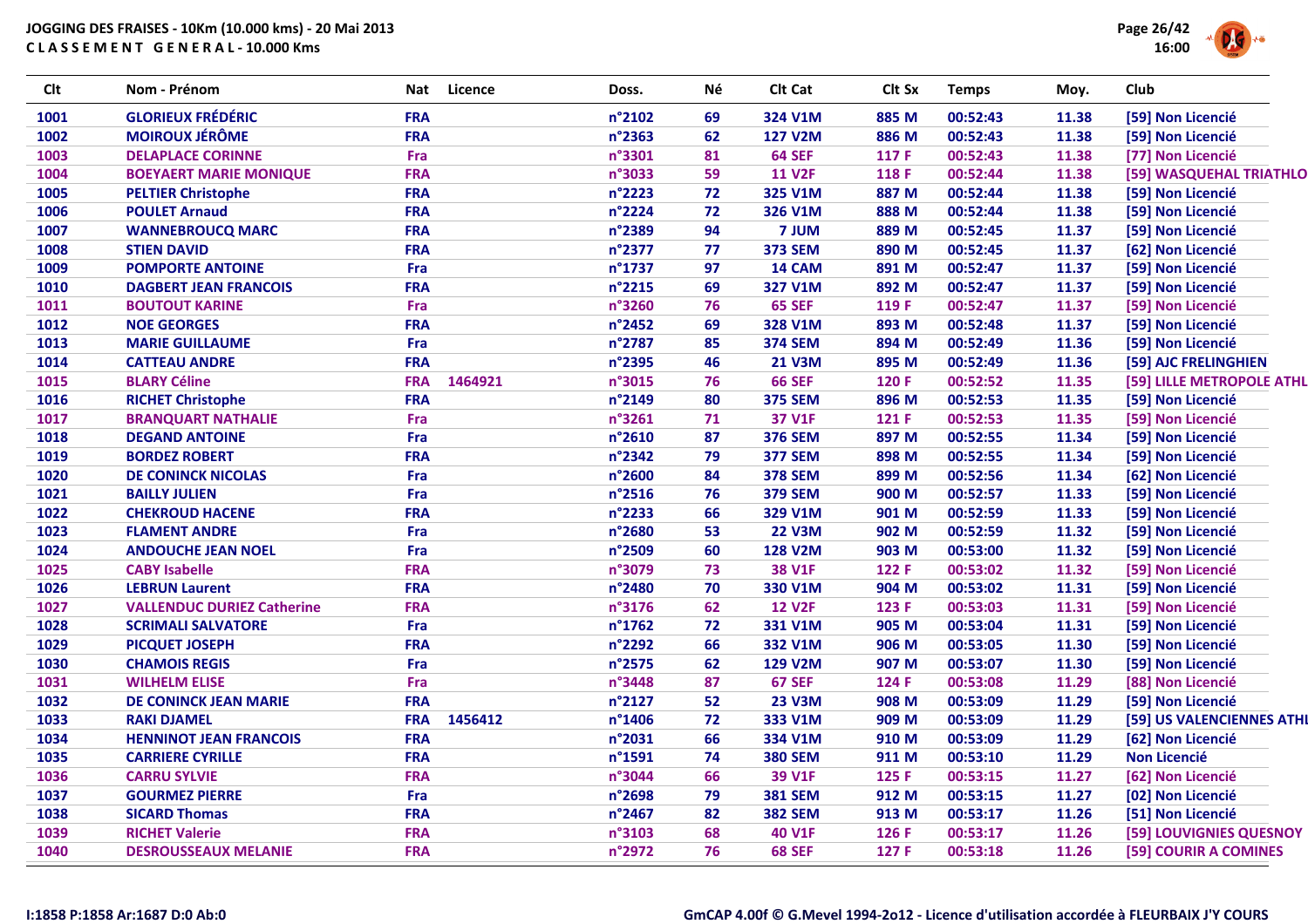

| <b>Clt</b> | Nom - Prénom                 | Nat        | Licence | Doss.            | Né | Clt Cat        | Clt Sx | <b>Temps</b> | Moy.  | <b>Club</b>                  |
|------------|------------------------------|------------|---------|------------------|----|----------------|--------|--------------|-------|------------------------------|
| 1041       | <b>LABORDE PATRICE</b>       | Fra        |         | n°2740           | 70 | 335 V1M        | 914 M  | 00:53:18     | 11.26 | [02] Non Licencié            |
| 1042       | <b>BENBOURECHE Abdelkrim</b> | Fra        | 566319  | n°1914           | 63 | <b>130 V2M</b> | 915 M  | 00:53:19     | 11.26 | [59] OSM LOMME ATHLETISI     |
| 1043       | <b>MORINI Quentin</b>        | <b>FRA</b> |         | n°2219           | 80 | <b>383 SEM</b> | 916 M  | 00:53:19     | 11.25 | [59] Non Licencié            |
| 1044       | <b>VERVAEKE PHILIPPE</b>     | <b>FRA</b> |         | n°1592           | 65 | 336 V1M        | 917 M  | 00:53:19     | 11.25 | <b>Non Licencié</b>          |
| 1045       | <b>PONTIER DIDIER</b>        | <b>FRA</b> |         | n°2136           | 71 | 337 V1M        | 918 M  | 00:53:20     | 11.25 | [59] OXYGENE SEQUEDIN        |
| 1046       | <b>GUYOT MAXIME</b>          | Fra        |         | n°2709           | 81 | <b>384 SEM</b> | 919 M  | 00:53:20     | 11.25 | [62] Non Licencié            |
| 1047       | <b>FAUQUENOY XAVIER</b>      | <b>FRA</b> |         | n°2050           | 62 | <b>131 V2M</b> | 920 M  | 00:53:20     | 11.25 | [59] Non Licencié            |
| 1048       | <b>DUHAUTOIS Ingrid</b>      | <b>FRA</b> |         | n°2967           | 82 | <b>69 SEF</b>  | 128 F  | 00:53:20     | 11.25 | [59] Non Licencié            |
| 1049       | <b>SUBTS Xavier</b>          | <b>FRA</b> |         | n°2387           | 69 | 338 V1M        | 921 M  | 00:53:22     | 11.24 | [59] Non Licencié            |
| 1050       | <b>BIBRE PHILIPPE</b>        | <b>FRA</b> |         | n°2374           | 60 | <b>132 V2M</b> | 922 M  | 00:53:23     | 11.24 | [59] Non Licencié            |
| 1051       | <b>PEYRODIE FRANCOIS</b>     | <b>FRA</b> |         | n°2293           | 65 | 339 V1M        | 923 M  | 00:53:24     | 11.24 | [59] Non Licencié            |
| 1052       | <b>LIONET LUCIE</b>          | Fra        |         | n°3371           | 81 | <b>70 SEF</b>  | 129 F  | 00:53:24     | 11.24 | [59] Non Licencié            |
| 1053       | <b>FOUCHER AUDE</b>          | Fra        |         | n°3333           | 82 | <b>71 SEF</b>  | 130 F  | 00:53:24     | 11.24 | [59] Non Licencié            |
| 1054       | <b>BOURIEZ ALAIN</b>         | <b>FRA</b> |         | n°3207           | 58 | 133 V2M        | 924 M  | 00:53:25     | 11.23 | <b>CALH JOGGING HERLIES</b>  |
| 1055       | <b>DEROULEZ Franck</b>       | <b>FRA</b> |         | n°2048           | 73 | 340 V1M        | 925 M  | 00:53:26     | 11.23 | [59] Non Licencié            |
| 1056       | <b>CAPELLE MARIE</b>         | Fra        |         | n°3268           | 83 | <b>72 SEF</b>  | 131 F  | 00:53:27     | 11.23 | [62] Non Licencié            |
| 1057       | <b>GUINET Laetitia</b>       | <b>FRA</b> |         | n°3026           | 78 | <b>73 SEF</b>  | 132 F  | 00:53:27     | 11.23 | [59] Non Licencié            |
| 1058       | <b>TOTH CHRISTOPHE</b>       | <b>FRA</b> |         | n°2484           | 77 | <b>385 SEM</b> | 926 M  | 00:53:27     | 11.23 | [59] Non Licencié            |
| 1059       | <b>MAITRE PHILIPPE</b>       | Fra        |         | n°2784           | 73 | 341 V1M        | 927 M  | 00:53:27     | 11.23 | [59] Non Licencié            |
| 1060       | <b>DANSETTE EDOUARD</b>      | <b>FRA</b> |         | n°2250           | 71 | 342 V1M        | 928 M  | 00:53:28     | 11.22 | [59] Non Licencié            |
| 1061       | <b>BILLAUD ANNE</b>          | <b>FRA</b> |         | n°3098           | 77 | <b>74 SEF</b>  | 133 F  | 00:53:28     | 11.22 | [59] Non Licencié            |
| 1062       | <b>VELDERS Bernard</b>       | <b>FRA</b> |         | n°2092           | 72 | 343 V1M        | 929 M  | 00:53:28     | 11.22 | [59] Non Licencié            |
| 1063       | <b>STELANDRE JEREMIE</b>     | Fra        |         | n°1772           | 84 | <b>386 SEM</b> | 930 M  | 00:53:28     | 11.22 | [59] Non Licencié            |
| 1064       | <b>MOUSSION SYLVIE</b>       | Fra        | 1032550 | n°3458           | 60 | <b>13 V2F</b>  | 134 F  | 00:53:30     | 11.22 | [59] COURIR ENSEMBLE SNC     |
| 1065       | <b>MINNE SÉBASTIEN</b>       | Fra        |         | $n^{\circ}$ 1701 | 86 | <b>387 SEM</b> | 931 M  | 00:53:30     | 11.22 | [59] Non Licencié            |
| 1066       | <b>FREYTEL JEROME</b>        | <b>FRA</b> |         | n°1884           | 72 | 344 V1M        | 932 M  | 00:53:30     | 11.22 | [59] L'OXYGENE SEQUEDINO     |
| 1067       | <b>HAGNERELLE CHRISTOPHE</b> | Fra        |         | n°2710           | 68 | 345 V1M        | 933 M  | 00:53:31     | 11.21 | [59] Non Licencié            |
| 1068       | <b>CHUDY SEBASTIEN</b>       | <b>FRA</b> |         | n°2143           | 81 | <b>388 SEM</b> | 934 M  | 00:53:32     | 11.21 | [59] LES ATREBATES DE VERL   |
| 1069       | <b>CREPIN DANIEL</b>         | <b>FRA</b> |         | n°1563           | 64 | 346 V1M        | 935 M  | 00:53:34     | 11.20 | <b>Non Licencié</b>          |
| 1070       | <b>DETHOOR SEBASTIEN</b>     | Fra        |         | n°2642           | 76 | <b>389 SEM</b> | 936 M  | 00:53:35     | 11.20 | [59] Non Licencié            |
| 1071       | LE CAP MARC ANTOINE          | <b>FRA</b> |         | n°2058           | 71 | 347 V1M        | 937 M  | 00:53:35     | 11.20 | [59] Non Licencié            |
| 1072       | <b>ROUSSEL Regine</b>        | <b>FRA</b> |         | n°3171           | 66 | 41 V1F         | 135 F  | 00:53:36     | 11.20 | [59] Non Licencié            |
| 1073       | <b>MACQUET XAVIER</b>        | <b>FRA</b> |         | n°2138           | 59 | 134 V2M        | 938 M  | 00:53:36     | 11.20 | [59] ALUMINIUM DUNKERQI      |
| 1074       | <b>CORNILLON GHISLAIN</b>    | Fra        |         | n°2590           | 72 | 348 V1M        | 939 M  | 00:53:37     | 11.19 | [59] Non Licencié            |
| 1075       | <b>BOSSART MICHEL</b>        | <b>FRA</b> |         | n°2054           | 61 | 135 V2M        | 940 M  | 00:53:38     | 11.19 | [59] COUSIN WERVICQ          |
| 1076       | <b>CAPELLE CHRISTELLE</b>    | <b>FRA</b> | 1376216 | n°3139           | 68 | <b>42 V1F</b>  | 136 F  | 00:53:38     | 11.19 | [59] JOGGING AVENTURE RO     |
| 1077       | <b>BRACQ VALERIE</b>         | <b>FRA</b> |         | n°3068           | 67 | 43 V1F         | 137 F  | 00:53:40     | 11.18 | [59] WATT FOOTING            |
| 1078       | <b>BRICOUT DANIEL</b>        | <b>FRA</b> |         | n°1577           | 48 | <b>24 V3M</b>  | 941 M  | 00:53:40     | 11.18 | <b>FOULEES SAINGHINOISES</b> |
| 1079       | <b>DEBARGE Laurence</b>      | <b>FRA</b> |         | n°3011           | 72 | 44 V1F         | 138 F  | 00:53:41     | 11.18 | [59] Non Licencié            |
| 1080       | <b>ROYE THIERRY</b>          | <b>FRA</b> |         | n°2311           | 65 | 349 V1M        | 942 M  | 00:53:42     | 11.18 | [59] Non Licencié            |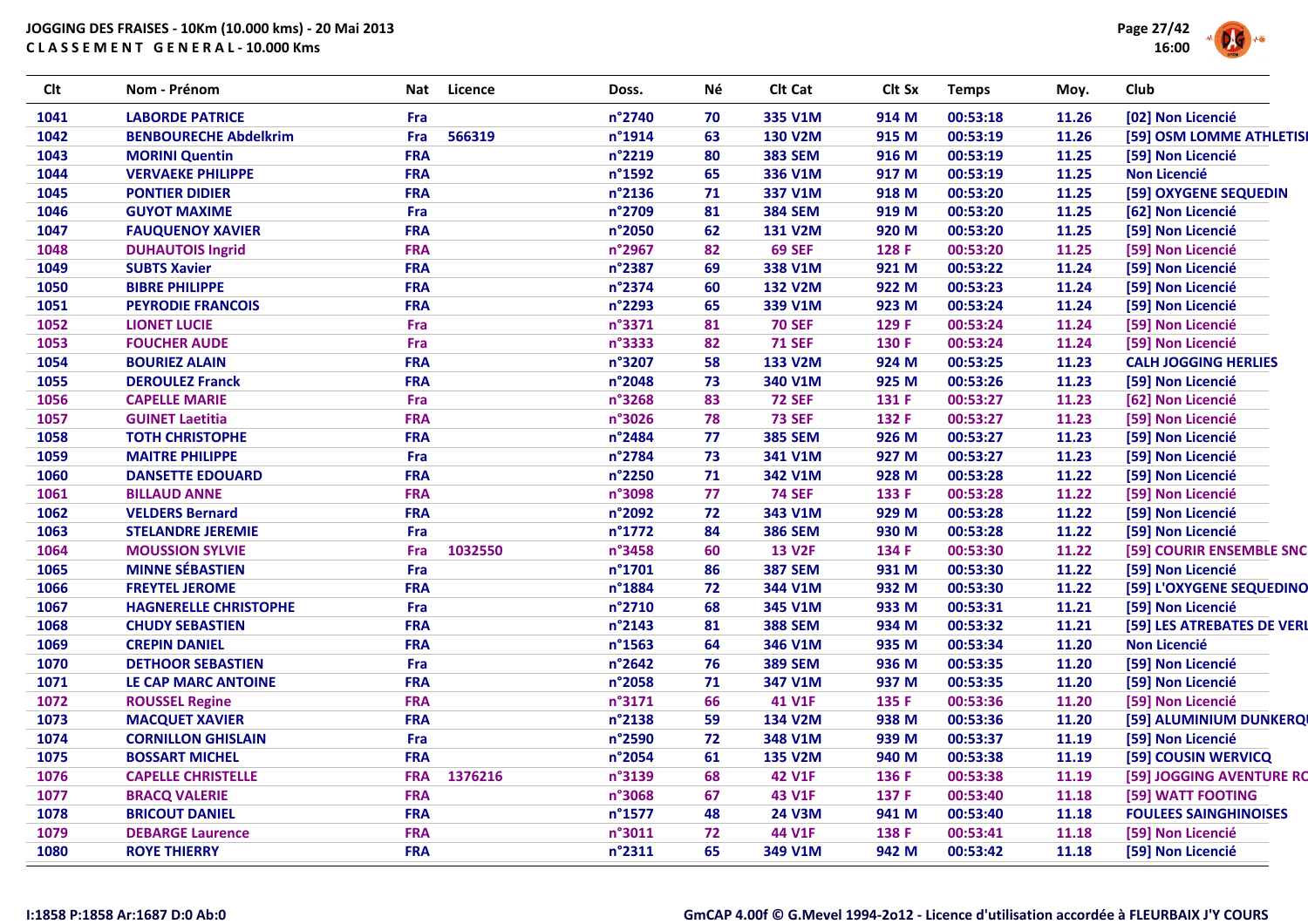| <b>Clt</b> | Nom - Prénom                  | Nat        | Licence | Doss.  | Né | Clt Cat        | Clt Sx | <b>Temps</b> | Moy.  | Club |                          |
|------------|-------------------------------|------------|---------|--------|----|----------------|--------|--------------|-------|------|--------------------------|
| 1081       | <b>MAISIERES VIVIANE</b>      | Fra        | 1317563 | n°3484 | 68 | <b>45 V1F</b>  | 139 F  | 00:53:43     | 11.17 |      | [59] PHALEMPIN AC        |
| 1082       | <b>DEVOS STEPHANE</b>         | <b>FRA</b> |         | n°2312 | 66 | 350 V1M        | 943 M  | 00:53:43     | 11.17 |      | [59] Non Licencié        |
| 1083       | <b>LOSFELD ANNE-SOPHIE</b>    | Fra        | 1320660 | n°3496 | 76 | <b>75 SEF</b>  | 140 F  | 00:53:43     | 11.17 |      | [59] US MARQUETTE        |
| 1084       | <b>LEBRIS CEDRIC</b>          | <b>FRA</b> |         | n°1534 | 69 | 351 V1M        | 944 M  | 00:53:44     | 11.17 |      | [59] Non Licencié        |
| 1085       | <b>DELRUE GREGORY</b>         | Fra        |         | n°2628 | 72 | 352 V1M        | 945 M  | 00:53:45     | 11.17 |      | [59] Non Licencié        |
| 1086       | <b>PAREZ LUDOVIC</b>          | <b>FRA</b> |         | n°2259 | 58 | 136 V2M        | 946 M  | 00:53:45     | 11.16 |      | [59] Non Licencié        |
| 1087       | <b>SIDROT Mathieu</b>         | <b>FRA</b> |         | n°2185 | 76 | <b>390 SEM</b> | 947 M  | 00:53:46     | 11.16 |      | [59] Non Licencié        |
| 1088       | <b>DRIQUE SEBASTIEN</b>       | Fra        |         | n°2655 | 82 | <b>391 SEM</b> | 948 M  | 00:53:46     | 11.16 |      | [59] Non Licencié        |
| 1089       | <b>VASSE KARINE</b>           | <b>FRA</b> |         | n°3165 | 74 | <b>76 SEF</b>  | 141 F  | 00:53:50     | 11.15 |      | [59] PGI FRANCE          |
| 1090       | <b>LABORDE FRANCK</b>         | <b>FRA</b> |         | n°2107 | 55 | <b>137 V2M</b> | 949 M  | 00:53:52     | 11.14 |      | [59] WATT FOOTING        |
| 1091       | <b>GROES GREGORY</b>          | <b>FRA</b> |         | n°2011 | 80 | <b>392 SEM</b> | 950 M  | 00:53:54     | 11.13 |      | [59] Non Licencié        |
| 1092       | <b>CROES FREDERIC</b>         | <b>FRA</b> |         | n°2020 | 65 | 353 V1M        | 951 M  | 00:53:55     | 11.13 |      | [59] Non Licencié        |
| 1093       | <b>FACON Maryse</b>           | <b>FRA</b> |         | n°3221 | 75 | <b>77 SEF</b>  | 142 F  | 00:53:55     | 11.13 |      | [59] Non Licencié        |
| 1094       | <b>LEMPIERE DOMINIQUE</b>     | <b>FRA</b> |         | n°1481 | 62 | <b>138 V2M</b> | 952 M  | 00:53:56     | 11.13 |      | [59] PGI FRANCE          |
| 1095       | <b>LOTA CATHERINE</b>         | Fra        |         | n°3374 | 72 | <b>46 V1F</b>  | 143 F  | 00:53:56     | 11.13 |      | [59] Non Licencié        |
| 1096       | <b>PARENT DIDIER</b>          | <b>FRA</b> |         | n°1482 | 69 | 354 V1M        | 953 M  | 00:53:56     | 11.13 |      | [59] PGI FRANCE          |
| 1097       | <b>BERTHE JULIEN</b>          | Fra        |         | n°2531 | 86 | <b>393 SEM</b> | 954 M  | 00:53:56     | 11.13 |      | [59] Non Licencié        |
| 1098       | <b>LEFRANC GERAUD</b>         | Fra        |         | n°2760 | 88 | <b>394 SEM</b> | 955 M  | 00:53:57     | 11.12 |      | [62] Non Licencié        |
| 1099       | <b>LEGRAND SYLVIE</b>         | <b>FRA</b> |         | n°3148 | 60 | <b>14 V2F</b>  | 144 F  | 00:53:58     | 11.12 |      | [59] FOULEES SAINGHINOIS |
| 1100       | <b>LESPILETTE YANNICK</b>     | <b>FRA</b> |         | n°2180 | 69 | 355 V1M        | 956 M  | 00:53:58     | 11.12 |      | [59] Non Licencié        |
| 1101       | <b>DELAMBRE MATHILDE</b>      | Fra        |         | n°3300 | 95 | 1 JUF          | 145 F  | 00:53:58     | 11.12 |      | [50] Non Licencié        |
| 1102       | <b>HENQUEZ VIRGINIE</b>       | Fra        | T235743 | n°3483 | 70 | 47 V1F         | 146 F  | 00:53:58     | 11.12 |      | [62] PASS'RUNNING        |
| 1103       | <b>TORSY CEDRIC</b>           | <b>FRA</b> |         | n°2571 | 75 | <b>395 SEM</b> | 957 M  | 00:53:59     | 11.12 |      | [59] Non Licencié        |
| 1104       | <b>FORGEOIS ERIC</b>          | Fra        |         | n°2681 | 71 | 356 V1M        | 958 M  | 00:54:00     | 11.11 |      | [59] Non Licencié        |
| 1105       | <b>MANSILLA NATHALIE</b>      | Fra        | 1226980 | n°3454 | 69 | <b>48 V1F</b>  | 147 F  | 00:54:00     | 11.11 |      | [59] ATHLE HALLUIN-VAL-D |
| 1106       | <b>VANTOMME SOPHIE</b>        | <b>FRA</b> |         | n°3202 | 73 | 49 V1F         | 148 F  | 00:54:01     | 11.11 |      | LES Z'AMIS COUREURS DE L |
| 1107       | <b>DEVULDER TERESA</b>        | <b>FRA</b> |         | n°3200 | 66 | <b>50 V1F</b>  | 149 F  | 00:54:04     | 11.10 |      | <b>Non Licencié</b>      |
| 1108       | <b>DECLERCK PASCAL</b>        | Fra        |         | n°1956 | 59 | <b>139 V2M</b> | 959 M  | 00:54:05     | 11.10 |      | [59] SANS PERDRE HALLENI |
| 1109       | <b>DEGRAEVE CELINE</b>        | Fra        |         | n°3298 | 86 | <b>78 SEF</b>  | 150 F  | 00:54:08     | 11.09 |      | [59] Non Licencié        |
| 1110       | <b>GRATTEPANCHE STEPHANIE</b> | Fra        |         | n°3344 | 69 | 51 V1F         | 151 F  | 00:54:08     | 11.09 |      | [59] Non Licencié        |
| 1111       | <b>EVRARD CATHY</b>           | Fra        |         | n°3328 | 85 | <b>79 SEF</b>  | 152 F  | 00:54:09     | 11.08 |      | [59] Non Licencié        |
| 1112       | <b>FRUIT Daniel</b>           | <b>FRA</b> |         | n°2047 | 75 | <b>396 SEM</b> | 960 M  | 00:54:10     | 11.08 |      | [59] Non Licencié        |
| 1113       | <b>LEFEBVRE Laetitia</b>      | <b>FRA</b> |         | n°3021 | 80 | <b>80 SEF</b>  | 153 F  | 00:54:11     | 11.08 |      | [59] Non Licencié        |
| 1114       | <b>VERIEZ RÉMY</b>            | Fra        |         | n°1802 | 88 | <b>397 SEM</b> | 961 M  | 00:54:11     | 11.07 |      | [59] Non Licencié        |
| 1115       | <b>LACOURTE JEAN-MARC</b>     | Fra        |         | n°2741 | 64 | 357 V1M        | 962 M  | 00:54:13     | 11.07 |      | [59] Non Licencié        |
| 1116       | <b>WATIAU SANDRINE</b>        | <b>FRA</b> | 1547687 | n°3234 | 69 | <b>52 V1F</b>  | 154 F  | 00:54:14     | 11.07 |      | [59] LILLE METROPOLE ATH |
| 1117       | <b>NAVARRO HELENE</b>         | Fra        |         | n°3470 | 66 | 53 V1F         | 155 F  | 00:54:14     | 11.07 |      | [59] LUTTI S.A.S         |
| 1118       | <b>DERKS DIDIER</b>           | <b>FRA</b> |         | n°2261 | 69 | 358 V1M        | 963 M  | 00:54:14     | 11.07 |      | [59] Non Licencié        |
| 1119       | <b>DAUCHY ANTHONY</b>         | <b>FRA</b> |         | n°2176 | 82 | <b>398 SEM</b> | 964 M  | 00:54:14     | 11.06 |      | [59] Non Licencié        |
| 1120       | <b>CARRE Virginie</b>         | <b>FRA</b> |         | n°3194 | 76 | <b>81 SEF</b>  | 156 F  | 00:54:16     | 11.06 |      | [59] Non Licencié        |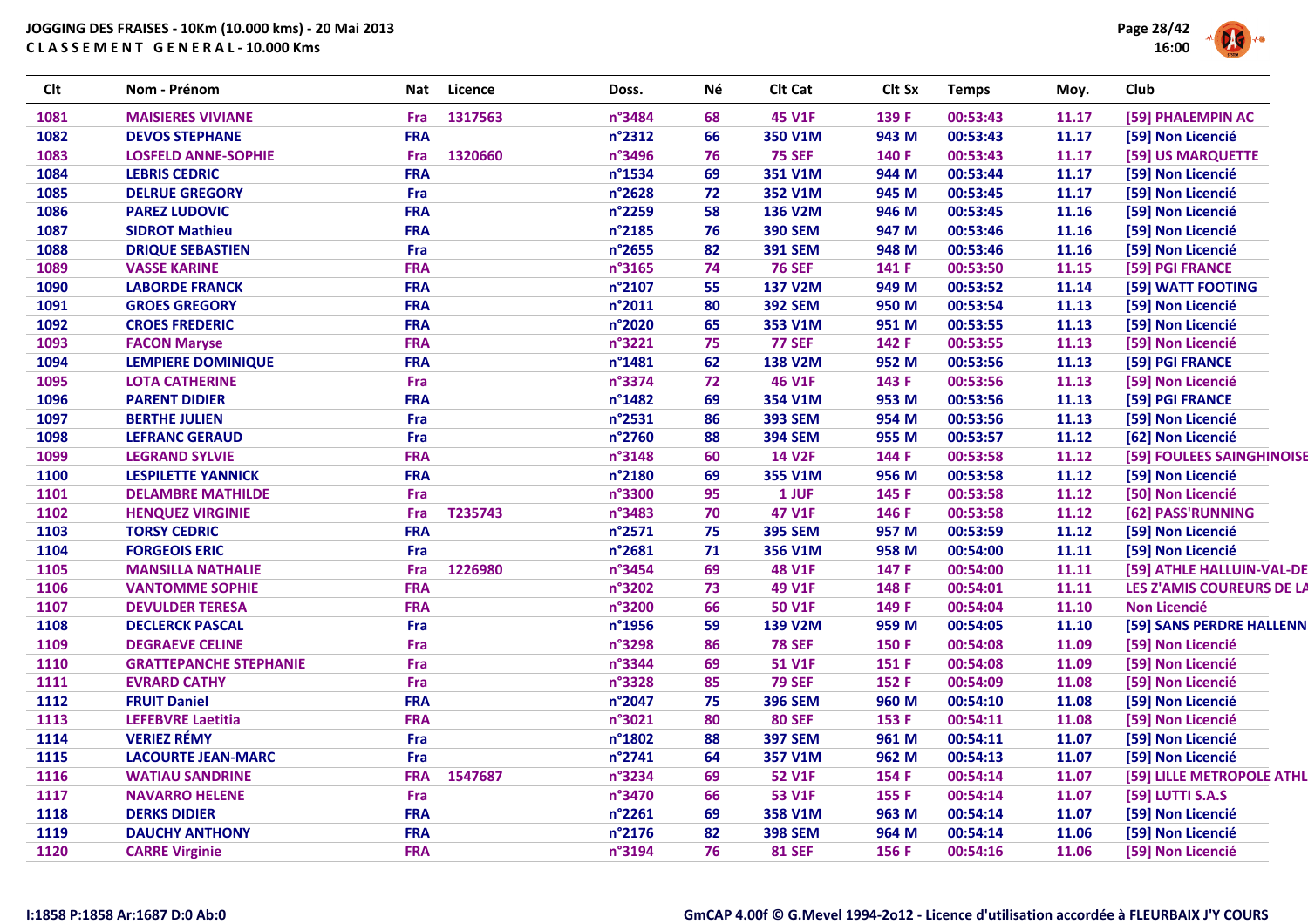

| <b>Clt</b> | Nom - Prénom                     |            | Nat Licence | Doss.  | Né | Clt Cat        | Clt Sx | <b>Temps</b> | Moy.  | Club                       |
|------------|----------------------------------|------------|-------------|--------|----|----------------|--------|--------------|-------|----------------------------|
| 1121       | <b>MASSCHELEIN EDOUARD</b>       | Fra        |             | n°2791 | 81 | <b>399 SEM</b> | 965 M  | 00:54:16     | 11.06 | [59] Non Licencié          |
| 1122       | <b>BOUATROUS Brahim</b>          | <b>FRA</b> |             | n°2078 | 62 | 140 V2M        | 966 M  | 00:54:17     | 11.06 | [59] Non Licencié          |
| 1123       | <b>HERLIN CHRISTOPHE</b>         | Fra        |             | n°2718 | 57 | 141 V2M        | 967 M  | 00:54:17     | 11.05 | [59] Non Licencié          |
| 1124       | <b>MOREZ LAURENT</b>             | <b>FRA</b> | 1531835     | n°2269 | 72 | 359 V1M        | 968 M  | 00:54:18     | 11.05 | [95] ANDRESY ATHLETISME    |
| 1125       | <b>DUHAYON BERNARD</b>           | <b>FRA</b> |             | n°1587 | 58 | 142 V2M        | 969 M  | 00:54:21     | 11.04 | [59] ACFNPC                |
| 1126       | <b>DEGRYSE IRENE</b>             | <b>FRA</b> |             | n°3051 | 58 | <b>15 V2F</b>  | 157 F  | 00:54:23     | 11.03 | [59] Non Licencié          |
| 1127       | <b>NIBART FABRICE</b>            | Fra        |             | n°1720 | 73 | 360 V1M        | 970 M  | 00:54:24     | 11.03 | [59] Non Licencié          |
| 1128       | <b>HEMEZ GUILLAUME</b>           | <b>FRA</b> |             | n°2019 | 72 | 361 V1M        | 971 M  | 00:54:24     | 11.03 | [59] Non Licencié          |
| 1129       | <b>GRILL ALEX</b>                | Fra        |             | n°2701 | 95 | 8 JUM          | 972 M  | 00:54:25     | 11.03 | [59] Non Licencié          |
| 1130       | <b>LEITE AMELIA</b>              | <b>FRA</b> | 558657      | n°3188 | 69 | <b>54 V1F</b>  | 158 F  | 00:54:25     | 11.03 | [59] AC WAMBRECHIES        |
| 1131       | <b>FAVIER William</b>            | <b>FRA</b> |             | n°2801 | 79 | <b>400 SEM</b> | 973 M  | 00:54:26     | 11.02 | [59] Non Licencié          |
| 1132       | <b>VANVLASSENBROECK SEVERINE</b> | <b>FRA</b> | 343528      | n°2973 | 71 | <b>55 V1F</b>  | 159 F  | 00:54:27     | 11.02 | [59] COURIR A COMINES      |
| 1133       | <b>DUQUENHEM FRANCIS</b>         | Fra        |             | n°2668 | 52 | <b>25 V3M</b>  | 974 M  | 00:54:28     | 11.02 | [59] Non Licencié          |
| 1134       | <b>DUPIRE STEPHANE</b>           | <b>FRA</b> |             | n°2666 | 76 | <b>401 SEM</b> | 975 M  | 00:54:28     | 11.02 | [59] Non Licencié          |
| 1135       | <b>ROYE Annabelle</b>            | <b>FRA</b> |             | n°3034 | 70 | <b>56 V1F</b>  | 160 F  | 00:54:30     | 11.01 | [59] Non Licencié          |
| 1136       | <b>SIMONS MARYLINE</b>           | Fra        |             | n°3421 | 66 | 57 V1F         | 161 F  | 00:54:30     | 11.01 | [59] Non Licencié          |
| 1137       | <b>ROBERTO EUGÈNE</b>            | Fra        |             | n°1755 | 59 | 143 V2M        | 976 M  | 00:54:31     | 11.01 | [59] Non Licencié          |
| 1138       | <b>HANICOTTE ROBERT</b>          | <b>FRA</b> |             | n°2270 | 51 | <b>26 V3M</b>  | 977 M  | 00:54:32     | 11.01 | [59] JOGGING DES FRAISES \ |
| 1139       | <b>DELABRE Celine</b>            | <b>FRA</b> |             | n°3053 | 73 | <b>58 V1F</b>  | 162 F  | 00:54:34     | 11.00 | [59] Non Licencié          |
| 1140       | <b>HOET BERTRAND</b>             | Fra        |             | n°2724 | 73 | 362 V1M        | 978 M  | 00:54:36     | 10.99 | [59] Non Licencié          |
| 1141       | <b>VAN ASSCHE PHILIPPE</b>       | <b>FRA</b> |             | n°1582 | 57 | 144 V2M        | 979 M  | 00:54:36     | 10.99 | <b>Non Licencié</b>        |
| 1142       | <b>SYX SYLVIE</b>                | <b>FRA</b> |             | n°3055 | 66 | 59 V1F         | 163 F  | 00:54:37     | 10.99 | [59] Non Licencié          |
| 1143       | <b>COUSTENOBLE MARYLINE</b>      | Fra        |             | n°3290 | 78 | <b>82 SEF</b>  | 164 F  | 00:54:38     | 10.99 | [59] Non Licencié          |
| 1144       | <b>POTTIER Antoine</b>           | <b>FRA</b> |             | n°2397 | 79 | <b>402 SEM</b> | 980 M  | 00:54:39     | 10.98 | [59] Non Licencié          |
| 1145       | <b>WYPYCH ISABELLE</b>           | <b>FRA</b> |             | n°3008 | 61 | <b>16 V2F</b>  | 165 F  | 00:54:42     | 10.97 | [59] Non Licencié          |
| 1146       | <b>ELYN CHRISTIANE</b>           | <b>FRA</b> |             | n°3065 | 65 | 60 V1F         | 166 F  | 00:54:43     | 10.97 | [59] Non Licencié          |
| 1147       | <b>SION Thibaut</b>              | <b>FRA</b> |             | n°2204 | 74 | <b>403 SEM</b> | 981 M  | 00:54:45     | 10.96 | [59] Non Licencié          |
| 1148       | <b>STETSENKO Cecile</b>          | Fra        | 898023      | n°3480 | 66 | 61 V1F         | 167 F  | 00:54:46     | 10.96 | [59] OSM LOMME ATHLETIS    |
| 1149       | <b>LEGRAND NATHALIE</b>          | <b>FRA</b> | 1353452     | n°3082 | 73 | 62 V1F         | 168 F  | 00:54:48     | 10.95 | [62] AS CULTURELLE ARC INT |
| 1150       | <b>MEDE FRANCOIS</b>             | <b>FRA</b> |             | n°2081 | 56 | 145 V2M        | 982 M  | 00:54:50     | 10.94 | [59] Non Licencié          |
| 1151       | <b>DELESTRE HELENE</b>           | <b>FRA</b> |             | n°3187 | 75 | <b>83 SEF</b>  | 169 F  | 00:54:51     | 10.94 | [59] Non Licencié          |
| 1152       | <b>DUBUS MELISSA</b>             | <b>FRA</b> | 1324970     | n°2994 | 82 | <b>84 SEF</b>  | 170 F  | 00:54:51     | 10.94 | [59] OSM LOMME ATHLETIS    |
| 1153       | <b>LAOUST Franck</b>             | <b>FRA</b> |             | n°2134 | 66 | 363 V1M        | 983 M  | 00:54:51     | 10.94 | [59] OXYGENE SEQUEDIN      |
| 1154       | <b>MORIVAL MAGALI</b>            | <b>FRA</b> |             | n°3126 | 74 | <b>85 SEF</b>  | 171 F  | 00:54:52     | 10.94 | [59] Non Licencié          |
| 1155       | <b>DESAINT XAVIER</b>            | <b>FRA</b> |             | n°2285 |    | <b>404 SEM</b> | 984 M  | 00:54:52     | 10.94 | [59] Non Licencié          |
| 1156       | <b>ROBBE PHILIPPE</b>            | <b>FRA</b> |             | n°2368 | 71 | 364 V1M        | 985 M  | 00:54:53     | 10.93 | [59] CLLL ARMENTIERES      |
| 1157       | <b>MOUQUE Patricia</b>           | <b>FRA</b> |             | n°3037 | 77 | <b>86 SEF</b>  | 172 F  | 00:54:54     | 10.93 | [59] Non Licencié          |
| 1158       | <b>DENORME Emilie</b>            | Fra        | 1507522     | n°3477 | 86 | <b>87 SEF</b>  | 173 F  | 00:54:55     | 10.93 | [59] OSM LOMME ATHLETIS    |
| 1159       | <b>DEBUF DAVID</b>               | Fra        |             | n°2608 | 70 | 365 V1M        | 986 M  | 00:54:55     | 10.93 | [59] Non Licencié          |
| 1160       | <b>LEFEVRE SANDRA</b>            | Fra        |             | n°3368 | 76 | <b>88 SEF</b>  | 174 F  | 00:54:58     | 10.92 | [59] Non Licencié          |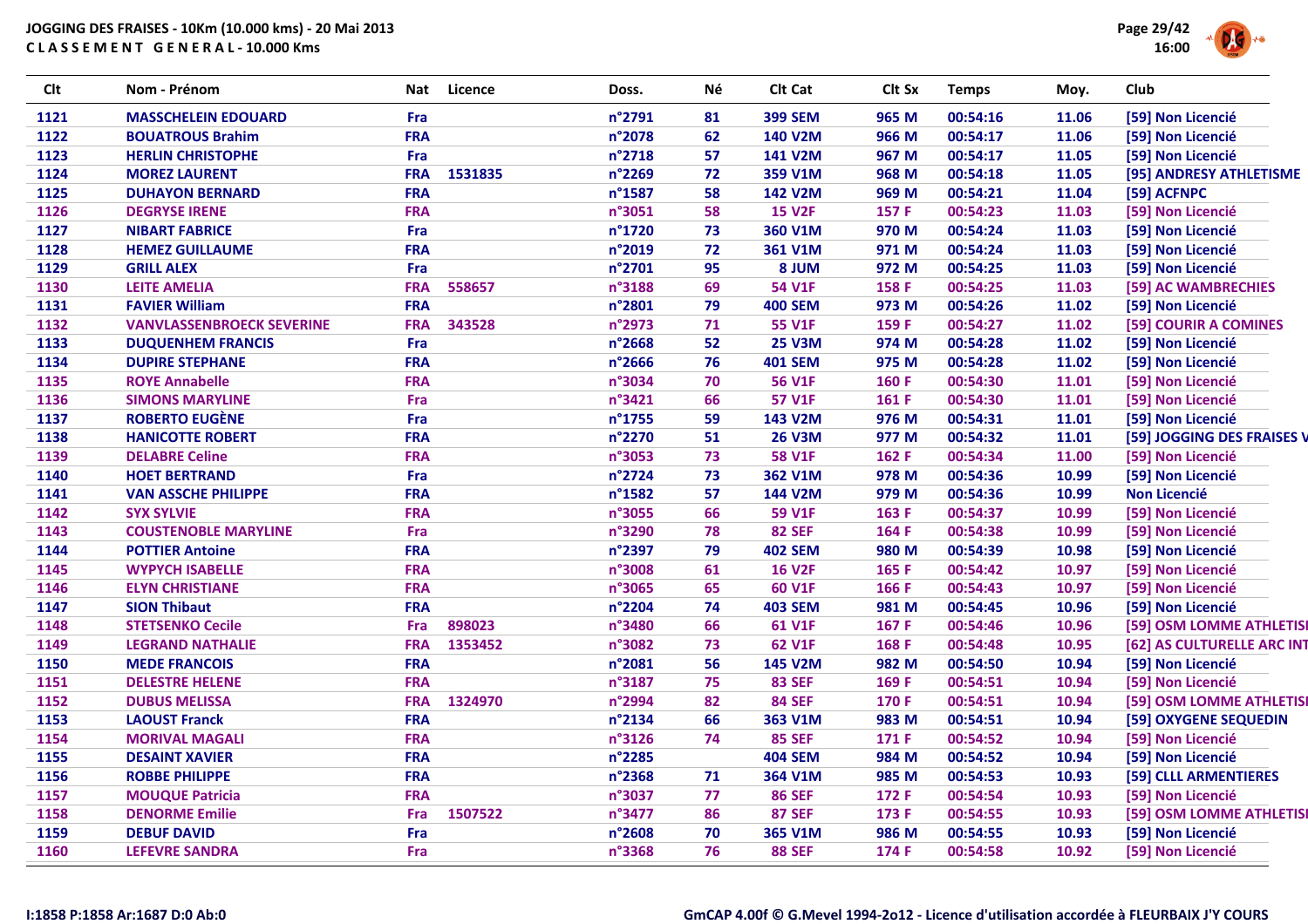

| <b>Clt</b> | Nom - Prénom                 | Nat        | Licence | Doss.            | Νé | Clt Cat        | Clt Sx            | <b>Temps</b> | Moy.  | Club                       |
|------------|------------------------------|------------|---------|------------------|----|----------------|-------------------|--------------|-------|----------------------------|
| 1161       | <b>MARTIN CARINE</b>         | <b>FRA</b> |         | n°2960           | 75 | <b>89 SEF</b>  | 175 F             | 00:55:00     | 10.91 | [59] Non Licencié          |
| 1162       | <b>FOUCHER ROLAND</b>        | Fra        |         | n°2682           | 52 | <b>27 V3M</b>  | 987 M             | 00:55:01     | 10.91 | [59] Non Licencié          |
| 1163       | <b>LEVRAGUE DOMINIQUE</b>    | Fra        |         | n°2778           | 60 | 146 V2M        | 988 M             | 00:55:01     | 10.91 | [59] Non Licencié          |
| 1164       | <b>SOURZAC ARNAUD</b>        | Fra        |         | $n^{\circ}$ 1771 | 85 | <b>405 SEM</b> | 989 M             | 00:55:03     | 10.90 | [59] Non Licencié          |
| 1165       | <b>VERMEIL JULIEN</b>        | <b>FRA</b> |         | n°2376           | 95 | 9 JUM          | 990 M             | 00:55:04     | 10.90 | [59] Non Licencié          |
| 1166       | <b>DEFONTAINE CHRISTIAN</b>  | <b>FRA</b> |         | n°2083           | 55 | 147 V2M        | 991 M             | 00:55:04     | 10.90 | [59] Non Licencié          |
| 1167       | <b>PILLOIS CLAUDE</b>        | Fra        |         | n°3399           | 66 | 63 V1F         | 176 F             | 00:55:05     | 10.89 | [59] Non Licencié          |
| 1168       | <b>MESLIN LAURENT</b>        | Fra        |         | n°2797           | 90 | <b>406 SEM</b> | 992 M             | 00:55:06     | 10.89 | [59] Non Licencié          |
| 1169       | <b>LANGER ARIELLE</b>        | Fra        |         | n°3360           | 84 | <b>90 SEF</b>  | 177 F             | 00:55:06     | 10.89 | [59] Non Licencié          |
| 1170       | <b>HIE PIERRE HECTOR</b>     | <b>FRA</b> |         | $n^{\circ}$ 1601 | 74 | <b>407 SEM</b> | 993 M             | 00:55:07     | 10.89 | <b>Non Licencié</b>        |
| 1171       | <b>BAREZ NICOLAS</b>         | Fra        |         | n°2519           | 84 | <b>408 SEM</b> | 994 M             | 00:55:08     | 10.89 | [59] Non Licencié          |
| 1172       | <b>ANTCZAK MICHEL</b>        | <b>FRA</b> |         | n°2301           | 61 | <b>148 V2M</b> | 995 M             | 00:55:10     | 10.88 | [59] Non Licencié          |
| 1173       | <b>PERDU MARIANNE</b>        | Fra        |         | n°3394           | 89 | <b>91 SEF</b>  | 178 F             | 00:55:11     | 10.88 | [59] Non Licencié          |
| 1174       | <b>VANDAELE CHRISTIAN</b>    | <b>FRA</b> | 494975  | $n^{\circ}$ 1432 | 73 | 366 V1M        | 996 M             | 00:55:11     | 10.87 | [59] LILLE METROPOLE ATHL  |
| 1175       | <b>DELCAMBRE DIMITRI</b>     | <b>FRA</b> | 1465049 | n°1374           | 82 | <b>409 SEM</b> | 997 M             | 00:55:11     | 10.87 | [59] LILLE METROPOLE ATHL  |
| 1176       | <b>THOMAS CHLOE</b>          | <b>FRA</b> |         | n°3091           | 85 | <b>92 SEF</b>  | 179 F             | 00:55:12     | 10.87 | [59] JOGGING DES FRAISES V |
| 1177       | <b>MATUSZAK PATRICK</b>      | <b>FRA</b> |         | n°2283           | 67 | 367 V1M        | 998 M             | 00:55:12     | 10.87 | [59] Non Licencié          |
| 1178       | <b>VAN ASSCHE JEAN NOEL</b>  | <b>FRA</b> |         | n°2239           | 77 | <b>410 SEM</b> | 999 M             | 00:55:13     | 10.87 | [59] Non Licencié          |
| 1179       | <b>PERIN YVON</b>            | Fra        |         | n°1729           | 53 | <b>28 V3M</b>  | 1000 M            | 00:55:16     | 10.86 | [59] Non Licencié          |
| 1180       | <b>WIDOGUE FLORENCE</b>      | Fra        |         | n°3447           | 83 | <b>93 SEF</b>  | 180 F             | 00:55:17     | 10.86 | [59] Non Licencié          |
| 1181       | <b>QEDDAR MOHAMED</b>        | <b>FRA</b> |         | $n^{\circ}2111$  | 75 | <b>411 SEM</b> | 1001 M            | 00:55:18     | 10.85 | [59] Non Licencié          |
| 1182       | <b>GROOT Patrick</b>         | Fra        | 1462059 | n°1926           | 50 | <b>29 V3M</b>  | 1002 M            | 00:55:18     | 10.85 | [59] OSM LOMME ATHLETISI   |
| 1183       | <b>VERWAERDE CÉLINE</b>      | Fra        |         | n°3442           | 96 | 3 CAF          | 181 F             | 00:55:19     | 10.85 | [59] Non Licencié          |
| 1184       | <b>DAUTRICOURT DIDIER</b>    | <b>FRA</b> |         | n°1566           | 60 | 149 V2M        | 1003 M            | 00:55:19     | 10.85 | <b>Non Licencié</b>        |
| 1185       | <b>PLUQUET JUSTINE</b>       | Fra        |         | n°3402           | 83 | <b>94 SEF</b>  | 182 F             | 00:55:22     | 10.84 | [59] Non Licencié          |
| 1186       | <b>KINTS SÉBASTIEN</b>       | Fra        |         | n°2736           | 80 | <b>412 SEM</b> | 1004 M            | 00:55:23     | 10.84 | [59] Non Licencié          |
| 1187       | <b>LEROY BERTRAND</b>        | <b>FRA</b> |         | n°2373           | 66 | 368 V1M        | 1005 M            | 00:55:23     | 10.83 | [59] Non Licencié          |
| 1188       | <b>CLEMENT ELS</b>           | <b>FRA</b> |         | n°3111           | 69 | 64 V1F         | 183 F             | 00:55:24     | 10.83 | [59] Non Licencié          |
| 1189       | <b>RAES DAVID</b>            | <b>FRA</b> |         | n°2349           | 54 | <b>150 V2M</b> | 1006 <sub>M</sub> | 00:55:25     | 10.83 | [59] Non Licencié          |
| 1190       | <b>COUSTENOBLE NICOLAS</b>   | Fra        |         | n°2593           | 78 | <b>413 SEM</b> | 1007 M            | 00:55:26     | 10.83 | [59] Non Licencié          |
| 1191       | <b>MOISON David</b>          | <b>FRA</b> |         | n°2051           | 71 | 369 V1M        | 1008 M            | 00:55:26     | 10.82 | [62] Non Licencié          |
| 1192       | <b>DUMONCHAUX VIRGINIE</b>   | <b>FRA</b> |         | n°3222           | 73 | 65 V1F         | 184 F             | 00:55:28     | 10.82 | [59] Non Licencié          |
| 1193       | <b>LECLERCQ YANNICK</b>      | <b>FRA</b> |         | n°2002           | 73 | 370 V1M        | 1009 M            | 00:55:28     | 10.82 | [59] Non Licencié          |
| 1194       | <b>VAN MASSENHOVE Noemie</b> | <b>FRA</b> |         | n°2999           | 74 | <b>95 SEF</b>  | 185 F             | 00:55:28     | 10.82 | [B7] Non Licencié          |
| 1195       | <b>NAVET PHILIPPE</b>        | Fra        |         | n°1719           | 65 | 371 V1M        | 1010 M            | 00:55:28     | 10.82 | [59] Non Licencié          |
| 1196       | <b>DIERYCK PASCALE</b>       | <b>Bel</b> |         | n°3318           | 67 | 66 V1F         | 186 F             | 00:55:29     | 10.81 | [77] Non Licencié          |
| 1197       | <b>VANDEPUTTE VIOLETTE</b>   | Fra        |         | n°3430           | 60 | <b>17 V2F</b>  | 187 F             | 00:55:30     | 10.81 | [59] Non Licencié          |
| 1198       | <b>HAQUETTE Benjamin</b>     | <b>FRA</b> |         | n°2488           | 86 | <b>414 SEM</b> | 1011 M            | 00:55:30     | 10.81 | [59] Non Licencié          |
| 1199       | <b>GRILL PASCAL</b>          | Fra        |         | n°2703           | 60 | <b>151 V2M</b> | 1012 M            | 00:55:30     | 10.81 | [59] Non Licencié          |
| 1200       | <b>SUCCHE LAURÈNE</b>        | Fra        |         | n°3424           | 87 | <b>96 SEF</b>  | 188 F             | 00:55:31     | 10.81 | [59] Non Licencié          |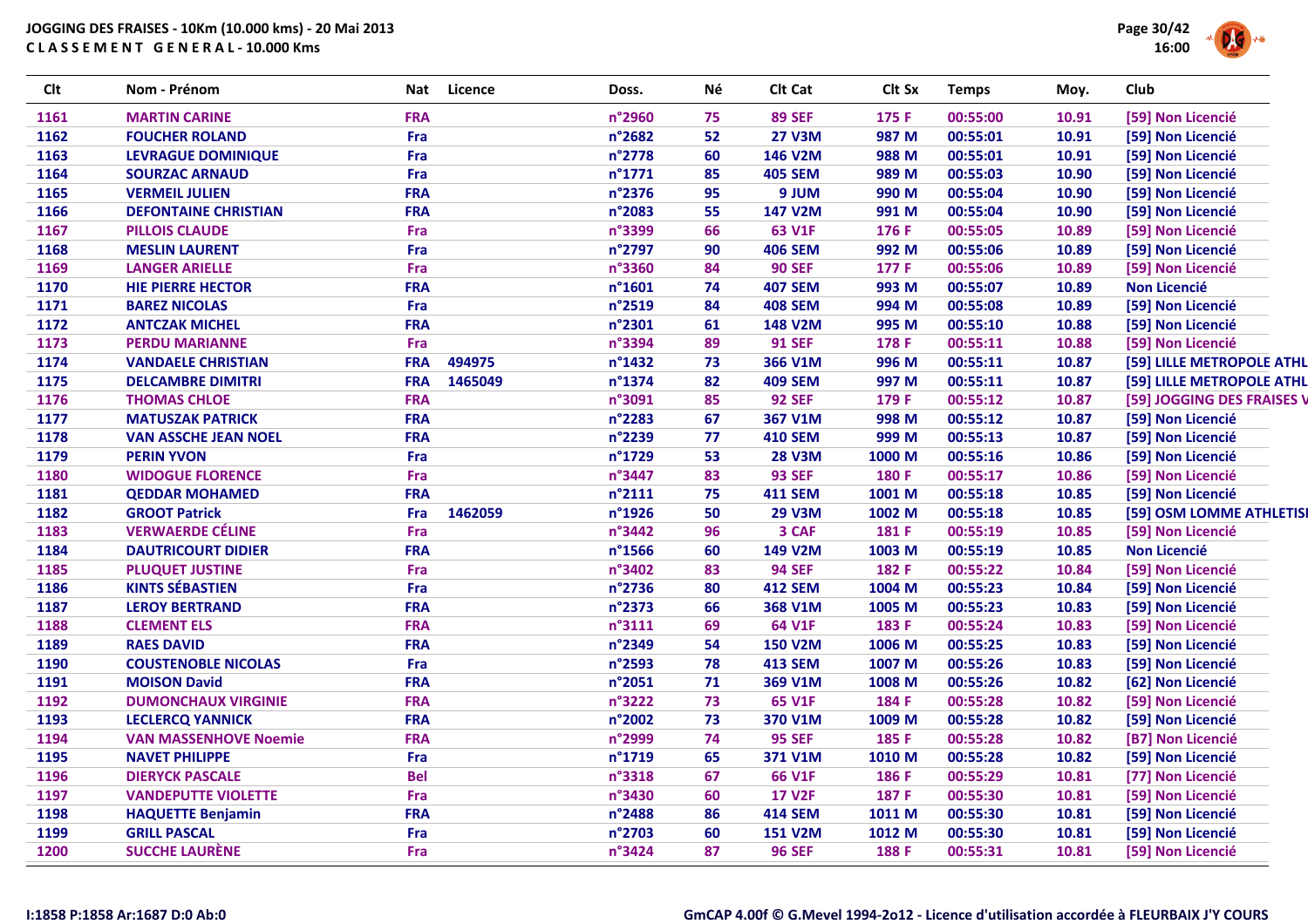

| <b>Clt</b> | Nom - Prénom                | <b>Nat</b> | Licence | Doss.  | Νé | Clt Cat        | Clt Sx            | <b>Temps</b> | Moy.  | Club                       |
|------------|-----------------------------|------------|---------|--------|----|----------------|-------------------|--------------|-------|----------------------------|
| 1201       | <b>MAERTEN PATRICK</b>      | Fra        |         | n°1843 | 61 | <b>152 V2M</b> | 1013 M            | 00:55:32     | 10.81 | [59] BECK-CRESPEL          |
| 1202       | <b>BENEYTON JEAN PIERRE</b> | <b>FRA</b> |         | n°2046 | 49 | <b>30 V3M</b>  | 1014 M            | 00:55:33     | 10.80 | [59] Non Licencié          |
| 1203       | <b>LOTA EMILIE</b>          | <b>Fra</b> |         | n°3375 | 80 | <b>97 SEF</b>  | 189 F             | 00:55:35     | 10.80 | [59] Non Licencié          |
| 1204       | <b>CLEENEWERCK ROMAIN</b>   | Fra        |         | n°1838 | 91 | <b>24 ESM</b>  | 1015 M            | 00:55:37     | 10.79 | [59] BECK-CRESPEL          |
| 1205       | <b>RIGAUT FRANCOISE</b>     | <b>FRA</b> | 1492918 | n°3123 | 51 | 3 V3F          | 190 F             | 00:55:39     | 10.78 | [59] OSM LOMME ATHLETISI   |
| 1206       | <b>DEN HAENE FLORIAN</b>    | Fra        |         | n°2631 | 96 | 15 CAM         | 1016 M            | 00:55:39     | 10.78 | [59] Non Licencié          |
| 1207       | <b>BOUCHERY Dominique</b>   | <b>Fra</b> | 1289442 | n°1916 | 52 | 31 V3M         | 1017 M            | 00:55:39     | 10.78 | [59] OSM LOMME ATHLETISI   |
| 1208       | <b>FOUCAUT ANTOINE</b>      | <b>FRA</b> | T183940 | n°2328 | 78 | <b>415 SEM</b> | 1018 <sub>M</sub> | 00:55:39     | 10.78 | [62] PASS'RUNNING          |
| 1209       | <b>VANTIEGHEM DIDIER</b>    | <b>Bel</b> |         | n°1797 | 78 | <b>416 SEM</b> | 1019 <sub>M</sub> | 00:55:40     | 10.78 | [18] Non Licencié          |
| 1210       | <b>BOSSERELLE Christine</b> | <b>FRA</b> |         | n°3085 | 66 | 67 V1F         | 191 F             | 00:55:41     | 10.78 | [59] JOGGING DES FRAISES V |
| 1211       | <b>CATOIRE CORINNE</b>      | <b>FRA</b> |         | n°3158 | 60 | <b>18 V2F</b>  | 192 F             | 00:55:43     | 10.77 | [59] AC CHAPELLOIS         |
| 1212       | <b>COLLIER DIDIER</b>       | <b>FRA</b> |         | n°2110 | 59 | <b>153 V2M</b> | 1020 M            | 00:55:44     | 10.77 | [59] Non Licencié          |
| 1213       | <b>GOBERT Gerard</b>        | <b>FRA</b> |         | n°2123 | 38 | 2 V4M          | 1021 M            | 00:55:44     | 10.77 | [59] Non Licencié          |
| 1214       | <b>SMIS Martial</b>         | <b>FRA</b> |         | n°2182 | 64 | 372 V1M        | 1022 M            | 00:55:44     | 10.77 | [62] Non Licencié          |
| 1215       | <b>CORDONNIER Etienne</b>   | <b>FRA</b> |         | n°2147 | 75 | <b>417 SEM</b> | 1023 M            | 00:55:45     | 10.76 | [59] Non Licencié          |
| 1216       | <b>PEREIRA HUGO</b>         | Fra        |         | n°1728 | 97 | 16 CAM         | 1024 M            | 00:55:47     | 10.76 | [59] Non Licencié          |
| 1217       | <b>CREVITS JEAN LUC</b>     | <b>FRA</b> |         | n°2346 |    | <b>418 SEM</b> | 1025 M            | 00:55:48     | 10.76 | [59] Non Licencié          |
| 1218       | <b>DECRUYENAERE CÉLINE</b>  | Fra        |         | n°3297 | 84 | <b>98 SEF</b>  | 193 F             | 00:55:48     | 10.75 | [59] Non Licencié          |
| 1219       | <b>PENEZ VALENTINE</b>      | Fra        |         | n°3393 | 93 | 3 ESF          | 194 F             | 00:55:49     | 10.75 | [59] Non Licencié          |
| 1220       | <b>DELLAY MATTHIEU</b>      | Fra        |         | n°2624 | 87 | <b>419 SEM</b> | 1026 M            | 00:55:49     | 10.75 | [59] Non Licencié          |
| 1221       | <b>FAVIER MELANIE</b>       | <b>Fra</b> |         | n°3329 | 79 | <b>99 SEF</b>  | 195 F             | 00:55:50     | 10.75 | [59] Non Licencié          |
| 1222       | <b>HOUSSIN JACQUES</b>      | <b>FRA</b> |         | n°1396 | 64 | 373 V1M        | 1027 M            | 00:55:50     | 10.75 | [59] JOGGING DES FRAISES V |
| 1223       | <b>LAVAL ALAIN</b>          | Fra        |         | n°1842 | 65 | 374 V1M        | 1028 M            | 00:55:52     | 10.74 | [59] BECK-CRESPEL          |
| 1224       | <b>MON VICHETRRA</b>        | <b>FRA</b> |         | n°2297 | 76 | <b>420 SEM</b> | 1029 M            | 00:55:54     | 10.74 | [59] Non Licencié          |
| 1225       | <b>BERROYER CHARLES</b>     | Fra        |         | n°2528 | 72 | 375 V1M        | 1030 M            | 00:55:55     | 10.73 | [62] Non Licencié          |
| 1226       | <b>DUTILLEUL Stephanie</b>  | <b>FRA</b> |         | n°3151 | 75 | <b>100 SEF</b> | 196 F             | 00:55:56     | 10.73 | [59] CE CARSAT             |
| 1227       | <b>HAYART FABIEN</b>        | Fra        |         | n°2714 | 87 | <b>421 SEM</b> | 1031 M            | 00:55:57     | 10.72 | [59] Non Licencié          |
| 1228       | <b>DARGENT Jean-pierre</b>  | Fra        | 164003  | n°1918 | 56 | <b>154 V2M</b> | 1032 M            | 00:55:58     | 10.72 | [59] OSM LOMME ATHLETISI   |
| 1229       | <b>PORCHET NICOLAS</b>      | Fra        |         | n°1741 | 81 | <b>422 SEM</b> | 1033 M            | 00:55:58     | 10.72 | [59] Non Licencié          |
| 1230       | <b>DESCAMPS THOMAS</b>      | <b>FRA</b> |         | n°2303 | 74 | <b>423 SEM</b> | 1034 M            | 00:55:59     | 10.72 | [59] OSM LOMME ATHLETISI   |
| 1231       | <b>VOLCKAERT STEPHANE</b>   | <b>FRA</b> |         | n°1424 | 67 | 376 V1M        | 1035 M            | 00:55:59     | 10.72 | [59] ACFNPC                |
| 1232       | <b>MARION JEAN MARIE</b>    | <b>FRA</b> |         | n°2343 |    | <b>424 SEM</b> | 1036 M            | 00:55:59     | 10.72 | [59] Non Licencié          |
| 1233       | <b>COMBE FLORENCE</b>       | <b>FRA</b> |         | n°3119 | 69 | <b>68 V1F</b>  | 197 F             | 00:56:00     | 10.72 | [59] Non Licencié          |
| 1234       | <b>COUSTENOBLE BERNARD</b>  | <b>FRA</b> |         | n°2049 | 68 | 377 V1M        | 1037 M            | 00:56:01     | 10.71 | [59] Non Licencié          |
| 1235       | <b>DECOOL SYLVIE</b>        | Fra        |         | n°3295 | 58 | <b>19 V2F</b>  | 198 F             | 00:56:01     | 10.71 | [62] Non Licencié          |
| 1236       | <b>LECLERCQ LAURENT</b>     | Fra        |         | n°2754 | 75 | <b>425 SEM</b> | 1038 M            | 00:56:02     | 10.71 | [59] Non Licencié          |
| 1237       | <b>VAILLANT Claire</b>      | Fra        | 1021225 | n°3482 | 61 | <b>20 V2F</b>  | 199 F             | 00:56:03     | 10.71 | [59] OSM LOMME ATHLETISI   |
| 1238       | <b>PICARD ANNICK</b>        | Fra        |         | n°3397 | 61 | <b>21 V2F</b>  | 200 F             | 00:56:03     | 10.70 | [59] Non Licencié          |
| 1239       | <b>MOREL JEAN</b>           | Fra        |         | n°1712 | 68 | 378 V1M        | 1039 M            | 00:56:04     | 10.70 | [59] Non Licencié          |
| 1240       | <b>PERROT Marion</b>        | Fra        | 1527609 | n°3479 | 78 | <b>101 SEF</b> | 201 F             | 00:56:05     | 10.70 | [59] OSM LOMME ATHLETISI   |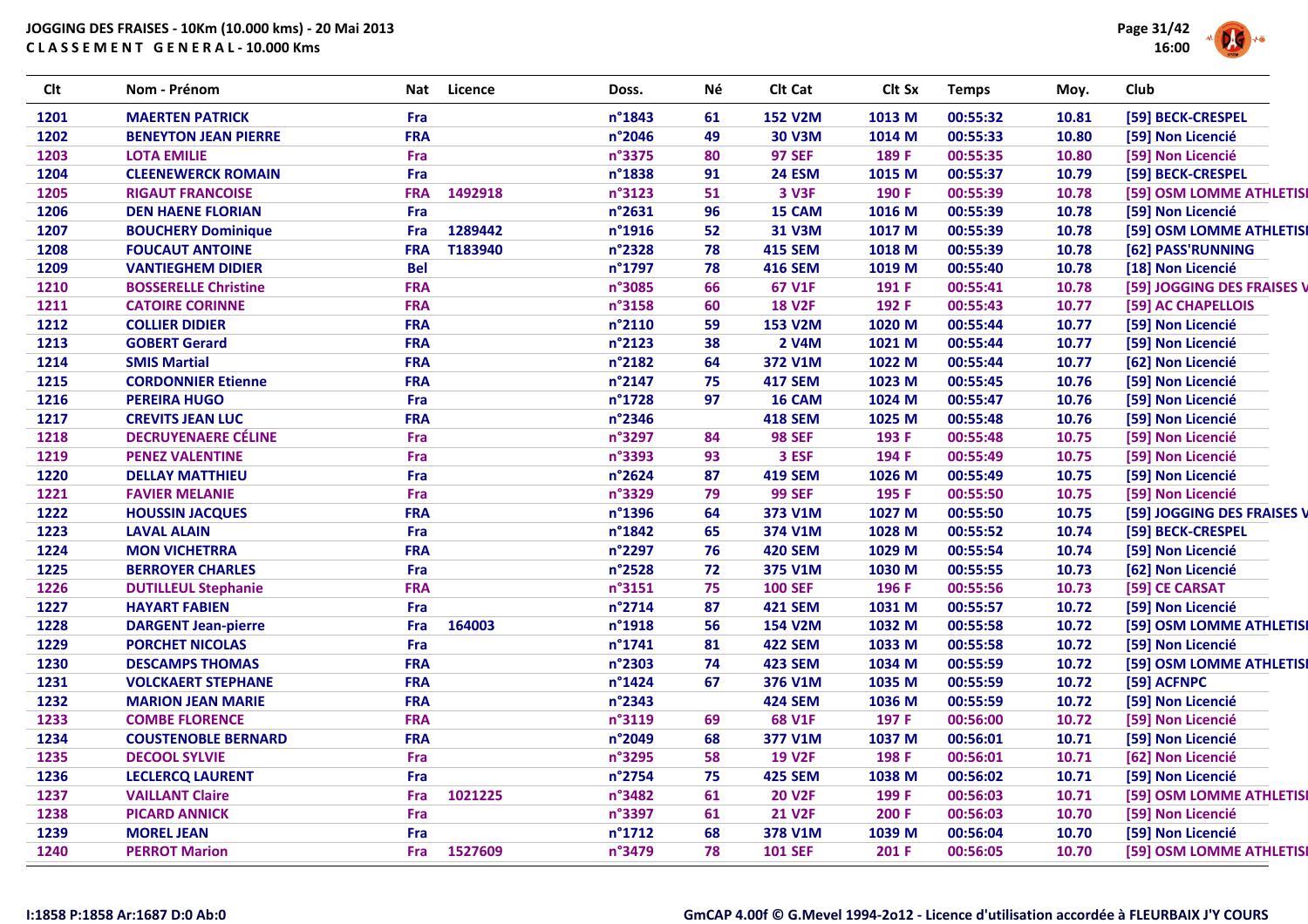

| <b>Clt</b> | Nom - Prénom                    | Nat        | <b>Licence</b> | Doss.  | Né | Clt Cat        | Clt Sx | <b>Temps</b> | Moy.  | Club                      |
|------------|---------------------------------|------------|----------------|--------|----|----------------|--------|--------------|-------|---------------------------|
| 1241       | <b>TRILLON Stephane</b>         | <b>FRA</b> |                | n°2073 | 70 | 379 V1M        | 1040 M | 00:56:05     | 10.70 | [62] Non Licencié         |
| 1242       | <b>RATEL LUCIEN</b>             | <b>FRA</b> |                | n°1750 | 42 | 3 V4M          | 1041 M | 00:56:05     | 10.70 | [62] Non Licencié         |
| 1243       | <b>PETIT Sabine</b>             | <b>FRA</b> |                | n°3084 | 71 | 69 V1F         | 202 F  | 00:56:06     | 10.70 | [60] Non Licencié         |
| 1244       | <b>BILLIAU MAGALIE</b>          | Fra        |                | n°3503 | 72 | <b>70 V1F</b>  | 203 F  | 00:56:07     | 10.69 | [59] Non Licencié         |
| 1245       | <b>DIXS GUILLAUME</b>           | <b>FRA</b> |                | n°1460 | 79 | <b>426 SEM</b> | 1042 M | 00:56:08     | 10.69 | [59] LFB                  |
| 1246       | <b>CATTEAU PASCAL</b>           | <b>FRA</b> |                | n°2481 | 63 | <b>155 V2M</b> | 1043 M | 00:56:08     | 10.69 | [59] Non Licencié         |
| 1247       | <b>MACKOWIAK ANNE SOPHIE</b>    | Fra        |                | n°3377 | 69 | <b>71 V1F</b>  | 204 F  | 00:56:09     | 10.69 | [59] Non Licencié         |
| 1248       | <b>PICHOT Estelle</b>           | <b>FRA</b> |                | n°3104 | 77 | <b>102 SEF</b> | 205 F  | 00:56:10     | 10.68 | [59] Non Licencié         |
| 1249       | <b>LESCROART CHRISTOPHE</b>     | <b>FRA</b> |                | n°2280 |    | <b>427 SEM</b> | 1044 M | 00:56:10     | 10.68 | [59] Non Licencié         |
| 1250       | <b>PERRAUD Anne</b>             | <b>FRA</b> |                | n°2989 | 65 | <b>72 V1F</b>  | 206 F  | 00:56:11     | 10.68 | [59] Non Licencié         |
| 1251       | <b>NOENECLAEY Regis</b>         | <b>FRA</b> |                | n°2459 | 46 | <b>32 V3M</b>  | 1045 M | 00:56:13     | 10.67 | [59] Non Licencié         |
| 1252       | <b>LERMINET DENIS</b>           | Fra        |                | n°2772 | 64 | 380 V1M        | 1046 M | 00:56:14     | 10.67 | [59] Non Licencié         |
| 1253       | <b>ANDRE CHANTEUR FRANCOISE</b> | <b>FRA</b> | 1291450        | n°3142 | 64 | <b>73 V1F</b>  | 207 F  | 00:56:15     | 10.67 | [59] CS IBM NORD NORMAN   |
| 1254       | <b>GASSE Marie</b>              | <b>FRA</b> |                | n°3078 | 60 | <b>22 V2F</b>  | 208 F  | 00:56:15     | 10.67 | [59] Non Licencié         |
| 1255       | <b>VERSTAEVEL CÉCILE</b>        | Fra        |                | n°3441 | 71 | <b>74 V1F</b>  | 209 F  | 00:56:15     | 10.67 | [62] Non Licencié         |
| 1256       | <b>BURTON CAROLINE</b>          | Fra        |                | n°3263 | 74 | <b>103 SEF</b> | 210 F  | 00:56:16     | 10.67 | [59] Non Licencié         |
| 1257       | <b>LECLERCQ MARC</b>            | Fra        |                | n°2755 | 46 | <b>33 V3M</b>  | 1047 M | 00:56:17     | 10.66 | [59] Non Licencié         |
| 1258       | <b>ANDRE KARINE</b>             | Fra        |                | n°3242 | 72 | <b>75 V1F</b>  | 211 F  | 00:56:17     | 10.66 | [59] Non Licencié         |
| 1259       | <b>DUCAMP Jean-Marc</b>         | Fra        | 1116733        | n°1856 | 67 | 381 V1M        | 1048 M | 00:56:18     | 10.66 | [59] COURIR ENSEMBLE SNC  |
| 1260       | <b>FORTUNA ISABELLE</b>         | Fra        |                | n°3332 | 65 | <b>76 V1F</b>  | 212 F  | 00:56:18     | 10.66 | [59] Non Licencié         |
| 1261       | <b>MELCHERS DAMIEN</b>          | <b>FRA</b> |                | n°2106 | 57 | <b>156 V2M</b> | 1049 M | 00:56:25     | 10.64 | [59] WATT FOOTING         |
| 1262       | <b>VERBEKE JULIE</b>            | Fra        |                | n°3437 | 88 | <b>104 SEF</b> | 213 F  | 00:56:29     | 10.62 | [59] Non Licencié         |
| 1263       | <b>DELOFFRE VERONIQUE</b>       | <b>FRA</b> |                | n°3132 | 63 | <b>23 V2F</b>  | 214 F  | 00:56:30     | 10.62 | [59] Non Licencié         |
| 1264       | <b>FOURNIER NATHALIE</b>        | <b>FRA</b> |                | n°3152 | 72 | <b>77 V1F</b>  | 215 F  | 00:56:31     | 10.62 | [59] AS RUNNING LFB       |
| 1265       | <b>MASSET PIERRE</b>            | Fra        |                | n°2792 | 94 | <b>10 JUM</b>  | 1050 M | 00:56:32     | 10.62 | [59] Non Licencié         |
| 1266       | <b>DEZETTER Elodie</b>          | <b>FRA</b> |                | n°3014 | 82 | <b>105 SEF</b> | 216 F  | 00:56:32     | 10.61 | [59] Non Licencié         |
| 1267       | <b>COCQUEEL YOLAINE</b>         | Fra        |                | n°3283 | 75 | <b>106 SEF</b> | 217 F  | 00:56:33     | 10.61 | [59] Non Licencié         |
| 1268       | <b>COPPIN CORINNE</b>           | Fra        |                | n°3286 | 72 | <b>78 V1F</b>  | 218 F  | 00:56:35     | 10.61 | [62] Non Licencié         |
| 1269       | <b>PRUVOST GUY</b>              | Fra        |                | n°1744 | 47 | 34 V3M         | 1051 M | 00:56:41     | 10.59 | [59] Non Licencié         |
| 1270       | <b>DEPREZ PIERRE</b>            | <b>FRA</b> |                | n°2001 | 92 | <b>25 ESM</b>  | 1052 M | 00:56:42     | 10.58 | [59] Non Licencié         |
| 1271       | <b>DAUCHY LISE</b>              | <b>FRA</b> | 1486000        | n°3453 | 85 | <b>107 SEF</b> | 219 F  | 00:56:44     | 10.58 | [59] LILLE METROPOLE ATHL |
| 1272       | <b>DHOOGHE CEDRIC</b>           | <b>FRA</b> |                | n°1604 | 76 | <b>428 SEM</b> | 1053 M | 00:56:47     | 10.57 | <b>Non Licencié</b>       |
| 1273       | <b>ROUTEAU Helene</b>           | <b>FRA</b> |                | n°3046 | 82 | <b>108 SEF</b> | 220 F  | 00:56:47     | 10.57 | [80] Non Licencié         |
| 1274       | <b>PENNEL LOIC</b>              | <b>FRA</b> |                | n°2344 | 73 | 382 V1M        | 1054 M | 00:56:47     | 10.57 | [59] CORPO DECATHLON      |
| 1275       | <b>CACHERAT THIERRY</b>         | Fra        | T181051        | n°1938 | 71 | 383 V1M        | 1055 M | 00:56:54     | 10.55 | [59] PASS'RUNNING         |
| 1276       | <b>JOVENET FRISCH NATHALIE</b>  | <b>FRA</b> |                | n°2964 | 65 | <b>79 V1F</b>  | 221 F  | 00:56:54     | 10.55 | [59] Non Licencié         |
| 1277       | <b>CERVEAUX ESTELLE</b>         | Fra        |                | n°3274 | 70 | 80 V1F         | 222 F  | 00:56:55     | 10.54 | [59] Non Licencié         |
| 1278       | <b>BONNEROT CHARLOTTE</b>       | <b>FRA</b> |                | n°3116 | 86 | <b>109 SEF</b> | 223 F  | 00:56:55     | 10.54 | [59] Non Licencié         |
| 1279       | <b>MURPHY Laura</b>             | <b>FRA</b> |                | n°3045 | 83 | <b>110 SEF</b> | 224 F  | 00:56:55     | 10.54 | [59] Non Licencié         |
| 1280       | <b>DEFROMONT JEAN-LUC</b>       | Fra        |                | n°2609 | 57 | <b>157 V2M</b> | 1056 M | 00:56:57     | 10.54 | [59] Non Licencié         |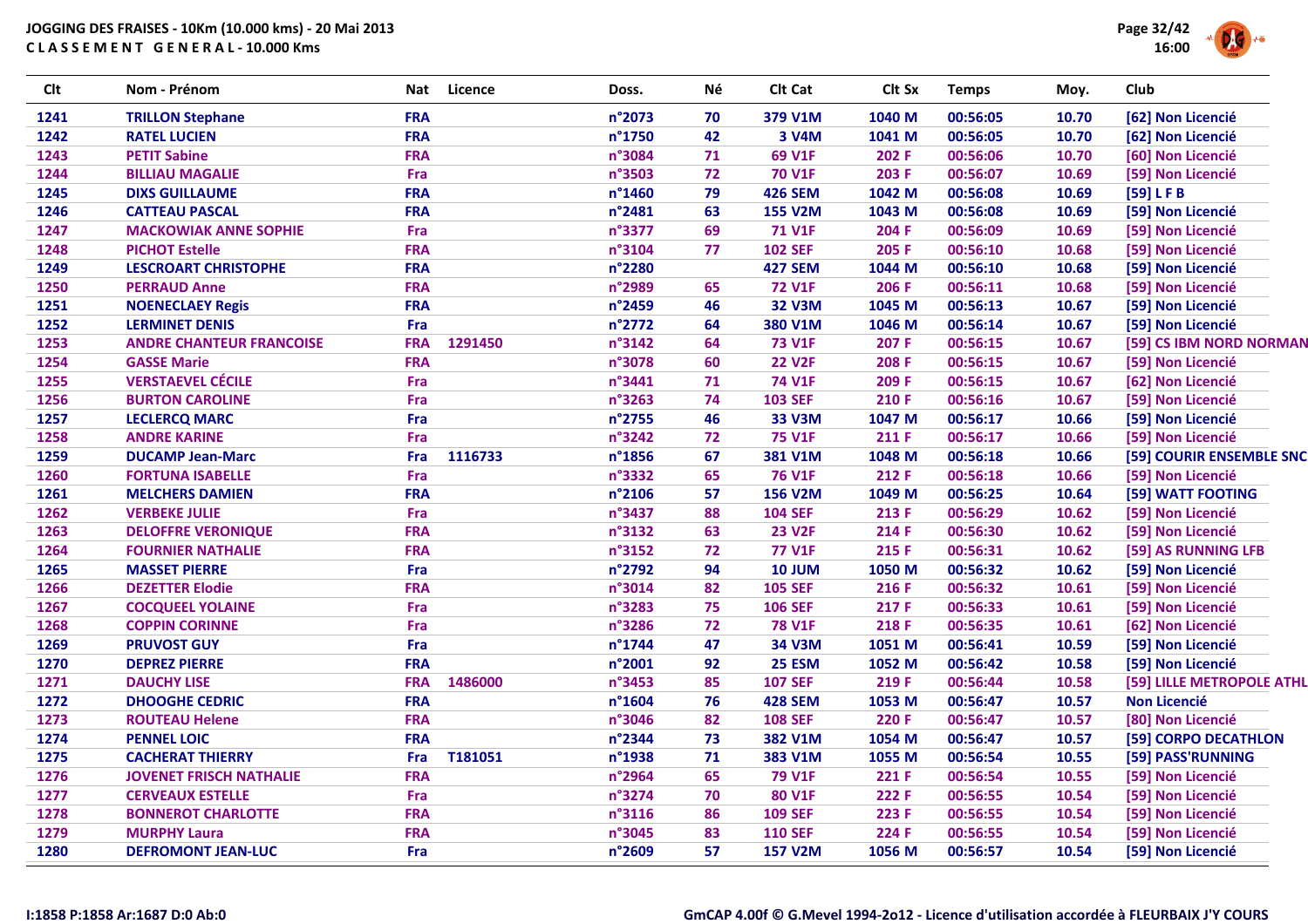

| <b>Clt</b> | Nom - Prénom                      | <b>Nat</b> | Licence | Doss.  | Né | Clt Cat        | Clt Sx            | <b>Temps</b> | Moy.  | Club                       |
|------------|-----------------------------------|------------|---------|--------|----|----------------|-------------------|--------------|-------|----------------------------|
| 1281       | <b>DEPOORTER LAURENT</b>          | Fra        |         | n°1840 | 70 | 384 V1M        | 1057 M            | 00:57:05     | 10.51 | [59] BECK-CRESPEL          |
| 1282       | <b>NYS PASCALINE</b>              | <b>FRA</b> |         | n°3075 | 79 | <b>111 SEF</b> | 225 F             | 00:57:05     | 10.51 | [59] Non Licencié          |
| 1283       | <b>CORDONNIER Virginie</b>        | <b>FRA</b> |         | n°3105 | 77 | <b>112 SEF</b> | 226 F             | 00:57:06     | 10.51 | [59] Non Licencié          |
| 1284       | <b>KOVACIC RODOLPHE</b>           | Fra        |         | n°2738 | 70 | 385 V1M        | 1058 M            | 00:57:06     | 10.51 | [62] Non Licencié          |
| 1285       | <b>MONSOREZ Catherine</b>         | <b>FRA</b> |         | n°3029 | 59 | <b>24 V2F</b>  | 227 F             | 00:57:09     | 10.50 | [59] Non Licencié          |
| 1286       | <b>BERCHICHE GERALDINE</b>        | <b>FRA</b> | 1495447 | n°3193 | 79 | <b>113 SEF</b> | 228 F             | 00:57:09     | 10.50 | [59] JOGGING AVENTURE RC   |
| 1287       | <b>PAINDAVOINE PASCAL</b>         | Fra        |         | n°1724 | 61 | <b>158 V2M</b> | 1059 M            | 00:57:10     | 10.50 | [59] Non Licencié          |
| 1288       | <b>GROOTJANS Delphine</b>         | <b>FRA</b> |         | n°3224 | 76 | <b>114 SEF</b> | 229 F             | 00:57:11     | 10.49 | [59] LES ATREBATES DE VERL |
| 1289       | <b>DRIQUE FREDERIC</b>            | Fra        |         | n°2654 | 66 | 386 V1M        | 1060 M            | 00:57:12     | 10.49 | [59] Non Licencié          |
| 1290       | <b>RUCKEBUSCH MARIE-CHRISTINE</b> | <b>FRA</b> |         | n°3090 | 71 | 81 V1F         | 230 F             | 00:57:12     | 10.49 | [59] JOGGING DES FRAISES V |
| 1291       | <b>DELOFFRE LUCIE</b>             | <b>FRA</b> |         | n°3131 | 92 | 4 ESF          | 231 F             | 00:57:13     | 10.49 | [59] Non Licencié          |
| 1292       | <b>SILVERT AMÉLIE</b>             | Fra        |         | n°3420 | 68 | 82 V1F         | 232 F             | 00:57:13     | 10.49 | [59] Non Licencié          |
| 1293       | <b>LEMPIERE MARCELLE</b>          | <b>FRA</b> |         | n°3073 | 63 | <b>25 V2F</b>  | 233 F             | 00:57:13     | 10.49 | [59] Non Licencié          |
| 1294       | <b>BOUTELIER ARNAUD</b>           | Fra        |         | n°2547 | 78 | <b>429 SEM</b> | 1061 M            | 00:57:15     | 10.48 | [59] Non Licencié          |
| 1295       | <b>ANDRYS CAROLINE</b>            | Fra        |         | n°3243 | 72 | 83 V1F         | 234 F             | 00:57:15     | 10.48 | [59] Non Licencié          |
| 1296       | <b>ERADES MANUEL</b>              | Fra        |         | n°2671 | 62 | <b>159 V2M</b> | 1062 M            | 00:57:16     | 10.48 | [59] Non Licencié          |
| 1297       | <b>CARPENTIER RAYMOND</b>         | <b>FRA</b> |         | n°2104 | 56 | <b>160 V2M</b> | 1063 M            | 00:57:16     | 10.48 | [59] WATT FOOTING          |
| 1298       | <b>HETROIT FREDERIC</b>           | Fra        |         | n°2721 | 73 | 387 V1M        | 1064 M            | 00:57:17     | 10.48 | [62] Non Licencié          |
| 1299       | <b>LANGAGNE Françoise</b>         | <b>FRA</b> |         | n°3150 | 61 | <b>26 V2F</b>  | 235 F             | 00:57:18     | 10.47 | [59] SRDDK                 |
| 1300       | <b>VANSTEENKISTE DAVID</b>        | <b>FRA</b> |         | n°2298 | 76 | <b>430 SEM</b> | 1065 M            | 00:57:20     | 10.47 | [59] Non Licencié          |
| 1301       | <b>DORP SEVERINE</b>              | <b>FRA</b> |         | n°3115 | 77 | <b>115 SEF</b> | 236 F             | 00:57:20     | 10.47 | [59] Non Licencié          |
| 1302       | <b>DAIX EMMANUEL</b>              | <b>FRA</b> |         | n°2174 | 76 | <b>431 SEM</b> | 1066 <sub>M</sub> | 00:57:22     | 10.46 | [59] GSLCL                 |
| 1303       | <b>BLANCHE BARBAT MARIE</b>       | <b>FRA</b> |         | n°3102 | 80 | <b>116 SEF</b> | 237 F             | 00:57:23     | 10.46 | [62] LES ATREBATES DE VERL |
| 1304       | <b>ZAPOTINY YANNICK</b>           | Fra        | 704116  | n°3501 | 71 | 84 V1F         | 238 F             | 00:57:24     | 10.45 | [59] US MARQUETTE          |
| 1305       | <b>CATTIAUX CHRISTINE</b>         | Fra        |         | n°3272 | 66 | 85 V1F         | 239 F             | 00:57:24     | 10.45 | [59] Non Licencié          |
| 1306       | <b>PHILIPPART JEAN-LUC</b>        | <b>FRA</b> | T236016 | n°1362 | 60 | <b>161 V2M</b> | 1067 M            | 00:57:28     | 10.44 | [B7] PASS'RUNNING          |
| 1307       | <b>SILVERT DIDIER</b>             | Fra        |         | n°1764 | 67 | 388 V1M        | 1068 M            | 00:57:30     | 10.44 | [59] Non Licencié          |
| 1308       | <b>DOUET JUSTINE</b>              | Fra        |         | n°3322 | 90 | <b>117 SEF</b> | 240 F             | 00:57:30     | 10.44 | [59] Non Licencié          |
| 1309       | <b>RASSALLE PATRICIA</b>          | <b>BEL</b> |         | n°2975 | 67 | <b>86 V1F</b>  | 241 F             | 00:57:32     | 10.43 | [B7] Non Licencié          |
| 1310       | <b>PEREIRA CATHERINE</b>          | Fra        |         | n°3395 | 72 | 87 V1F         | 242 F             | 00:57:33     | 10.43 | [59] Non Licencié          |
| 1311       | <b>ROGALSKI JEROME</b>            | Fra        |         | n°1996 | 72 | 389 V1M        | 1069 M            | 00:57:33     | 10.43 | [62] Non Licencié          |
| 1312       | <b>BACHELET MICHEL</b>            | Fra        |         | n°2512 | 57 | <b>162 V2M</b> | 1070 M            | 00:57:34     | 10.42 | [59] Non Licencié          |
| 1313       | <b>GAILLARD FRANCOISE</b>         | <b>FRA</b> |         | n°3164 | 63 | <b>27 V2F</b>  | 243 F             | 00:57:34     | 10.42 | [59] PGI FRANCE            |
| 1314       | <b>DENAES GAËLLE</b>              | Fra        |         | n°3311 | 86 | <b>118 SEF</b> | 244 F             | 00:57:35     | 10.42 | [31] Non Licencié          |
| 1315       | <b>FOUCART CORINE</b>             | <b>FRA</b> | 1327322 | n°3182 | 72 | <b>88 V1F</b>  | 245 F             | 00:57:37     | 10.41 | [59] ATHLETISME CLUB SECLI |
| 1316       | <b>ROYE CHARLOTTE</b>             | <b>FRA</b> | 1517928 | n°3183 | 81 | <b>119 SEF</b> | 246 F             | 00:57:37     | 10.41 | [59] ATHLETISME CLUB SECLI |
| 1317       | <b>LÉCRIGNY JULIETTE</b>          | Fra        |         | n°3366 | 78 | <b>120 SEF</b> | 247 F             | 00:57:38     | 10.41 | [59] Non Licencié          |
| 1318       | <b>MAHIEU ANDRE</b>               | <b>FRA</b> |         | n°2167 | 61 | <b>163 V2M</b> | 1071 M            | 00:57:39     | 10.41 | [59] AG2RLAMONDIALE        |
| 1319       | <b>LING ISABELLE</b>              | Fra        |         | n°3369 | 71 | 89 V1F         | 248 F             | 00:57:40     | 10.41 | [59] Non Licencié          |
| 1320       | <b>DECORNET DAVID</b>             | <b>FRA</b> |         | n°2379 | 70 | 390 V1M        | 1072 M            | 00:57:43     | 10.40 | [59] Non Licencié          |
|            |                                   |            |         |        |    |                |                   |              |       |                            |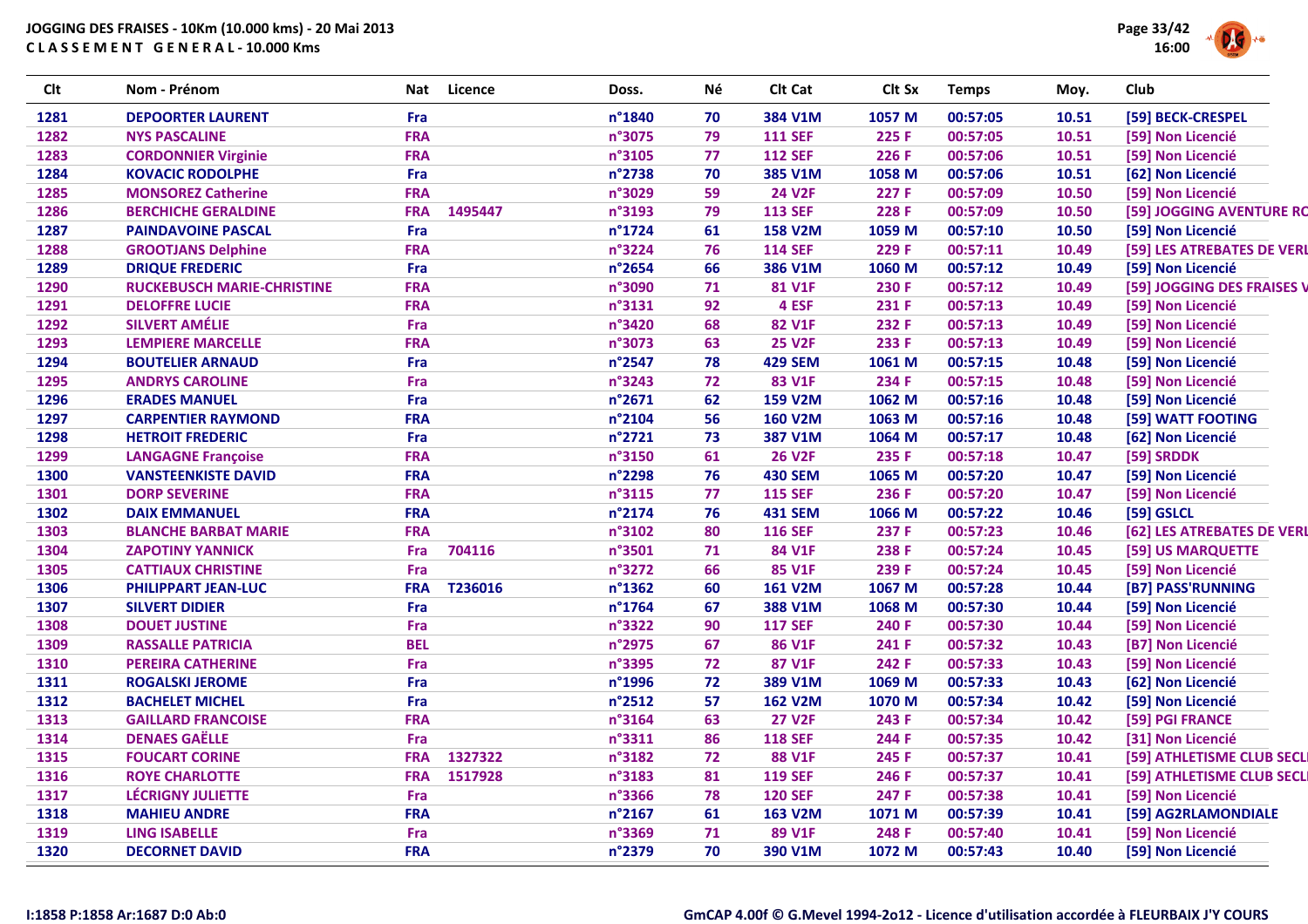

| <b>Clt</b> | Nom - Prénom                           | Nat        | Licence | Doss.  | Né | Clt Cat        | Clt Sx            | <b>Temps</b> | Moy.  | Club                       |
|------------|----------------------------------------|------------|---------|--------|----|----------------|-------------------|--------------|-------|----------------------------|
| 1321       | <b>PLANCKE Daniel</b>                  | <b>FRA</b> |         | n°2097 | 65 | 391 V1M        | 1073 M            | 00:57:43     | 10.40 | [59] Non Licencié          |
| 1322       | <b>BECUWE ROMAIN</b>                   | <b>FRA</b> |         | n°2335 | 88 | <b>432 SEM</b> | 1074 M            | 00:57:46     | 10.39 | [59] Non Licencié          |
| 1323       | <b>COLPIN MICHAËL</b>                  | Fra        |         | n°2585 | 74 | <b>433 SEM</b> | 1075 M            | 00:57:46     | 10.39 | [59] Non Licencié          |
| 1324       | <b>COLIN EMMANUEL</b>                  | Fra        |         | n°2583 | 70 | 392 V1M        | 1076 M            | 00:57:46     | 10.39 | [59] Non Licencié          |
| 1325       | <b>TOUSSAINT JEAN-LUC</b>              | Fra        |         | n°1780 | 61 | 164 V2M        | 1077 M            | 00:57:47     | 10.39 | [59] Non Licencié          |
| 1326       | <b>DEGUFFROY Julien</b>                | <b>FRA</b> |         | n°2207 | 83 | <b>434 SEM</b> | 1078 M            | 00:57:48     | 10.38 | [59] TOLATHLON             |
| 1327       | <b>CORNILLE Cecile</b>                 | <b>FRA</b> |         | n°3077 | 86 | <b>121 SEF</b> | 249 F             | 00:57:50     | 10.38 | [59] Non Licencié          |
| 1328       | <b>MANIEZ Laurent</b>                  | <b>FRA</b> |         | n°2190 | 62 | <b>165 V2M</b> | 1079 M            | 00:57:52     | 10.37 | [59] Non Licencié          |
| 1329       | <b>JAMBET JEAN-CHRISTOPHE</b>          | Fra        |         | n°2731 | 79 | <b>435 SEM</b> | 1080 M            | 00:57:55     | 10.36 | [59] Non Licencié          |
| 1330       | <b>COOREVITS LAURENT</b>               | <b>FRA</b> |         | n°2025 | 68 | 393 V1M        | 1081 M            | 00:57:57     | 10.36 | [59] Non Licencié          |
| 1331       | <b>CARDINAEL Cloe</b>                  | <b>FRA</b> |         | n°3143 |    | <b>122 SEF</b> | 250 F             | 00:57:59     | 10.35 | [59] CH SECLIN             |
| 1332       | <b>SCHACHT Aurelie</b>                 | <b>FRA</b> |         | n°3191 | 88 | <b>123 SEF</b> | 251 F             | 00:58:00     | 10.35 | [59] Non Licencié          |
| 1333       | <b>VERPLANCKE PHILIPPE</b>             | Fra        |         | n°1804 | 56 | <b>166 V2M</b> | 1082 M            | 00:58:00     | 10.35 | [59] Non Licencié          |
| 1334       | <b>BERNARD Emmanuel</b>                | <b>FRA</b> |         | n°2472 | 59 | <b>167 V2M</b> | 1083 M            | 00:58:01     | 10.34 | [59] Non Licencié          |
| 1335       | <b>PILLIARD FLORENCE</b>               | Fra        |         | n°3398 | 79 | <b>124 SEF</b> | 252 F             | 00:58:01     | 10.34 | [59] Non Licencié          |
| 1336       | <b>GUSTIN OLIVIER</b>                  | <b>FRA</b> |         | n°2114 | 79 | <b>436 SEM</b> | 1084 M            | 00:58:04     | 10.34 | [B7] Non Licencié          |
| 1337       | <b>RAMBUR ALICE</b>                    | Fra        |         | n°3405 | 85 | <b>125 SEF</b> | 253 F             | 00:58:04     | 10.33 | [59] Non Licencié          |
| 1338       | <b>BERNASCONI SOPHIE</b>               | <b>FRA</b> |         | n°3203 | 72 | <b>90 V1F</b>  | 254 F             | 00:58:05     | 10.33 | <b>Non Licencié</b>        |
| 1339       | <b>RODRIGUES Michel</b>                | Fra        |         | n°1863 | 55 | <b>168 V2M</b> | 1085 M            | 00:58:07     | 10.33 | [59] COURIR ENSEMBLE SNC   |
| 1340       | <b>MAHIEUX LAETITIA</b>                | <b>FRA</b> |         | n°3163 | 72 | <b>91 V1F</b>  | 255 F             | 00:58:07     | 10.32 | [59] AC CHAPELLOIS         |
| 1341       | <b>PERUN Colette</b>                   | <b>FRA</b> |         | n°3169 | 71 | <b>92 V1F</b>  | 256 F             | 00:58:08     | 10.32 | [59] Non Licencié          |
| 1342       | <b>DEMAILLY Christine</b>              | <b>FRA</b> |         | n°3007 | 80 | <b>126 SEF</b> | 257 F             | 00:58:10     | 10.32 | [59] Non Licencié          |
| 1343       | <b>SALAZAR Lucilia</b>                 | <b>FRA</b> |         | n°3040 | 76 | <b>127 SEF</b> | 258 F             | 00:58:12     | 10.31 | [59] SECTION JOGGING CE TH |
| 1344       | <b>DUYCK HÉLÈNE</b>                    | Fra        |         | n°3327 | 75 | <b>128 SEF</b> | 259 F             | 00:58:14     | 10.31 | [59] Non Licencié          |
| 1345       | <b>LEMAHIEU Christine</b>              | <b>FRA</b> |         | n°2976 | 65 | <b>93 V1F</b>  | 260 F             | 00:58:14     | 10.30 | [59] Non Licencié          |
| 1346       | <b>DUFRESNE CHRISTOPHE</b>             | Fra        |         | n°2661 | 72 | 394 V1M        | 1086 M            | 00:58:14     | 10.30 | [62] Non Licencié          |
| 1347       | <b>GUISE STEPHANE</b>                  | Fra        |         | n°1992 | 69 | 395 V1M        | 1087 M            | 00:58:16     | 10.30 | [59] Non Licencié          |
| 1348       | <b>LEROY DELPHINE</b>                  | <b>FRA</b> |         | n°3209 | 75 | <b>129 SEF</b> | 261 F             | 00:58:17     | 10.30 | <b>Non Licencié</b>        |
| 1349       | <b>GRYMONPREZ ROXANE</b>               | <b>FRA</b> | 1358829 | n°3010 | 73 | <b>94 V1F</b>  | 262 F             | 00:58:17     | 10.30 | [59] LILLE METROPOLE ATHL  |
| 1350       | <b>GENDRIN PIERRE</b>                  | Fra        |         | n°1841 | 69 | 396 V1M        | 1088 <sub>M</sub> | 00:58:18     | 10.29 | [59] BECK-CRESPEL          |
| 1351       | <b>DEMARET SCHNEIDER VIRGINIE</b>      | <b>FRA</b> |         | n°3109 | 69 | <b>95 V1F</b>  | 263 F             | 00:58:21     | 10.28 | [59] Non Licencié          |
| 1352       | <b>MAC DUCH'NORD CATALDO CHIARENZA</b> | Ita        |         | n°2782 | 64 | 397 V1M        | 1089 M            | 00:58:21     | 10.28 | [59] Non Licencié          |
| 1353       | <b>GORWECKI STÉPHANIE</b>              | Fra        |         | n°3341 | 75 | <b>130 SEF</b> | 264 F             | 00:58:24     | 10.28 | [59] Non Licencié          |
| 1354       | <b>DALMAYRAC Cecilia</b>               | <b>FRA</b> |         | n°3036 | 76 | <b>131 SEF</b> | 265 F             | 00:58:25     | 10.27 | [59] Non Licencié          |
| 1355       | <b>BIECQ SERGE</b>                     | <b>FRA</b> |         | n°2089 | 67 | 398 V1M        | 1090 M            | 00:58:31     | 10.26 | [59] Non Licencié          |
| 1356       | <b>DUBRAY FLORENT</b>                  | <b>FRA</b> |         | n°2122 | 64 | 399 V1M        | 1091 M            | 00:58:31     | 10.25 | [59] Non Licencié          |
| 1357       | <b>PAYEN KEVIN</b>                     | Fra        |         | n°1726 | 83 | <b>437 SEM</b> | 1092 M            | 00:58:32     | 10.25 | [59] Non Licencié          |
| 1358       | <b>POLLEZ BRUNO</b>                    | <b>FRA</b> |         | n°2356 | 55 | <b>169 V2M</b> | 1093 M            | 00:58:34     | 10.25 | [59] Non Licencié          |
| 1359       | <b>VIDAL JEAN PHILIPPE</b>             | <b>FRA</b> |         | n°2352 |    | <b>438 SEM</b> | 1094 M            | 00:58:35     | 10.24 | [59] Non Licencié          |
| 1360       | <b>KANE Mariame</b>                    | <b>Fra</b> | 496133  | n°3478 | 55 | <b>28 V2F</b>  | 266 F             | 00:58:36     | 10.24 | [59] OSM LOMME ATHLETISI   |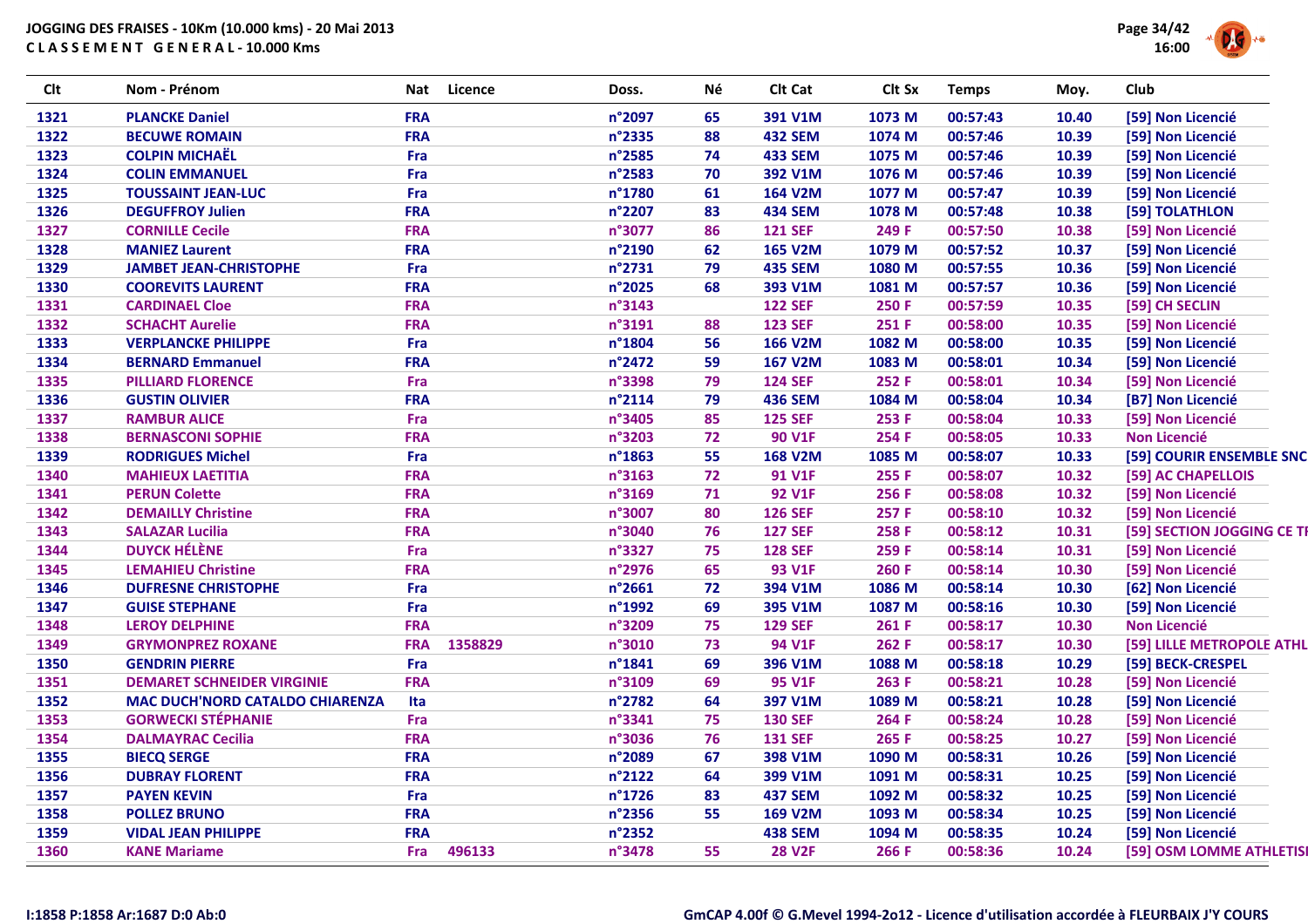

| <b>Clt</b> | Nom - Prénom                    | Nat        | <b>Licence</b> | Doss.            | Né | Clt Cat        | Clt Sx | <b>Temps</b> | Moy.  | Club                       |
|------------|---------------------------------|------------|----------------|------------------|----|----------------|--------|--------------|-------|----------------------------|
| 1361       | <b>FIEVET PAULINE</b>           | Fra        |                | n°3330           | 84 | <b>132 SEF</b> | 267 F  | 00:58:39     | 10.23 | [59] Non Licencié          |
| 1362       | <b>ROYER CELINE</b>             | <b>FRA</b> |                | n°2961           | 81 | <b>133 SEF</b> | 268 F  | 00:58:39     | 10.23 | [59] Non Licencié          |
| 1363       | <b>MAROYE THIERRY</b>           | <b>FRA</b> |                | n°2789           | 69 | 400 V1M        | 1095 M | 00:58:40     | 10.23 | [59] Non Licencié          |
| 1364       | <b>CIESIELSKI CAROLE</b>        | <b>FRA</b> |                | n°3039           | 66 | <b>96 V1F</b>  | 269 F  | 00:58:41     | 10.23 | [59] Non Licencié          |
| 1365       | <b>RODRIGUES EMMANUEL</b>       | <b>FRA</b> |                | n°2231           | 88 | <b>439 SEM</b> | 1096 M | 00:58:42     | 10.22 | [59] Non Licencié          |
| 1366       | <b>DEPRES VIRGINIE</b>          | Fra        |                | n°3313           | 82 | <b>134 SEF</b> | 270 F  | 00:58:44     | 10.22 | [59] Non Licencié          |
| 1367       | <b>BAERT SONIA</b>              | <b>Fra</b> |                | n°3245           | 73 | 97 V1F         | 271 F  | 00:58:44     | 10.22 | [59] Non Licencié          |
| 1368       | <b>DARGENT Isabelle</b>         | Fra        | 164002         | n°3475           | 61 | <b>29 V2F</b>  | 272 F  | 00:58:44     | 10.22 | [59] OSM LOMME ATHLETIS    |
| 1369       | <b>NAYE MICHEL</b>              | <b>FRA</b> | 976444         | n°1473           | 57 | <b>170 V2M</b> | 1097 M | 00:58:46     | 10.21 | [59] LESAFFRE              |
| 1370       | <b>CALOONE EMMANUELLE</b>       | Fra        |                | n°3266           | 73 | <b>98 V1F</b>  | 273 F  | 00:58:47     | 10.21 | [59] Non Licencié          |
| 1371       | <b>DEMESSINE DELPHINE</b>       | <b>FRA</b> |                | n°3204           | 81 | <b>135 SEF</b> | 274 F  | 00:58:47     | 10.21 | <b>Non Licencié</b>        |
| 1372       | <b>WOLLAERT GILLES</b>          | Fra        |                | n°1813           | 72 | 401 V1M        | 1098 M | 00:58:47     | 10.21 | [62] Non Licencié          |
| 1373       | <b>DELORY BRUNO</b>             | Fra        |                | n°2625           | 62 | <b>171 V2M</b> | 1099 M | 00:58:48     | 10.21 | [59] Non Licencié          |
| 1374       | <b>BARTIER EMILIE</b>           | Fra        |                | n°3248           | 81 | <b>136 SEF</b> | 275 F  | 00:58:48     | 10.20 | [59] Non Licencié          |
| 1375       | <b>DAUCHY OPHELIE</b>           | Fra        |                | n°3294           | 77 | <b>137 SEF</b> | 276 F  | 00:58:49     | 10.20 | [59] Non Licencié          |
| 1376       | <b>SLOWIK Pascale</b>           | <b>FRA</b> |                | n°2984           | 63 | <b>30 V2F</b>  | 277 F  | 00:58:52     | 10.19 | [62] Non Licencié          |
| 1377       | <b>CABROL ISABELLE</b>          | <b>FRA</b> |                | n°2982           | 63 | <b>31 V2F</b>  | 278 F  | 00:58:53     | 10.19 | [59] Non Licencié          |
| 1378       | <b>ROUSIER BENOIT</b>           | Fra        |                | $n^{\circ}$ 1758 | 81 | <b>440 SEM</b> | 1100 M | 00:58:53     | 10.19 | [59] Non Licencié          |
| 1379       | <b>VERBRUGGHE CHRISTOPHE</b>    | Fra        |                | n°1800           | 68 | 402 V1M        | 1101 M | 00:58:55     | 10.19 | [59] Non Licencié          |
| 1380       | <b>WANNEBROUCQ Juliette</b>     | <b>FRA</b> |                | n°3198           | 70 | <b>99 V1F</b>  | 279 F  | 00:58:59     | 10.17 | [59] Non Licencié          |
| 1381       | <b>DEMETS GREGORY</b>           | <b>FRA</b> |                | n°2307           | 72 | 403 V1M        | 1102 M | 00:58:59     | 10.17 | [59] Non Licencié          |
| 1382       | <b>FORGEOIS ELODIE</b>          | Fra        |                | n°3331           | 72 | <b>100 V1F</b> | 280 F  | 00:58:59     | 10.17 | [59] Non Licencié          |
| 1383       | <b>JOUANNAUD JÉRÔME</b>         | Fra        |                | n°2735           | 76 | <b>441 SEM</b> | 1103 M | 00:59:00     | 10.17 | [59] Non Licencié          |
| 1384       | <b>BEAULAND ELODIE</b>          | Fra        |                | n°3250           | 77 | <b>138 SEF</b> | 281 F  | 00:59:01     | 10.17 | [59] Non Licencié          |
| 1385       | LE CAP JEAN MATHIEU             | <b>FRA</b> |                | n°1397           | 76 | <b>442 SEM</b> | 1104 M | 00:59:01     | 10.17 | [59] JOGGING DES FRAISES \ |
| 1386       | <b>LEGRIS Franck</b>            | <b>FRA</b> |                | n°2476           | 68 | 404 V1M        | 1105 M | 00:59:02     | 10.16 | [59] LES ATREBATES DE VER  |
| 1387       | <b>LALAU PIERRICK</b>           | Fra        |                | n°2744           | 80 | <b>443 SEM</b> | 1106 M | 00:59:02     | 10.16 | [59] Non Licencié          |
| 1388       | <b>GEORGEL SYLVAIN</b>          | <b>FRA</b> |                | n°2027           | 73 | 405 V1M        | 1107 M | 00:59:02     | 10.16 | [59] Non Licencié          |
| 1389       | <b>POUSSET PHILIPPE</b>         | Fra        |                | $n^{\circ}$ 1742 | 68 | 406 V1M        | 1108 M | 00:59:03     | 10.16 | [59] Non Licencié          |
| 1390       | <b>CHEVALIER NOÉMIE</b>         | Fra        |                | n°3275           | 96 | 4 CAF          | 282 F  | 00:59:04     | 10.16 | [62] Non Licencié          |
| 1391       | <b>LEMPEREUR LAETITIA</b>       | <b>FRA</b> |                | n°3124           | 66 | 101 V1F        | 283 F  | 00:59:05     | 10.16 | [59] Non Licencié          |
| 1392       | <b>DESTUYNDER PAULINE</b>       | Fra        |                | n°3317           | 85 | <b>139 SEF</b> | 284 F  | 00:59:05     | 10.16 | [59] Non Licencié          |
| 1393       | <b>AUDOUX ROMAIN</b>            | Fra        |                | n°2510           | 76 | <b>444 SEM</b> | 1109 M | 00:59:06     | 10.15 | [59] Non Licencié          |
| 1394       | <b>LOGEZ SÉVERINE</b>           | Fra        |                | n°3372           | 73 | 102 V1F        | 285 F  | 00:59:07     | 10.15 | [59] Non Licencié          |
| 1395       | <b>DUFLOT ROXANE</b>            | <b>FRA</b> |                | n°3469           | 91 | 5 ESF          | 286 F  | 00:59:08     | 10.15 | [59] LILLE TRIATHLON       |
| 1396       | <b>BOULET VIRGINIE</b>          | <b>FRA</b> |                | n°3052           | 68 | 103 V1F        | 287 F  | 00:59:10     | 10.14 | [59] Non Licencié          |
| 1397       | <b>HETUIN MICHEL</b>            | <b>FRA</b> |                | n°2062           | 49 | <b>35 V3M</b>  | 1110 M | 00:59:10     | 10.14 | [59] Non Licencié          |
| 1398       | <b>FOURNIER DELANGE VANESSA</b> | Fra        |                | n°3335           | 84 | <b>140 SEF</b> | 288 F  | 00:59:11     | 10.14 | [59] Non Licencié          |
| 1399       | <b>COPPIN BÉNÉDICTE</b>         | Fra        |                | n°3285           | 75 | <b>141 SEF</b> | 289 F  | 00:59:14     | 10.13 | [59] Non Licencié          |
| 1400       | <b>BACHORZ JULIEN</b>           | <b>FRA</b> |                | n°2241           | 87 | <b>445 SEM</b> | 1111 M | 00:59:14     | 10.13 | [59] Non Licencié          |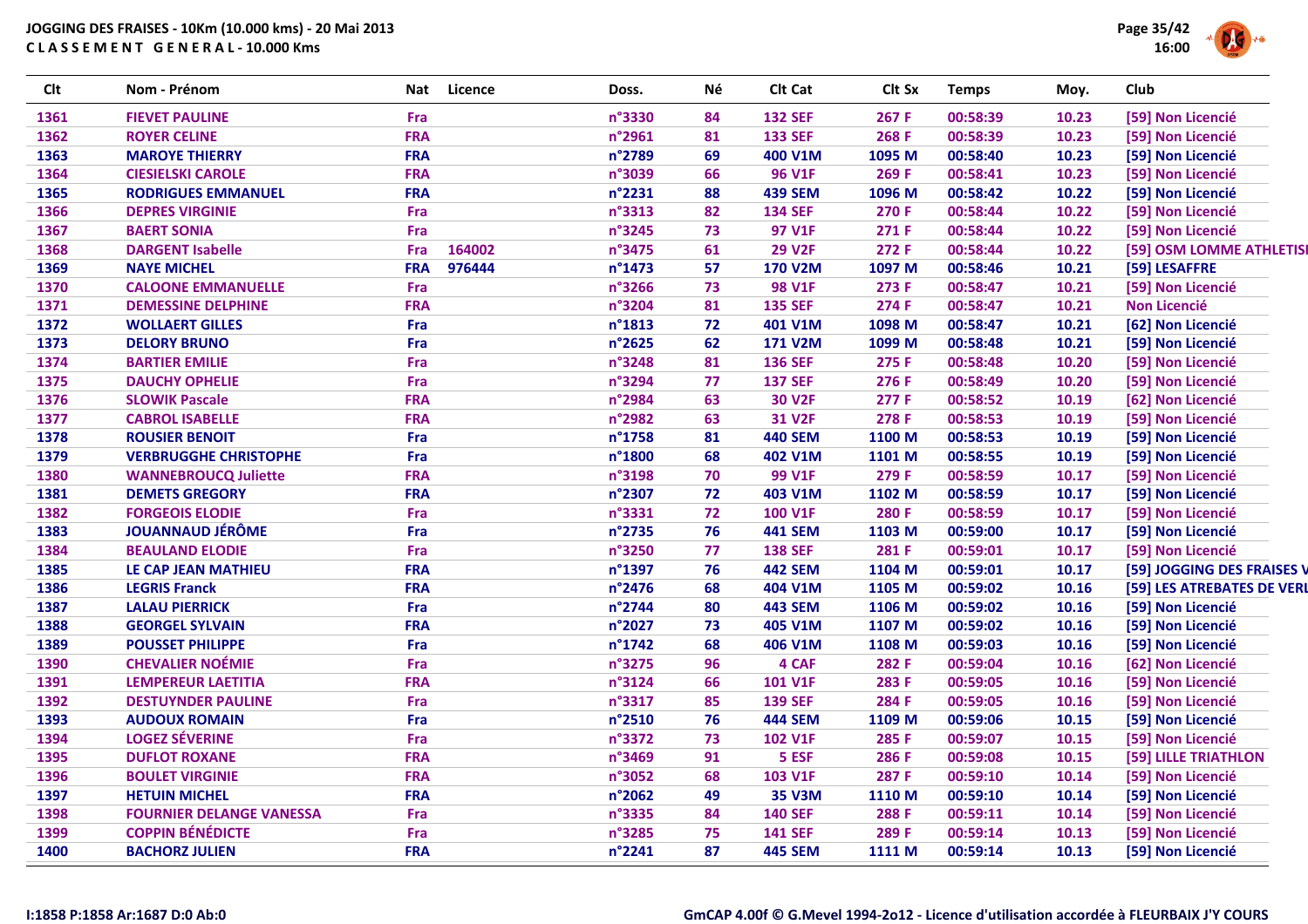

| <b>Clt</b> | Nom - Prénom                       | Nat        | <b>Licence</b> | Doss.  | Né | Clt Cat        | Clt Sx | <b>Temps</b> | Moy.  | Club                       |
|------------|------------------------------------|------------|----------------|--------|----|----------------|--------|--------------|-------|----------------------------|
| 1401       | <b>VERMOTE ANDREA</b>              | <b>FRA</b> |                | n°3205 | 58 | <b>32 V2F</b>  | 290 F  | 00:59:14     | 10.13 | <b>Non Licencié</b>        |
| 1402       | <b>DEBLOCK MALORY</b>              | Fra        |                | n°3451 | 94 | 2 JUF          | 291 F  | 00:59:15     | 10.13 | [59] ASCE BSD              |
| 1403       | <b>ROUX ALBANE</b>                 | Fra        |                | n°3415 | 88 | <b>142 SEF</b> | 292 F  | 00:59:15     | 10.13 | [59] Non Licencié          |
| 1404       | <b>BARON MARIE LAURE</b>           | Fra        |                | n°3247 | 89 | <b>143 SEF</b> | 293 F  | 00:59:15     | 10.13 | [59] Non Licencié          |
| 1405       | <b>DEBRY ANTHONY</b>               | <b>FRA</b> |                | n°2240 | 87 | <b>446 SEM</b> | 1112 M | 00:59:16     | 10.13 | [59] Non Licencié          |
| 1406       | <b>DUPLOUY MARIE HENRI</b>         | <b>FRA</b> |                | n°3112 | 56 | <b>33 V2F</b>  | 294 F  | 00:59:19     | 10.12 | [59] GSLCL                 |
| 1407       | <b>DECOTTIGNIES ANGELE</b>         | <b>Fra</b> |                | n°3296 | 84 | <b>144 SEF</b> | 295 F  | 00:59:19     | 10.12 | [59] Non Licencié          |
| 1408       | <b>SAUTY MELISSA</b>               | Fra        |                | n°3418 | 85 | <b>145 SEF</b> | 296 F  | 00:59:21     | 10.11 | [59] Non Licencié          |
| 1409       | <b>DESSAIN Stephane</b>            | <b>FRA</b> |                | n°2203 | 72 | 407 V1M        | 1113 M | 00:59:23     | 10.10 | [59] Non Licencié          |
| 1410       | <b>MOENECLAEY HÉLÈNE</b>           | <b>FRA</b> |                | n°3059 | 77 | <b>146 SEF</b> | 297 F  | 00:59:26     | 10.10 | [59] Non Licencié          |
| 1411       | <b>SZYMONIAK CATHERINE</b>         | <b>FRA</b> | 1206445        | n°3141 | 58 | <b>34 V2F</b>  | 298 F  | 00:59:29     | 10.09 | [59] CS IBM NORD NORMAN    |
| 1412       | <b>DECLERCK ERIC</b>               | <b>FRA</b> |                | n°2209 | 57 | <b>172 V2M</b> | 1114 M | 00:59:31     | 10.08 | [59] TOLATHLON             |
| 1413       | <b>MORINI Claude</b>               | <b>FRA</b> |                | n°2218 | 59 | 173 V2M        | 1115 M | 00:59:31     | 10.08 | [59] Non Licencié          |
| 1414       | <b>LARGILLIERE ISABELLE</b>        | Fra        |                | n°3361 | 67 | 104 V1F        | 299 F  | 00:59:32     | 10.08 | [59] Non Licencié          |
| 1415       | <b>FRUCHART ALAIN</b>              | <b>FRA</b> |                | n°2341 | 58 | 174 V2M        | 1116 M | 00:59:32     | 10.08 | [59] Non Licencié          |
| 1416       | <b>FIEVET BRUNO</b>                | <b>FRA</b> |                | n°1830 | 53 | <b>36 V3M</b>  | 1117 M | 00:59:36     | 10.07 | [59] ASCE BSD              |
| 1417       | <b>DECOVEMACKER Sandrine</b>       | <b>FRA</b> |                | n°3093 | 78 | <b>147 SEF</b> | 300 F  | 00:59:38     | 10.06 | [59] Non Licencié          |
| 1418       | <b>JACQUET FANNY</b>               | <b>FRA</b> |                | n°3211 | 82 | <b>148 SEF</b> | 301 F  | 00:59:38     | 10.06 | <b>Non Licencié</b>        |
| 1419       | <b>DELOBELLE SEBASTIEN</b>         | <b>FRA</b> |                | n°2187 | 72 | 408 V1M        | 1118 M | 00:59:39     | 10.06 | [59] Non Licencié          |
| 1420       | <b>DELESTREZ ROMAIN</b>            | Fra        |                | n°2623 | 89 | <b>447 SEM</b> | 1119 M | 00:59:41     | 10.05 | [59] Non Licencié          |
| 1421       | <b>ROGEZ LOUISE</b>                | Fra        |                | n°3411 | 88 | <b>149 SEF</b> | 302 F  | 00:59:43     | 10.05 | [59] Non Licencié          |
| 1422       | <b>LUCIDARME ANNE</b>              | <b>FRA</b> |                | n°3208 | 64 | <b>105 V1F</b> | 303 F  | 00:59:44     | 10.05 | <b>Non Licencié</b>        |
| 1423       | <b>T' YOEN Sebastien</b>           | <b>FRA</b> |                | n°2093 | 75 | <b>448 SEM</b> | 1120 M | 00:59:44     | 10.04 | [59] Non Licencié          |
| 1424       | <b>ANCELY FREDERIC</b>             | Fra        |                | n°1986 | 61 | <b>175 V2M</b> | 1121 M | 00:59:45     | 10.04 | [59] Non Licencié          |
| 1425       | <b>FLORENTIN HERVE</b>             | <b>FRA</b> |                | n°2132 | 69 | 409 V1M        | 1122 M | 00:59:48     | 10.04 | [59] OXYGENE SEQUEDIN      |
| 1426       | <b>GELLENS MATTHIEU</b>            | <b>FRA</b> |                | n°2210 | 64 | 410 V1M        | 1123 M | 00:59:49     | 10.03 | [59] Non Licencié          |
| 1427       | <b>BOUQUILLON NICOLAS</b>          | Fra        |                | n°2545 | 79 | <b>449 SEM</b> | 1124 M | 00:59:51     | 10.03 | [94] Non Licencié          |
| 1428       | <b>LOGLISCI VIRGINIE</b>           | <b>FRA</b> |                | n°2997 | 72 | <b>106 V1F</b> | 304 F  | 00:59:53     | 10.02 | [59] Non Licencié          |
| 1429       | <b>PAS DE DOSSARD PAS DE FICHE</b> | <b>FRA</b> |                | n°2998 |    | <b>150 SEF</b> | 305 F  | 00:59:53     | 10.02 | <b>Non Licencié</b>        |
| 1430       | <b>SERRE YANNICK</b>               | Fra        |                | n°1763 | 67 | 411 V1M        | 1125 M | 00:59:58     | 10.01 | [59] Non Licencié          |
| 1431       | <b>RICHET AMÉLIE</b>               | Fra        |                | n°3409 | 81 | <b>151 SEF</b> | 306 F  | 01:00:01     | 10.00 | [59] Non Licencié          |
| 1432       | <b>DIERYCK DOMINIQUE</b>           | <b>FRA</b> | 1547710        | n°1386 | 88 | <b>450 SEM</b> | 1126 M | 01:00:02     | 10.00 | [59] AS CULTURELLE ARC INT |
| 1433       | <b>BLAECKE BÉRENGÈRE</b>           | Fra        |                | n°3255 | 87 | <b>152 SEF</b> | 307 F  | 01:00:04     | 9.99  | [59] Non Licencié          |
| 1434       | <b>BARROY CLAUDE</b>               | <b>FRA</b> |                | n°2351 | 77 | <b>451 SEM</b> | 1127 M | 01:00:05     | 9.99  | [59] Non Licencié          |
| 1435       | <b>BERNARD CHRISTOPHE</b>          | Fra        |                | n°2526 | 71 | 412 V1M        | 1128 M | 01:00:06     | 9.98  | [59] Non Licencié          |
| 1436       | <b>MASSON EMILIE</b>               | <b>Fra</b> |                | n°3380 | 82 | <b>153 SEF</b> | 308 F  | 01:00:07     | 9.98  | [59] Non Licencié          |
| 1437       | <b>RICHA LATIFA</b>                | Fra        |                | n°3408 | 80 | <b>154 SEF</b> | 309 F  | 01:00:10     | 9.97  | [59] Non Licencié          |
| 1438       | <b>BOI FABIEN</b>                  | <b>FRA</b> |                | n°2253 | 73 | 413 V1M        | 1129 M | 01:00:10     | 9.97  | [59] Non Licencié          |
| 1439       | <b>GHESTEM ARLETTE</b>             | Fra        | 1464503        | n°3468 | 61 | <b>35 V2F</b>  | 310 F  | 01:00:11     | 9.97  | [59] LILLE METROPOLE ATHL  |
| 1440       | <b>MORIVAL Tiffany</b>             | <b>FRA</b> |                | n°3024 | 96 | 5 CAF          | 311 F  | 01:00:12     | 9.97  | [59] Non Licencié          |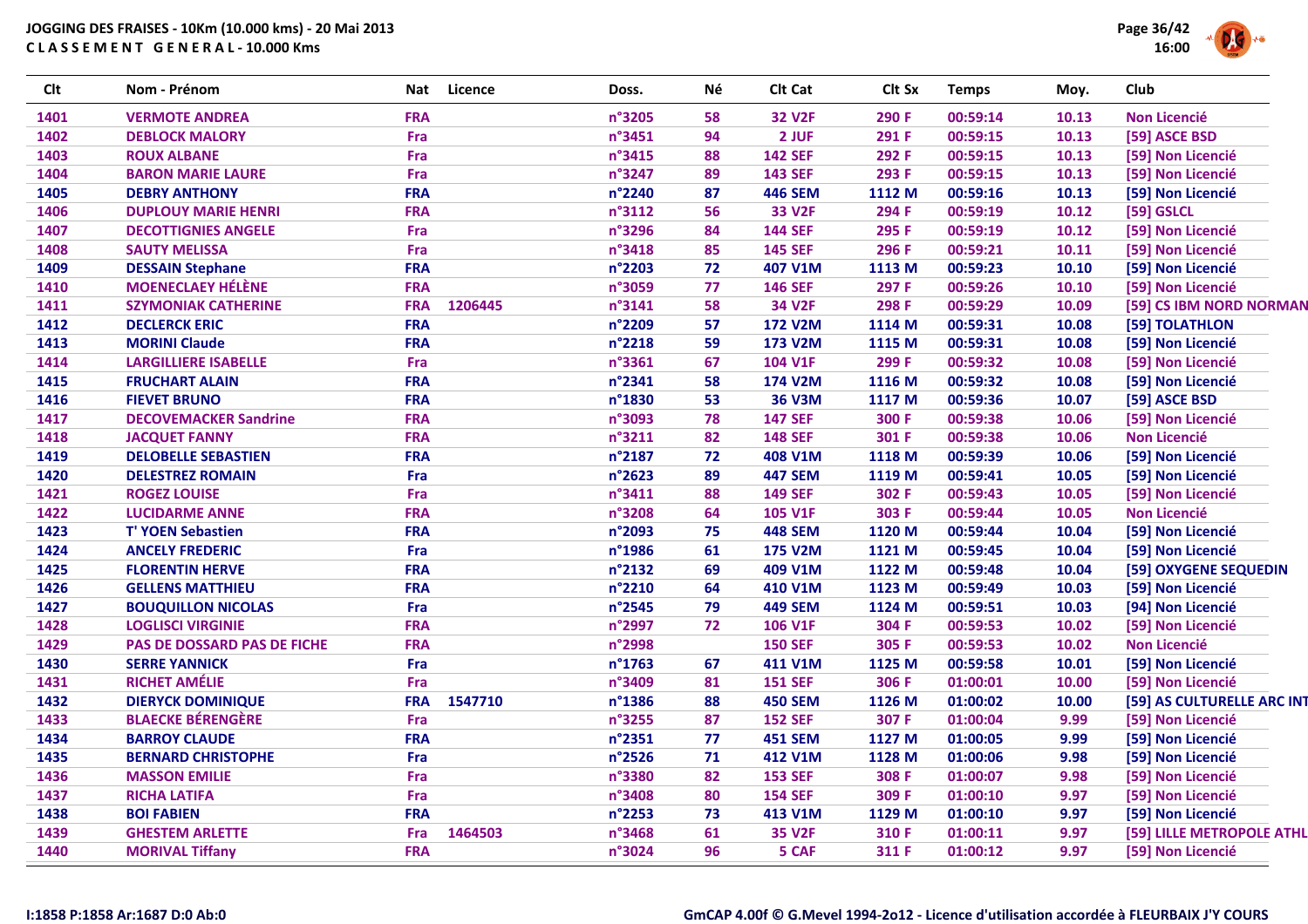

| <b>Clt</b> | Nom - Prénom                       | Nat        | <b>Licence</b><br>Doss. | Né | Clt Cat        | Clt Sx | <b>Temps</b> | Moy. | Club                       |
|------------|------------------------------------|------------|-------------------------|----|----------------|--------|--------------|------|----------------------------|
| 1441       | <b>COSTE MORGANE</b>               | <b>FRA</b> | n°3000                  | 92 | 6 ESF          | 312 F  | 01:00:15     | 9.96 | [59] Non Licencié          |
| 1442       | <b>RUCKEBUSCH Olivier</b>          | <b>FRA</b> | n°2154                  | 70 | 414 V1M        | 1130 M | 01:00:16     | 9.96 | [59] Non Licencié          |
| 1443       | <b>PAS DE DOSSARD PAS DE FICHE</b> | <b>FRA</b> | n°3002                  |    | <b>155 SEF</b> | 313 F  | 01:00:16     | 9.96 | <b>Non Licencié</b>        |
| 1444       | <b>MYLLER ELODIE</b>               | Fra        | n°3386                  | 78 | <b>156 SEF</b> | 314 F  | 01:00:23     | 9.94 | [59] Non Licencié          |
| 1445       | <b>LEURENT DELPHINE</b>            | <b>FRA</b> | n°3088                  | 64 | 107 V1F        | 315 F  | 01:00:25     | 9.93 | [59] JOGGING DES FRAISES V |
| 1446       | <b>CALISTO GUZMAN JULIETA</b>      | Equ        | n°3265                  | 79 | <b>157 SEF</b> | 316 F  | 01:00:26     | 9.93 | [02] Non Licencié          |
| 1447       | <b>PLATEL SOPHIE</b>               | Fra        | n°3401                  | 86 | <b>158 SEF</b> | 317 F  | 01:00:27     | 9.93 | [59] Non Licencié          |
| 1448       | <b>PINET EMMANUELLE</b>            | Fra        | n°3400                  | 74 | <b>159 SEF</b> | 318 F  | 01:00:28     | 9.92 | [59] Non Licencié          |
| 1449       | <b>DE TAEYE FRANCK</b>             | <b>FRA</b> | n°2244                  | 69 | 415 V1M        | 1131 M | 01:00:34     | 9.91 | [59] OSM LOMME ATHLETISI   |
| 1450       | <b>HERBEZ CAMILLE</b>              | <b>FRA</b> | n°2294                  | 60 | 176 V2M        | 1132 M | 01:00:38     | 9.90 | [59] Non Licencié          |
| 1451       | <b>CAVAEL Philippe</b>             | <b>FRA</b> | n°2390                  | 69 | 416 V1M        | 1133 M | 01:00:38     | 9.90 | [59] Non Licencié          |
| 1452       | <b>BEAUGRAND DIMITRI</b>           | Fra        | n°2521                  | 82 | <b>452 SEM</b> | 1134 M | 01:00:40     | 9.89 | [59] Non Licencié          |
| 1453       | <b>COCHOIS CATHERINE</b>           | Fra        | n°3282                  | 73 | <b>108 V1F</b> | 319 F  | 01:00:40     | 9.89 | [59] Non Licencié          |
| 1454       | <b>DERENSY AUDREY</b>              | Fra        | n°3314                  | 75 | <b>160 SEF</b> | 320 F  | 01:00:42     | 9.89 | [62] Non Licencié          |
| 1455       | <b>BRICOUT LUCETTE</b>             | <b>FRA</b> | n°3146                  | 51 | <b>4 V3F</b>   | 321 F  | 01:00:42     | 9.89 | [59] FOULEES SAINGHINOISE  |
| 1456       | <b>WALLART DELPHINE</b>            | Fra        | n°3446                  | 74 | <b>161 SEF</b> | 322 F  | 01:00:44     | 9.88 | [62] Non Licencié          |
| 1457       | <b>BLONDEEL LIONEL</b>             | Fra        | n°2540                  | 74 | <b>453 SEM</b> | 1135 M | 01:00:44     | 9.88 | [59] Non Licencié          |
| 1458       | <b>CAINNE MARIE-ANITA</b>          | <b>FRA</b> | 210991<br>n°3081        | 63 | <b>36 V2F</b>  | 323 F  | 01:00:45     | 9.88 | [62] AS CULTURELLE ARC INT |
| 1459       | <b>VANNIEUWENHUYSE Herve</b>       | <b>FRA</b> | n°2473                  | 74 | <b>454 SEM</b> | 1136 M | 01:00:49     | 9.87 | [59] Non Licencié          |
| 1460       | <b>VIGNERON FRANCK</b>             | <b>FRA</b> | n°2100                  | 68 | 417 V1M        | 1137 M | 01:00:49     | 9.87 | [59] Non Licencié          |
| 1461       | <b>GUILBERT CAROLE</b>             | <b>FRA</b> | n°3135                  | 67 | 109 V1F        | 324 F  | 01:00:51     | 9.86 | [59] Non Licencié          |
| 1462       | <b>BENOIT VERONIQUE</b>            | <b>FRA</b> | n°3156                  | 63 | <b>37 V2F</b>  | 325 F  | 01:00:52     | 9.86 | [59] AS RUNNING LFB        |
| 1463       | <b>DUMETZ BRIGITTE</b>             | <b>FRA</b> | n°3047                  | 57 | <b>38 V2F</b>  | 326 F  | 01:00:55     | 9.85 | [62] FOOTING CLUB DE BOUI  |
| 1464       | <b>RICBOURG JEAN MARC</b>          | <b>FRA</b> | n°1468                  |    | <b>455 SEM</b> | 1138 M | 01:00:56     | 9.85 | [59] AC CHAPELLOIS         |
| 1465       | <b>MONDO JULIETTE</b>              | Fra        | n°3384                  | 78 | <b>162 SEF</b> | 327 F  | 01:00:57     | 9.85 | [62] Non Licencié          |
| 1466       | <b>DALLENDRE NATHALIE</b>          | <b>FRA</b> | n°3180                  | 69 | <b>110 V1F</b> | 328 F  | 01:00:59     | 9.84 | [59] Non Licencié          |
| 1467       | <b>MIRANDA Sylvie</b>              | <b>FRA</b> | n°3023                  | 66 | <b>111 V1F</b> | 329 F  | 01:01:00     | 9.84 | [59] Non Licencié          |
| 1468       | <b>LEFEBVRE CHRISTIAN</b>          | <b>FRA</b> | n°2461                  | 53 | <b>37 V3M</b>  | 1139 M | 01:01:01     | 9.84 | [59] Non Licencié          |
| 1469       | <b>COOPMAN ANNE</b>                | Fra        | n°3284                  | 71 | <b>112 V1F</b> | 330 F  | 01:01:01     | 9.83 | [59] Non Licencié          |
| 1470       | <b>DESSERY BLANDINE</b>            | Fra        | n°3315                  | 83 | <b>163 SEF</b> | 331 F  | 01:01:02     | 9.83 | [59] Non Licencié          |
| 1471       | <b>MAILLET Guillemette</b>         | <b>FRA</b> | n°3172                  | 85 | <b>164 SEF</b> | 332 F  | 01:01:02     | 9.83 | [59] Non Licencié          |
| 1472       | <b>NOEL - LEFEBVRE ROXANE</b>      | Fra        | n°3387                  | 81 | <b>165 SEF</b> | 333 F  | 01:01:03     | 9.83 | [59] Non Licencié          |
| 1473       | <b>GALINIER EDITH</b>              | <b>FRA</b> | n°3110                  |    | <b>166 SEF</b> | 334 F  | 01:01:03     | 9.83 | [59] Non Licencié          |
| 1474       | <b>CHWASTIAK AURÉLIE</b>           | Fra        | n°3279                  | 82 | <b>167 SEF</b> | 335 F  | 01:01:04     | 9.83 | [59] Non Licencié          |
| 1475       | <b>GORIN EMMANUEL</b>              | Fra        | n°2694                  | 76 | <b>456 SEM</b> | 1140 M | 01:01:04     | 9.83 | [59] Non Licencié          |
| 1476       | <b>POULET ELIANE</b>               | <b>FRA</b> | n°3035                  | 54 | <b>39 V2F</b>  | 336 F  | 01:01:05     | 9.82 | [21] Non Licencié          |
| 1477       | <b>PROVOST CHRISTIANE</b>          | <b>FRA</b> | n°3178                  | 51 | <b>5 V3F</b>   | 337 F  | 01:01:06     | 9.82 | [59] Non Licencié          |
| 1478       | <b>DUSSART Veronique</b>           | <b>FRA</b> | n°2992                  | 69 | <b>113 V1F</b> | 338 F  | 01:01:08     | 9.82 | [62] Non Licencié          |
| 1479       | <b>HAMEAU Jerôme</b>               | <b>FRA</b> | n°1368                  | 73 | 418 V1M        | 1141 M | 01:01:12     | 9.80 | [59] CE TRANSPOLE SECTION  |
| 1480       | <b>MARIVOET LAURIANE</b>           | Fra        | n°3379                  | 72 | <b>114 V1F</b> | 339 F  | 01:01:15     | 9.80 | [02] Non Licencié          |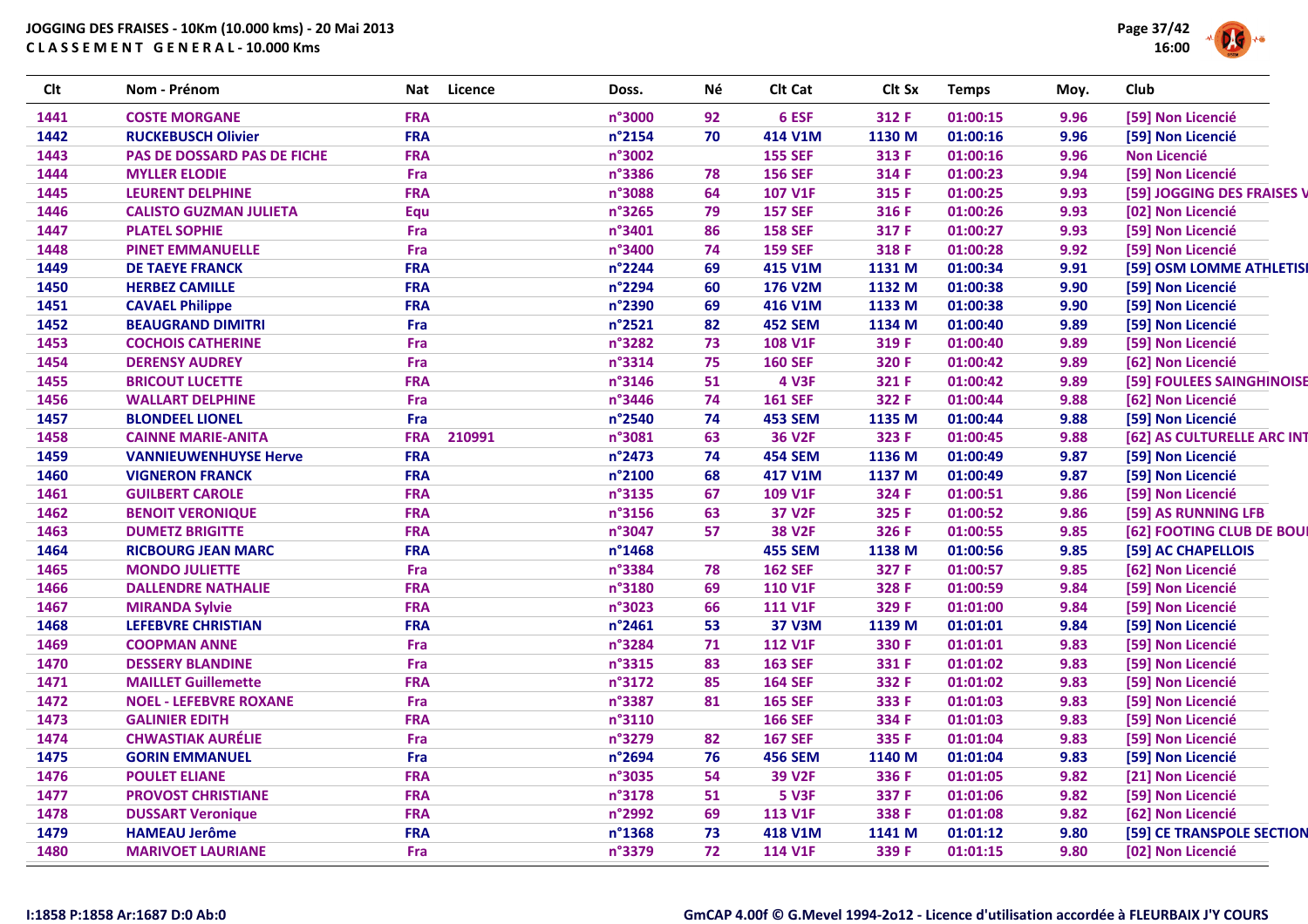

| <b>Clt</b> | Nom - Prénom                   | Nat        | <b>Licence</b> | Doss.  | Νé | Clt Cat        | Clt Sx | <b>Temps</b> | Moy. | Club                       |
|------------|--------------------------------|------------|----------------|--------|----|----------------|--------|--------------|------|----------------------------|
| 1481       | <b>LACHEVRE MIKAEL</b>         | <b>FRA</b> |                | n°2033 | 81 | <b>457 SEM</b> | 1142 M | 01:01:15     | 9.80 | [62] Non Licencié          |
| 1482       | <b>CAPELLE Laetitia</b>        | <b>FRA</b> |                | n°3022 | 76 | <b>168 SEF</b> | 340 F  | 01:01:15     | 9.80 | [59] Non Licencié          |
| 1483       | <b>LEMBRE JEAN MARIE</b>       | <b>FRA</b> |                | n°2155 | 51 | <b>38 V3M</b>  | 1143 M | 01:01:15     | 9.80 | [59] COURIR AU MONT DES    |
| 1484       | <b>MORIVAL Nathalie</b>        | <b>FRA</b> |                | n°3025 | 72 | <b>115 V1F</b> | 341 F  | 01:01:16     | 9.80 | [59] Non Licencié          |
| 1485       | <b>HYPOLITE Jean Yves</b>      | <b>FRA</b> |                | n°2453 | 55 | <b>177 V2M</b> | 1144 M | 01:01:16     | 9.80 | [59] Non Licencié          |
| 1486       | <b>VANDENAMEELE VIVIANE</b>    | <b>FRA</b> |                | n°3076 | 53 | <b>6 V3F</b>   | 342 F  | 01:01:16     | 9.79 | [59] Non Licencié          |
| 1487       | <b>QUESNEL MURIELLE</b>        | <b>FRA</b> |                | n°3117 | 58 | <b>40 V2F</b>  | 343 F  | 01:01:16     | 9.79 | [59] ACFNPC                |
| 1488       | <b>CARDINAEL XAVIER</b>        | <b>FRA</b> |                | n°1454 | 60 | <b>178 V2M</b> | 1145 M | 01:01:17     | 9.79 | [59] CH SECLIN             |
| 1489       | <b>LAVALARD STEEVE</b>         | <b>FRA</b> |                | n°1367 | 84 | <b>458 SEM</b> | 1146 M | 01:01:18     | 9.79 | [59] CE TRANSPOLE SECTION  |
| 1490       | <b>COPPENOLLE MAURICE</b>      | <b>FRA</b> |                | n°2166 | 50 | <b>39 V3M</b>  | 1147 M | 01:01:20     | 9.78 | [62] Non Licencié          |
| 1491       | <b>DEMANGEAT AXELLE</b>        | <b>FRA</b> |                | n°3228 | 85 | <b>169 SEF</b> | 344 F  | 01:01:20     | 9.78 | [59] JOGGING AVENTURE RC   |
| 1492       | <b>BOUQUENIAUX ANNE-SOPHIE</b> | Fra        |                | n°3504 | 68 | <b>116 V1F</b> | 345 F  | 01:01:21     | 9.78 | [59] Non Licencié          |
| 1493       | <b>BREDA CLAIRE</b>            | Fra        |                | n°3505 | 83 | <b>170 SEF</b> | 346 F  | 01:01:21     | 9.78 | [59] Non Licencié          |
| 1494       | <b>CLEMENT CAROLL</b>          | Fra        |                | n°3280 | 66 | <b>117 V1F</b> | 347 F  | 01:01:21     | 9.78 | [59] Non Licencié          |
| 1495       | <b>DORP AURELIE</b>            | <b>FRA</b> |                | n°3114 | 79 | <b>171 SEF</b> | 348 F  | 01:01:25     | 9.77 | [59] Non Licencié          |
| 1496       | <b>TRUANT AMANDINE</b>         | <b>FRA</b> |                | n°3130 |    | <b>172 SEF</b> | 349 F  | 01:01:27     | 9.76 | [59] Non Licencié          |
| 1497       | <b>HENNEBIQUE MANUELLE</b>     | Fra        |                | n°3490 | 78 | <b>173 SEF</b> | 350 F  | 01:01:27     | 9.76 | [59] TEAM RUNAO            |
| 1498       | <b>VANEXE CHRISTINE</b>        | Fra        |                | n°3431 | 75 | <b>174 SEF</b> | 351 F  | 01:01:28     | 9.76 | [77] Non Licencié          |
| 1499       | <b>BUISINE MICHAËLLE</b>       | <b>FRA</b> |                | n°2978 | 71 | <b>118 V1F</b> | 352 F  | 01:01:29     | 9.76 | [59] Non Licencié          |
| 1500       | <b>VERMEERSCH SEBASTIEN</b>    | <b>FRA</b> |                | n°1504 | 70 | 419 V1M        | 1148 M | 01:01:29     | 9.76 | [59] JOGGING DES FRAISES V |
| 1501       | <b>RENAUD GEMMA</b>            | Fra        |                | n°3407 | 88 | <b>175 SEF</b> | 353 F  | 01:01:30     | 9.76 | [59] Non Licencié          |
| 1502       | <b>LACHAT HELENE</b>           | Fra        |                | n°3357 | 77 | <b>176 SEF</b> | 354 F  | 01:01:31     | 9.75 | [59] Non Licencié          |
| 1503       | <b>JEANNE PIERRE</b>           | Fra        |                | n°2732 | 65 | 420 V1M        | 1149 M | 01:01:34     | 9.75 | [59] Non Licencié          |
| 1504       | <b>MEDEZ LAURENCE</b>          | Fra        |                | n°3382 | 71 | <b>119 V1F</b> | 355 F  | 01:01:34     | 9.75 | [59] Non Licencié          |
| 1505       | <b>MINKUE Leticia</b>          | <b>FRA</b> |                | n°3030 | 85 | <b>177 SEF</b> | 356 F  | 01:01:36     | 9.74 | [59] Non Licencié          |
| 1506       | <b>PAILLEUX BRUNO</b>          | <b>FRA</b> | ??????         | n°2288 | 60 | <b>179 V2M</b> | 1150 M | 01:01:36     | 9.74 | [59] PASS'RUNNING          |
| 1507       | <b>DASSONVILLE GERARD</b>      | <b>FRA</b> |                | n°2238 | 67 | 421 V1M        | 1151 M | 01:01:37     | 9.74 | [59] Non Licencié          |
| 1508       | <b>DELAUX AURÉLIE</b>          | Fra        |                | n°3304 | 85 | <b>178 SEF</b> | 357 F  | 01:01:37     | 9.74 | [59] Non Licencié          |
| 1509       | <b>LEMAHIEU PASCAL</b>         | <b>FRA</b> |                | n°2028 | 66 | 422 V1M        | 1152 M | 01:01:38     | 9.74 | [59] Non Licencié          |
| 1510       | <b>DI ROSSO GAETAN</b>         | Fra        |                | n°2649 | 58 | <b>180 V2M</b> | 1153 M | 01:01:40     | 9.73 | [62] Non Licencié          |
| 1511       | <b>LECLERCQ SOPHIE</b>         | Fra        |                | n°3364 | 83 | <b>179 SEF</b> | 358 F  | 01:01:42     | 9.73 | [59] Non Licencié          |
| 1512       | <b>GUILLOT THIERRY</b>         | <b>FRA</b> |                | n°1395 | 69 | 423 V1M        | 1154 M | 01:01:49     | 9.71 | [59] JOGGING DES FRAISES V |
| 1513       | <b>QUENTIN JESSICA</b>         | <b>FRA</b> |                | n°3108 | 79 | <b>180 SEF</b> | 359 F  | 01:01:51     | 9.70 | [59] Non Licencié          |
| 1514       | <b>LEMAITRE PATRICK</b>        | Fra        |                | n°2768 | 71 | 424 V1M        | 1155 M | 01:01:51     | 9.70 | [62] Non Licencié          |
| 1515       | <b>MORICE ODILE</b>            | Fra        |                | n°3385 | 75 | <b>181 SEF</b> | 360 F  | 01:01:52     | 9.70 | [50] Non Licencié          |
| 1516       | <b>EURIN PHILIPPE</b>          | Fra        |                | n°2673 | 55 | <b>181 V2M</b> | 1156 M | 01:01:52     | 9.70 | [59] Non Licencié          |
| 1517       | <b>VERSCHUEREN VIRGINIE</b>    | <b>FRA</b> |                | n°3121 | 71 | <b>120 V1F</b> | 361 F  | 01:01:55     | 9.69 | [59] Non Licencié          |
| 1518       | <b>CEUGNIET VALERIE</b>        | <b>FRA</b> |                | n°3232 | 68 | <b>121 V1F</b> | 362 F  | 01:01:56     | 9.69 | [59] Non Licencié          |
| 1519       | <b>DAEL ELISE</b>              | <b>FRA</b> |                | n°3042 | 73 | <b>122 V1F</b> | 363 F  | 01:01:56     | 9.69 | [59] Non Licencié          |
| 1520       | <b>DELOURME Cecile</b>         | <b>FRA</b> |                | n°3004 | 72 | <b>123 V1F</b> | 364 F  | 01:01:58     | 9.68 | [59] CLSG                  |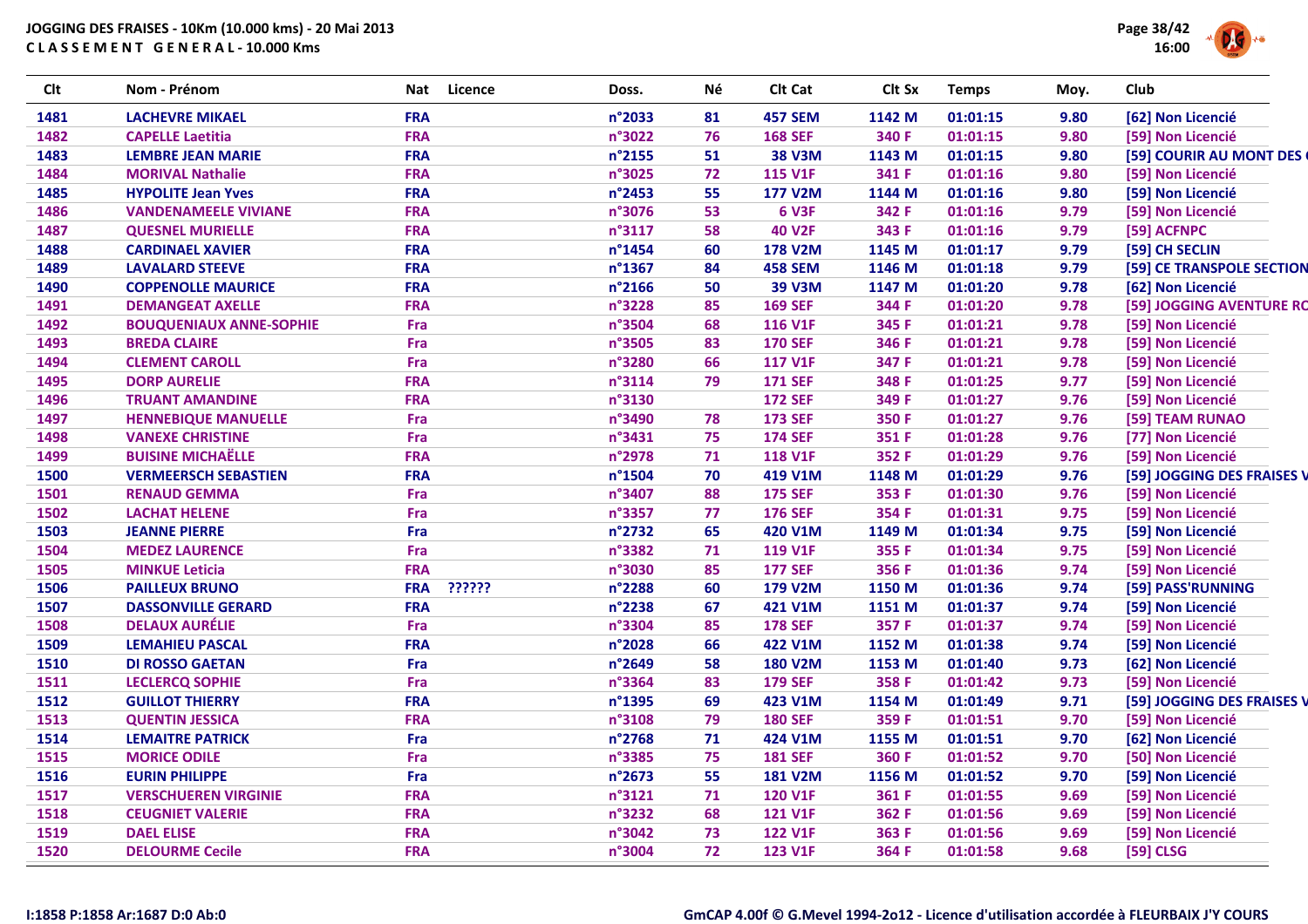

| <b>Clt</b> | Nom - Prénom                   | Nat        | Licence | Doss.  | Νé | Clt Cat        | Clt Sx | <b>Temps</b> | Moy. | Club                       |
|------------|--------------------------------|------------|---------|--------|----|----------------|--------|--------------|------|----------------------------|
| 1521       | <b>LEROUX PAULINE</b>          | <b>FRA</b> |         | n°3460 | 88 | <b>182 SEF</b> | 365 F  | 01:02:00     | 9.68 | [59] COUSIN WERVICQ        |
| 1522       | <b>BARBIER ANTHOINE</b>        | <b>FRA</b> |         | n°1535 | 66 | 425 V1M        | 1157 M | 01:02:00     | 9.68 | [59] Non Licencié          |
| 1523       | <b>CORDIER SOPHIE</b>          | Fra        |         | n°3287 | 88 | <b>183 SEF</b> | 366 F  | 01:02:04     | 9.67 | [59] Non Licencié          |
| 1524       | <b>TOUSSAINT PATRICIA</b>      | Fra        |         | n°3428 | 62 | <b>41 V2F</b>  | 367 F  | 01:02:04     | 9.67 | [59] Non Licencié          |
| 1525       | <b>BELAIDI NADIA</b>           | <b>FRA</b> | 1479460 | n°3006 | 65 | 124 V1F        | 368 F  | 01:02:12     | 9.65 | [59] LILLE METROPOLE ATHL  |
| 1526       | <b>DUCROUX CLARA</b>           | Fra        |         | n°3324 | 77 | <b>184 SEF</b> | 369 F  | 01:02:13     | 9.64 | [59] Non Licencié          |
| 1527       | <b>PETIT Delphine</b>          | <b>FRA</b> |         | n°3080 | 69 | <b>125 V1F</b> | 370 F  | 01:02:15     | 9.64 | [59] Non Licencié          |
| 1528       | <b>DELHAES-JEANNE LAURENCE</b> | Fra        |         | n°3308 | 65 | 126 V1F        | 371 F  | 01:02:17     | 9.63 | [59] Non Licencié          |
| 1529       | <b>THOMA CORINNE</b>           | <b>FRA</b> |         | n°3096 | 66 | <b>127 V1F</b> | 372 F  | 01:02:18     | 9.63 | [59] Non Licencié          |
| 1530       | <b>CAPRON BÉNÉDICTE</b>        | Fra        |         | n°3270 | 76 | <b>185 SEF</b> | 373 F  | 01:02:19     | 9.63 | [59] Non Licencié          |
| 1531       | <b>CHATELAIN CHARLOTTE</b>     | <b>FRA</b> |         | n°2963 | 75 | <b>186 SEF</b> | 374 F  | 01:02:20     | 9.63 | [59] Non Licencié          |
| 1532       | <b>PARENT HELENE</b>           | Fra        |         | n°3389 | 76 | <b>187 SEF</b> | 375 F  | 01:02:25     | 9.61 | [59] Non Licencié          |
| 1533       | <b>ANSART LAURE</b>            | <b>FRA</b> |         | n°3160 |    | <b>188 SEF</b> | 376 F  | 01:02:27     | 9.61 | [59] AC CHAPELLOIS         |
| 1534       | <b>ACHIBA AHMED</b>            | Fra        |         | n°2501 | 62 | <b>182 V2M</b> | 1158 M | 01:02:27     | 9.61 | [59] Non Licencié          |
| 1535       | <b>VERQUIN SABINE</b>          | Fra        |         | n°3440 | 68 | <b>128 V1F</b> | 377 F  | 01:02:27     | 9.61 | [59] Non Licencié          |
| 1536       | <b>ANNIBAL ALICE</b>           | Fra        |         | n°3244 | 81 | <b>189 SEF</b> | 378 F  | 01:02:28     | 9.61 | [59] Non Licencié          |
| 1537       | <b>HALLUIN PATRICK</b>         | <b>FRA</b> |         | n°2221 | 52 | <b>40 V3M</b>  | 1159 M | 01:02:29     | 9.60 | [59] ACFNPC                |
| 1538       | <b>COLOSIMO GINO</b>           | Fra        |         | n°2584 | 70 | 426 V1M        | 1160 M | 01:02:33     | 9.59 | [59] Non Licencié          |
| 1539       | <b>DELABY Grace</b>            | <b>FRA</b> |         | n°3147 | 66 | <b>129 V1F</b> | 379 F  | 01:02:34     | 9.59 | [59] FOULEES SAINGHINOISE  |
| 1540       | <b>DESTAILLEUR PEGGY</b>       | Fra        |         | n°3316 | 73 | <b>130 V1F</b> | 380 F  | 01:02:35     | 9.59 | [59] Non Licencié          |
| 1541       | <b>DELARRE MARYLINE</b>        | Fra        |         | n°3302 | 64 | 131 V1F        | 381 F  | 01:02:37     | 9.58 | [62] Non Licencié          |
| 1542       | <b>FOURNIER MARIE</b>          | Fra        |         | n°3334 | 87 | <b>190 SEF</b> | 382 F  | 01:02:38     | 9.58 | [59] Non Licencié          |
| 1543       | <b>PESCHLER CORINNE</b>        | Fra        |         | n°3396 | 73 | <b>132 V1F</b> | 383 F  | 01:02:39     | 9.58 | [59] Non Licencié          |
| 1544       | <b>PREVOST Fiona</b>           | <b>FRA</b> |         | n°2987 | 88 | <b>191 SEF</b> | 384 F  | 01:02:41     | 9.57 | [59] Non Licencié          |
| 1545       | <b>LEFEBVRE LUCILE</b>         | <b>FRA</b> |         | n°3087 | 61 | <b>42 V2F</b>  | 385 F  | 01:02:42     | 9.57 | [59] JOGGING DES FRAISES \ |
| 1546       | <b>VACHER CHRISTEL</b>         | <b>FRA</b> |         | n°3113 | 78 | <b>192 SEF</b> | 386 F  | 01:02:43     | 9.57 | [59] Non Licencié          |
| 1547       | <b>BEYAERT LOUIS</b>           | Fra        |         | n°2533 | 94 | <b>11 JUM</b>  | 1161 M | 01:02:49     | 9.55 | [59] Non Licencié          |
| 1548       | <b>LOISEAU FLORIAN</b>         | <b>FRA</b> |         | n°2232 | 96 | 17 CAM         | 1162 M | 01:02:50     | 9.55 | [59] Non Licencié          |
| 1549       | <b>DEPOILLY Frederique</b>     | <b>FRA</b> |         | n°3070 | 69 | <b>133 V1F</b> | 387 F  | 01:02:50     | 9.55 | [59] Non Licencié          |
| 1550       | <b>TEMBREMANDE Sylvie</b>      | <b>FRA</b> |         | n°3100 | 65 | 134 V1F        | 388 F  | 01:02:51     | 9.55 | [59] Non Licencié          |
| 1551       | <b>HALLUIN Carla</b>           | <b>FRA</b> |         | n°3225 | 79 | <b>193 SEF</b> | 389 F  | 01:02:53     | 9.54 | [59] Non Licencié          |
| 1552       | <b>BESNARD MARIE-LAURE</b>     | Fra        |         | n°3254 | 89 | <b>194 SEF</b> | 390 F  | 01:02:55     | 9.54 | [59] Non Licencié          |
| 1553       | <b>BOUTELIER CELINE</b>        | Fra        |         | n°3259 | 80 | <b>195 SEF</b> | 391 F  | 01:02:55     | 9.54 | [59] Non Licencié          |
| 1554       | <b>CORBEAU BRUNO</b>           | Fra        |         | n°2588 | 65 | 427 V1M        | 1163 M | 01:02:55     | 9.54 | [59] Non Licencié          |
| 1555       | <b>COUSIN ISABELLE</b>         | <b>FRA</b> |         | n°3107 | 66 | 135 V1F        | 392 F  | 01:02:55     | 9.54 | [62] Non Licencié          |
| 1556       | <b>SAINGIER BRUNO</b>          | <b>FRA</b> |         | n°2243 | 65 | 428 V1M        | 1164 M | 01:03:01     | 9.52 | [59] Non Licencié          |
| 1557       | <b>KAZUBEK CAMILLE</b>         | Fra        |         | n°3352 | 95 | 3 JUF          | 393 F  | 01:03:02     | 9.52 | [59] Non Licencié          |
| 1558       | <b>FLORENTIN ANNE SOPHIE</b>   | <b>FRA</b> |         | n°3097 | 70 | 136 V1F        | 394 F  | 01:03:02     | 9.52 | [59] OXYGENE SEQUEDIN      |
| 1559       | <b>NOGRET Guillemette</b>      | <b>FRA</b> |         | n°2974 | 71 | 137 V1F        | 395 F  | 01:03:03     | 9.52 | [59] Non Licencié          |
| 1560       | <b>DUPONT MARIE-CHRISTINE</b>  | Fra        |         | n°3325 | 69 | <b>138 V1F</b> | 396 F  | 01:03:03     | 9.52 | [59] Non Licencié          |
|            |                                |            |         |        |    |                |        |              |      |                            |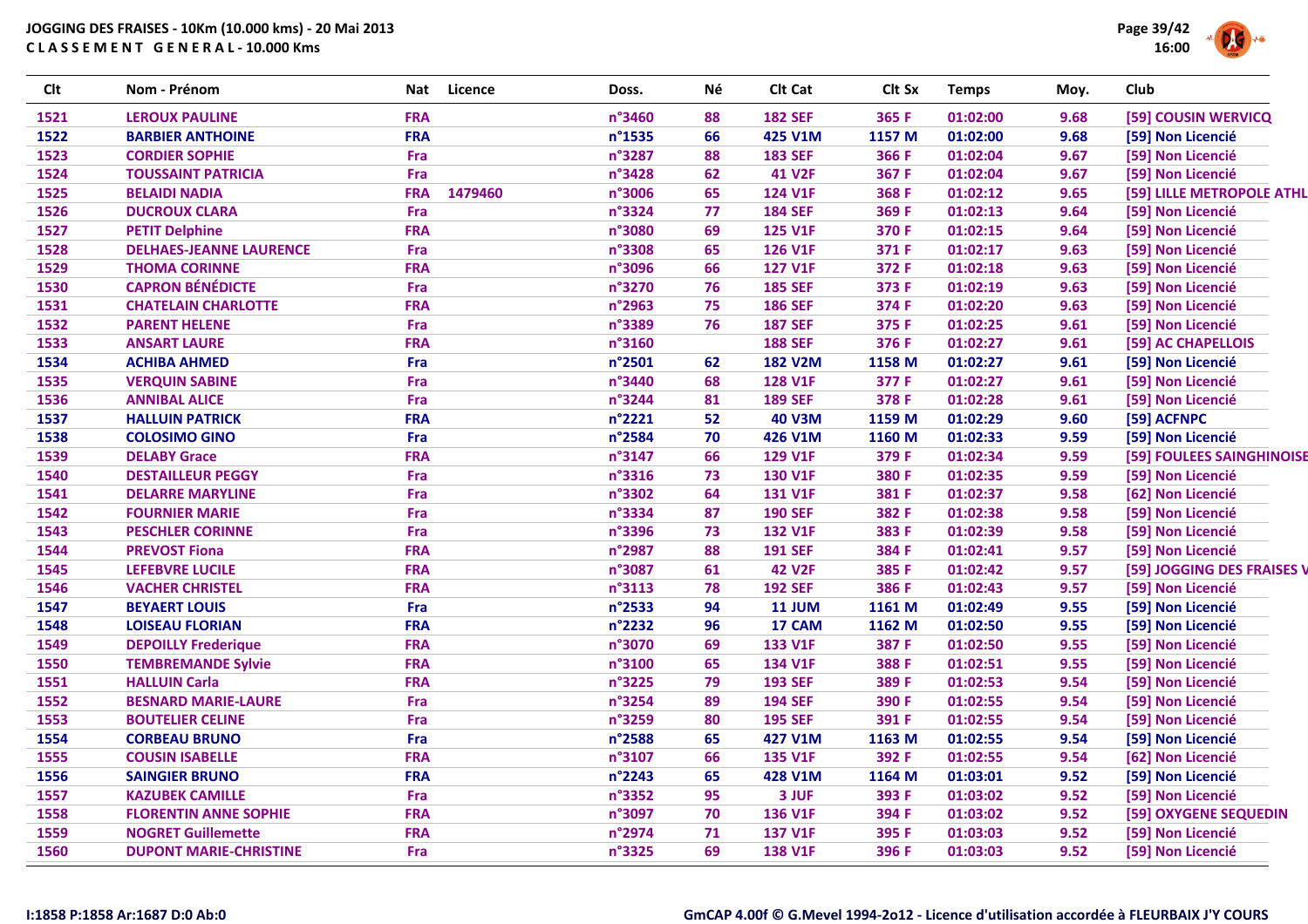

| <b>Clt</b> | Nom - Prénom                  | Nat        | Licence | Doss.  | Né | Clt Cat        | Clt Sx | <b>Temps</b> | Moy. | Club                     |
|------------|-------------------------------|------------|---------|--------|----|----------------|--------|--------------|------|--------------------------|
| 1561       | <b>COUSINNE FANNY</b>         | Fra        |         | n°3289 | 88 | <b>196 SEF</b> | 397 F  | 01:03:05     | 9.51 | [59] Non Licencié        |
| 1562       | <b>DELORY CLAIRE</b>          | Fra        |         | n°3309 | 64 | 139 V1F        | 398 F  | 01:03:09     | 9.50 | [59] Non Licencié        |
| 1563       | <b>DANJOU SEVERINE</b>        | Fra        |         | n°3293 | 70 | 140 V1F        | 399 F  | 01:03:11     | 9.50 | [59] Non Licencié        |
| 1564       | <b>DELEFORGE HELENE</b>       | Fra        |         | n°3307 | 69 | 141 V1F        | 400 F  | 01:03:15     | 9.49 | [59] Non Licencié        |
| 1565       | <b>JOLY CATHERINE</b>         | <b>FRA</b> |         | n°3215 | 68 | 142 V1F        | 401 F  | 01:03:16     | 9.49 | <b>Non Licencié</b>      |
| 1566       | <b>GHELDOF VIRGINIE</b>       | <b>FRA</b> |         | n°3214 | 75 | <b>197 SEF</b> | 402 F  | 01:03:17     | 9.48 | <b>Non Licencié</b>      |
| 1567       | <b>THORIGNY Stephanie</b>     | Fra        | 1497420 | n°3481 | 76 | <b>198 SEF</b> | 403 F  | 01:03:18     | 9.48 | [59] OSM LOMME ATHLETIS  |
| 1568       | <b>ERRAHMOUNI FATIMA</b>      | <b>FRA</b> |         | n°3125 | 71 | 143 V1F        | 404 F  | 01:03:20     | 9.48 | [59] Non Licencié        |
| 1569       | <b>SIDROT VIRGINIE</b>        | <b>FRA</b> |         | n°3128 | 75 | <b>199 SEF</b> | 405 F  | 01:03:20     | 9.47 | [59] Non Licencié        |
| 1570       | <b>PAREZ CINDY</b>            | Fra        |         | n°3510 | 88 | <b>200 SEF</b> | 406 F  | 01:03:24     | 9.46 | [59] Non Licencié        |
| 1571       | <b>FLANCOIS Laetitia</b>      | <b>FRA</b> |         | n°3072 | 75 | <b>201 SEF</b> | 407 F  | 01:03:28     | 9.46 | [59] Non Licencié        |
| 1572       | <b>POTEAU FREDERIQUE</b>      | Fra        |         | n°3404 | 80 | <b>202 SEF</b> | 408 F  | 01:03:29     | 9.45 | [59] Non Licencié        |
| 1573       | <b>THIEL LAETITIA</b>         | Fra        |         | n°3426 | 75 | <b>203 SEF</b> | 409 F  | 01:03:30     | 9.45 | [59] Non Licencié        |
| 1574       | <b>LABBE STÉPHANIE</b>        | Fra        |         | n°3355 | 71 | 144 V1F        | 410 F  | 01:03:30     | 9.45 | [59] Non Licencié        |
| 1575       | <b>HARDY LOUIS-MARIE</b>      | <b>FRA</b> |         | n°1897 | 55 | <b>183 V2M</b> | 1165 M | 01:03:35     | 9.44 | [59] LILLE TRIATHLON     |
| 1576       | <b>POPEK MICHEL</b>           | <b>FRA</b> |         | n°2396 | 63 | <b>184 V2M</b> | 1166 M | 01:03:37     | 9.43 | [62] Non Licencié        |
| 1577       | <b>BONNIER Marie</b>          | <b>FRA</b> |         | n°3071 | 78 | <b>204 SEF</b> | 411 F  | 01:03:37     | 9.43 | [59] Non Licencié        |
| 1578       | <b>DELECROIX CHANTAL</b>      | <b>FRA</b> |         | n°3159 | 55 | <b>43 V2F</b>  | 412 F  | 01:03:39     | 9.43 | [59] AC CHAPELLOIS       |
| 1579       | <b>BALAVOINE BERNARD</b>      | <b>FRA</b> |         | n°2068 | 56 | <b>185 V2M</b> | 1167 M | 01:03:39     | 9.43 | [62] FOOTING CLUB DE BOU |
| 1580       | <b>DUSART PAULINE</b>         | Fra        |         | n°3326 | 85 | <b>205 SEF</b> | 413 F  | 01:03:43     | 9.42 | [59] Non Licencié        |
| 1581       | <b>ELGAHHOUDI MALIKA</b>      | <b>FRA</b> |         | n°2962 | 69 | 145 V1F        | 414 F  | 01:03:43     | 9.42 | [59] AUCHAN              |
| 1582       | <b>WASSELIN Nadia</b>         | <b>FRA</b> |         | n°2970 | 77 | <b>206 SEF</b> | 415 F  | 01:03:44     | 9.42 | [59] Non Licencié        |
| 1583       | <b>LIBERT NATACHA</b>         | <b>FRA</b> |         | n°3118 | 77 | <b>207 SEF</b> | 416 F  | 01:03:46     | 9.41 | [59] Non Licencié        |
| 1584       | <b>PENNEQUIN FRANÇOIS</b>     | Fra        |         | n°1727 | 76 | <b>459 SEM</b> | 1168 M | 01:03:48     | 9.41 | [59] Non Licencié        |
| 1585       | <b>VANDENBROUCKE STEPHANE</b> | <b>FRA</b> |         | n°2159 | 69 | 429 V1M        | 1169 M | 01:03:48     | 9.41 | [59] Non Licencié        |
| 1586       | <b>LOOTENS GABRIELLE</b>      | Fra        |         | n°3373 | 86 | <b>208 SEF</b> | 417 F  | 01:03:49     | 9.40 | [59] Non Licencié        |
| 1587       | <b>CATTEZ LAURIE</b>          | Fra        |         | n°3271 | 76 | <b>209 SEF</b> | 418 F  | 01:03:50     | 9.40 | [59] Non Licencié        |
| 1588       | <b>DHEDIN JOHNNY</b>          | Fra        |         | n°2648 | 75 | <b>460 SEM</b> | 1170 M | 01:03:51     | 9.40 | [59] Non Licencié        |
| 1589       | <b>HANUCHE MARIE-PAULE</b>    | Fra        |         | n°3346 | 60 | <b>44 V2F</b>  | 419 F  | 01:03:56     | 9.39 | [59] Non Licencié        |
| 1590       | <b>VERSTAEN LABBE Thimote</b> | <b>FRA</b> |         | n°1556 | 97 | 18 CAM         | 1171 M | 01:03:57     | 9.38 | [59] Non Licencié        |
| 1591       | <b>DEJ VERONIQUE</b>          | Fra        |         | n°3299 | 67 | 146 V1F        | 420 F  | 01:04:10     | 9.35 | [59] Non Licencié        |
| 1592       | <b>HAMMU Thomas</b>           | <b>FRA</b> |         | n°2248 | 90 | <b>461 SEM</b> | 1172 M | 01:04:14     | 9.34 | [59] Non Licencié        |
| 1593       | <b>SZELAG Sophie</b>          | <b>FRA</b> |         | n°3018 | 72 | 147 V1F        | 421 F  | 01:04:24     | 9.32 | [62] Non Licencié        |
| 1594       | <b>HANNOIR Helene</b>         | <b>FRA</b> |         | n°3062 | 75 | <b>210 SEF</b> | 422 F  | 01:04:25     | 9.32 | [59] Non Licencié        |
| 1595       | <b>BOCQUET Nathalie</b>       | <b>FRA</b> |         | n°3049 | 71 | 148 V1F        | 423 F  | 01:04:25     | 9.32 | [59] Non Licencié        |
| 1596       | <b>CAPLIEZ LAURENCE</b>       | Fra        |         | n°3269 | 76 | <b>211 SEF</b> | 424 F  | 01:04:33     | 9.30 | [59] Non Licencié        |
| 1597       | <b>CAMU MARGAUX</b>           | Fra        |         | n°3267 | 93 | 7 ESF          | 425 F  | 01:04:34     | 9.29 | [59] Non Licencié        |
| 1598       | <b>CAPLIEZ Beatrice</b>       | <b>FRA</b> |         | n°2986 | 76 | <b>212 SEF</b> | 426 F  | 01:04:34     | 9.29 | [59] Non Licencié        |
| 1599       | <b>LAIGLE MIREILLE</b>        | <b>FRA</b> |         | n°3048 | 53 | <b>7 V3F</b>   | 427 F  | 01:04:35     | 9.29 | [62] FOOTING CLUB DE BOU |
| 1600       | <b>COCQUEEL LOMIC</b>         | <b>FRA</b> |         | n°2314 | 75 | <b>462 SEM</b> | 1173 M | 01:04:35     | 9.29 | [62] Non Licencié        |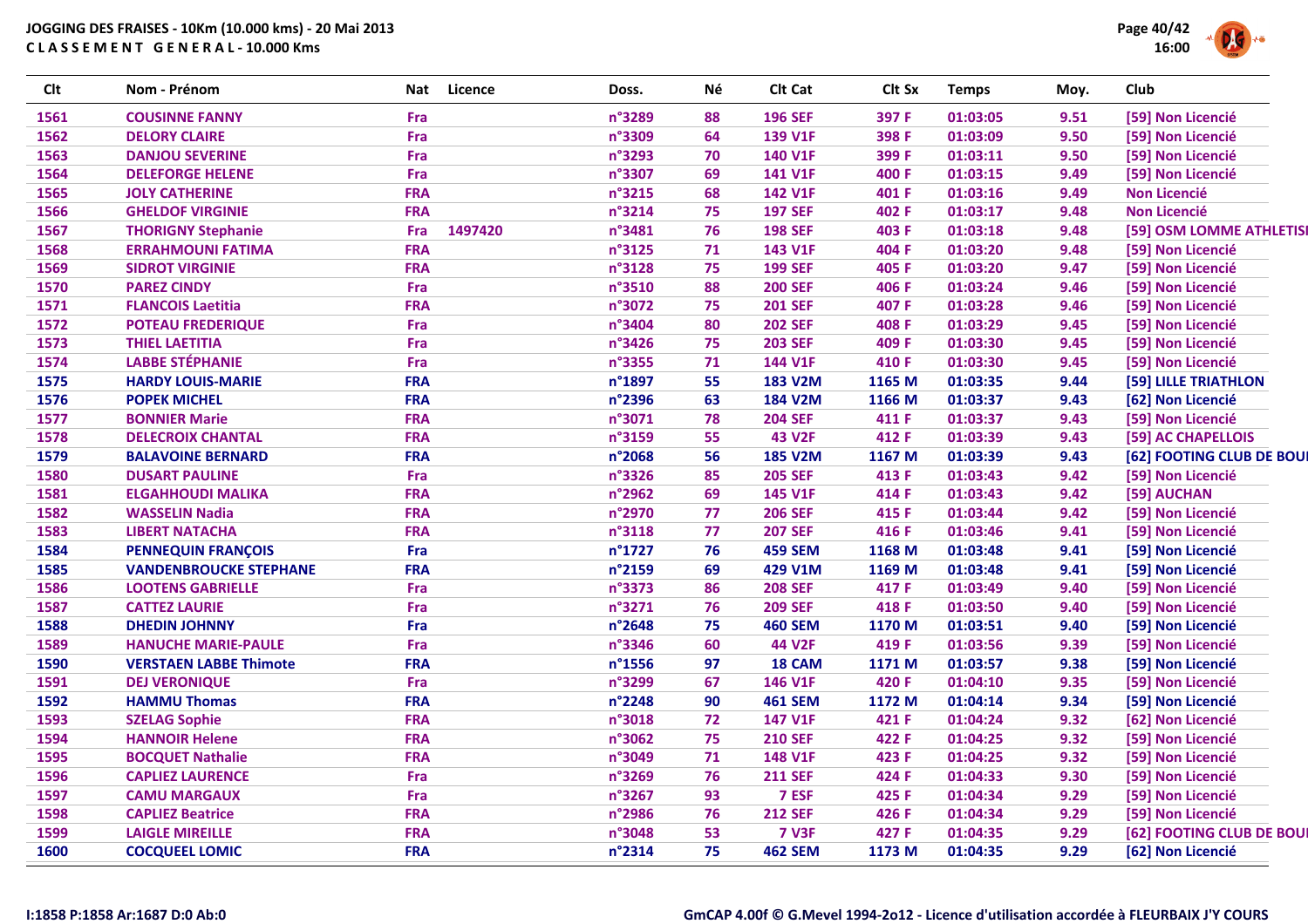

| <b>Clt</b> | Nom - Prénom                   | Nat        | <b>Licence</b> | Doss.  | Né | Clt Cat        | Clt Sx | <b>Temps</b> | Moy. | Club                     |
|------------|--------------------------------|------------|----------------|--------|----|----------------|--------|--------------|------|--------------------------|
| 1601       | <b>PAPILLON CÉCILE</b>         | Fra        |                | n°3388 | 66 | 149 V1F        | 428 F  | 01:04:37     | 9.29 | [59] Non Licencié        |
| 1602       | <b>ROYER GREGORY</b>           | <b>FRA</b> |                | n°2313 | 76 | <b>463 SEM</b> | 1174 M | 01:04:42     | 9.27 | [59] Non Licencié        |
| 1603       | <b>VERHAEGHE RACHEL</b>        | Fra        |                | n°3438 | 76 | <b>213 SEF</b> | 429 F  | 01:04:52     | 9.25 | [59] Non Licencié        |
| 1604       | <b>FAUQUENOY ISABELLE</b>      | <b>FRA</b> |                | n°3157 | 63 | <b>45 V2F</b>  | 430 F  | 01:04:53     | 9.25 | [59] Non Licencié        |
| 1605       | <b>PONCHANT CHANTAL</b>        | Fra        |                | n°3452 | 58 | <b>46 V2F</b>  | 431 F  | 01:04:57     | 9.24 | [59] ASCE BSD            |
| 1606       | <b>AUNEZ Michèle</b>           | Fra        |                | n°3449 | 58 | <b>47 V2F</b>  | 432 F  | 01:04:57     | 9.24 | [59] ASCE BSD            |
| 1607       | <b>BUYSSE VIRGINIE</b>         | Fra        |                | n°3264 | 77 | <b>214 SEF</b> | 433 F  | 01:04:59     | 9.23 | [59] Non Licencié        |
| 1608       | <b>SIMOES Cathy</b>            | <b>FRA</b> |                | n°3057 | 76 | <b>215 SEF</b> | 434 F  | 01:05:04     | 9.22 | [59] Non Licencié        |
| 1609       | <b>DESNOULEZ OSSELIN LAURE</b> | <b>FRA</b> |                | n°3127 | 71 | <b>150 V1F</b> | 435 F  | 01:05:06     | 9.22 | [59] Non Licencié        |
| 1610       | <b>LHERMITTE MONIQUE</b>       | <b>FRA</b> |                | n°3231 | 54 | <b>48 V2F</b>  | 436 F  | 01:05:07     | 9.22 | [59] AC CHAPELLOIS       |
| 1611       | <b>FRAGNON JEAN PAUL</b>       | <b>FRA</b> |                | n°2023 | 49 | 41 V3M         | 1175 M | 01:05:10     | 9.21 | [59] Non Licencié        |
| 1612       | <b>BERTHELOOT GENEVIEVE</b>    | <b>FRA</b> | 723858         | n°3140 | 52 | <b>8 V3F</b>   | 437 F  | 01:05:19     | 9.19 | [59] CS IBM NORD NORMAN  |
| 1613       | <b>MEUNIER FRANCE</b>          | Fra        |                | n°3383 | 65 | <b>151 V1F</b> | 438 F  | 01:05:33     | 9.16 | [59] Non Licencié        |
| 1614       | <b>VERHELST GÉRALDINE</b>      | Fra        |                | n°3439 | 70 | <b>152 V1F</b> | 439 F  | 01:05:38     | 9.14 | [59] Non Licencié        |
| 1615       | <b>BLUMENAUER SILKE</b>        | <b>FRA</b> |                | n°3099 | 75 | <b>216 SEF</b> | 440 F  | 01:05:38     | 9.14 | [59] Non Licencié        |
| 1616       | <b>BAREZ MÉLANIE</b>           | Fra        |                | n°3246 | 83 | <b>217 SEF</b> | 441 F  | 01:05:52     | 9.11 | [59] Non Licencié        |
| 1617       | <b>BECQUAERT CÉDRIC</b>        | Fra        |                | n°2523 | 65 | 430 V1M        | 1176 M | 01:05:57     | 9.10 | [59] Non Licencié        |
| 1618       | <b>PEGGY MASSE</b>             | Fra        |                | n°3392 | 75 | <b>218 SEF</b> | 442 F  | 01:06:03     | 9.08 | [59] Non Licencié        |
| 1619       | <b>LANTOINE ERIC</b>           | Fra        |                | n°2748 | 66 | 431 V1M        | 1177 M | 01:06:05     | 9.08 | [59] Non Licencié        |
| 1620       | <b>CAYEZ PHILIPPE</b>          | <b>FRA</b> |                | n°1990 | 62 | <b>186 V2M</b> | 1178 M | 01:06:07     | 9.08 | [59] Non Licencié        |
| 1621       | <b>PORTIER CAPUCINE</b>        | Fra        |                | n°3403 | 93 | 8 ESF          | 443 F  | 01:06:08     | 9.07 | [59] Non Licencié        |
| 1622       | <b>DAEL PAULINE</b>            | Fra        |                | n°3292 | 92 | 9 ESF          | 444 F  | 01:06:08     | 9.07 | [59] Non Licencié        |
| 1623       | <b>MACKER STÉPHANIE</b>        | Fra        |                | n°3376 | 75 | <b>219 SEF</b> | 445 F  | 01:06:08     | 9.07 | [59] Non Licencié        |
| 1624       | <b>DELOS MARYSE</b>            | <b>FRA</b> |                | n°3122 | 63 | <b>49 V2F</b>  | 446 F  | 01:06:14     | 9.06 | [62] Non Licencié        |
| 1625       | <b>LABORDE NATHALIE</b>        | Fra        |                | n°3356 | 71 | 153 V1F        | 447 F  | 01:06:16     | 9.05 | [02] Non Licencié        |
| 1626       | <b>FONTAINE JEAN-MICHEL</b>    | Fra        | 117878         | n°1882 | 60 | <b>187 V2M</b> | 1179 M | 01:06:18     | 9.05 | [59] JOGGING AVENTURE RC |
| 1627       | <b>BEIRNAERT STÉPHANIE</b>     | Fra        |                | n°3252 | 73 | <b>154 V1F</b> | 448 F  | 01:06:23     | 9.04 | [59] Non Licencié        |
| 1628       | <b>CHLON CYRIELLE</b>          | Fra        |                | n°3276 | 87 | <b>220 SEF</b> | 449 F  | 01:06:23     | 9.04 | [59] Non Licencié        |
| 1629       | <b>BERCHON JULIETTE</b>        | Fra        |                | n°3253 | 77 | <b>221 SEF</b> | 450 F  | 01:06:29     | 9.03 | [59] Non Licencié        |
| 1630       | <b>VANDERPERRE DAVID</b>       | <b>FRA</b> | 1535948        | n°1366 | 59 | <b>188 V2M</b> | 1180 M | 01:06:31     | 9.02 | [59] PLANETE RUNNING     |
| 1631       | <b>MAROYE ISABELLE</b>         | Fra        |                | n°3509 | 78 | <b>222 SEF</b> | 451 F  | 01:06:35     | 9.01 | [59] Non Licencié        |
| 1632       | <b>BECOURT ALINE</b>           | Fra        |                | n°3251 | 83 | <b>223 SEF</b> | 452 F  | 01:06:35     | 9.01 | [59] Non Licencié        |
| 1633       | <b>HAMMU JOHAN</b>             | <b>FRA</b> |                | n°2247 | 90 | <b>464 SEM</b> | 1181 M | 01:06:36     | 9.01 | [59] Non Licencié        |
| 1634       | <b>LECOCQ CAROLE</b>           | Fra        |                | n°3365 | 73 | <b>155 V1F</b> | 453 F  | 01:06:37     | 9.01 | [62] Non Licencié        |
| 1635       | <b>HAECK NATHALIE</b>          | Fra        |                | n°3345 | 67 | <b>156 V1F</b> | 454 F  | 01:06:39     | 9.00 | [59] Non Licencié        |
| 1636       | <b>DENIS Laetitia</b>          | <b>FRA</b> |                | n°3064 | 75 | <b>224 SEF</b> | 455 F  | 01:06:49     | 8.98 | [59] Non Licencié        |
| 1637       | <b>RODRIGUES FERNANDA</b>      | <b>FRA</b> |                | n°2958 | 64 | <b>157 V1F</b> | 456 F  | 01:06:52     | 8.97 | [59] Non Licencié        |
| 1638       | <b>TIBERGHIEN Veronique</b>    | <b>FRA</b> |                | n°3061 | 63 | <b>50 V2F</b>  | 457 F  | 01:06:53     | 8.97 | [59] Non Licencié        |
| 1639       | <b>BOULANGER LAURENCE</b>      | <b>FRA</b> |                | n°3177 | 67 | <b>158 V1F</b> | 458 F  | 01:06:58     | 8.96 | [59] Non Licencié        |
| 1640       | <b>CHARLOT Patrick</b>         | Fra        | 247170         | n°1852 | 57 | <b>189 V2M</b> | 1182 M | 01:07:00     | 8.96 | [59] COURIR ENSEMBLE SNC |